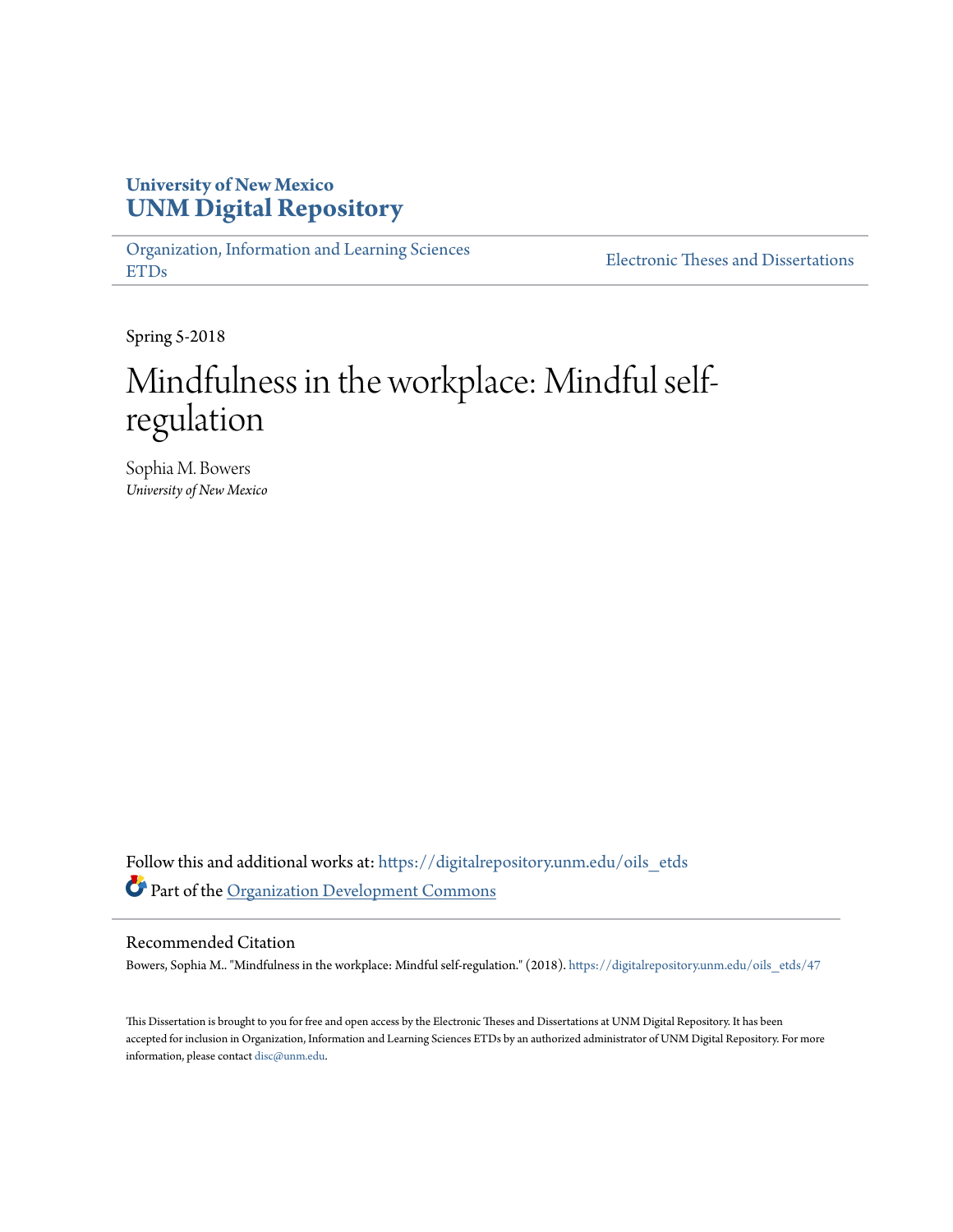#### **Sophia M. Bowers** *Candidate*

#### **Organization, Information & Learning Sciences** *Department*

This dissertation is approved, and it is acceptable in quality and form for publication:

*Approved by the Dissertation Committee:*

Dr. Patricia Boverie, Chairperson

Dr. Vanessa Svihla

Dr. Nick Flor

Dr. Fran Wilkinson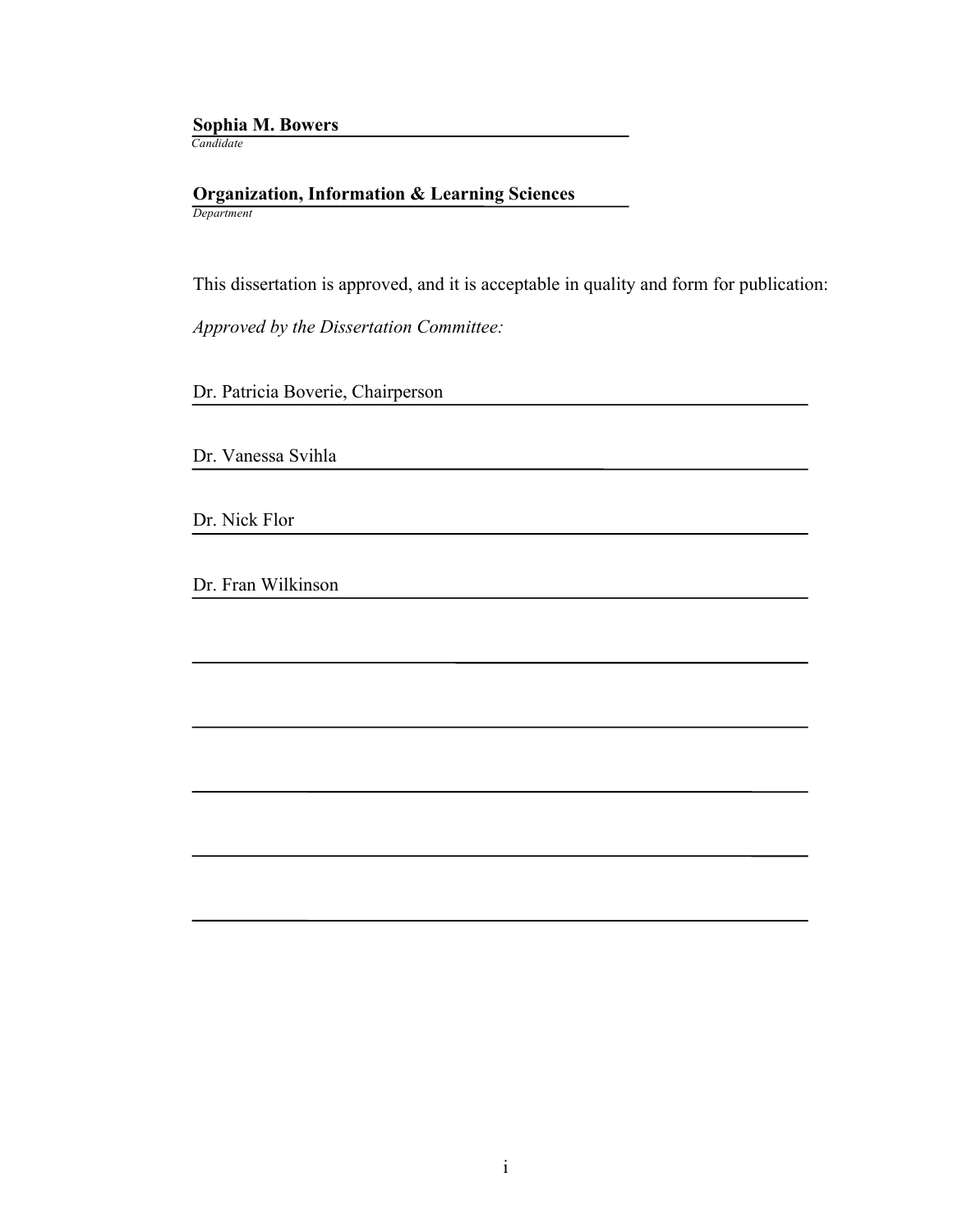# **MINDFULNESS IN THE WORKPLACE MINDFUL SELF-REGULATION**

**by**

# **SOPHIA M. BOWERS**

B.S. Engineering, New Mexico Highlands University, 1995 M.B.A, University of California Berkeley, 2003

## DISSERTATION

Submitted in Partial Fulfillment of the Requirements for the Degree of **Doctor of Philosophy**

# **PhD Organization, Information & Learning Sciences**

The University of New Mexico Albuquerque, New Mexico

# **May, 2018**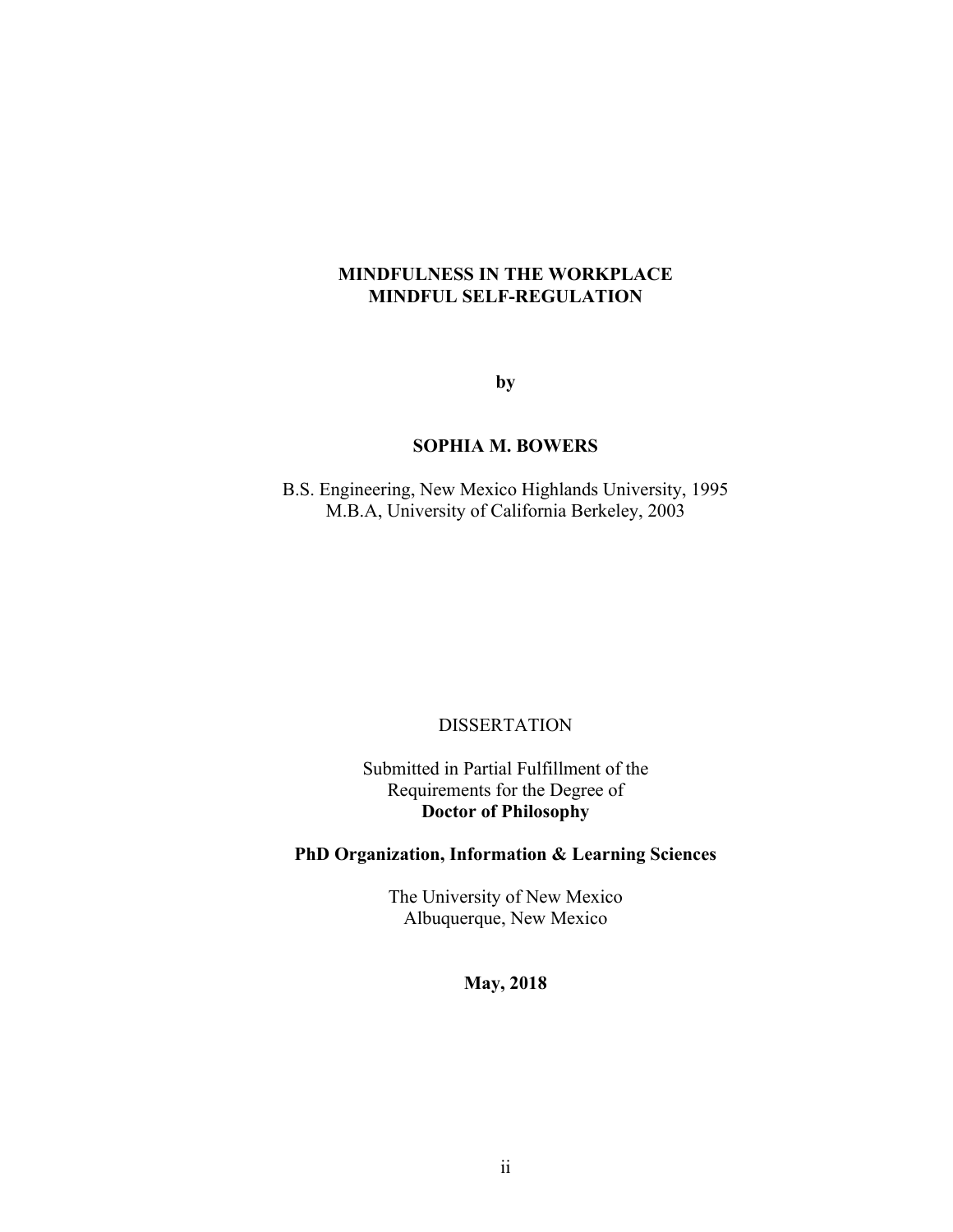## **DEDICATION**

This is dedicated to my family who continuously support, encourage, and love me. To my father, Jim, thank you for always being my biggest cheerleader no matter what I choose to do. You laid the groundwork for this dissertation topic many years ago. Remember to breathe. To my brother, David, you have always been a constant support to me, words can't express my gratitude. I will always look up to you. To my mother, Patricia, you have quietly supported me during some of my toughest moments without needing to understand – thank you. To my nephew, Isaak, you bring me joy! Never stop exploring life.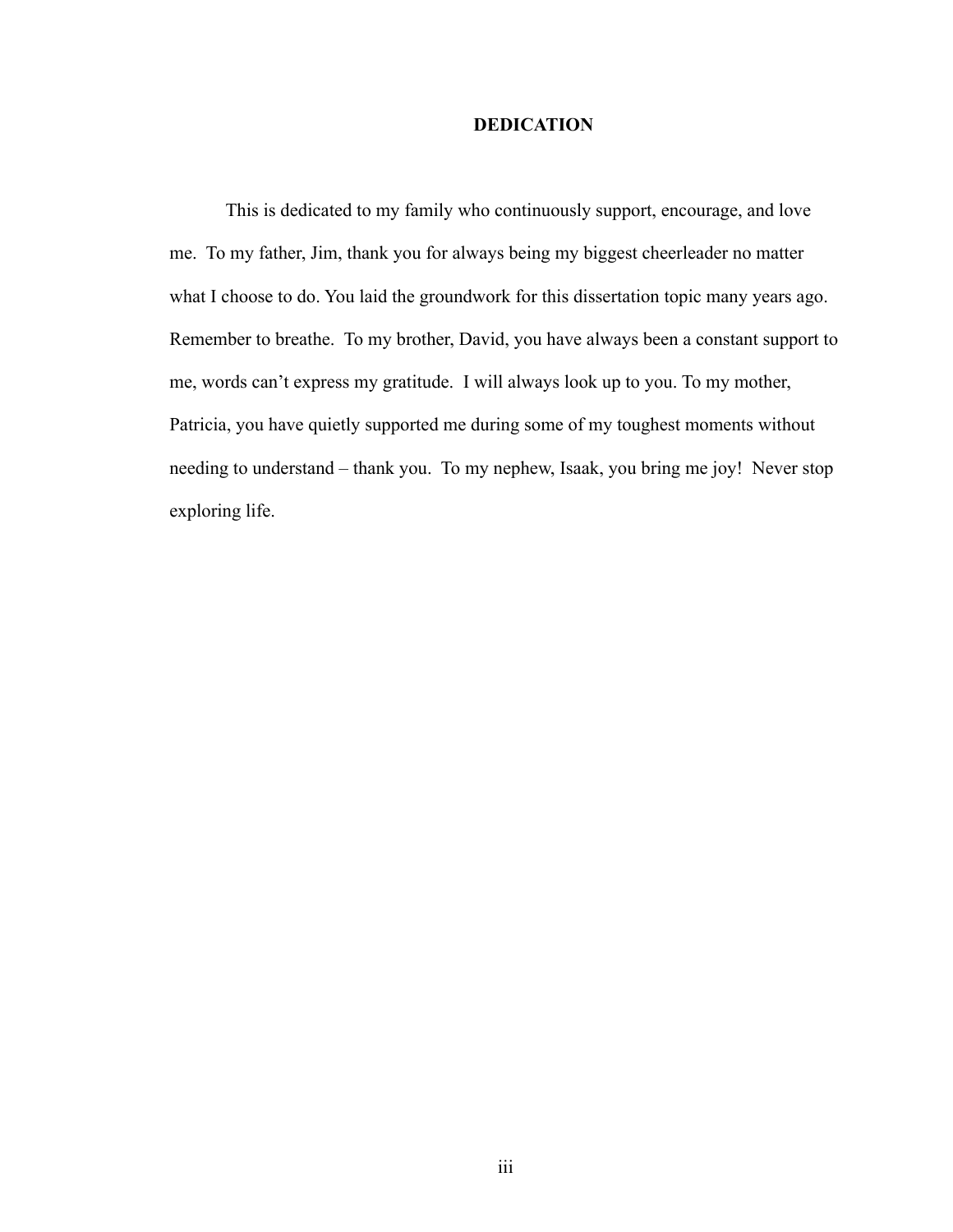#### **ACKNOWLEDGEMENTS**

I wholeheartedly acknowledge Dr. Patricia Boverie, my advisor and dissertation chair, for encouraging me throughout my time in the program and for taking me under her wing in my final stages when I didn't have a chair, her nudging me along moved me forward.

I also thank the rest of my committee. Dr. Vanessa Svihla, for giving me opportunities to do research in a way that was agentive and supportive, and for her persistence and patience in helping me to finally grasp some key concepts. Dr. Nick Flor, for his positive approach to questioning that made me think without discouragement. Dr. Fran Wilkinson, for her constant support of the program, the students in the program, and her teachings in qualitative research that opened me up to this type of research.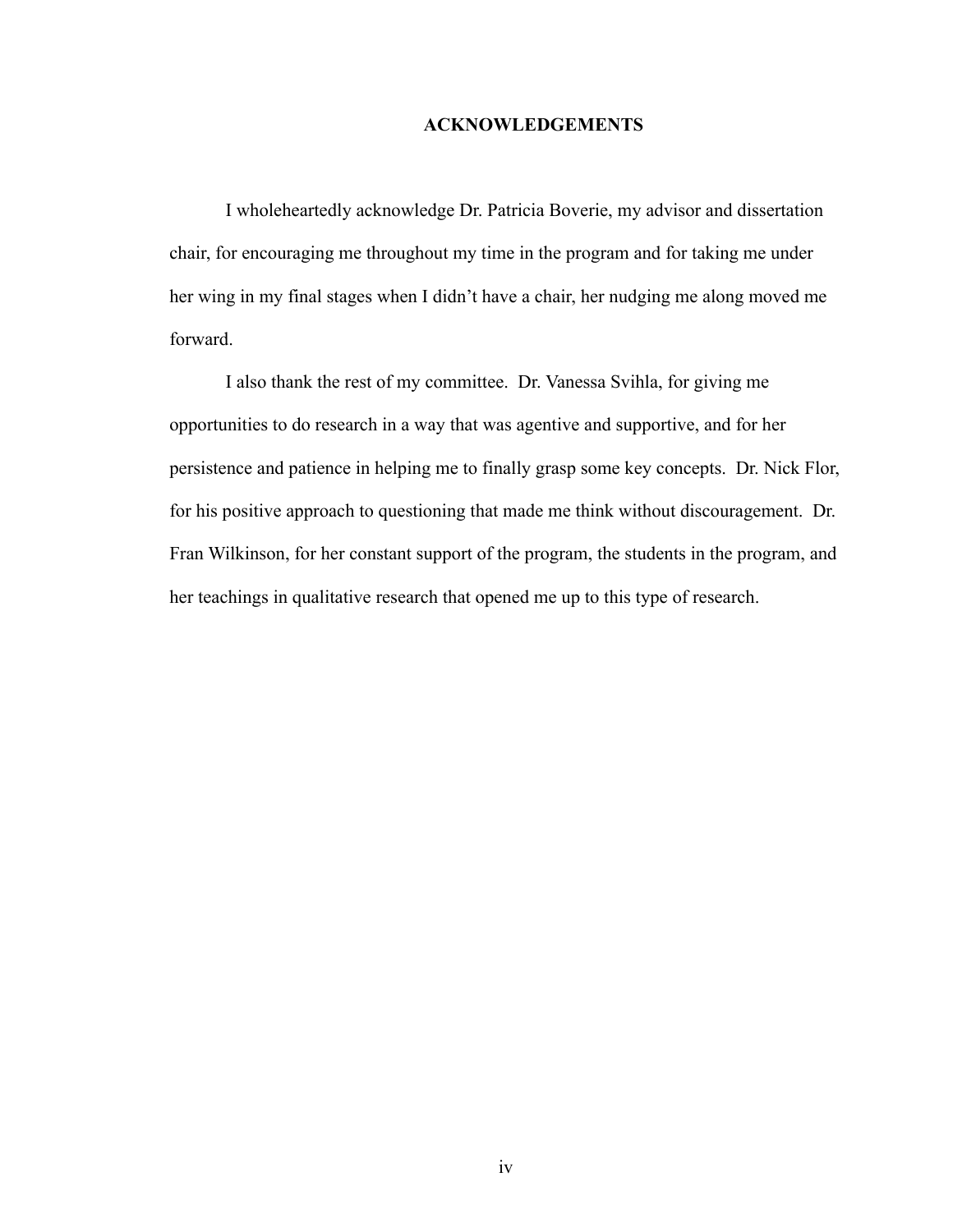## **MINDFULNESS IN THE WORKPLACE MINDFUL SELF-REGULATION**

**By**

**Sophia M. Bowers**

# **BACHELORS OF SCIENCE, ENGINEERING MASTERS IN BUSINESS ADMINSTRATION DOCTOR OF PHILOSOPHY**

#### **ABSTRACT**

Organizations are under pressure to perform and adapt to an ever-changing environment, creating stress on the employees, translating to direct and indirect costs to the organization. Mindfulness is recognized as an effective approach to managing stress, and has benefits on cognition, attention, and well-being, but limited research has investigated how individuals integrate mindfulness into their workplaces, which is the purpose of this study. The primary research question in this study asked how mindfulness workplace practice help individuals to self-regulate a) attention or thoughts, b) emotions, and c) both attention or thoughts and emotions and what the associated benefits are in mindfulness workplace practice. It also examined the barriers to mindfulness workplace practice and what can support it. This study addressed these questions through a qualitative exploratory approach using semi-structured interviews with working individuals who have a mindfulness practice  $(N=8)$ . Each participant was interviewed three times for about thirty-minutes over a course of six to ten weeks. The interviews

v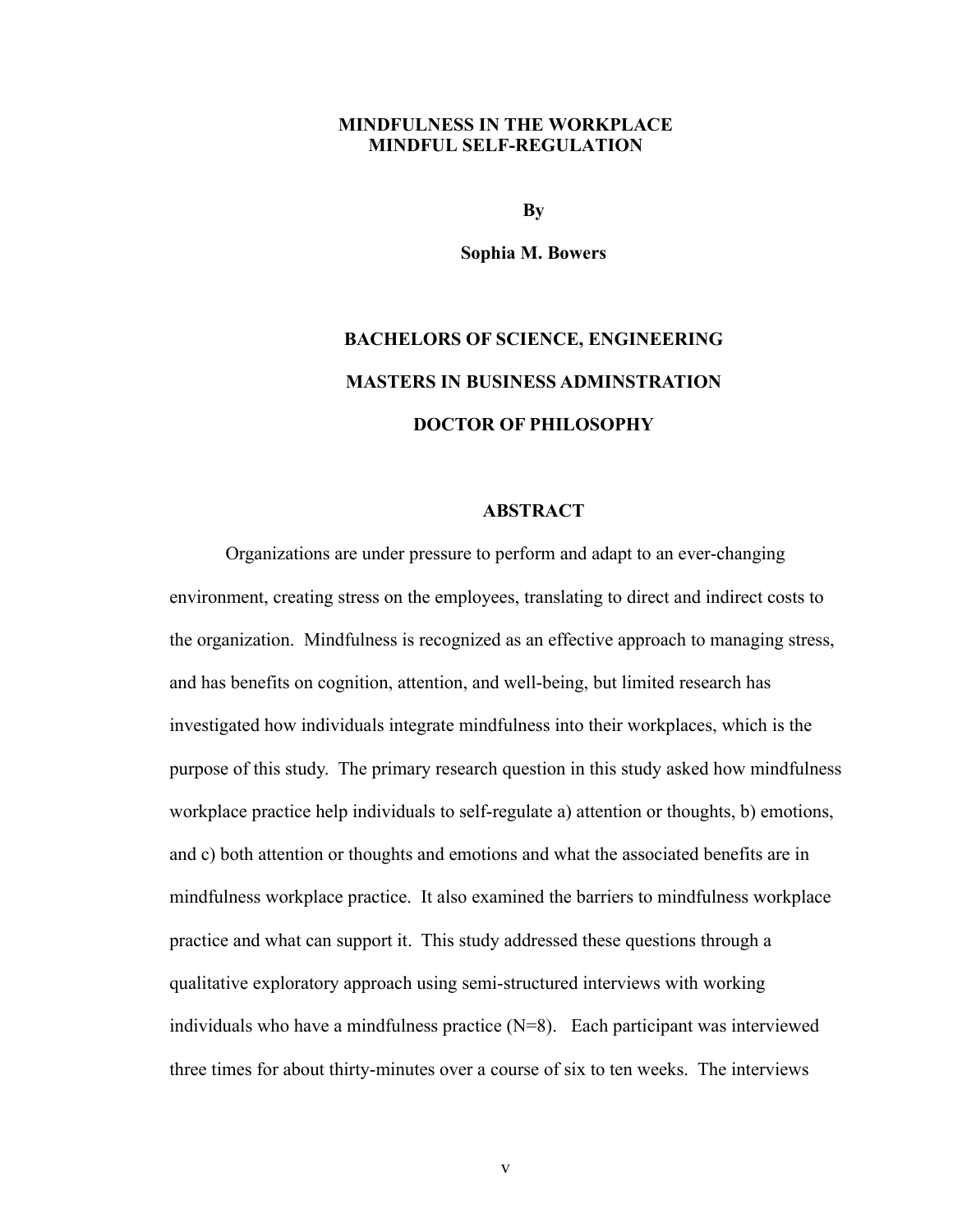were transcribed and coded using descriptive and thematic codes to reduce, analyze and report the data. A major finding in this study was self-regulation grounded specific mindfulness facets (non-judging, non-striving, acceptance, letting go) as foundational to the integration of mindfulness in the workplace. I defined this as mindful self-regulation, and found that this fostered the ability to work mindfully. Additionally, the development of community as a grassroots effort encouraged the integration of mindfulness in the workplace. Barriers to mindfulness in the workplace included time, distractions, the work culture of 'doing', and systemic pressure to perform. Support mechanisms included having a space to formally practice mindfulness, developing a community to support mindfulness, and mindful leadership.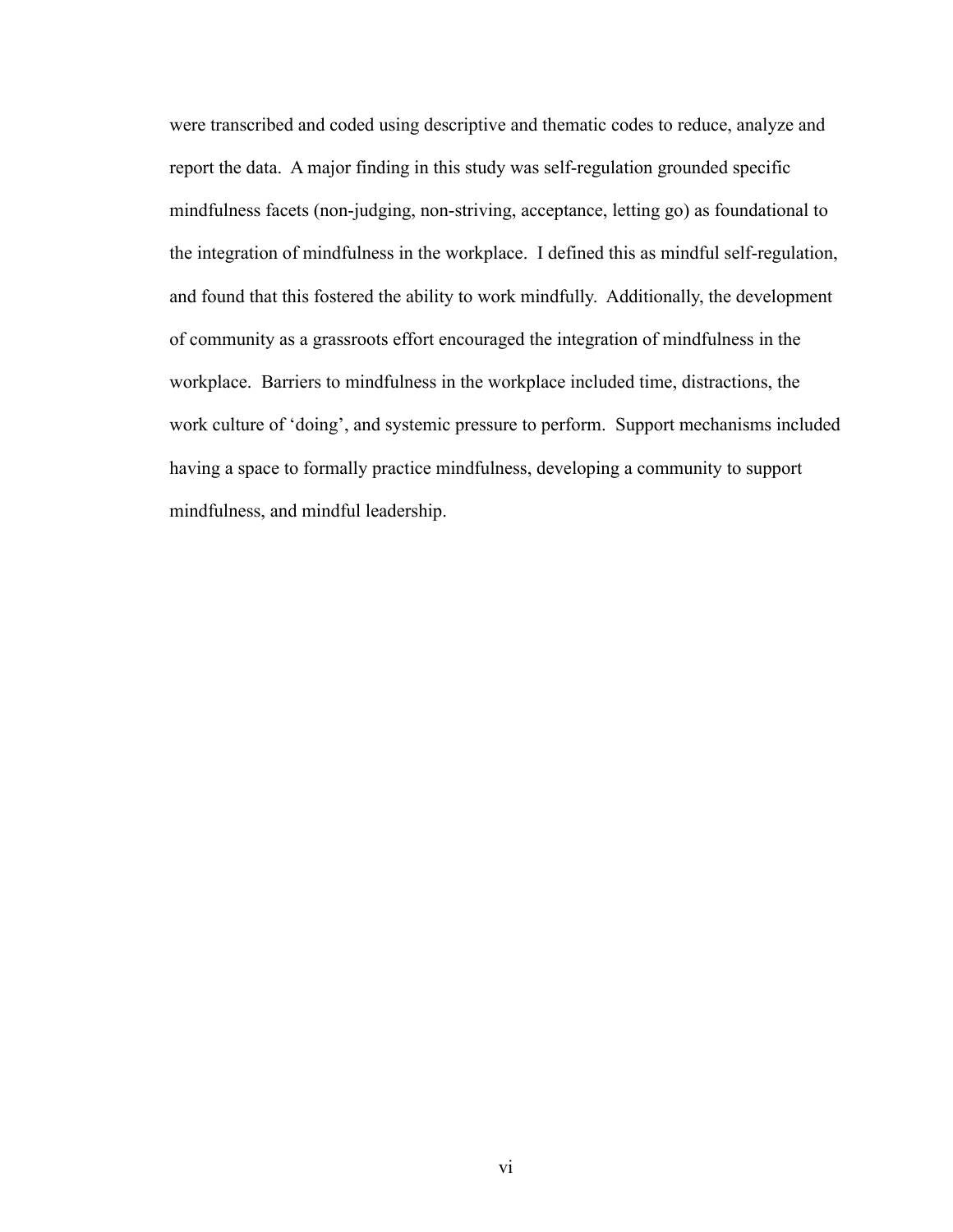# **TABLE OF CONTENTS**

| Mindfulness fosters well-being and increased performance 22                 |
|-----------------------------------------------------------------------------|
| Mindfulness develops self-regulation, a critical skill for the workplace 30 |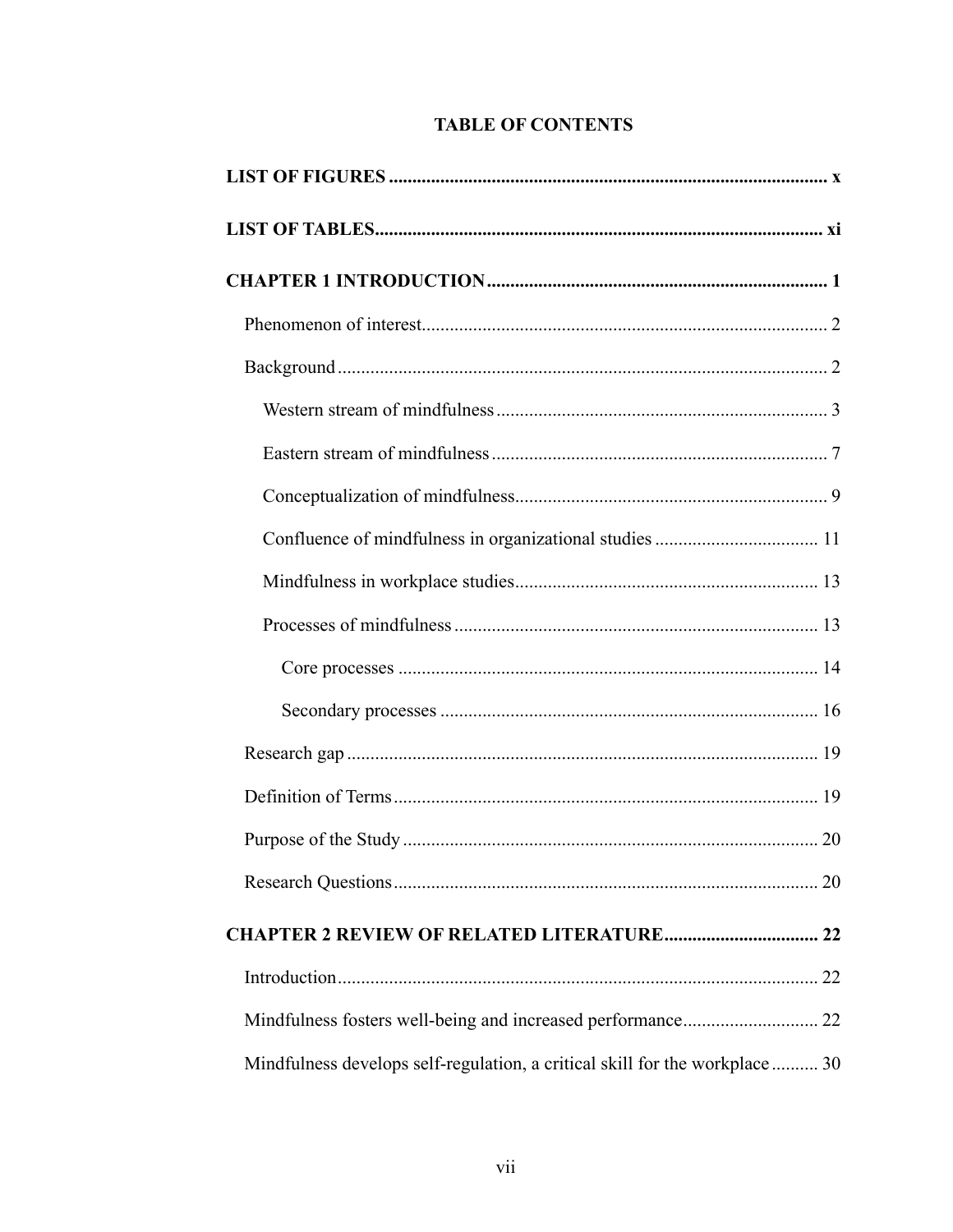| Mindfulness supports resiliency, a key component to well-being in the    |  |
|--------------------------------------------------------------------------|--|
|                                                                          |  |
|                                                                          |  |
|                                                                          |  |
|                                                                          |  |
|                                                                          |  |
|                                                                          |  |
| Mindfulness in the workplace leads to improved working relationships and |  |
|                                                                          |  |
|                                                                          |  |
|                                                                          |  |
|                                                                          |  |
|                                                                          |  |
|                                                                          |  |
|                                                                          |  |
|                                                                          |  |
|                                                                          |  |
|                                                                          |  |
|                                                                          |  |
|                                                                          |  |
|                                                                          |  |
|                                                                          |  |
|                                                                          |  |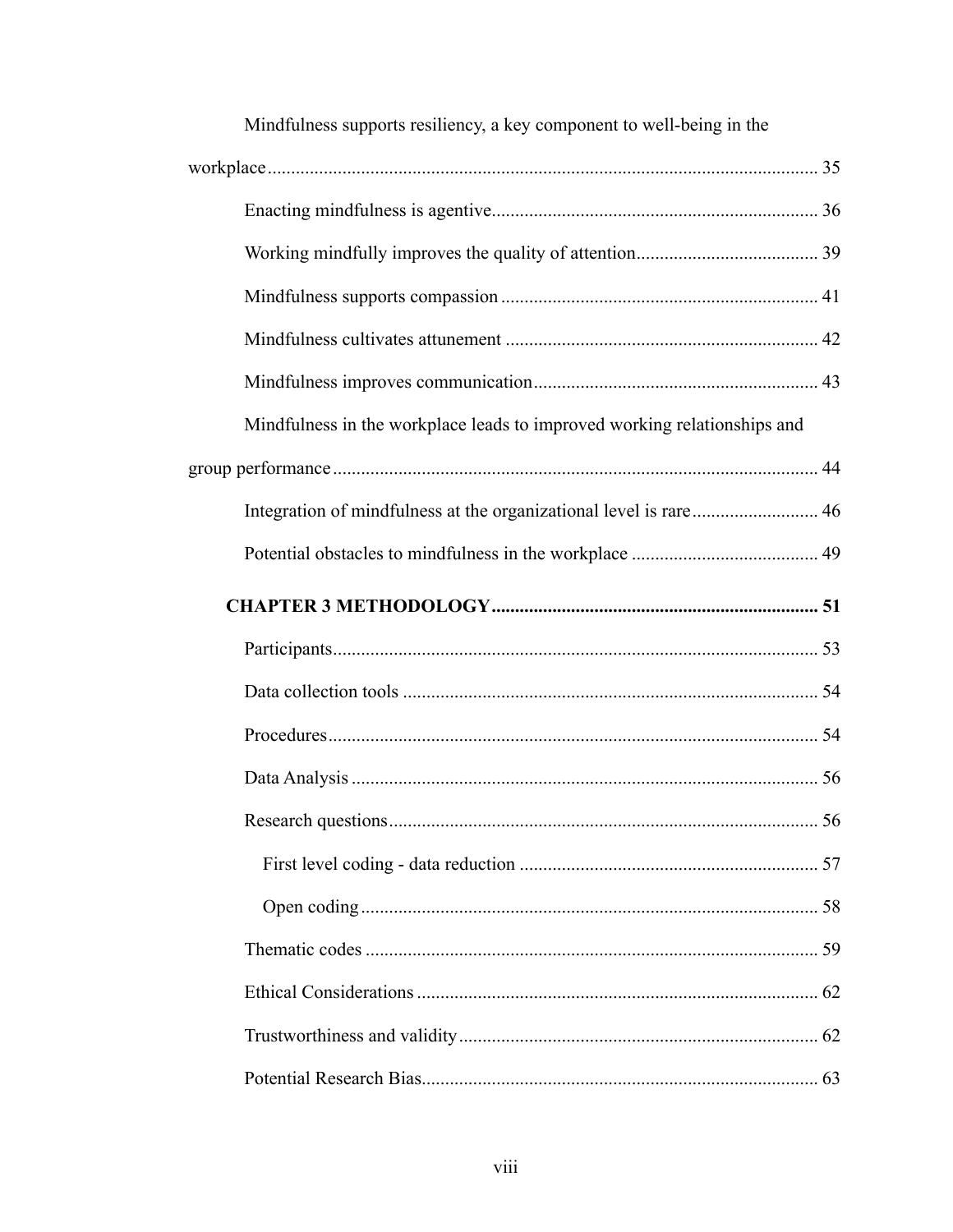| How does mindfulness workplace practice help individuals to self-regulate a)           |    |
|----------------------------------------------------------------------------------------|----|
| attention or thoughts, b) emotions, and c) both attention or thoughts and emotions? 64 |    |
|                                                                                        |    |
|                                                                                        |    |
|                                                                                        |    |
|                                                                                        |    |
|                                                                                        |    |
|                                                                                        |    |
|                                                                                        |    |
|                                                                                        |    |
|                                                                                        |    |
|                                                                                        |    |
| Developing a grassroots community for mindfulness in the workplace 80                  |    |
|                                                                                        |    |
|                                                                                        |    |
| Mindful self-regulation foundational for working mindfully 84                          |    |
|                                                                                        |    |
|                                                                                        |    |
|                                                                                        |    |
|                                                                                        |    |
|                                                                                        |    |
|                                                                                        | 95 |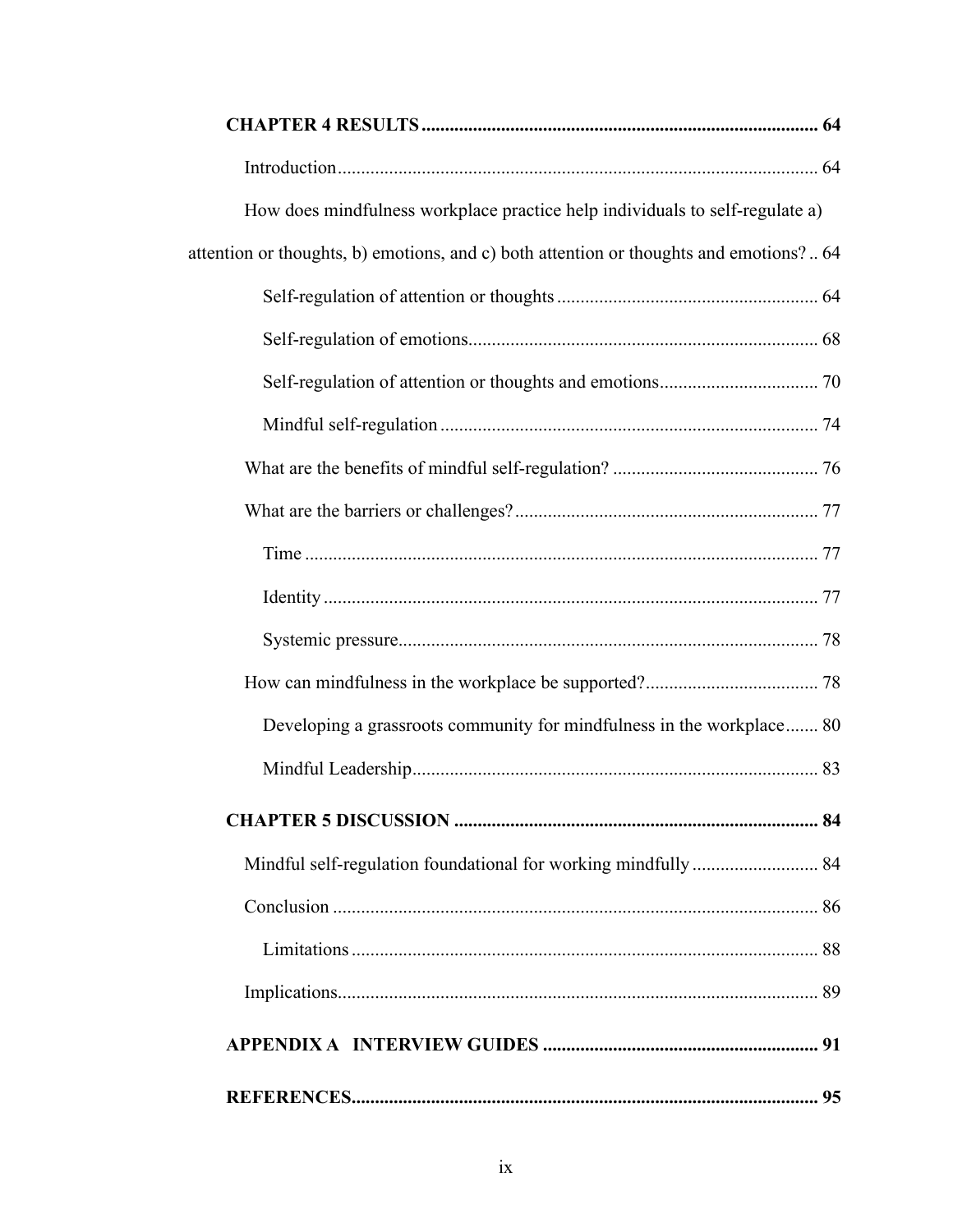# **LIST OF FIGURES**

| Figure 8: Mindful self-regulation, the positive organization behavior/concepts it supports, |  |
|---------------------------------------------------------------------------------------------|--|
|                                                                                             |  |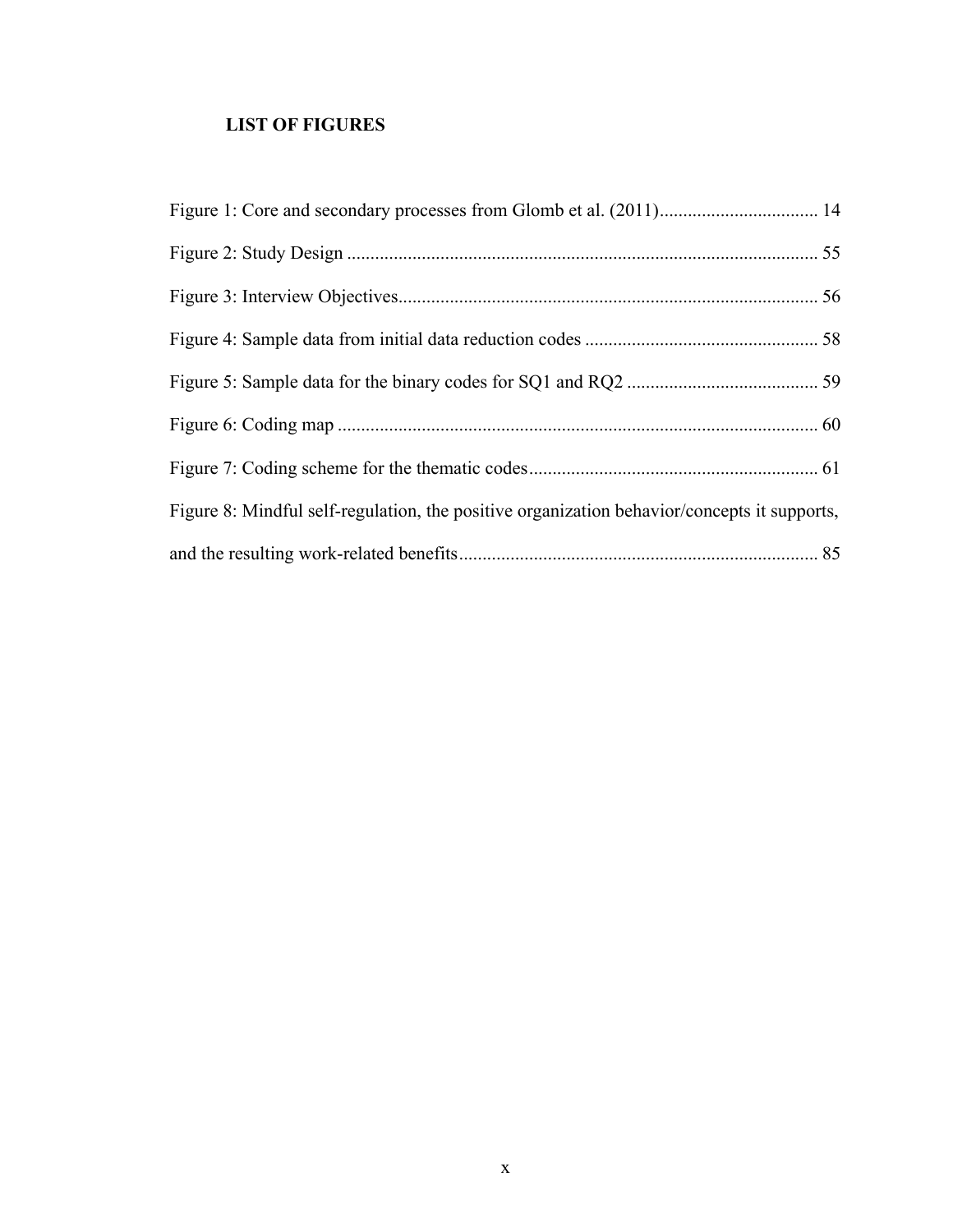# **LIST OF TABLES**

| Table 2: Constructs for work-related well-being and performance used by Shonin et al.         |  |
|-----------------------------------------------------------------------------------------------|--|
|                                                                                               |  |
|                                                                                               |  |
| Table 4: First level data reduction codes. Binary value: $1 = present$ , $0 = not present$ 57 |  |
|                                                                                               |  |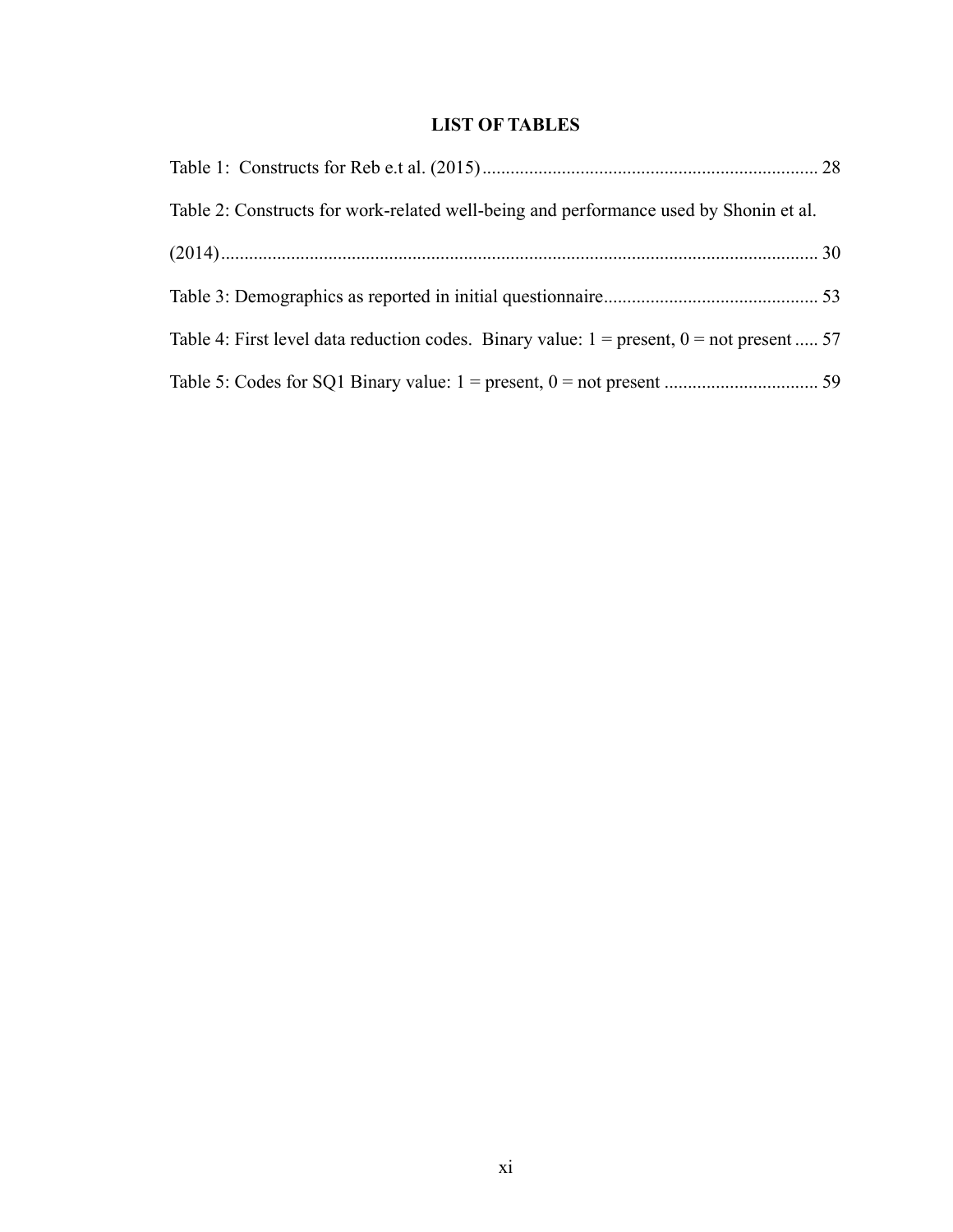#### **CHAPTER 1 INTRODUCTION**

As the speed and complexity of society increases, both people and organizations need to be more resilient and adaptable in order to remain competitive (Vich, 2015). Organizations that are not able to dynamically solve problems by learning and adapting will struggle to survive (Senge, 1990). Unfortunately, the current approach to meeting the economical organizational demands tend to be in the form of tightened controls, acrossthe-board cuts, and restructuring plans (Heifetz, Grashow, & Linsky, 2009), essentially requiring organizations to do more with less. This approach impacts the workforce in the form of workplace stress, which has both direct and indirect costs to the organization. The effects of unmanaged stress in the workplace taxes the resilience and adaptability of employees and has the potential to decrease their professional effectiveness (Colligan  $\&$ Higgins, 2006; Vich, 2015). The calculable direct costs of unmanaged stress in the workplace include lower productivity, poor job performance, and increased healthcare costs (Quick et al., 1997); the harder to quantify indirect costs include worker vitality, workplace communication, decision-making processes, and collegial relationships (Quick et al., 1997). So, while organizations need employees to be adaptable to perform well, they are also creating an environment that generates stress. Mindfulness meditation is one approach to managing stress that has recently seen an explosion of growth. Research on the use of mindfulness meditation is showing wide ranging benefits to human functioning (Brown, Ryan, & Creswell, 2007) including improved psychological functioning (Shapiro, Jazaieri, & Goldin, 2012) and wellbeing (Keng, Smoski, & Robins, 2011).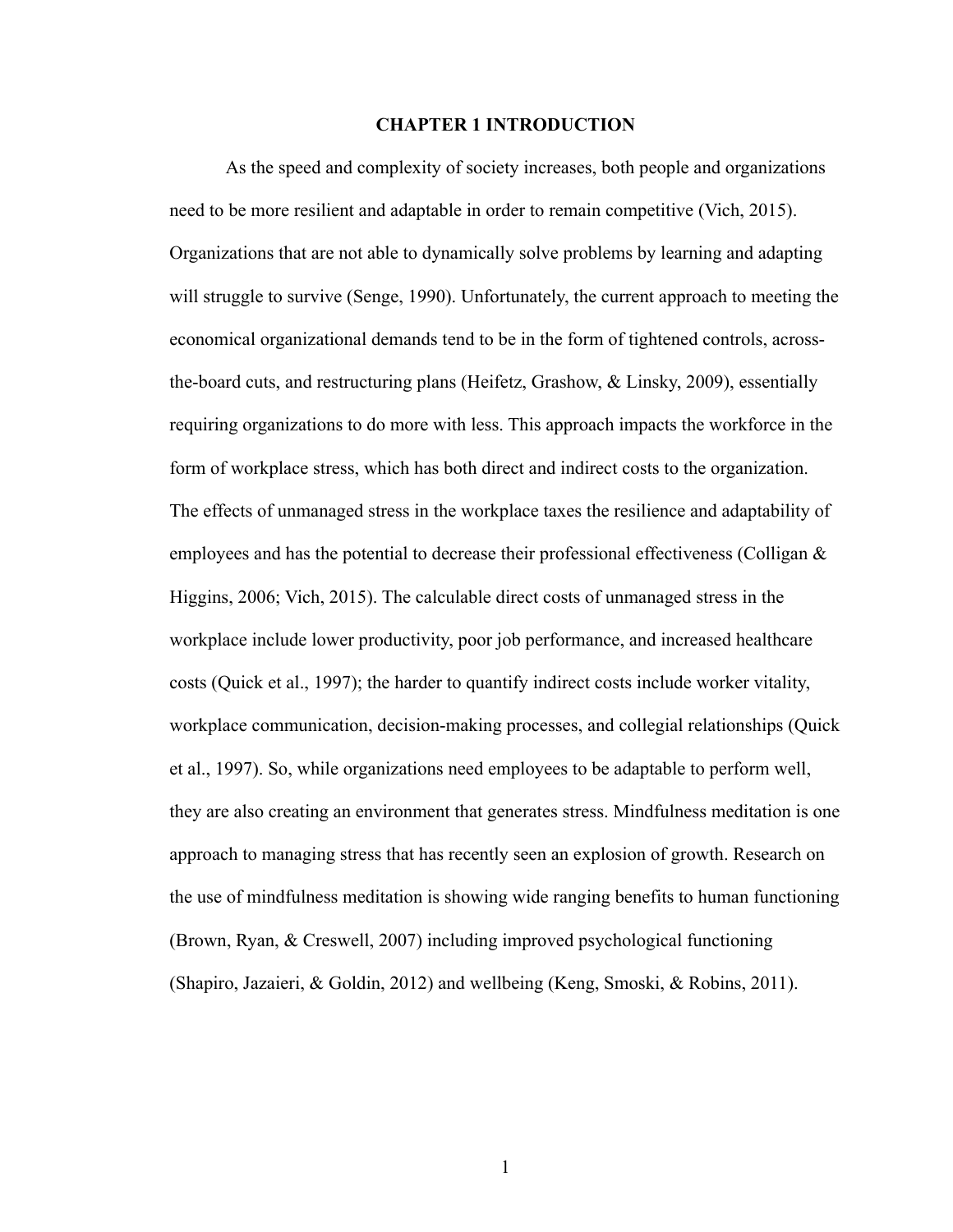#### **Phenomenon of interest**

There is a wealth of evidence coming from psychology, neuroscience, and medicine, that mindfulness positively affects attention, cognition, emotions, behavior, and physiology (Good et al., 2016). Due to the benefits in these areas, there is a nascent body of research linking meditative mindfulness to better workplace functioning (Glomb, Duffy, Bono, & Yang, 2011). Well known organizations such as Google, Aetna, Mayo Clinic, and the U.S. Army have incorporated mindfulness training programs that have demonstrated improved workplace performance (Jha et al., 2015; Tan, 2012; West et al., 2014; Wolever et al., 2012). This study explores how individuals integrate meditative mindfulness into the workplace.

#### **Background**

Meditative mindfulness is not a new concept. It is grounded in the Buddhist tradition which is over 2,000 years old (Gethin, 2015). Within the research community, there are two main streams of mindfulness literature. The Western stream, popularized by Ellen Langer and associates in the 1970s, emphasizes cognitive processing of information and is not connected with meditation (Hart, Ivtzan, & Hart, 2013). The Eastern stream, popularized by Jon Kabat-Zinn and colleagues in the 1970s, emphasizes experiential processing of information supported by meditation (Hart et al., 2013). The research literature does not typically combine the Western and Eastern versions of mindfulness. The Western stream is more prominent in psychology and organizational science and the Eastern stream is more prominent in clinical and medical research. However, as research on mindfulness in the workplace develops, many of the new studies in this field will cite both streams. The research on mindfulness in organization science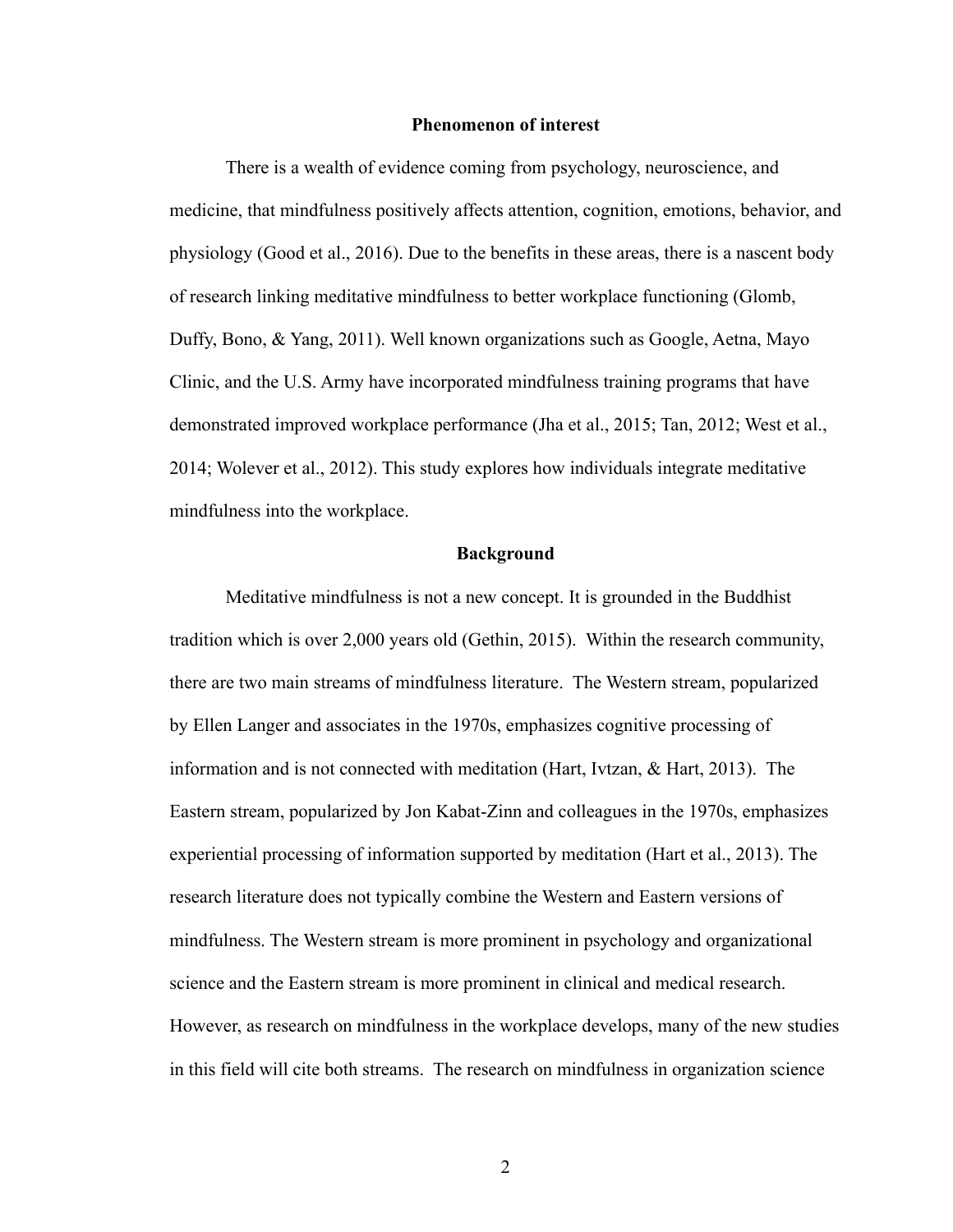began with Langer's conceptualization in the 1990s (Weick, Sutcliffe, & Obstfeld, 1999). As the research in the Eastern stream gained in popularity, organizational researchers began considering both. While this study focuses on meditative mindfulness in the workplace, background on the evolution of mindfulness research in the organizational literature follows to situate the study.

#### **Western stream of mindfulness**

Early research on mindfulness in organizations and the workplace generally cite Ellen Langer's Western conceptualization of mindfulness. Langer, a social psychologist, started her work in mindfulness by first investigating mindless behavior. Mindlessness is characterized by automatic, habitual, and superficial cognitive processing (Langer, 1989). While automatic behavior can be useful, an over reliance on it can be costly in terms of performance, cognition, psychological well-being, and longevity (Langer, 1989, 1997). Mindlessness can be defensively motivated. Repression, for example, occurs when an individual does not want to attend to a current emotional experience (Brown & Ryan, 2003). Langer (1989) suggests that premature cognitive commitments, or the act of accepting information without critical thought (i.e. mindlessly) forms how the information will be used later. She differentiates mindlessness from the unconscious in that mindlessness can be changed through mindful processing. It is through the formation of unintentional mindsets (i.e. habits) that mindlessness grows. Mindsets can narrow or expand possibilities, and culture and language frame and ground mindsets in concepts and understandings of the world. Costs associated with mindlessness include a narrow self-image, unintended cruelty, loss of control, learned helplessness, and stunted potential (Langer, 1989).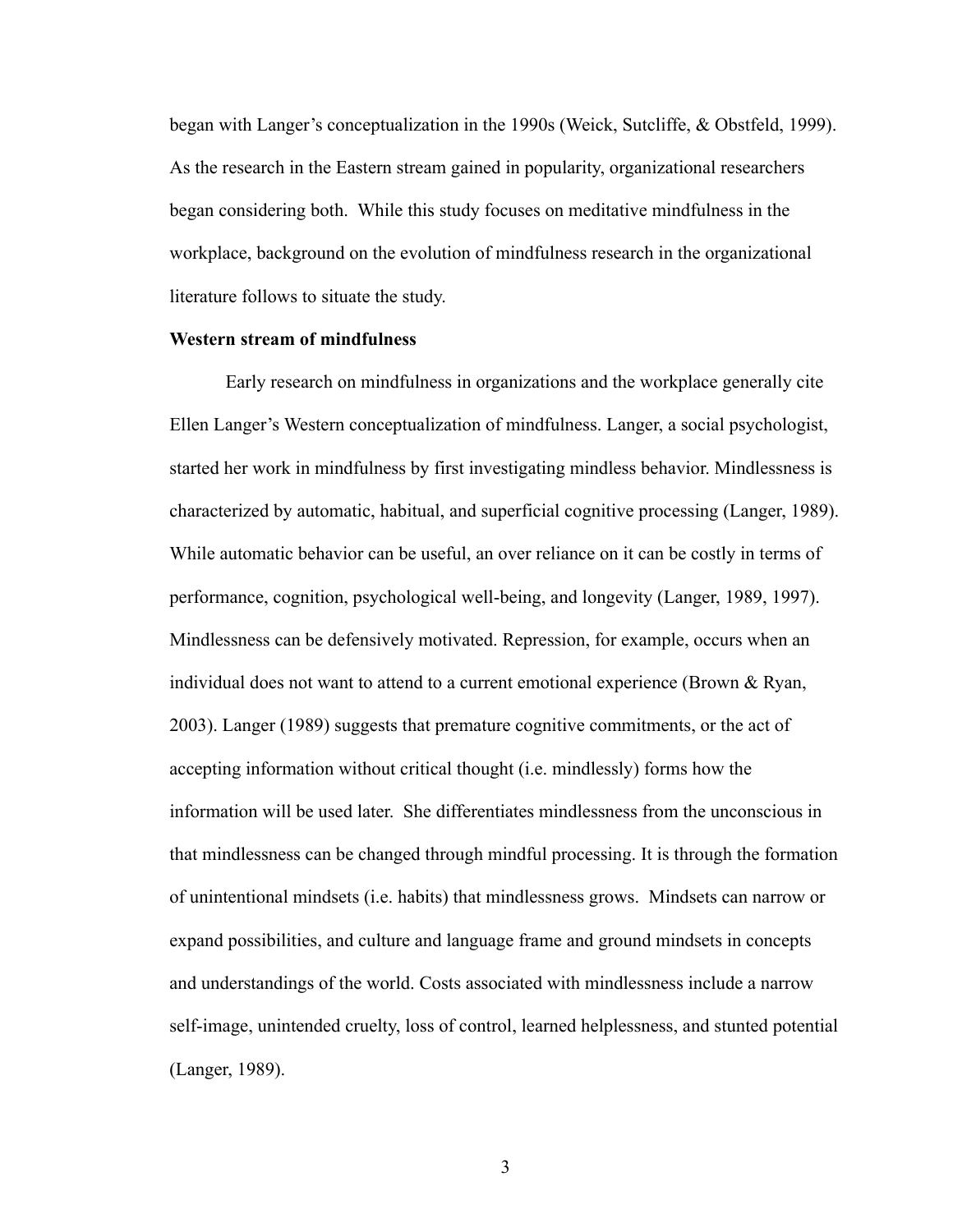In her investigation of the differences that arise between mindful and mindless behavior, Langer conceptualized mindfulness as the "process of drawing novel distinctions" (Langer & Moldoveanu, 2000, p. 1). Her conceptualization focuses on a cognitive approach to mindfulness (Levinthal & Rerup, 2006; Weick & Sutcliffe, 2006; Yeganeh & Kolb, 2009) and views mindfulness as a way to increase control over cognition and behavior, leading to more meaningful experiences (Carson & Langer, 2006; Yeganeh & Kolb, 2009). The foundation for Langer's mindfulness is creating new categories, welcoming new information, having multiple perspectives, having control of context, and focusing on process over outcome (Langer, 1989). Langer's view is that mindfulness increases a person's tolerance to uncertainty, which enables them to be more flexible and less reactive. Langer's approach has been referred to as "mindfulness without meditation" (Ie, Ngnoumen, & Langer, 2014), creative mindfulness (Hart et al., 2013), socio-cognitive mindfulness (Yeganeh & Kolb, 2009), and cognitive mindfulness (Levinthal & Rerup, 2006; Weick & Sutcliffe, 2006). Langer's cognitive conceptualization of mindfulness focuses on processing external information and emphasizes novel categorization and situational awareness . This conceptualization is well integrated with research in High Reliability Organizations (HROs) and information rich environments. HRO's are organizations that operate hazardous systems (i.e. air traffic control, nuclear power plants, naval air operations at sea) that require failure free standards (LaPorte & Consolini, 1991).

Weick et al. (1999) were the first to introduce mindfulness to the organizational science literature. Using Langer's concept of mindfulness and a lens of HROs, they suggest that collective mindfulness arises from the following processes: a) preoccupation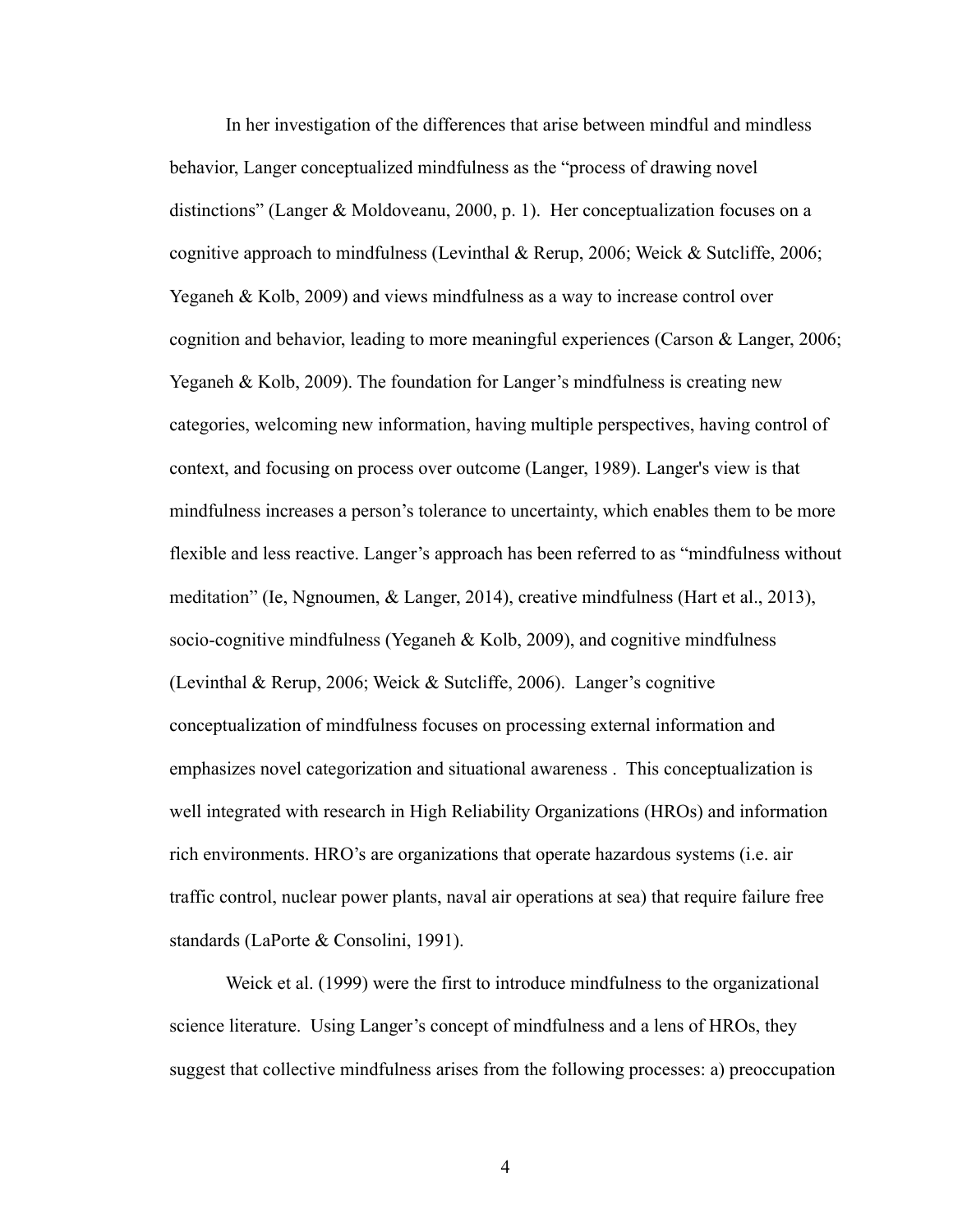with failure, b) reluctance to simplify interpretations, c) sensitivity to operations, d) commitment to resilience, e) underspecification of structures. They assert that this state of collective mindfulness supports discovery and correction of errors before the errors can be amplified, thus, preventing catastrophes. An underlying goal of Weick et al. (1999) was to communicate the relevance of these mechanisms, which are inherent in HROs, to mainstream organizational theory, suggesting that increasing competition and complexity introduce uncertainty and turbulence. They propose that mindfulness can support successful navigation of new complex situations by revealing unexpected threats. At the core, their work is about mindfulness as a mechanism for information processing and sets the trajectory of subsequent research on mindfulness in the organizational science literature.

Building on this idea of mindfulness and information processing, Fiol and O'Connor (2003) investigate how mindfulness interacts with decision making. They use the concept of bandwagons and the trend of consolidation in the healthcare industry to frame their analysis. A premise of their study comes from (Hansen  $\&$  Haas, 2001) suggesting that in today's information-rich environment the scarce resource for decision making is the mindful attention devoted to making the information meaningful. Fiol and O'Connor focus on scanning and information processing as the central decision structure for their study and propose that greater mindfulness leads to expanded scanning of information and more context relevant interpretations. This is done by building on three of the mindful behaviors described by Weick et al. (1999): greater reluctance to simplify, greater commitment to resilience, and greater preoccupation with both success and failure. They include a focus on success, which is not included in Weick et al. (1999),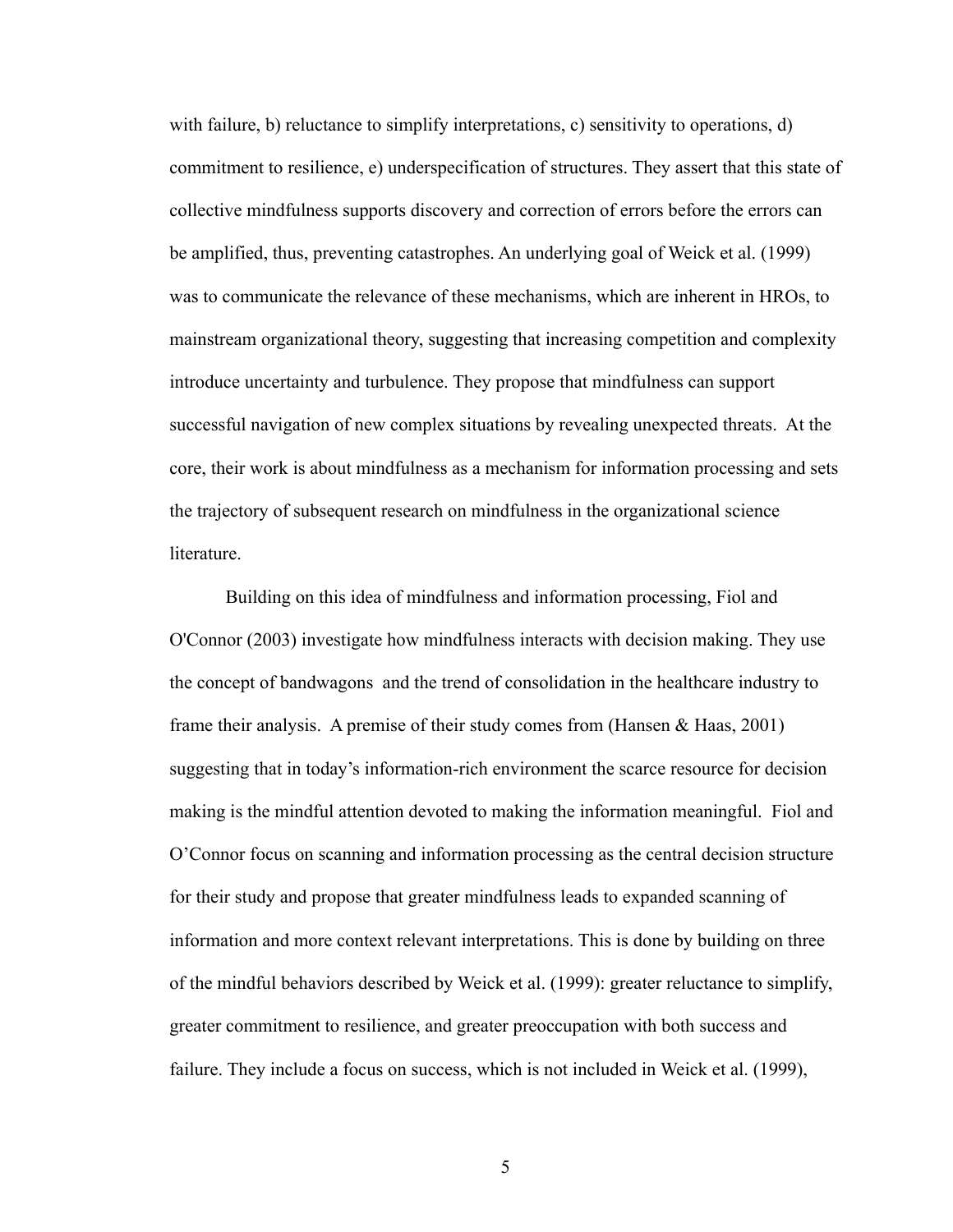based on the research in appreciative inquiry and positive future visions, though, they caution that inquiry with a focus on success may not be as active as inquiry with a focus on the possibility of failure. The authors argue that perceptual accuracy is improved with mindfulness through enabling the appropriate decision structures of scanning and interpreting information, thus minimizing decisions based on bandwagons. Continuing the trajectory of mindfulness as a mechanism for information processing, their work provides a framework for understanding the relationship between mindfulness and decision-making processes in organizations. An open research question that they identify for this this trajectory of research is to determine "whether and when mindfulness is most valuable for organizations to cultivate" (Fiol & O'Connor, 2003, p. 67). This is an important question to consider even outside of this stream of research on mindfulness.

Because Langer's work in mindfulness is rooted in mindless behavior, much of the subsequent literature on mindfulness describes mindfulness as the opposite of mindlessness, leaving many of the readers with the impression that less mindful behaviors are not beneficial (Levinthal & Rerup, 2006). However, there are notable positive aspects of less-mindful behavior in organizations. For example, (Bargh & Chartrand, 1999) indicate that automatic processes save time and energy, leaving more energy for tasks that require it. Additionally, routine-based behavior contains significant accumulated organizational experience (Levinthal & Rerup, 2006).

On the premise that automatic behavior has merit and may support mindfulness in organizations, Levinthal and Rerup (2006) examine the nuanced interrelationships between mindful and less-mindful (e.g. automatic) behaviors in organizations. The authors present a model of four interrelationships to build their argument of the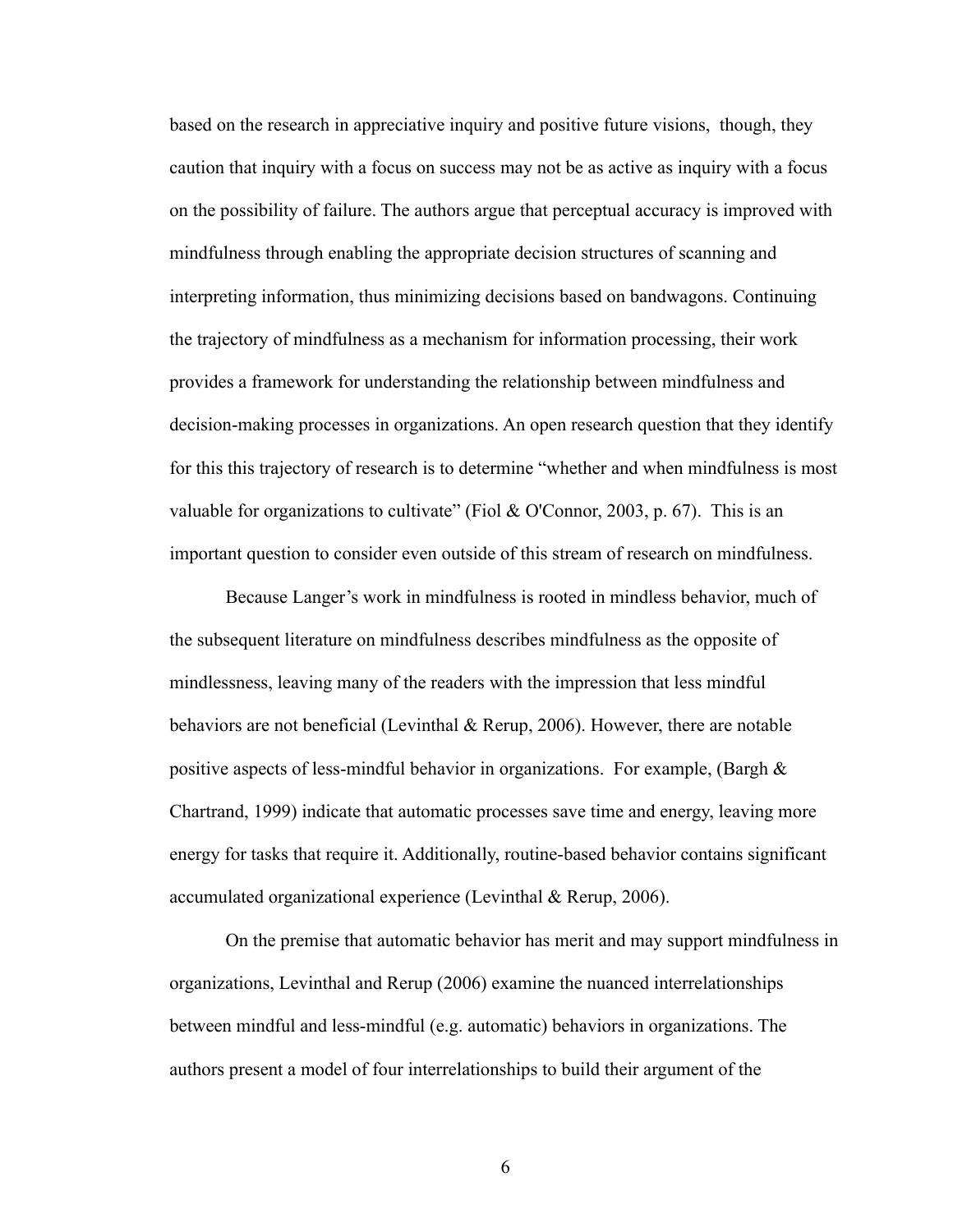interdependence between mindful and less-mindful process. These interrelationships are 1) mindfulness and repertoires of actions, 2) processes for sustaining mindfulness, 3) mindfulness and the enactment of routines, and 4) mindfulness and the encoding of ambiguous outcomes. As part of the model, they indicate that mindful organizational behaviors support both the ability to effectively carry out novel action in a flexible manner, as well as the sustainment of a high level of attention, while less mindful organizational behaviors support valuable, routine-driven behavior and reinforcement learning. The authors emphasize that there are "important points of tension or conflict" (Levinthal & Rerup, 2006, p. 504) between mindful and less-mindful behaviors. For example, less-mindful behaviors support routines which emphasize stability and repeatability, while mindful behaviors support flexibility which stress novelty and responsiveness. The authors note that current literature on mindfulness in organizations represents "mindful and less-mindful behavior as discrete categories of cognition and behavior" (Levinthal & Rerup, 2006, p. 510) and suggest that the processes are more closely linked; this linkage warrants further research and investigation. The concept of metacognition is one way to approach the investigation of cognition and behavior and it is connected to the Eastern conceptualization of mindfulness.

#### **Eastern stream of mindfulness**

Jon Kabat-Zinn, a medical researcher, approached mindfulness from a clinical perspective, as a therapeutic approach for patients dealing with chronic pain and other issues (Kabat-Zinn, 1991). Having a personal background in meditation, he wondered if it could have any impact on the patients he worked with at the University of Massachusetts Medical Center. Investigation began informally and led to an exploratory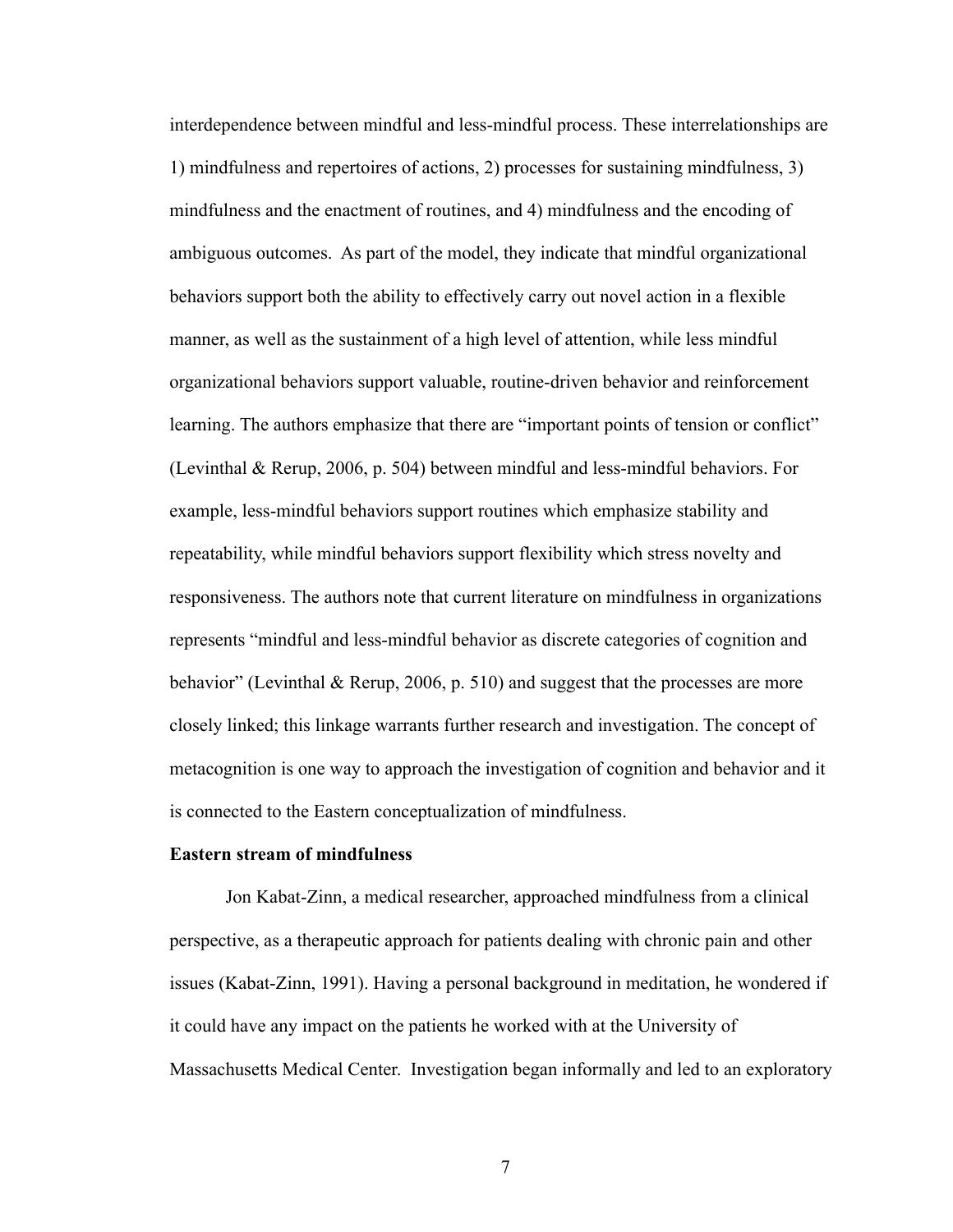experimental study with psoriasis patients. The control group of the study underwent the standard UV light therapy while the experimental group underwent the same UV light therapy but were also give short duration guided meditations to listen to during the session. No additional training or meditation exercises were done at home (http://www.umassmed.edu/cfm/mindfulness-based-programs/mbsr-courses/aboutmbsr/history-of-mbsr/). The significance of the meditation intervention was surprising and led Dr. Kabat-Zinn to develop a more formal intervention which started as a 10-week program for chronic pain patients (Kabat-Zinn, 1982). The study showed promising preliminary results indicating that a mindfulness training program can help reduce perceived pain in chronic pain patients. Kabat-Zinn (1982) postulates that the meditation training enabled an "uncoupling" of the pain sensation and the affective evaluation of it, thus reducing the reported perceived pain. Subsequent studies reproduced the results (Kabat-Zinn, Lipworth, Burney, Sellers, & Brew, 1984) and the program evolved into the present-day mindfulness-based stress reduction (MBSR) course.

Mindfulness Based Stress Reduction (MBSR) is an intensive training program that includes a variety of formal and informal mindfulness practices (Shapiro & Jazaieri, 2015). It is an 8-week group program and includes weekly meetings 2.5 to 3 hours in length. The meetings consist of guided meditation practice, didactic teaching on mindfulness concepts, reflection from participants, feedback from facilitators, and group discussion around challenges and insights that arise from the practice. There is a 6-hour silent retreat between Classes 6 and 7 that occurs on a weekend, and participants have "homework" consisting of various mindfulness practices including, the body scan, sitting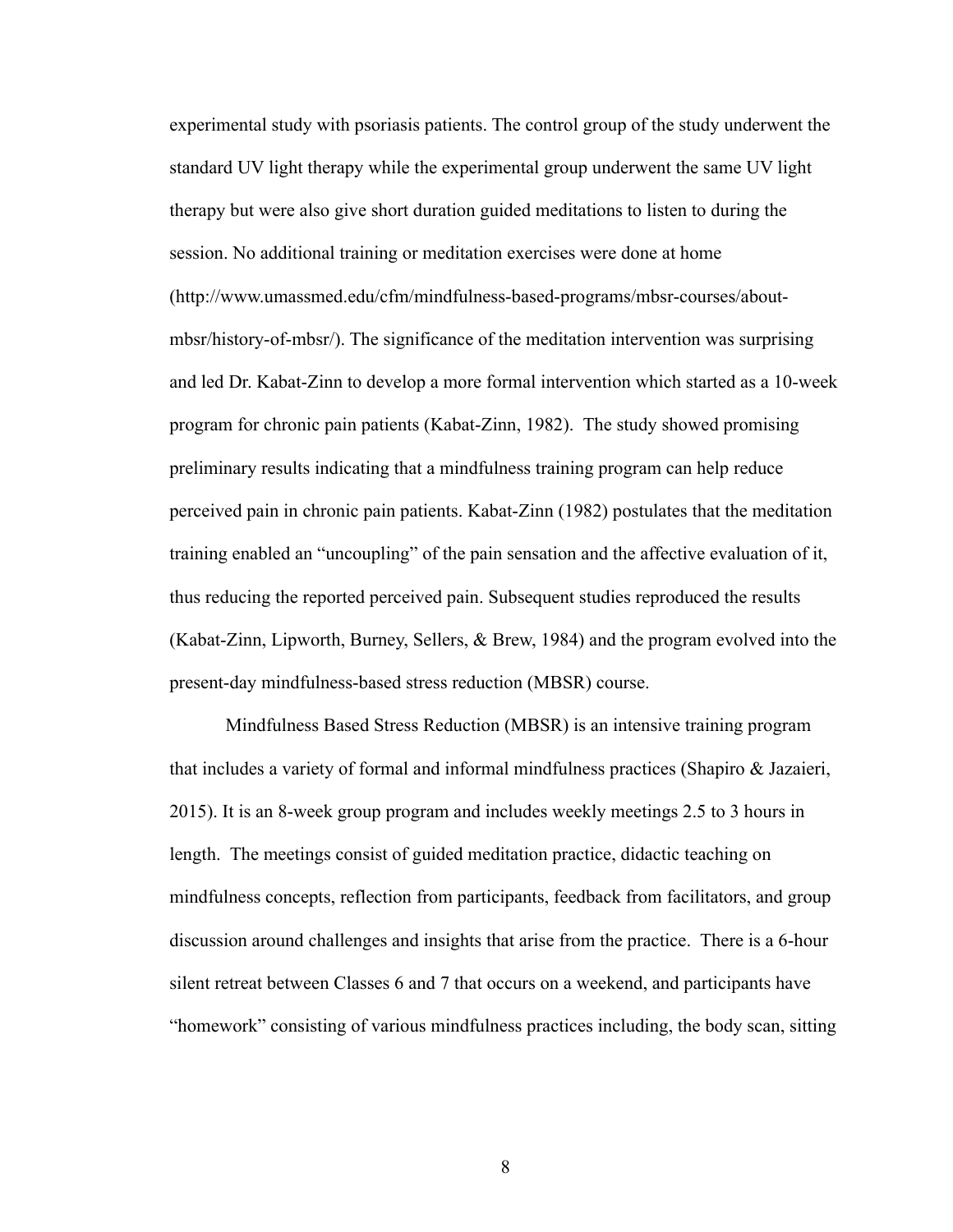meditation, walking meditation, gentle yoga, and informal daily mindfulness practices (Kabat-Zinn, 1991; Shapiro & Jazaieri, 2015).

The consistent reports of positive changes in mental and physical health associated with MBSR fueled its growth and prompted a collaboration with Dr. Richard Davidson to investigate the underlying biological processes that meditative mindfulness effects (Davidson et al., 2003). This was a randomized experimental study and the participants were not the traditional clinical patients as in previous studies, they were highly stressed employees at a high-technology corporation

(http://www.umassmed.edu/cfm/mindfulness-based-programs/mbsr-courses/aboutmbsr/history-of-mbsr/). The experimental group participated in the MBSR program while the control group did not. Brain activity was measured before the MBSR program started, immediately after MBSR ended, and 4 months later. At the end of the MBSR the influenza vaccine was administered to all the participants. The findings show significant increases in the brain area associated with positive affect and an increase in antibodies from the influenza vaccine in the meditation group compared to the control group. This demonstration of the positive effects MBSR had on brain and immune function underscored the need for additional research and fueled the era of studying meditative mindfulness.

## **Conceptualization of mindfulness**

Kabat-Zinn (1994, p. 4) defines mindfulness as "paying attention in a particular way: on purpose, in the present moment, and nonjudgmentally". It involves metacognitive awareness (Hart et al., 2013) and has been described as "clear-eyed attention to the workings of the mind, body, and behavior" (Brown, Creswell, & Ryan,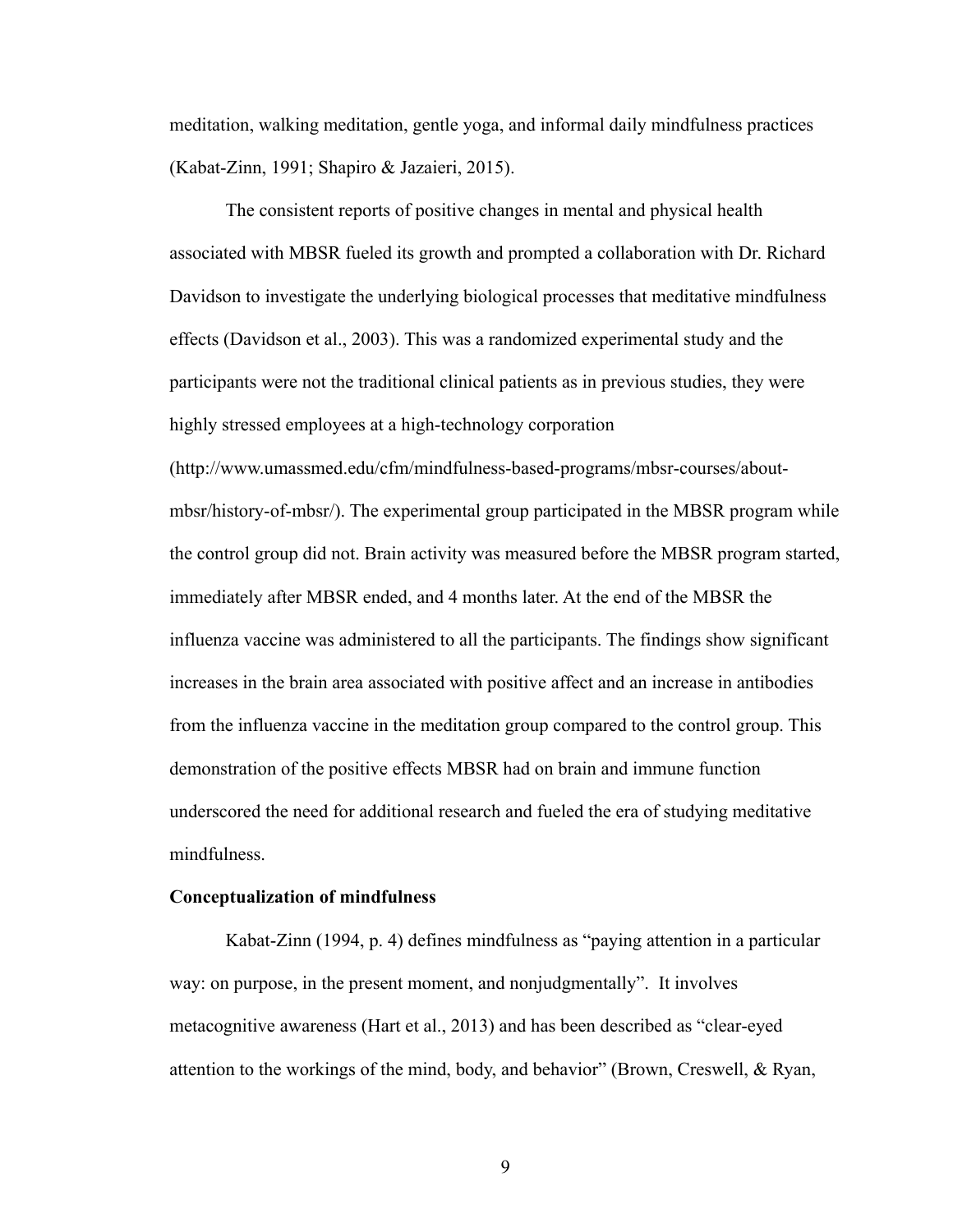2015, p. 1). Boyatzis and McKee (2005) offer the following interpretation of mindfulness as "the capacity to be fully aware of all that one experiences inside the self – body, mind, heart, spirit – and to pay full attention to what is happening around us – people, the natural world, our surroundings, and events" (p. 112) and indicate that it is a "healthy state of cognitive openness, curiosity, and awareness" (p. 113). When we live mindfully, we are constantly and consciously developing self-awareness which enables clarity (Boyatzis & McKee, 2005).

Fundamentally, the concept of mindfulness is concerned with consciousness (Bodhi, 2011; Brown et al., 2015). The study of which has been largely absent in the science literature due to the rise of behaviorism in the early 20th century (Davis  $\&$ Thompson, 2015). However, researchers in the cognitive science fields have returned to the topic and are exploring how consciousness affects attention, emotion, and experience (Davis & Thompson, 2015). It is unclear if the increase in the consciousness research relates to the surge of research in mindfulness. Nonetheless having a parallel research effort in the cognitive science of consciousness is beneficial because it will deepen "our understanding of how contemplative attention-training practices function in traditional Buddhist and modern clinical contexts." (Davis & Thompson, 2015, p. 42).

Kabat-Zinn (1982) differentiates mindfulness meditation from other concentration meditation practices (e.g. Transcendental Meditation) in that mindfulness meditation does not restrict concentration to one object. It starts with a primary object (typically the breath) and can expand to all physical and mental events to ultimately support "detached self-observation", or meta-cognition/meta-awareness. Metacognitive awareness can be defined "as one's explicit knowledge of the current contents of thought" (Schooler et al.,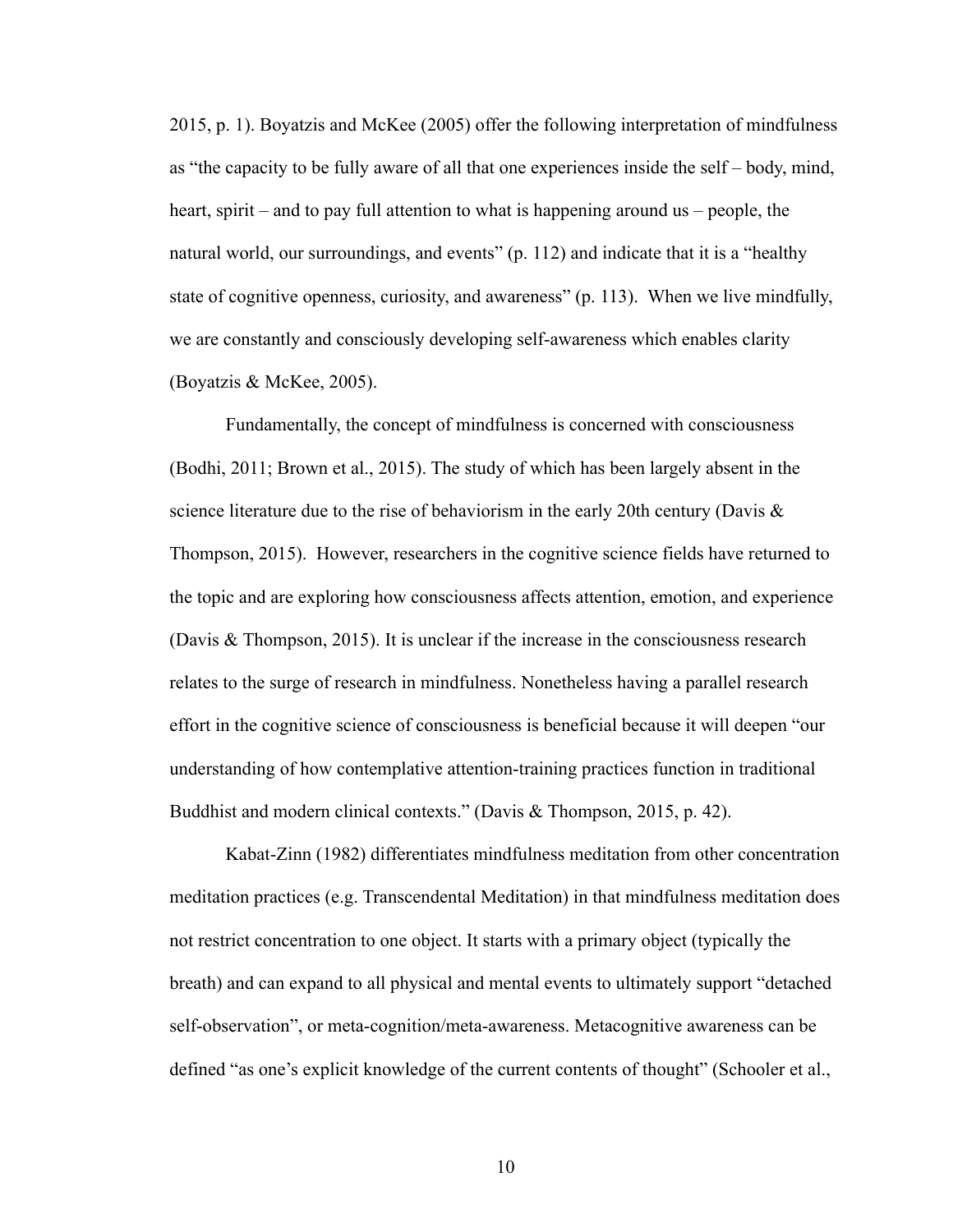2011, p. 321). This awareness allows a person to manage their responses and impulses more skillfully (Vago & Silbersweig, 2012). Meta-awareness has been connected to open monitoring mediation (Gethin, 2015) which is defined as "nonreactively monitoring the content of the experience from moment to moment, primarily as a means to recognize the nature of emotional and cognitive patterns" (Lutz, Slagter, Dunne, & Davidson, 2008, p. 163). Metacognitive awareness is fundamental to meditative mindfulness, the concepts of which are most closely related to the practice of Vipassana or insight meditation in Buddhist traditions (Gethin, 2015). Insight mediation is practiced with the aim of improving introspective processes to alleviate suffering through attentional stability, clarity, and insight (Hart et al., 2013; Wallace & Tsong-kha-pa, 2005).

#### **Confluence of mindfulness in organizational studies**

The two streams of mindfulness research had different starting points. The Western stream started as a way to improve cognitive performance through enhancing cognitive attributes with a focus on external stimuli. While the Eastern stream started as therapeutic intervention to ease patients distress through metacognitive processes focused on internal and external stimuli. While the Western and Eastern models are notably different and unique, they share some similarities; (1) both aim to cultivate a presentoriented mind (Ie et al., 2014), (2) both share a quality of openness to considering things anew and creating new possibilities (Hart et al., 2013), (3) both share a fundamental view of the mind-body relationship as dynamic and the ability to moderate experiences through systematic mental practices (Ie et al., 2014). Finally, self-regulation is supported through both types of mindfulness (Hart et al., 2013).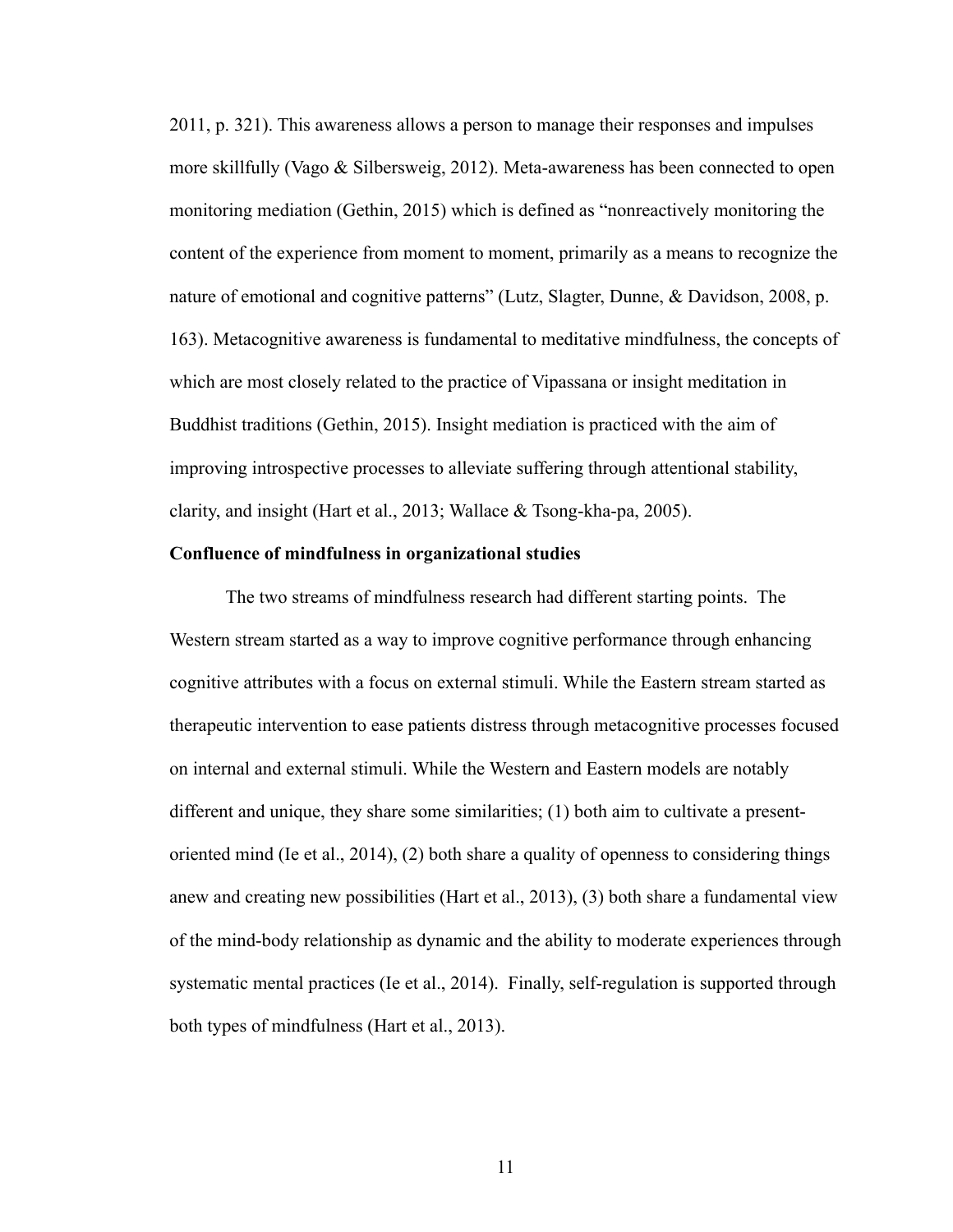Weick and Sutcliffe (2006) appear to the be first to directly introduce the Eastern concept of mindfulness to organizational science literature. They suggest that when individuals move away from concepts and encoding of information, outcomes are affected more by the quality of attention than by the quantity of attention. They assert that when individuals become more aware and accepting of the workings of the mind (e.g. meta-cognition), they are better able to take wise action. They frame their assertion by focusing on the state of organizing, which is more readily viewed as dynamic and changing, as opposed to organization, which is more readily viewed as static and fixed. The frame of organizing lends itself to the concept of impermanence which is central to mindfulness meditation practice and views the need to reorganize an "inevitable rise and fall of patterns that are not rooted in one's own personal agency" (Weick  $\&$  Sutcliffe, 2006, p. 515). The frame of organization, on the other hand, lends itself to achieving and maintaining a desired state and views the need to reorganize as failure. The authors define three categories for the research in mindfulness within organizational studies. The first category is 'distinction making'. The research in this category is grounded in Langer's conceptualization of mindfulness and include the work of Fiol and O'Connor (2003). The second category is 'enriched distinction making' and adds the elements of flexibility, refinement, and dynamic sense-making to respond to diverse and changing stimuli. The authors include the work of Weick and Sutcliffe (2001) and Levinthal and Rerup (2006) in this category. The third category is 'beyond distinction making' and is where the authors introduce the Eastern concept of mindfulness to their work. They ground this category in the Buddhist concept of samatha, or the ability to reduce distraction and hold an intended object in the mind. They state that this category of mindfulness is about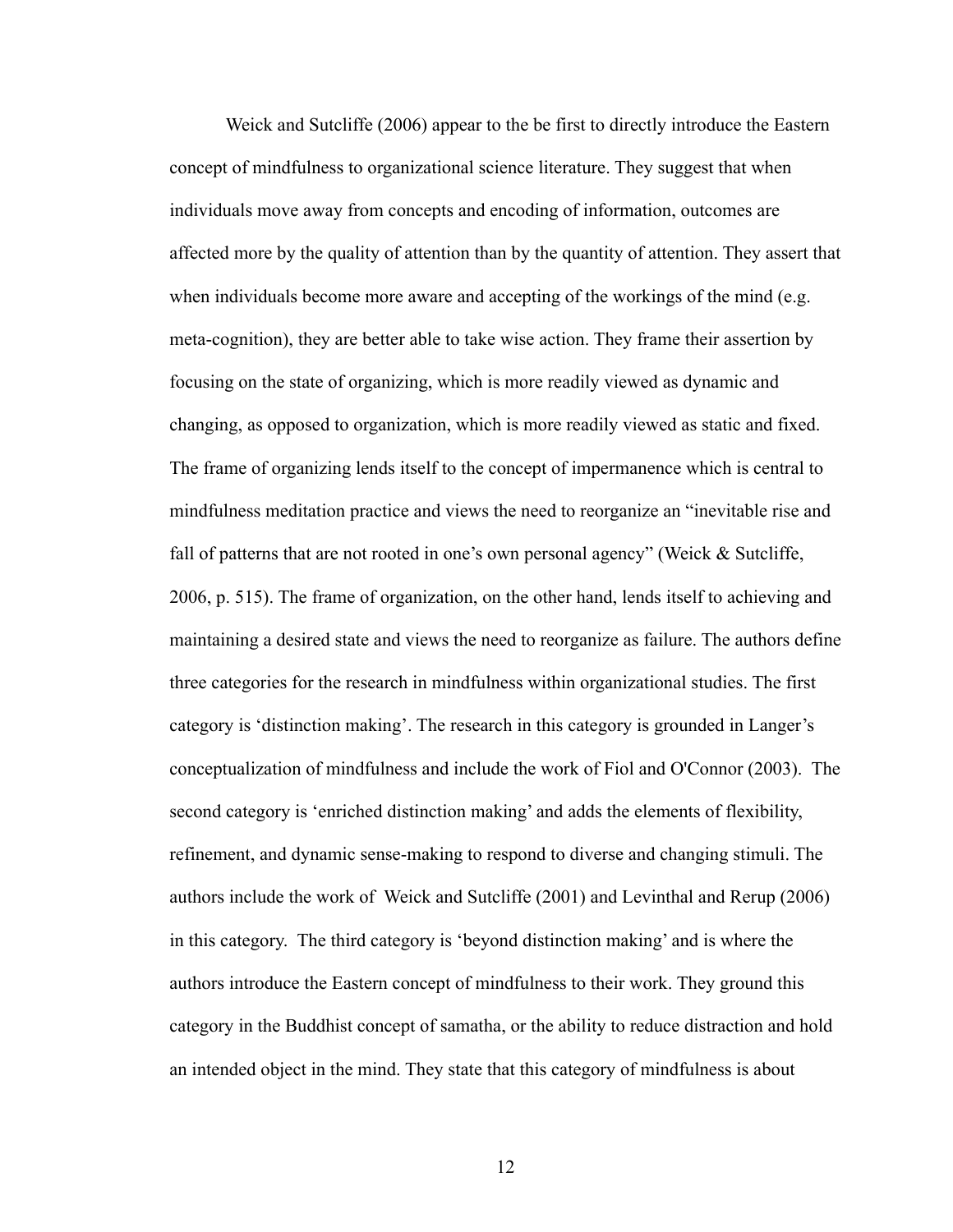"qualities of attention such as its focus, stability, sustainability, filtering, and vividness" (Weick & Sutcliffe, 2006, p. 518) (emphasis added). This view suggests that the categorization interferes with seeing, and that by improving the quality of attention details are captured beyond normalized concepts.

#### **Mindfulness in workplace studies**

There are many studies demonstrating the effects of meditative mindfulness on the mind, the body, and behavior (Greeson, 2009). Yet there is still limited empirical research on meditative mindfulness in the workplace (Dane & Brummel, 2014). Some of the workplace related benefits of meditative mindfulness include the following: improved cognitive function (Michael D. Mrazek, Michael S. Franklin, Dawa Tarchin Phillips, Benjamin Baird, & Jonathan W. Schooler, 2013), improved decision making through debiasing the mind (Hafenbrack, Kinias, & Barsade, 2014), increased work engagement and decreased turnover intention (Dane & Brummel, 2014). Additionally, research is starting to link meditative mindfulness to the following workplace outcomes: task performance (Dane, 2011), job performance and turnover intention (Dane & Brummel, 2014), work outcomes through relationships (Giluk, Stewart, & University of Iowa. College of Business, 2010), task and relational functioning/job performance and wellbeing (Glomb et al., 2011).

## **Processes of mindfulness**

Glomb et al. (2011) developed a model of mental and neurobiological processes of mindfulness practices that support improved "self-regulation of thoughts, emotions, and behaviors" (p. 115) and link them to performance and employee well-being. Both Kabat-Zinn's and Langer's conceptualization of mindfulness are included in their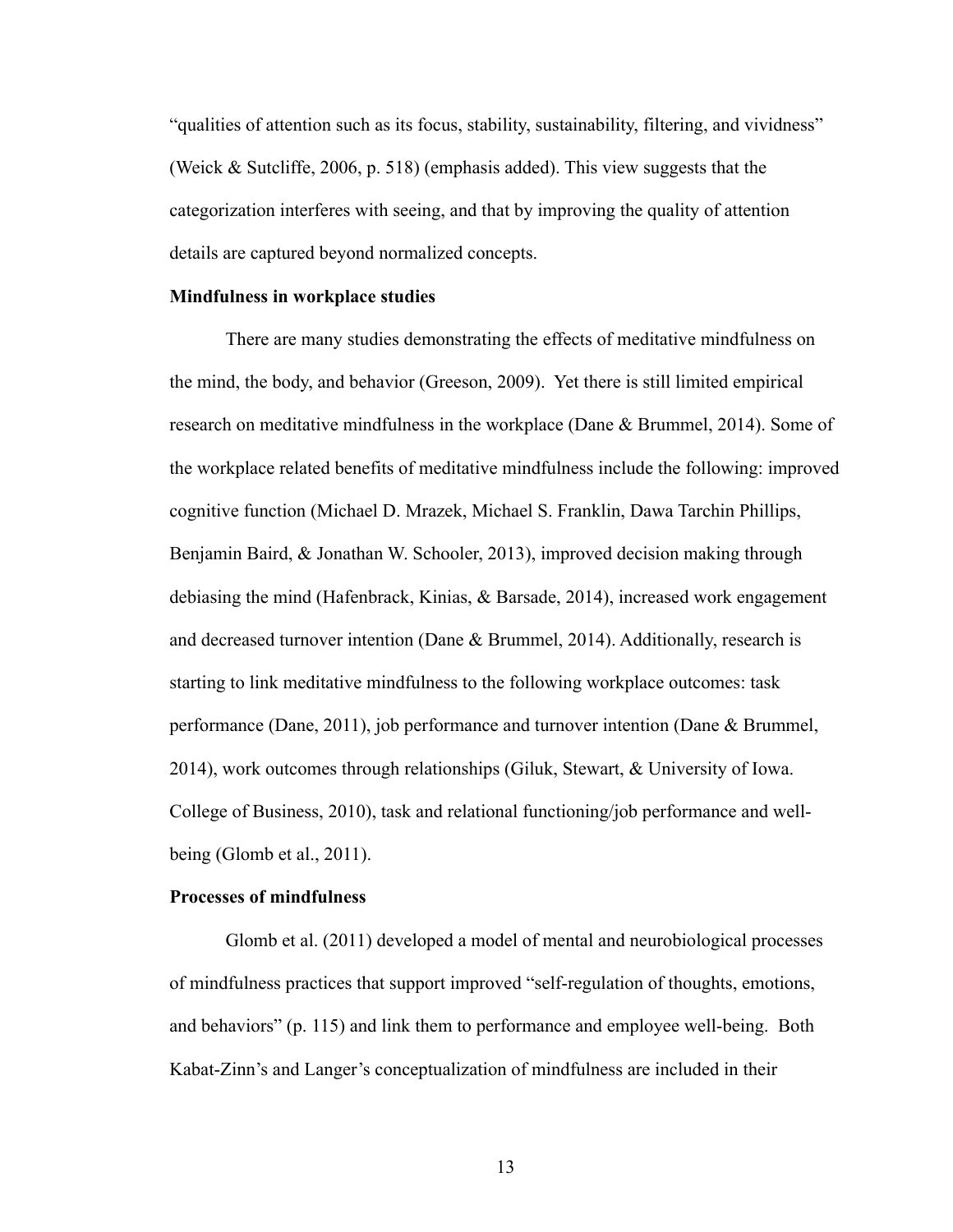discussion of mindfulness. However, their research is grounded in Kabat-Zinn's broader conceptualization of mindfulness, defining mindfulness as "nonjudgmental attention to and awareness of internal and external stimuli" (Glomb et al., 2011, p. 120). They note that the literature on mindfulness converge with a central outcome of "improved selfregulation of thoughts, emotions, behaviors, and physiological reactions" (Glomb et al., 2011, p. 123) and present a model of three core processes informed by the literature and seven secondary processes informed by the literature and interviews with meditation practitioners. These core and secondary processes link mindfulness to self-regulation and higher functioning. The core processes consist of two mental processes and one neurobiological process – see Figure 1.



Figure 1: Core and secondary processes from Glomb et al. (2011)

#### **Core processes**

The first core process is the mental process of "'decoupling the self' (i.e., ego)

from events, experiences, thoughts, and emotions" (Glomb et al., 2011, p. 124). This

'decoupling of self' is also described as 'reperceiving' (Shapiro, Carlson, Astin, &

Freedman, 2006) and decentering (Safran & Segal, 1990). Mindfulness-based practices

develop the ability to objectively observe stimuli without evaluating or assignment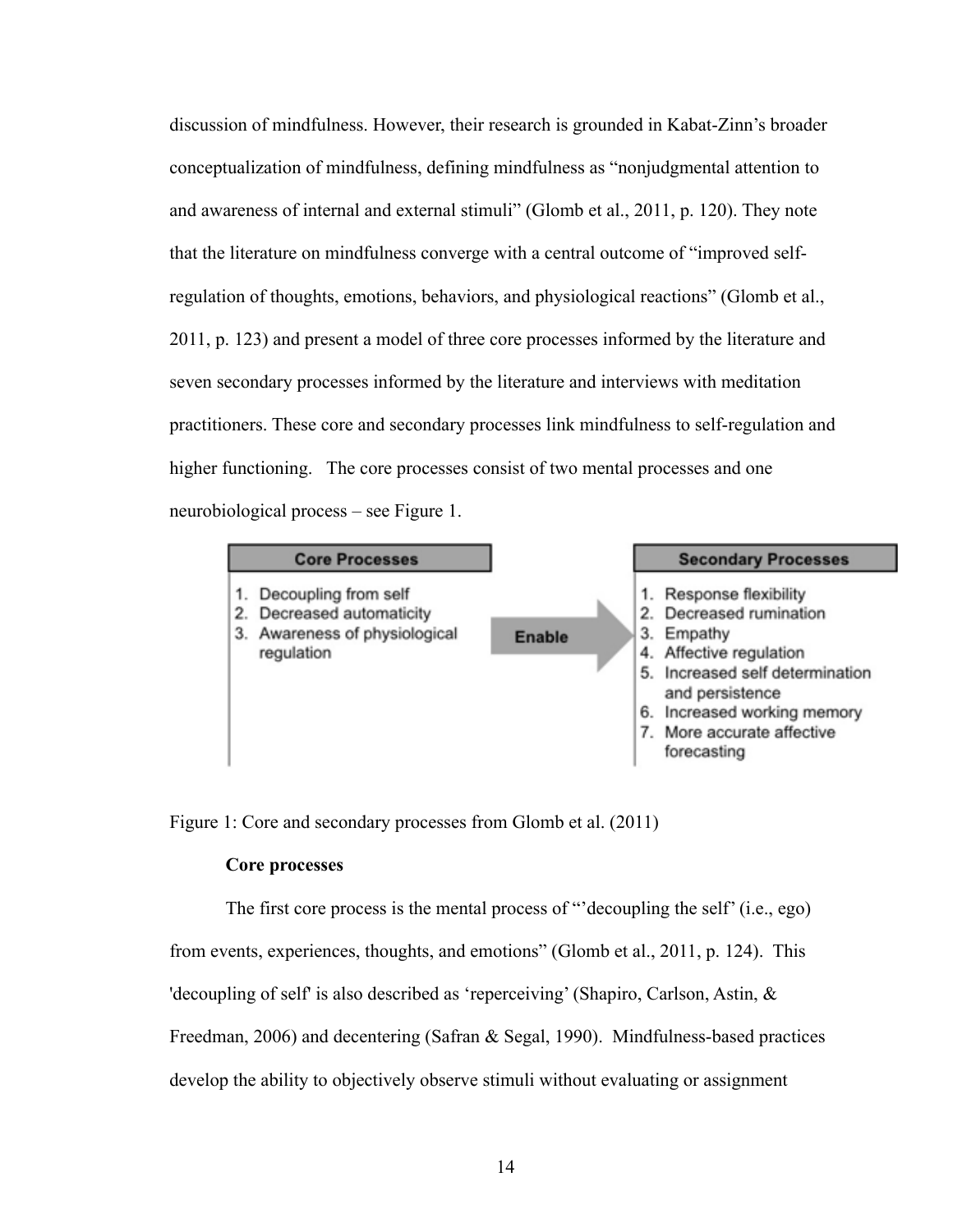meaning. This objectivity allows space between the individual and their thoughts, emotions, and experiences (Glomb et al., 2011). Shapiro et al. (2006) suggest that "reperceiving is a meta-mechanism of action" (p. 377) that informs more direct mechanisms, such as: a) self-regulation, b) values clarification, c) cognitive, emotional, and behavioral flexibility, and d) exposure. These direct mechanisms facilitate change and positive outcomes. Reperceiving is essentially a shift in perspective. It enables the individual to stand back and simply witness what is happening in the present moment, as opposed to "being immersed in the drama of our personal narrative or life story" (Shapiro et al., 2006, p. 377). Reperceiving is similar to the Western construct of decentering (Safran & Segal, 1990), which is a therapeutic change mechanism that focuses on acquiring a new experience through understanding "one's own role in constructing reality" (Safran & Segal, 1990, p. 6). The ability to decenter, or "step outside of one's immediate experience" (Safran & Segal, 1990, p. 117) creates a shift in the very nature of the experience. Feldman, Greeson, and Senville (2010) note that the process of "decentering" involves changing the relationship we have with our thoughts rather than trying to control or alter them. Individuals "learn to view thoughts as events in the mind rather than necessarily being reflections of reality of accurate self-view." (Feldman et al., 2010, p. 1002).

The second core process is the mental process of reducing the use of automatic mental processes, or automaticity. Automaticity is relying on "engrained brain states" to "mold awareness of present-day experiences" (Glomb et al., 2011, p. 126). Like mindlessness, automaticity provides mental efficiency, which provides clear survival benefit by providing quick information processing and responses. However, it restricts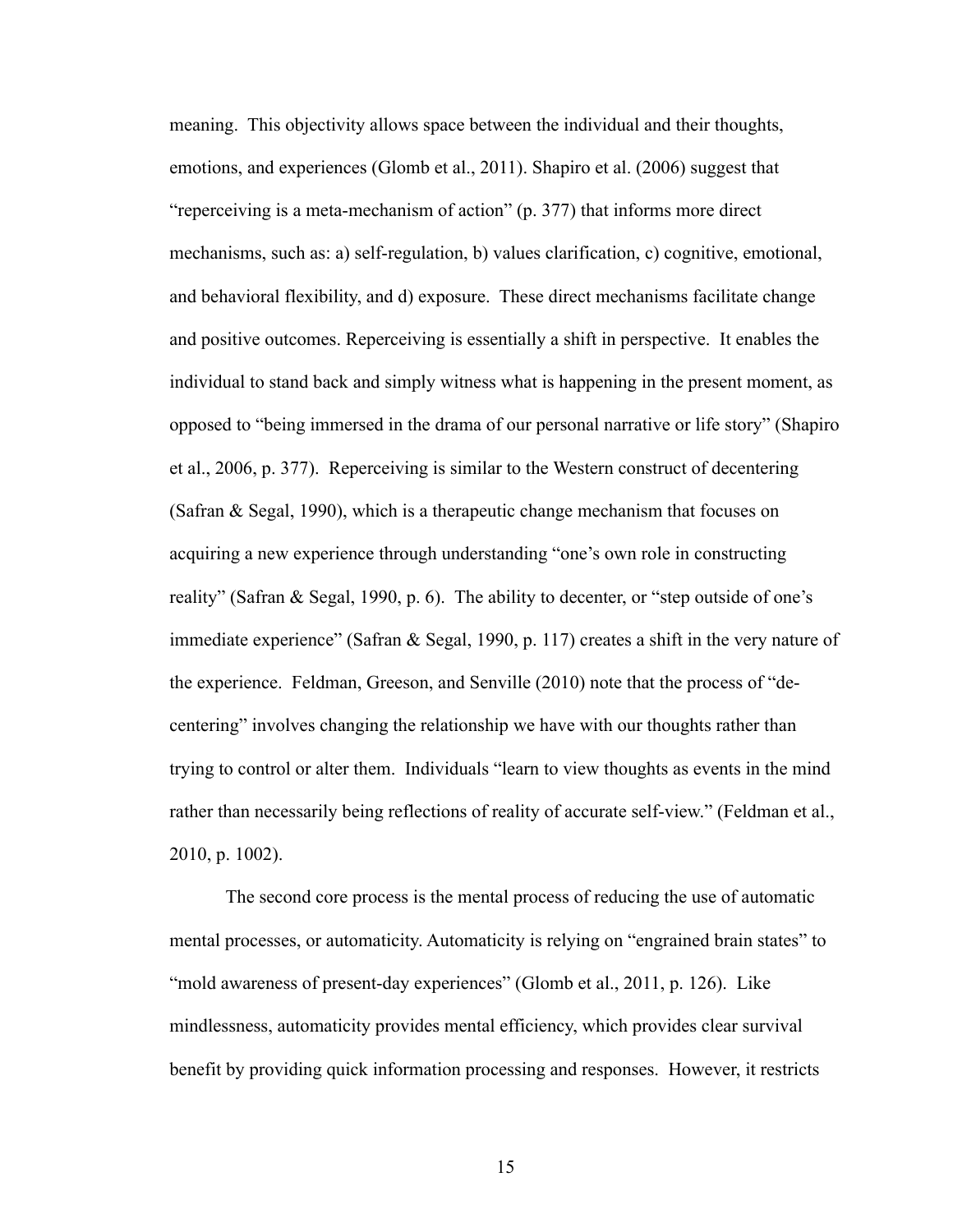perceptions of the present moment which limit the available responses. Automatic habits that are tied to emotions and thoughts are often maladaptive. For example, dealing with stress by drinking alcohol or over eating. Mindfulness decreases automaticity by enabling the individual to observe thoughts with nonjudging awareness. Reducing automatic responses increases the range of responses and allows the person to "consciously sense and shape their thoughts" (Glomb et al., 2011, p. 127). This conscious attendance increases the flexibility in cognitive responses to situations.

The third core process is a neurobiological process of raising awareness of the regulation of physiological systems. A "present-moment nonjudgmental awareness of one's physiological state" enables "a more balanced regulation of the body's physiological response systems" (Glomb et al., 2011, p. 127).

#### **Secondary processes**

The core processes above lead to the seven secondary processes which are suggested to improve employee functioning: 1) response flexibility, 2) decreased rumination, 3) empathy, 4) affective regulation, 5) increased self-determination and persistence, 6) increased working memory, 7) more accurate affective forecasting (Glomb et al., 2011). The first five secondary processes are based on research literature and supported by qualitative interviews as part of Glomb et al. (2011). The last two are only based on the literature.

Response flexibility is the first secondary process. Siegel (2007) defines response flexibility as "the capacity to pause before action" (p. 42). This ability to slow down before responding enables a person to respond by following their goals, needs, and values as opposed to a habitual response (Brown et al., 2007). According to Siegel (2007),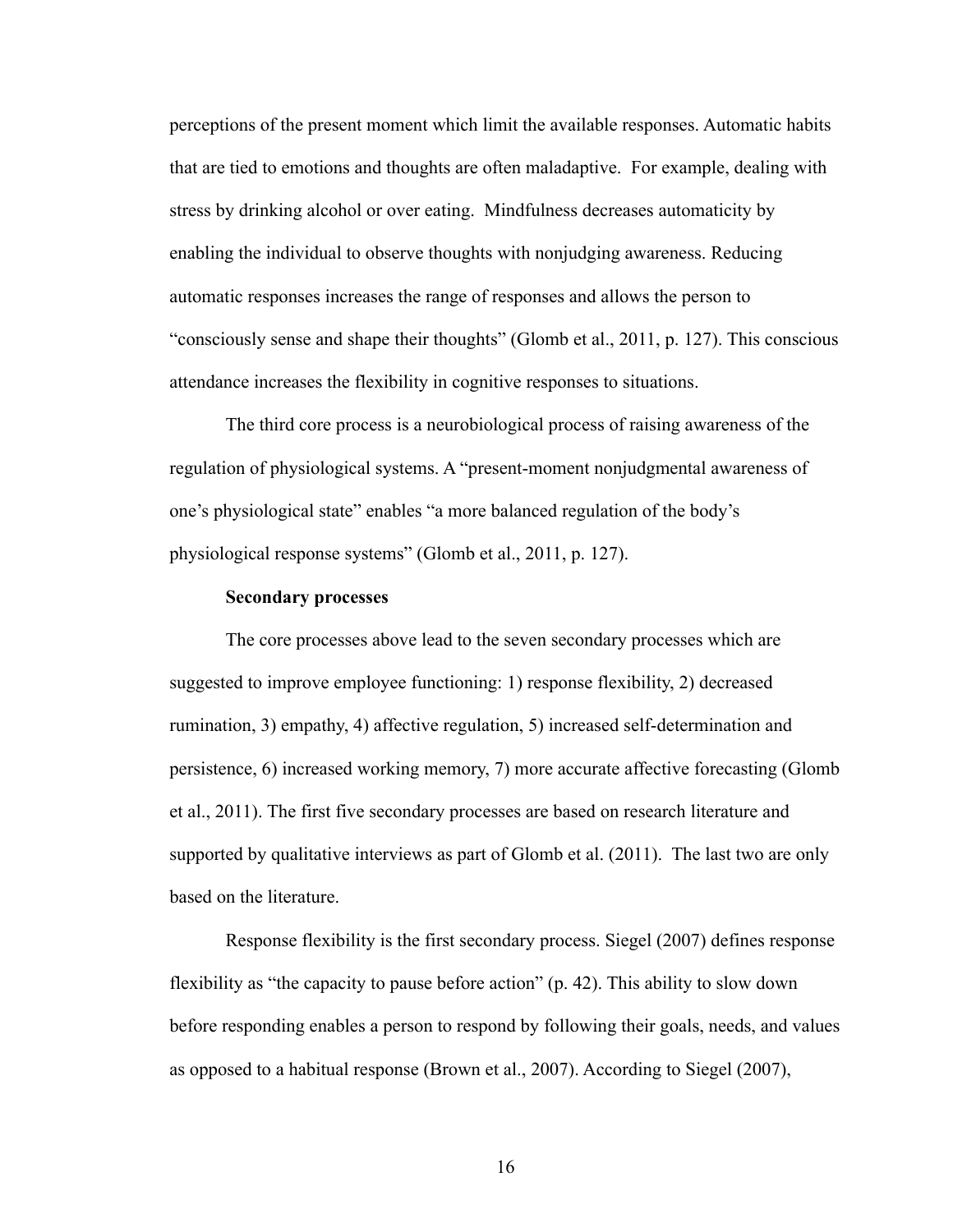response flexibility requires: 1) assessment of ongoing stimuli, 2) delay of reaction, 3) ability to select from a variety of responses, 4) initiation of action, which are also supported by the three core processes defined by Glomb et al. (2011). Response flexibility is supported by all three of the core processes. Benefits of response flexibility to the workplace include improved decision making and communication.

The second secondary process is 'decreased rumination'. Rumination is a "repetitive and passive focus on symptoms, causes, and consequences of distress" (Glomb et al., 2011, p. 130). The authors suggest that the possible work-related effects of 'decreased rumination' include: improved coping with stressful events, faster recovery from adverse incidents, increased confidence and self-efficacy, better problem solving, improved concentration, more effective use of social support.

The third secondary process is 'empathy.' Empathy is "the ability to see life from another's perspective" (Glomb et al., 2011, p. 132) and enables compassion. The authors suggest that the process of 'empathy' may have work-related benefits by increasing interactional and informational justice, reducing antisocial behavior, improving organizational citizenship behaviors, and supporting positive leadership behaviors. Empathy correlates to activity in the prefrontal cortex of the brain. The activity in the prefrontal cortex facilitates attunement, or neural integration, of two minds, which is foundational to relational well-being (Siegel, 2007).

The fourth secondary process is 'affective regulation.' 'Affective regulation' is the ability to reduce negative emotions and generate and maintain positive emotion. The work-related benefits suggested by the authors include improved communication,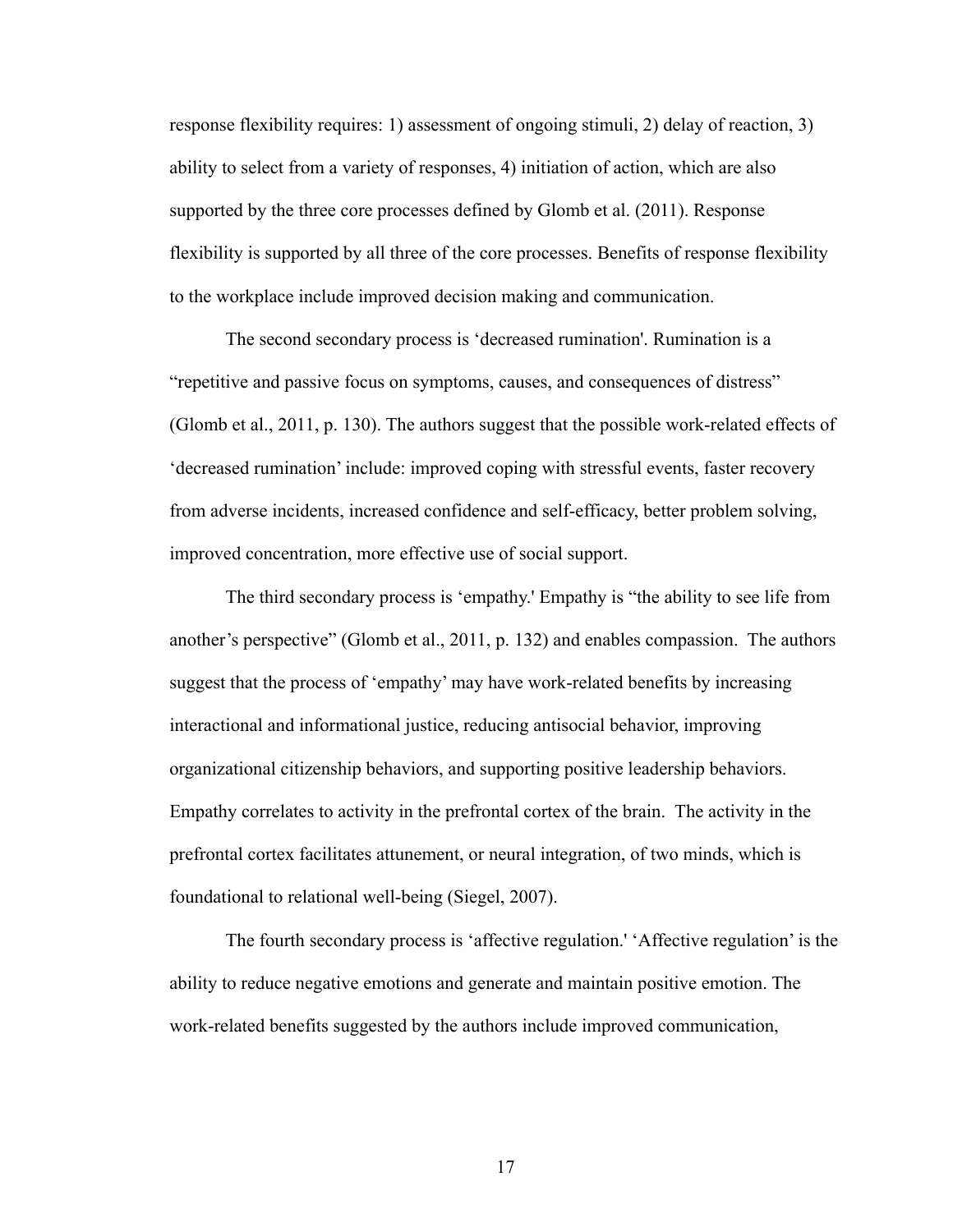improved coping with stressful events, faster recovery from adverse incidents, and fewer accidents.

The fifth is 'increased self-determination and persistence.' 'Increased selfdetermination and persistence' include autonomy and understanding individual values. It is through this understanding of values that people can act in congruence with them. This secondary process aligns with self-determination theory (Ryan & Deci, 2000). The workrelated benefits suggested by the authors include increased goal-directed effort, improved task performance, greater learning, increased job satisfaction, increased organizational commitment, and increased performance on creative tasks.

The sixth secondary process is 'increased working memory.' 'Working memory' is the capacity to keep limited information active for a short time. Working memory is generally thought to be fixed. However, recently studies have tested the plasticity of fundamental cognitive capacities like working memory (Klingberg, 2010; Slagter, Davidson, & Lutz, 2011). Additionally, high stress has been shown to deteriorate working memory capacity (Jha, Stanley, Kiyonaga, Wong, & Gelfand, 2010). (Mrazek, Franklin, Phillips, Baird, & Schooler, 2013) found that a 2-week mindfulness training program could elicit increased working memory capacity. This and other work (e.g. Jaeggi, Buschkuehl, Jonides, & Perrig, 2008) counter the established assumption that mental ability is fixed. The work-related benefits suggested by Glomb et al. (2011) include reduced negative effect, improved ability to handle multiple demands, and ability to perform under stress.

The seventh secondary process is 'more accurate affective forecasting,' which is the ability to anticipate emotional responses to potential events accurately. The work-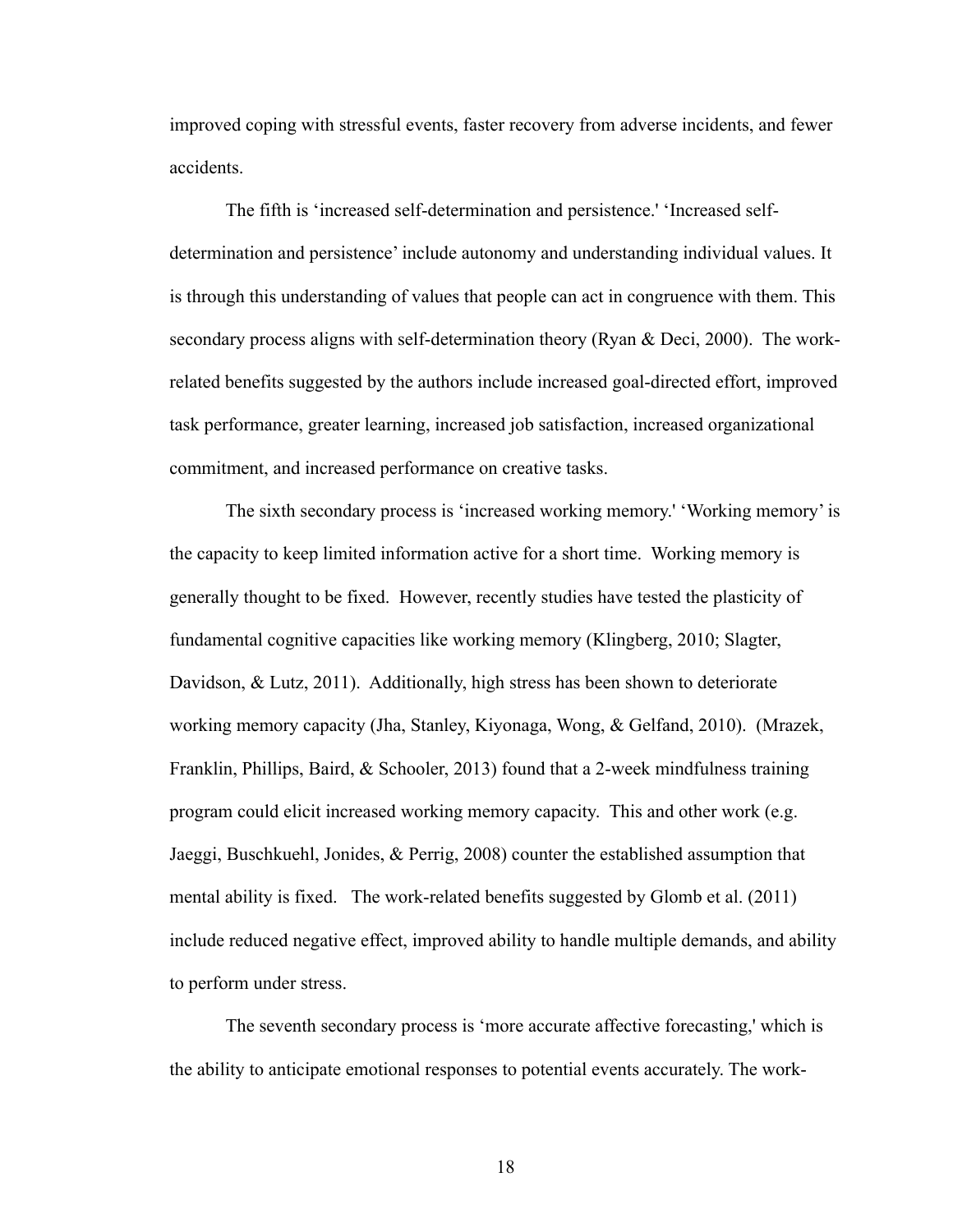related benefits suggested by the authors include less biased decision making, more accurate expectations, and less frustration and negative emotion.

### **Research gap**

There is growing evidence of the benefits of mindfulness in the in the workplace. Organizations are building mindfulness programs into their training and development programs (Kings & Wardropper, 2016; Nottingham & Peacock, 2016; Tan, 2012). Given the emerging evidence of the benefit of mindfulness in the workplace, it is worthwhile understanding the how individuals integrate mindfulness into the workplace. Individuals as well as organizations may benefit from this research.

## **Definition of Terms**

**Agency** –The emergent interactive conceptualization of agency is used in this research which views agency as being influenced by individual and the environment of the individual. This view of agency includes self-generated influences (e.g. self-efficacy, self-regulated motivation, anticipated outcomes) (Bandura, 1989).

**Attunement** – Attunement is awareness of self or other in a way that heightens sensitivity while regulating reactions (Teper & Inzlicht, 2014).

**Compassion** – Compassion can be defined as "empathy and caring in action". It requires understanding and empathy for others feelings, caring about others, and a willingness to act (Boyatzis & McKee, 2005).

**Quality of attention** - Quality of attention is related to 'how work is being approached', not just 'what' work is being done. It is connected to working mindfully, which is when one is able to maintain a sense of being while simultaneously doing (Glomb et al., 2011).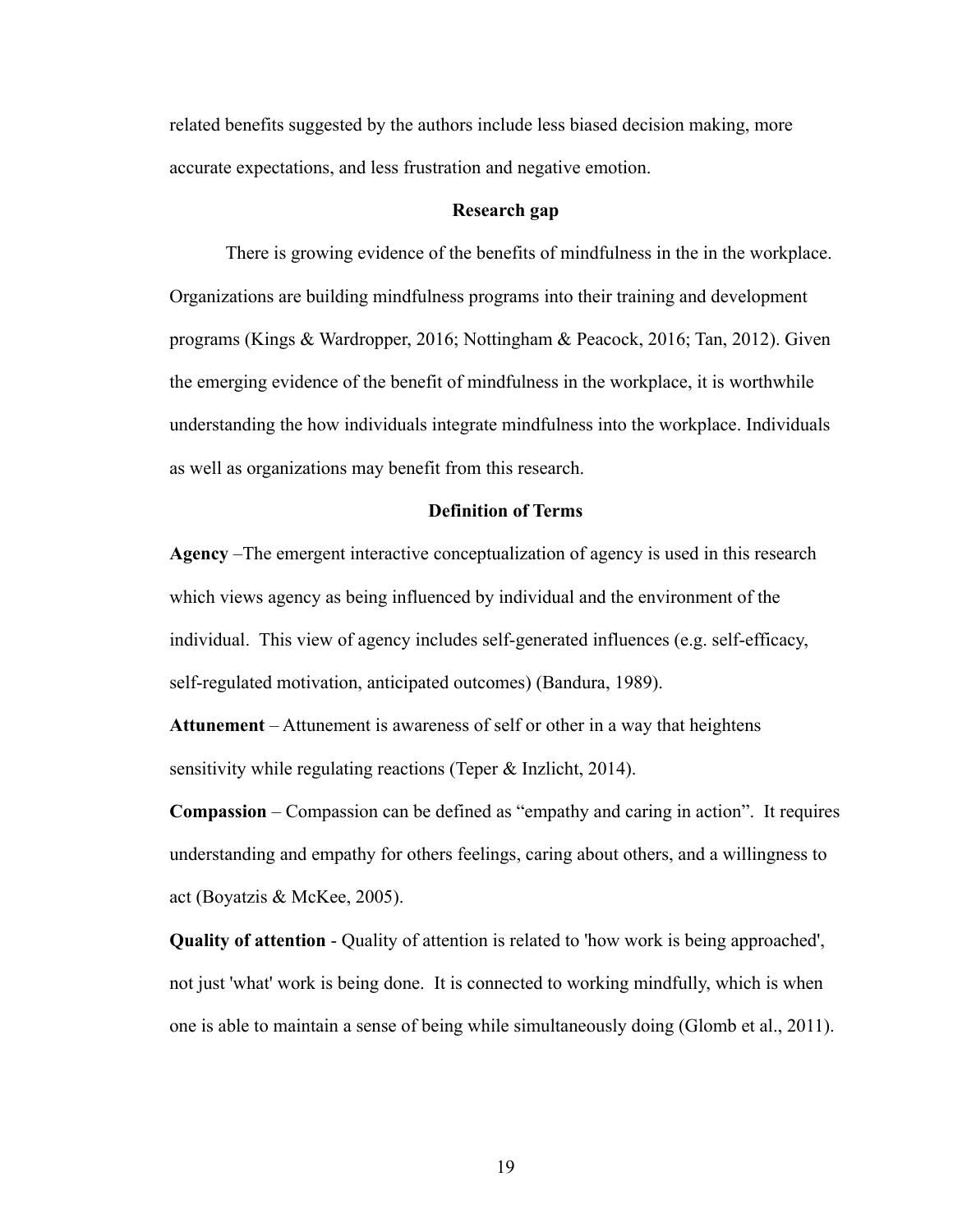This is expanded from Weick and Sutcliffe (2006), which focuses on information processing to support understanding working mindfully better.

**Resiliency** – Resiliency is the ability to positively bounce back or rebound "from adversity, uncertainty, conflict, failure or even positive change, progress and increased responsibility" (Luthans, 2002, p. 702).

**Self-regulation** - Self-regulation is the ability to modify one's behavior by managing or altering habitual responses and impulses (Vago  $\&$  Silbersweig, 2012). A person can selfregulate thoughts, emotions, and attentional focus (Siegel, 2007).

#### **Purpose of the Study**

The purpose of this study was to examine how beginning and experienced mindfulness practitioners integrate mindfulness in the work place. There is growing empirical evidence of the benefits of mindfulness in the workplace. Much of this evidence is through correlational studies that measure specific facets of mindfulness, or show the immediate impact of mindfulness after an intervention. They do not, necessarily explore the more nuanced factors associated with integrating mindfulness into the workplace when there is not sponsored support for mindfulness at an organizational level. The following research questions guided my investigation of how individuals integrate mindfulness into the workplace.

## **Research Questions**

RQ1: How does mindfulness workplace practice help individuals to self-regulate a) attention or thoughts, b) emotions, and c) both attention or thoughts and emotions?

SQ1: What are the associated benefits?

RQ2: What are the barriers or challenges?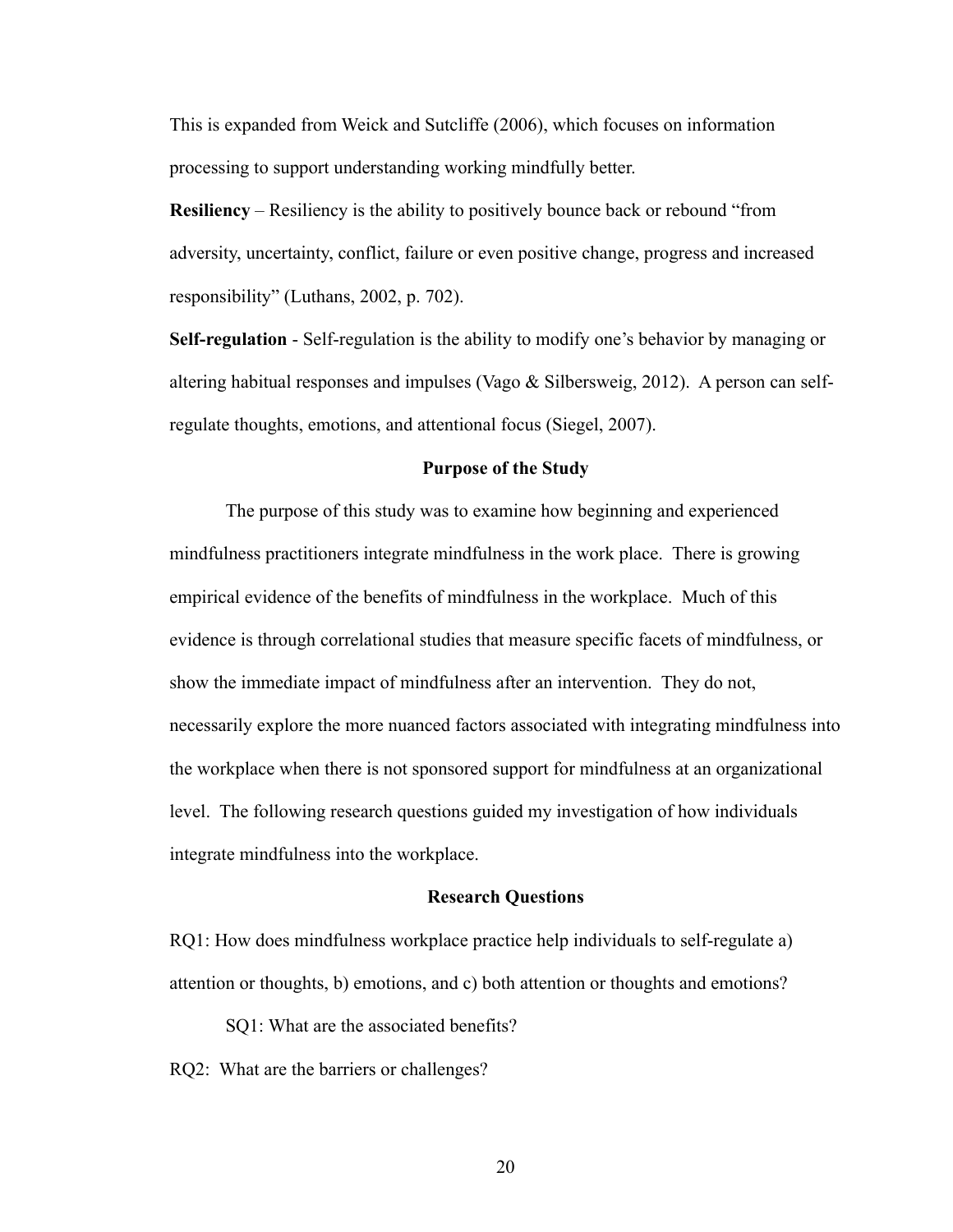RQ3: How can mindfulness in the workplace be supported?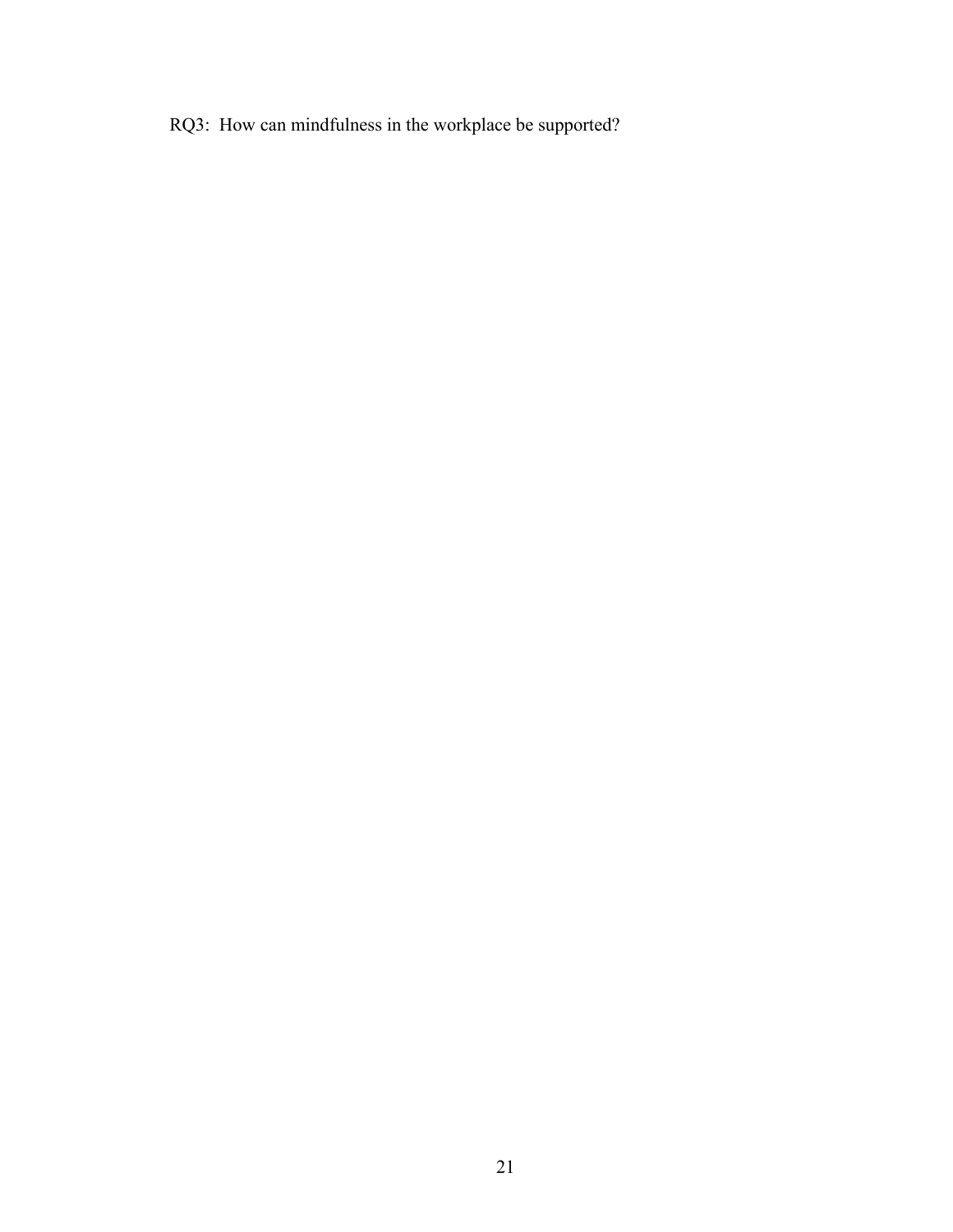#### CHAPTER 2 REVIEW OF RELATED LITERATURE

#### **Introduction**

Mindfulness fosters well-being and increased performance in the workplace by enabling self-regulation, resiliency, and personal agency in individuals. It develops the ability to work mindfully which improves the quality of attention by individuals at work. Mindfulness also supports compassion in individuals which cultivates attunement and improves communication, leading to improved working relationships and group performance. Because of the benefits that mindfulness has shown in the workplace, a handful of progressive organizations have begun to integrate mindfulness at the organizational level, which requires high-level management support and commitment. While there are exemplars of integrating mindfulness at the organizational level, most individuals will not have this level of institutional support and face several potential obstacles.

#### **Mindfulness fosters well-being and increased performance**

Well-being is a broad term that can encompass several meanings and is commonly associated with life satisfaction and psychological health. Within the psychology research literature, well-being is generally divided into two perspectives: 1) hedonic, and 2) eudaimonic (Ryan & Deci, 2001). The hedonic view of well-being associates wellbeing with the happiness of an individual and is primarily a subjective measure. The most common measure of well-being in this view is subjective well-being (SWB) (Diener, 1984). SWB is a multi-facet measure consisting of: life satisfaction, the presence of a positive mood, and the absence of a negative mood. In this line of research studies have linked SWB to several personality traits: repressive-defensiveness, trust,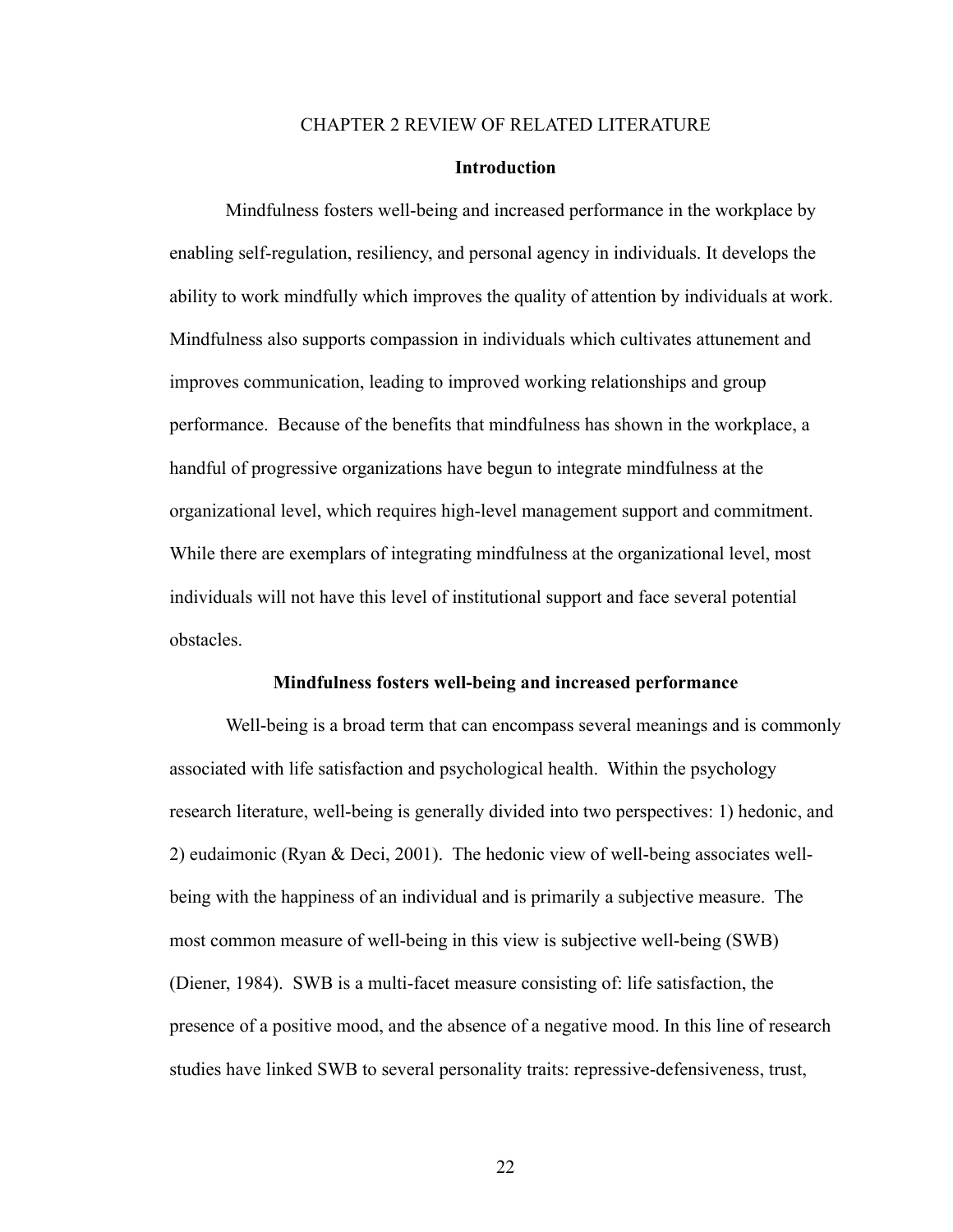emotional stability, locus of control – chance, desire for control, hardiness, positive affectivity, private collective self-esteem, and tension (DeNeve & Cooper, 1998). When the personality traits are grouped in the Big Five factors, Neuroticism is identified as the strongest predictor of SWB (DeNeve & Cooper, 1998). The Big Five is a grouping of personality attributes that converged when subjected to a factor analysis (DeNeve & Cooper, 1998). The Big Five include: 1) Extroversion, focuses on quantity and intensity of relationships, 2) Agreeableness, focuses on quality of interpersonal relationships, 3) Conscientiousness, focuses on task behavior and socially accepted impulse control, 4) Neuroticisms or Emotional Stability, focuses on adjustment or lack of adjustment, 5) Openness to Experience, focuses on intelligence, culture, creativity, broad interests, and cognitive complexity. The personality variables in the fifth factor are often debated leaving it open to definition (DeNeve & Cooper, 1998).

The eudaimonic view of well-being moves beyond equating well-being with happiness, to include conceptions of well-being that rely on positive psychological functioning and quality of life, and includes personal development and expression. It examines how humans flourish in the face of challenges, or rather it views well-being in terms of the fully functioning individual (Ryan & Deci, 2001). One of the early constructs of well-being with a eudaimonic view came from Carol Ryff who theoretically questioned what it meant to be well psychologically. In doing so, Ryff developed a multi-dimensional concept of psychological well-being (PWB) that includes six components of positive psychological functioning: 1) self-acceptance, 2) personal growth, 3) purpose in life, 4) positive relations with others, 5) environmental mastery, 6) autonomy (Ryff, 1989; Ryff & Keyes, 1995). Another eudaimonic view of well-being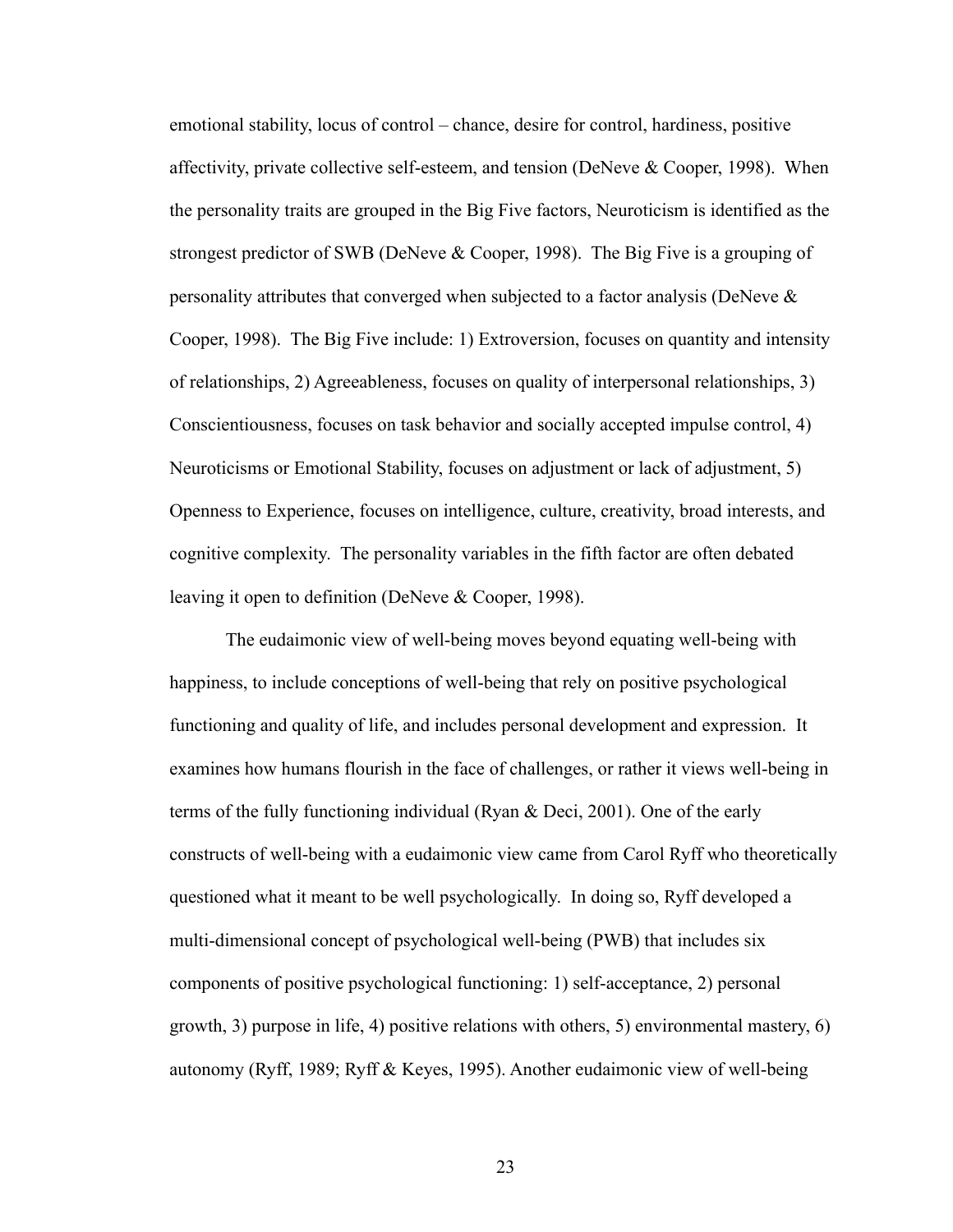comes from Waterman (1993), who suggests that well-being is supported in an individual through living in congruence with their true self in a fully engaged manner, sometimes described as authenticity. Waterman (1993) developed the construct of personal expressiveness (PE) to measure the authenticity of individuals' existence. Selfdetermination theory (SDT) (Ryan & Deci, 2000) is based on a eudaimonic view. In SDT, three basic psychological needs – autonomy, competence, and relatedness – are necessary for psychological growth, integrity, and well-being. Research suggests the that SDT supports motivation and well-being in the workplace (Gagne & Deci, 2005).

Well-being in the workplace is important to organizations because it can affect productivity, absenteeism, and overall contributions to the organization (see (Danna, 1999). Some of the early conceptualizations of well-being in the workplace leveraged more of a hedonic view. However, more recently the conceptualizations take a combined, hedonic and eudaimonic view and include measures that can be influenced by the organization (Harter, Schmidt, & Keyes). There is not a single definition of workplace or employee well-being. Studies will include multiple measures to develop a construct for workplace or employee well-being. Some of the measures that have been used to comprise employee or workplace wellbeing include: needs satisfaction, job satisfaction, emotional exhaustion, work-related stress, and emotional distress (Reb, Narayanan, & Ho, 2015; Shonin, Gordon, Dunn, Singh, & Griffiths, 2014).

Mindfulness has been linked to well-being since its early days in clinical research (Kabat-Zinn, 1991). A common way to measure mindfulness in non-clinical settings is the Mindful Attention Awareness Scale (Brown & Ryan, 2003). Brown and Ryan (2003) developed the MAAS to facilitate studying the relationship between mindfulness and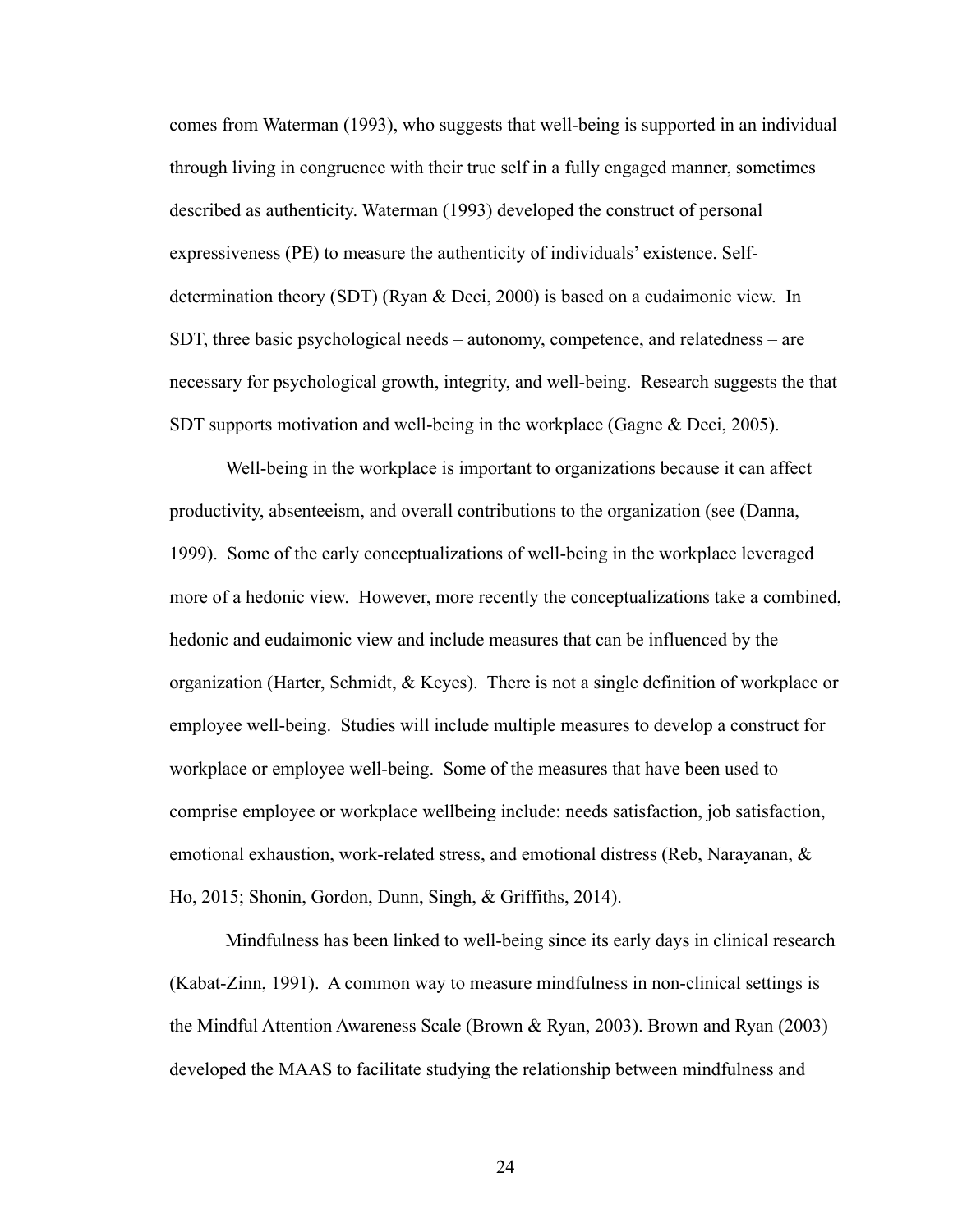well-being. They show through correlational, quasi-experimental, and laboratory studies that the unique quality of consciousness that mindfulness supports (attention and awareness) is related to several well-being constructs, including traits and attributes, emotional disturbance, emotional-subjective well-being, eudaimonic well-being, and physical well-being (Brown & Ryan, 2003). Their overall finding is that mindfulness is associated with several well-being indicators and it is measuring a different construct. Because MAAS is validated in non-clinical settings it is often cited in mindfulness research in the workplace (Choi  $\&$  Leroy, 2015) and has been foundational in the development of mindfulness research.

Performance measures are ubiquitous and necessary in the workplace. At the organizational level, performance measures help to determine the health of an organization. The purpose of performance measures is to quantify the effectiveness and/or efficiency of action (Neely, Gregory, & Platts, 1995). They inform decisions and provide details on how the decisions are affecting business or operations of the organization. Approaches to determining what to measure include approaches like the balanced scorecard (Kaplan & Norton, 1992), which engages with senior management in a way that surfaces and resolves differences in strategic priorities, and Eccles and Pyburn (1992) process to clarify a performance model that links changes in knowledge and processes to the financial performance of the organization. The implementation of these performance models push down into performance measures at the individual level. Job performance at the individual level can be viewed as a property of behavior which affects organizational effectiveness (Motowidlo, 2003). Performance measures can be broadly categorized into task performance and contextual performance (Motowidlo & van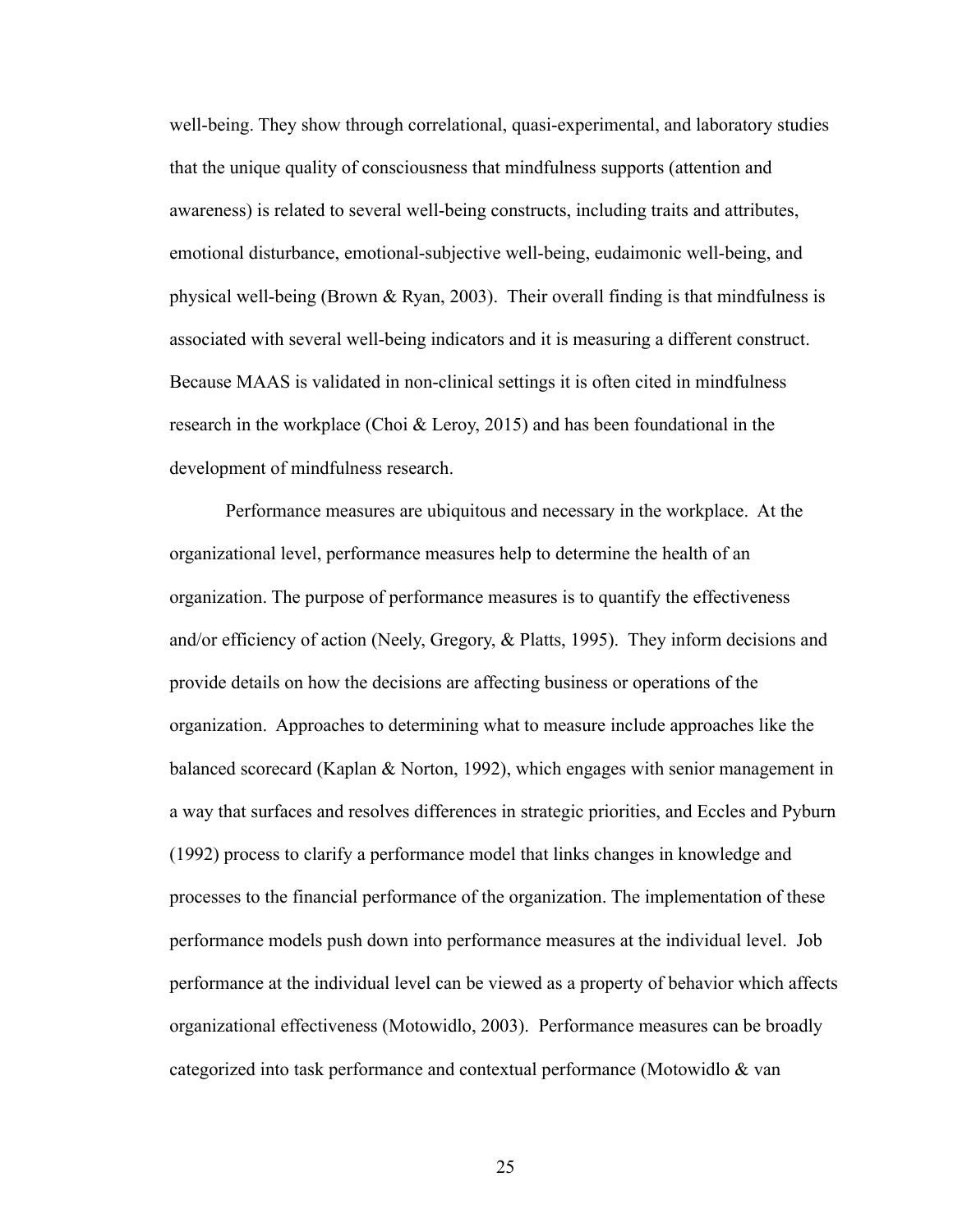Scotter, 1994). Task performance supports the technical core of the organization, while contextual performance supports the broader organizational, social, and psychological environment (Motowidlo & van Scotter, 1994). Performance measures vary by organization depending on their technical core, strategic vision, and culture. Performance has been linked to well-being in employees, though it is important to note that the construct of well-being in these studies varies and may include hedonic and/or eudaimonic measures (Cropanzano & Wright, 1999; Culbertson, Fullagar, & Mills, 2010; Harter et al.; Wright & Cropanzano, 2000).

Studies have shown mindfulness to be related to overall performance. For example, Shao and Skarlicki (2009) demonstrated a relationship between mindfulness and academic performance in an MBA program. They theorized that mindfulness relates to performance because it enables focus, which is positively related to performancerelated tasks necessary for sustained effort and motivation. They measured academic performance as an index of performance consisting of the average of the students' course grades, their project work, and their class participation grade, and mindfulness was measured with MAAS. They found that mindfulness was positively related to performance for women but not for men in this study. While this study has its limitations, which include, a low response rate, a gender imbalance, and localized to one business school, it is one of the early studies that looks at mindfulness and performance with an eye toward organizations. Dane and Brummel (2014) is an interesting study that demonstrates the relationship between mindfulness and performance in a dynamic setting, specifically restaurant servers. It is situated in a work setting and uses survey data from restaurant servers to measure work engagement, turnover intention, and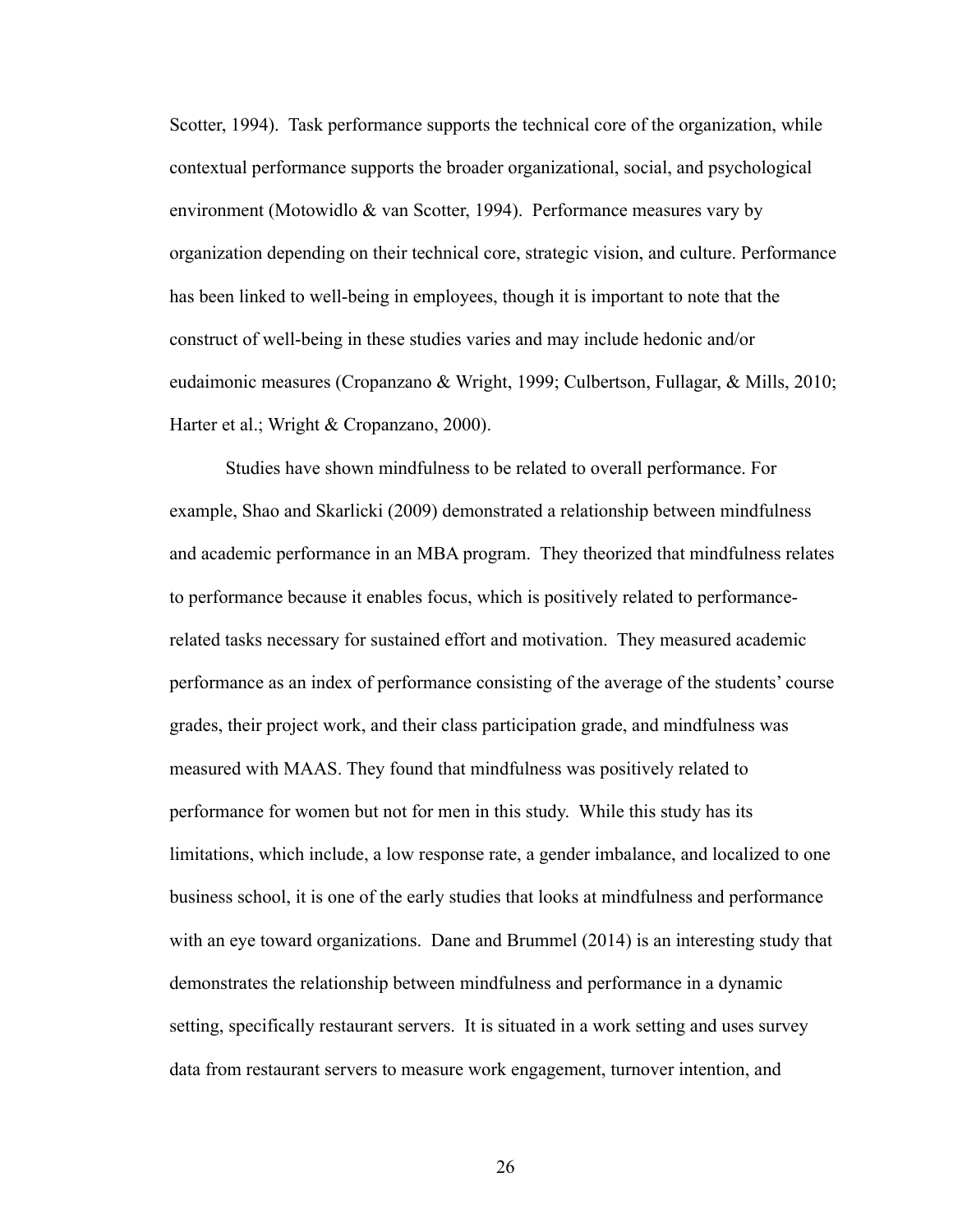mindfulness (measured with MAAS). They also had the workers' managers assess their job performance. Dane and Brummel (2014) suggest that the role mindfulness plays in job performance in a dynamic work setting is that it enables tending to the present moment while maintaining a large breadth of attention to what is happening in the background (Dane, 2011).

Moreover, mindfulness has been shown to improve both well-being and performance in the workplace. Reb et al. (2015) examine how different dimensions of well-being and performance relate to mindfulness. Using surveys from two different samples they examine the relationship between both awareness and absent-mindedness with various dimensions of employee well-being and employee performance. They looked at possible antecedents, or environmental factors, that may relate to mindfulness and absent-mindedness. They specifically look at how awareness and absent-mindedness relate to various dimensions of well-being and performance and how organizational constraints may affect awareness and absent-mindedness. Instead of using MAAS to measure awareness, they adapt selected items from the Five Factor Mindfulness Questionnaire (Baer, Smith, Hopkins, Krietemeyer, & Toney, 2006) to fit the work context, with three items measuring awareness at work and four items measuring absentmindedness at work. This was an interesting approach because the benefit of FFMQ is that it is a multi-dimensional construct of mindfulness that measures the following mindfulness skills: (a) observing, (b) acting with awareness, (c) describing, (d) nonreactivity, and (e) non-judging of inner experience, and they only use one facet of the measure. While it is unclear why they made the decision to adapt FFMQ over MAAS, their scale adaptation showed favorable internal consistency reliability (Cronbach alpha >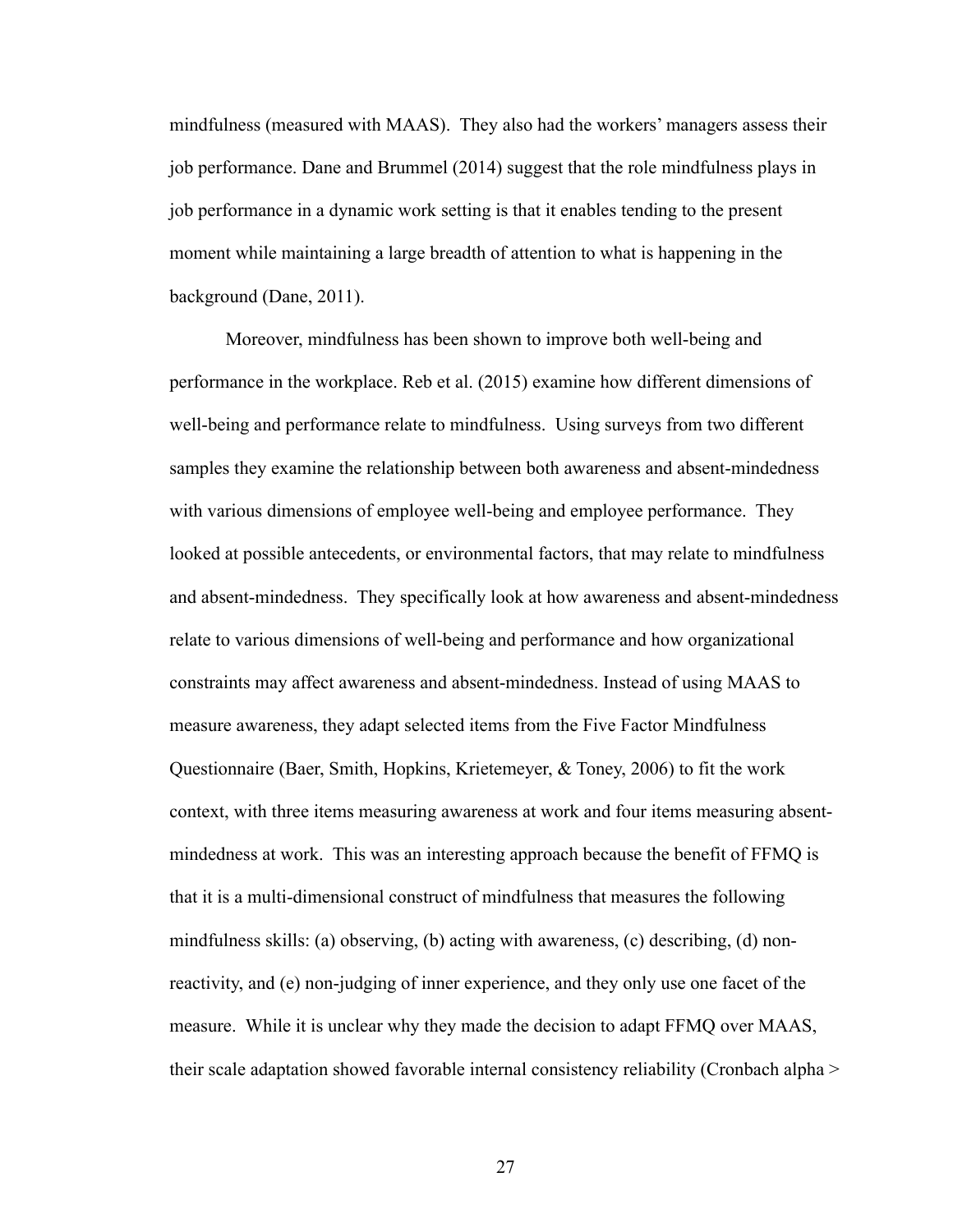0.7). Table 1 provides a table with the measures and instruments for both samples. Results indicate awareness had a significant relationship with all well-being measures, which supports Brown and Ryan's (2003) findings that attention and awareness is related to well-being and extends it to measure of well-being specifically focused on the workplace. Absent-mindedness was only significantly correlated the emotional exhaustion measure of well-being leading one to question if there is a causal relationship. They also found that awareness to be a significant predictor of task performance and OCB but not deviance, while absent-mindedness was negatively related to task performance and deviance but not related to OCB. They also explore possible conditions that facilitate mindfulness at work with the premise that mindfulness may not only be influenced at an individual level but also by environmental or situational variables; Reb and colleagues termed these antecedents of employee mindfulness. Regarding antecedents to mindfulness, supervisor support and job autonomy were positively related to employee awareness but not employee absent-mindedness. Only focusing on awareness and absent-mindedness dimensions of mindfulness was a stated limitation by the authors.

| Construct                  | Measure                                        |
|----------------------------|------------------------------------------------|
|                            | Emotional exhaustion (S1)                      |
| Employee well-being        | Job satisfaction (S1, S2)                      |
|                            | Needs satisfaction (S2)                        |
| Employee performance       | Task performance (S1, S2)                      |
|                            | Deviance (S1)                                  |
|                            | Organizational Citizenship Behavior (OCB) (S2) |
| Antecedents of mindfulness | Organizational constraints (S1, S2)            |
|                            | Job autonomy (S1, S2)                          |
|                            | Supervisor support (S1)                        |
|                            | Task routineness (S2)                          |

Table 1: Constructs for Reb e.t al. (2015)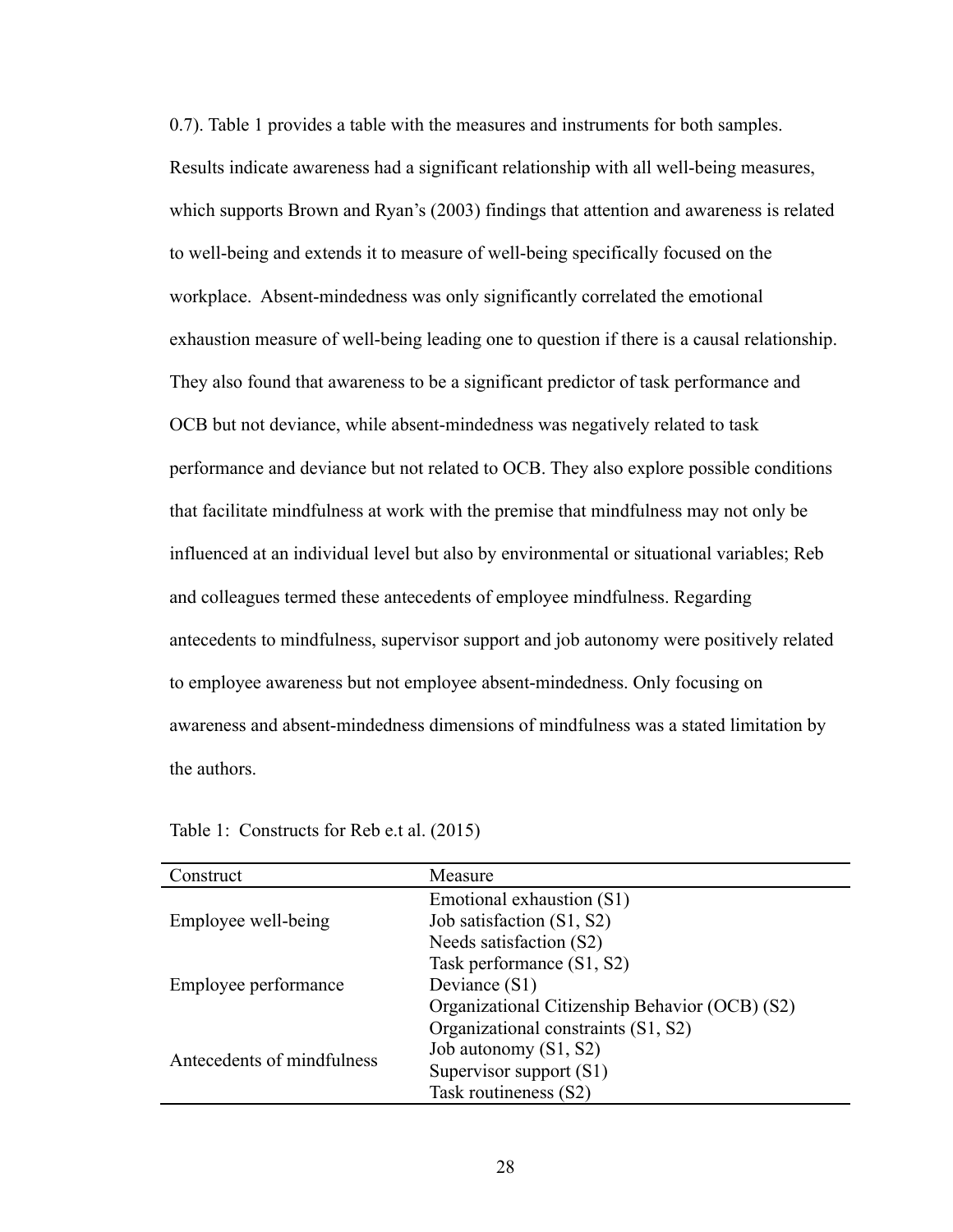Using a mindfulness based intervention (MBI), Shonin et al. (2014) show that mindfulness significantly improves work-related well-being and performance outcomes. They used the Meditation Awareness Training (MAT) developed by Van Gordon, Shonin, Sumich, Sundin, and Griffiths (2014) as an experimental intervention to study the effect of an MBI on work-related well-being (WRW) and job performance in full-time employees. Work-related well-being was comprised of multiple measures as shown in Table 2. The target population was office-based middle-hierarchy managers, which tend to have high work related stress because they face demands from both upper management and their employees. They hypothesize that the MAT trained participants would demonstrate significant improvements in WRW and job performance outcomes in relation to the non-meditating control group. The intervention for the control group was an education program based on cognitive-behavioral theory and principals. The results for both the control group and the mindfulness based intervention, show initial positive impact on work-related stress, job satisfaction, psychological distress, and job performance. However, they also did a three-month follow-up test to determine if the gains would be maintained. Both job satisfaction, and work-related stress returned to baseline levels for the control group, while the mindfulness intervention group maintained significant improvements in all the work-related well-being measures as well as performance measures, suggesting sustained benefits of mindfulness interventions to the workplace.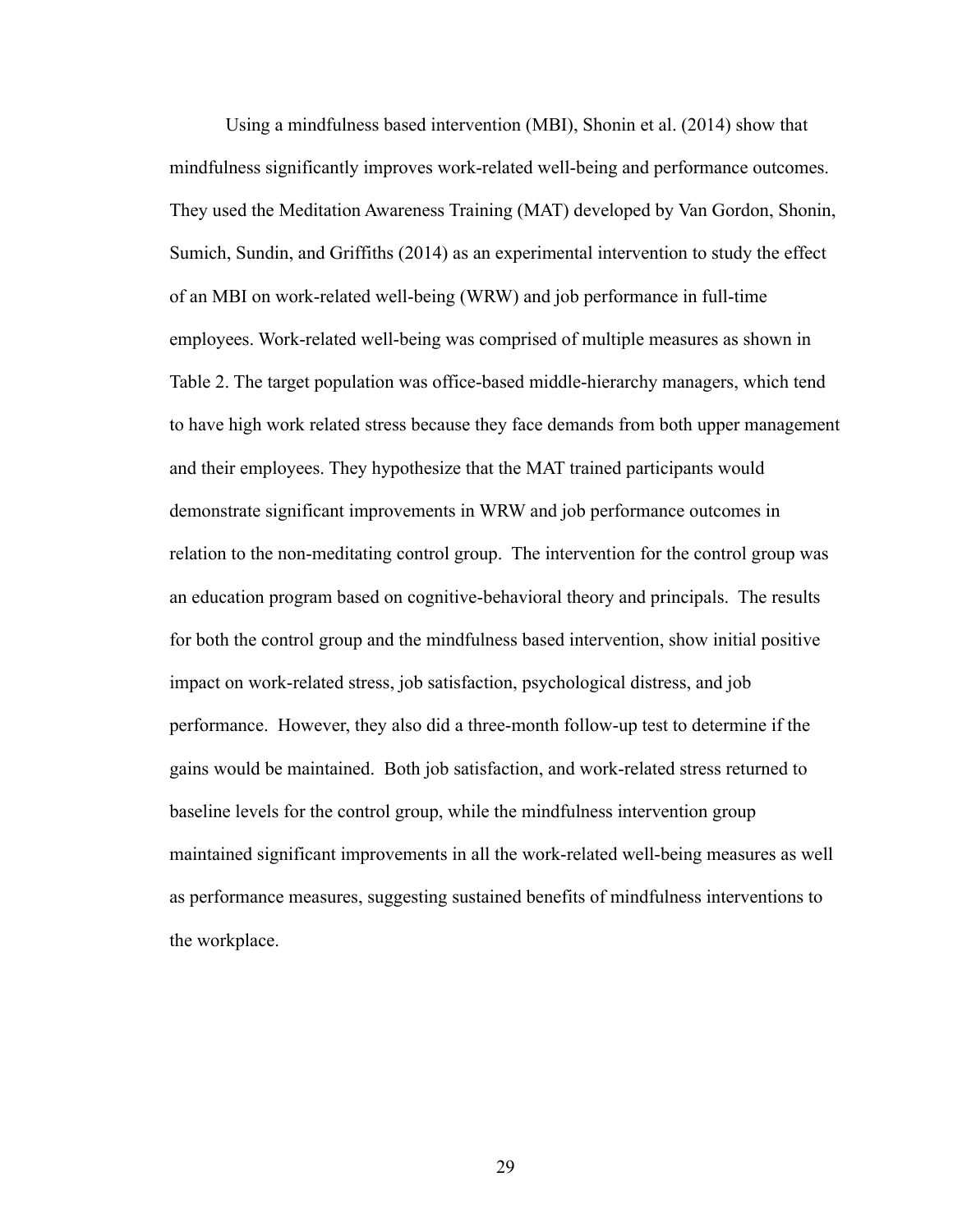Table 2: Constructs for work-related well-being and performance used by Shonin et al. (2014)

| Construct               | Measure                                                              |
|-------------------------|----------------------------------------------------------------------|
| Work-related well-being | Work-related stress<br>Job satisfaction<br><b>Emotional distress</b> |
| Performance             | Role performance                                                     |

These studies above show a connection between well-being and increased performance in the workplace. The benefit of mindfulness intervention is a demonstrated sustained benefit to well-being and performance measures (Shonin et al., 2014). Reb et al. (2015) show the antecedents of mindfulness in the workplace that come from the organization. Shao and Skarlicki (2009) theorize the connection of mindfulness to performance is through enabling focus, while Dane and Brummel (2014) indicate it is through its ability to improve cognitive flexibility and alertness and guard against distractions and performance blunders. Self-regulation is central to these abilities which are grounded in the ability to focus.

#### **Mindfulness develops self-regulation, a critical skill for the workplace**

Self-regulation is one of the most commonly cited benefits of mindfulness (Glomb, Duffy, Bono, & Yang, 2011). It is often equated to self-control because at a basic level, self-regulation is the ability to modify one's behavior by managing or altering habitual responses and impulses (Vago & Silbersweig, 2012). Moving beyond the basics of self-control, self-regulation can be viewed as an internal process that is purposeful, meaning the self-corrective adjustments are made to maintain the purpose being served, or the underlying intention. Self-regulation shapes how we interact with our emotions,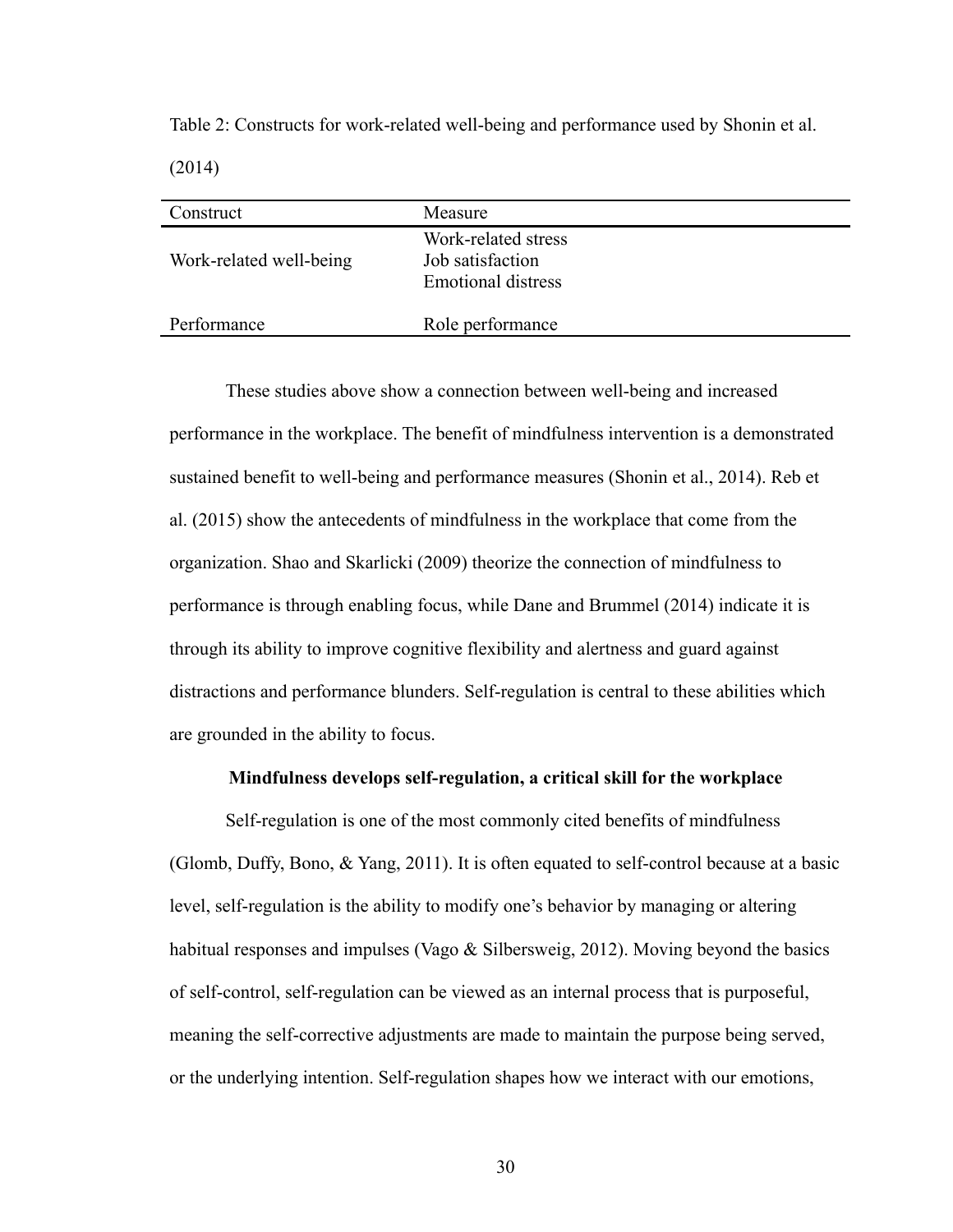thoughts, attentional focus and habitual responses in the present moment (Siegel, 2007). As such, it requires present-moment awareness (Vago  $\&$  Silbersweig, 2012), which mindfulness fosters. Mindfulness provides a "reflective space in which people can make informed choices and respond adaptively to situations, rather than reacting automatically and on impulse" (Hart, Ivtzan, & Hart, 2013, p. 460). Furthermore, mindfulness increases self-knowledge, which is a key element of self-regulation (Brown & Ryan, 2003). Mindfulness strengthens the ability to reduce automatic and habitual responses which is fundamental for work engagement and well-being (Malinowski & Lim, 2015).

Tasks are at the heart of work. They support the technical core of an organization (Motowidlo & van Scotter, 1994). Research suggests that attentional focus improves task performance. With the premise that attending to a task without distraction underlies performance, Mrazek, Franklin, Phillips, Baird, and Schooler (2013) investigated how mindfulness training enhances cognitive ability that cannot be attributed to specific training or testing contexts in a randomized controlled experiment. They studied the effect of a 2-week mindfulness training course on reading comprehension, working memory capacity (WMC), and mind wandering in college students taking the Graduate Records Examination (GRE). Participants were randomly assigned to a mindfulness class or a nutrition class that met for 45 minutes four times a week for two weeks. The mindfulness class stressed posture and mental strategies and included 10 to 20 minutes of focused attention to a sensory experience (breath, taste, sound) with time for group reflection. It also required participants to meditate daily for 10 minutes outside of class. The nutrition class included topics in nutrition science and healthy eating strategies. The participants were required to keep a log of their daily food intake but were not asked to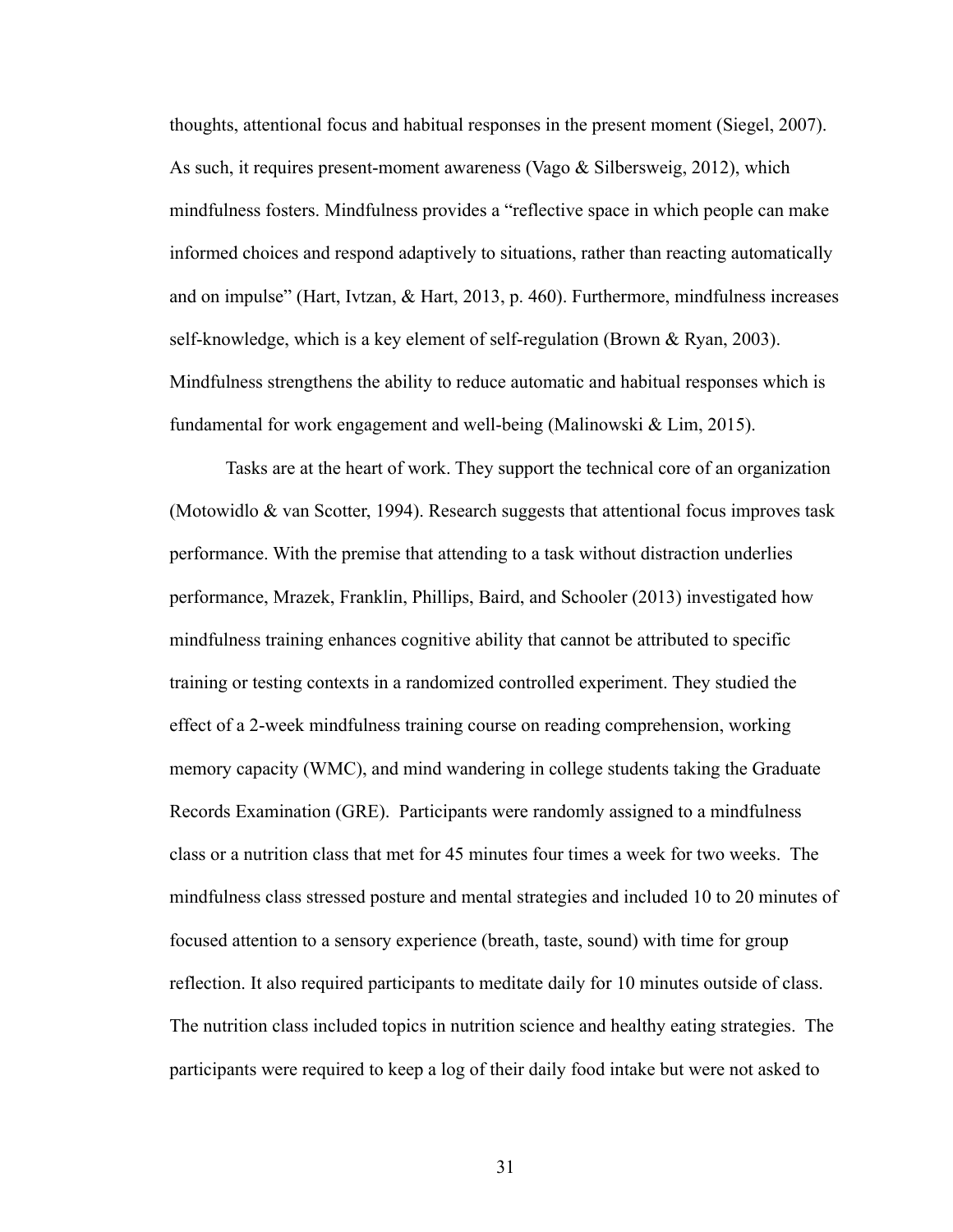make dietary changes. The pre-test in this study included a WMC task and a modified verbal-reasoning section from the GRE, which provided the measure for reading comprehension. The pre-test results between mindfulness class participants and nutrition class participants show no significant differences in GRE accuracy, in WMC, or in probecaught, self-caught, or retrospectively caught mind wandering. The post-test results showed significant differences for each of the performance and mind-wandering variables between the mindfulness training and nutrition training. The nutrition training program did not cause changes in performance or mind wandering, while the mindfulness training led to improved performance mediated by reduced mind wandering. The results indicate mindfulness training improved task focus and execution.

Emotional self-regulation increases impulse control and allows an individual to maintain a sense of calm Goleman (1998) which can help with decision making, a vital skill in the workplace. Research has demonstrated a causal relationship between mindfulness and improved decision making (Hafenbrack, Kinias, & Barsade, 2014). First, (Hafenbrack et al., 2014) used a correlational design to investigate the relationship between mindfulness and decision making, specifically the sunk-cost bias. Two known factors that affect sunk-cost bias, age and self-esteem, were used as controls in this study. Using Amazon's Mechanical Turk survey platform, they recruited participants and had them complete the MAAS questionnaire as well as the Resisting Sunk Costs (RSC) subsection of the Adult Decision-Making Competence Inventory (Bruine de Bruin, Parker, & Fischhoff, 2007) and the Self-Esteem Scale (Rosenberg, 1986). The RSC consists of 10 questions with sunk-cost scenarios and participants use a 6-point scale to respond. The self-esteem questionnaire was used to control for self-esteem in the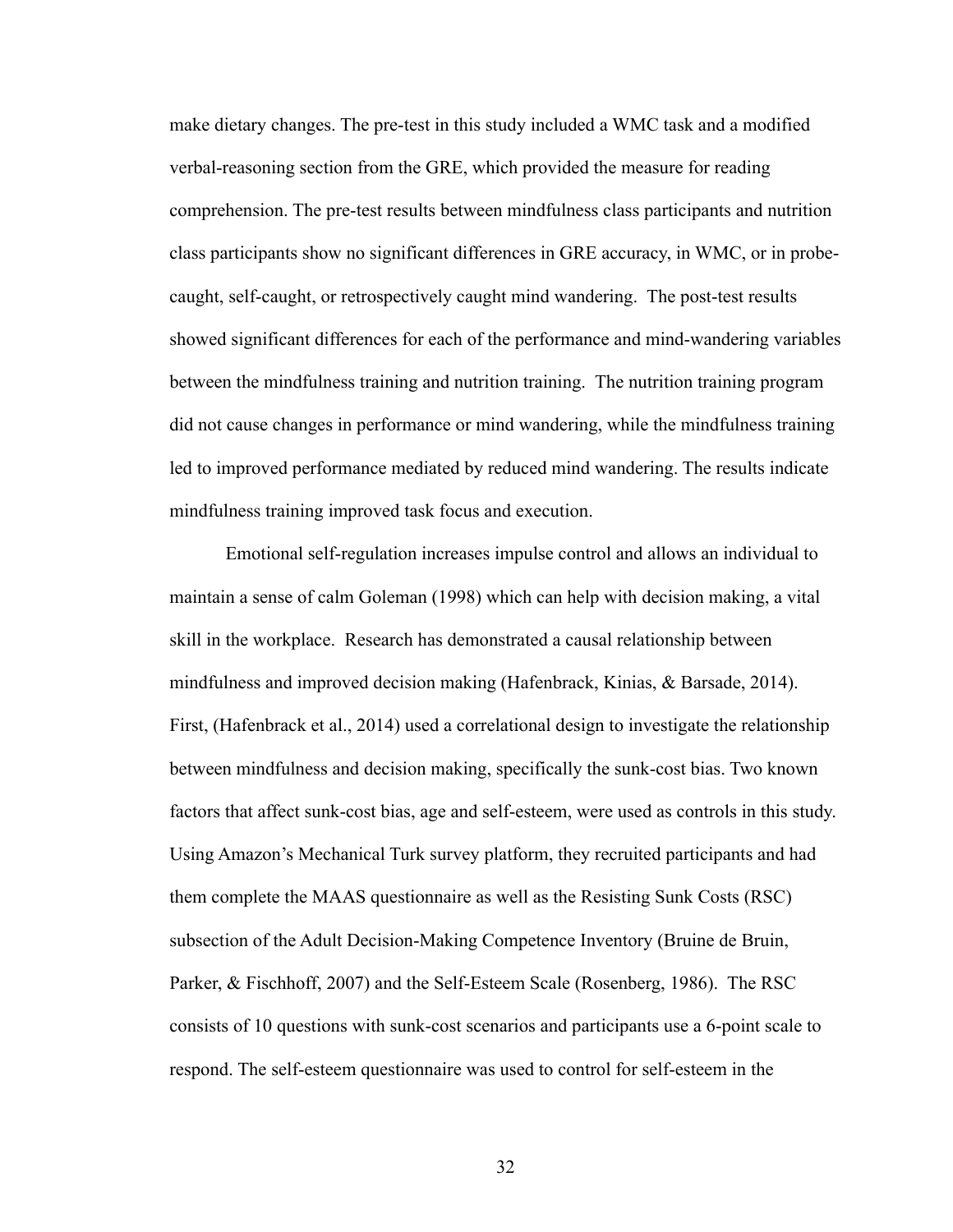analysis. The results of the study show a positive relationship between trait mindfulness and resistance of sunk-cost bias. They then examined the relationship of mindfulness and resistance of sunk-cost bias experimentally to test for the causal relationship. They started with two experimental studies, that use a mindfulness meditation manipulation to test the causal relationship between state-mindfulness and the sunk-cost bias. The manipulation is a 15-minute recorded guided breathing meditation exercise. The control was a 15 minute recording that repeatedly tells participants to think of whatever came to mind. Participants then completed a decision-making task; the outcome indicated if they resist the sunk-cost bias. The results of both studies show that a short guided mindfulnessmeditation increased the resistance to the sunk-cost bias. Finally, a third experimental study examined the underlying state mindfulness mechanisms that influence the resistance to sunk-cost bias. The researchers hypothesized that mindfulness supports the resistance of the sunk-cost bias through enabling a decreased focus on the future and the past which reduces the negative effect. In addition to replicating the previous findings, this study also found that mindfulness meditation reduced the temporal focus on the future and past, thus reducing negative affect and leading to an increased resistance to the sunk-cost bias. The authors note that results required only a brief recorded mindfulnessmeditation induction as opposed to 8 weeks of face to face training. These findings suggest that engaging in mindfulness meditation prior making decisions may be beneficial.

Self-regulation supports maintaining a sense of calm in the face of ambiguity (Goleman, 1998) which is helpful in learning and problem solving (Hjeltnes, Binder, Moltu, & Dundas, 2015). Mindfulness has been shown to improve problem solving as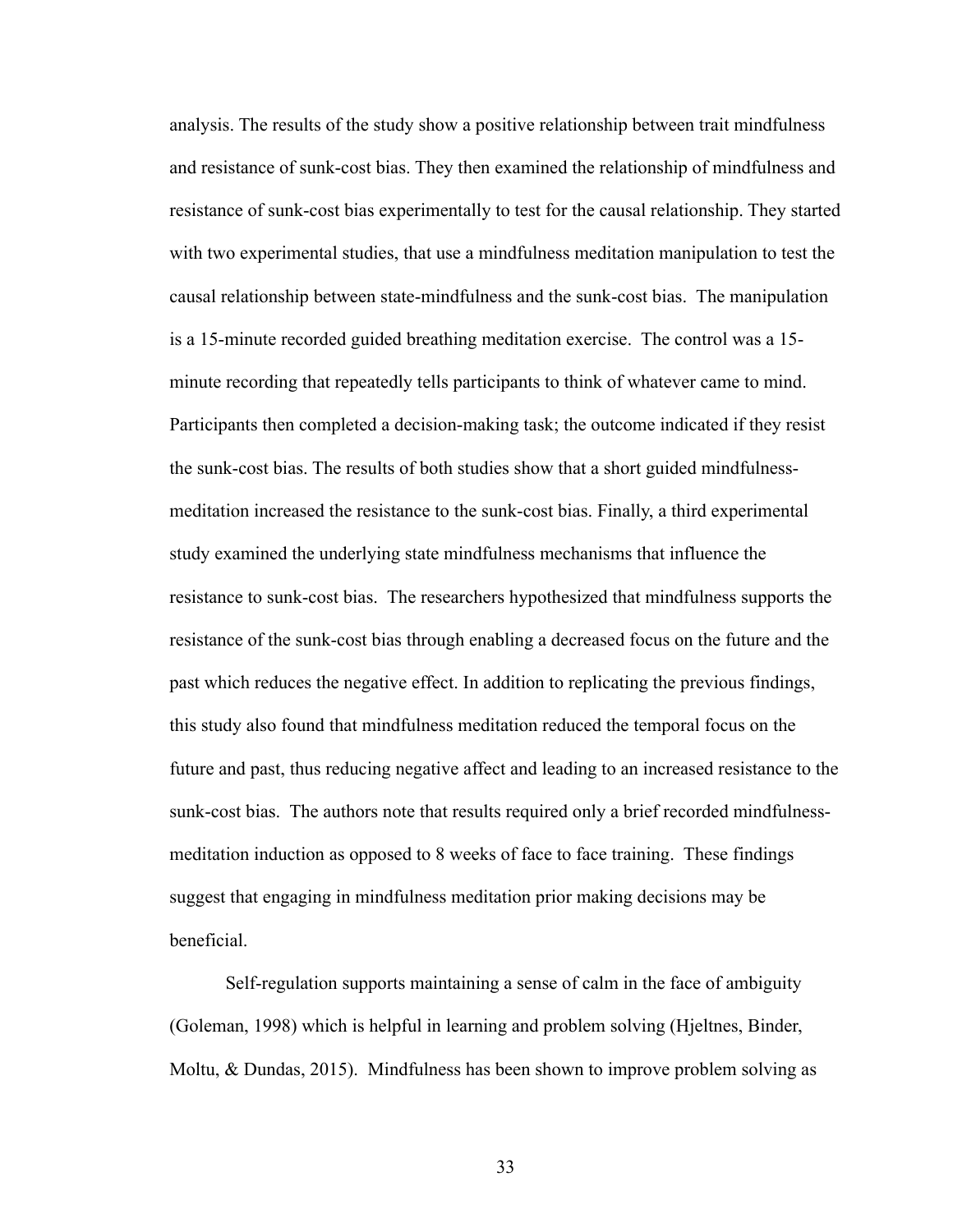well, specifically insight problems, which are problems that require restructuring in order to be solved (Ostafin & Kassman, 2012). Most organizations and people have processes for solving noninsight problems, whereas the ability to solve problems creatively may not be as common. In two experimental studies, Ostafin and Kassman (2012) found a relationship between mindfulness and creative problem-solving. In these studies, creativity was operationalized as the ability to solve insight problems developed by Schooler, Ohlsson, and Brooks (1993), and mindfulness was measured using MAAS. Participants were undergraduates who completed the study for course credit. They were asked to complete the MAAS questionnaire first and then they were invited to solve both insight and noninsight problems. The results of the first study suggest that trait mindfulness contributes to creative problem-solving. Thus, to provide further evidence of the relationship, the researchers did a second study to replicate and extend their findings by adding a state mindfulness question, adapted from MAAS, a state positive affect measure (SAM), and a brief mindfulness intervention with a control group. The results of the second study replicated the relationship between mindfulness and creative problem-solving, while positive affect was not shown to account for the relationship. The mindfulness training was shown to improve insight problem solving and was partially mediated by state mindfulness. While this study does not show causality, the findings indicate that the ability to attend to the present moment is related to the ability to solve problems creatively.

Self-regulation is a central benefit to mindfulness in the workplace (Glomb et al., 2011). It enhances the ability to control emotions and stay focused on the present moment, thus minimizing impulsive behavior and habitual responses and improving task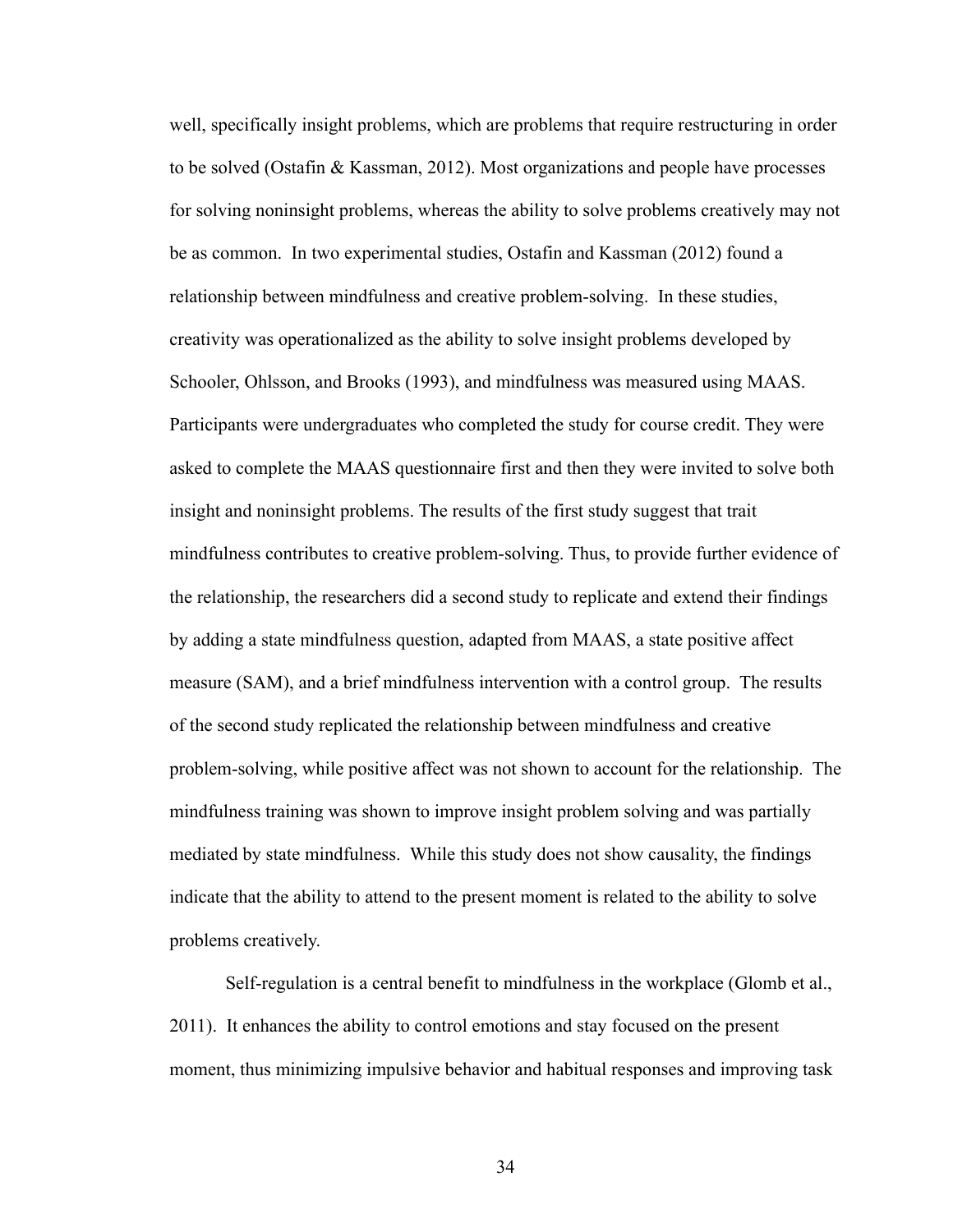performance, creative problem solving and decision making. The ability self-regulation provides in shaping how we interact with our emotions and thoughts supports resiliency (Rothstein, McLarnon, & King, 2016).

#### **Mindfulness supports resiliency, a key component to well-being in the workplace**

Resiliency is defined as the ability positively bounce back or rebound "from adversity, uncertainty, conflict, failure or even positive change, progress and increased responsibility" (F. Luthans, 2002, p. 702). Resiliency is important to organizations. As King, Newman, and Luthans (2016) point out organizations are often faced with competitive pressures requiring change and more complex work requirements. Resiliency supports well-being and performance of employees (see (Robertson, Cooper, Sarkar, & Curran, 2015) and enables the ability to thrive, even in the face of workplace adversity (Jackson, Firtko, & Edenborough, 2007).

Within the psychology research field, it is commonly understood as a dynamic process that involves, among other things, self-regulation of emotions (Rothstein et al., 2016). Resiliency in organizations may be measured several ways. Within the positive organizational behavioral field, resiliency is commonly measured as part of the Psychological Capital (PsyCap) questionnaire (F. Luthans, Youssef, & Avolio, 2007). PsyCap consists of four measures: hope, self-efficacy, optimism, and resiliency, which have been shown to relate to well-being (Avey, Luthans, Smith, & Palmer, 2010). For example, Psychological capital is suggested to provide organizations with a competitive advantage (Toor & Ofori, 2010) and is associated with performance (B. C. Luthans, Luthans, & Jensen, 2012), positive work behavior (Avey et al., 2010), and well-being (Roche, Haar, & Luthans, 2014). PsyCap interesting to organizational research because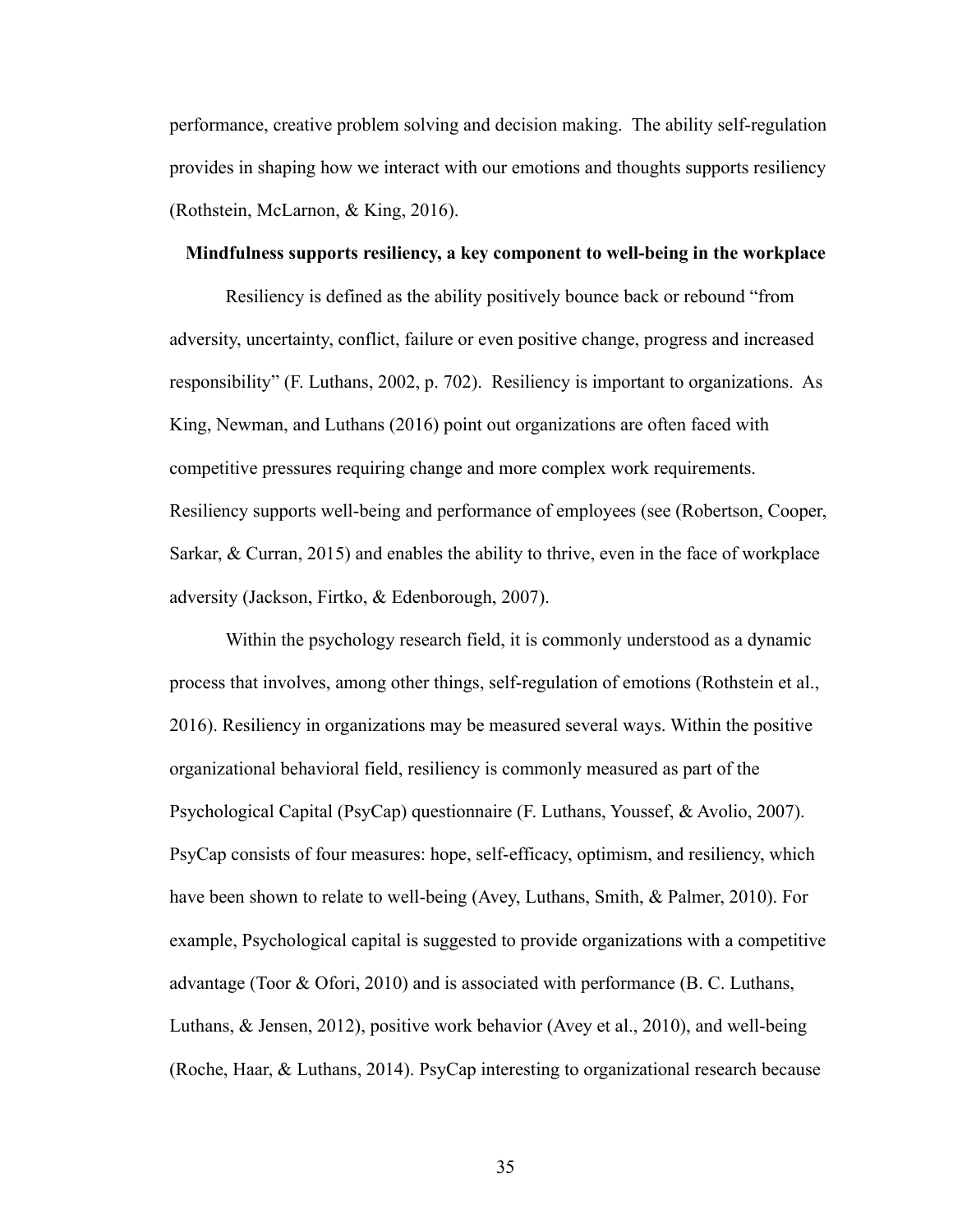the components are "state-like" and can be developed through intervention (Avey et al., 2010).

Good et al. (2016) suggests that mindfulness may foster resilience in stressful work situations (i.e., layoffs, office politics, an abusive boss) through supporting a "decentered perspective" (Bishop et al., 2004; Carmody & Baer, 2008) or the 'decoupling the self" process (Glomb et al., 2011). The decoupling of the external experience from the automatic physical and emotional response is a first step in a resilient response (e.g. positively recover from adverse situation). A mindful response allows for "greater response flexibility across stressful and adverse situations" (Glomb et al., 2011, p. 131).

The healthcare profession is often stressful and demanding highlighting the need for proactive measures to support resilience and well-being (Epstein, 2014). Epstein (2014) suggests that mindfulness training can help support resilience in healthcare professionals because many times withdrawal and turning from distress is the first step in loosing resilience and mindfulness practice turns towards discomfort. Strategies of resilient physicians include mindful related concepts such as acceptance, gratitude, reflection, self-awareness and reflexivity (Zwack & Schweitzer, 2013).

#### **Enacting mindfulness is agentive**

Agency is the ability to take action that produces a desired result. While there are several conceptualizations of agency, the emergent interactive conceptualization of agency views both individuals and the environment as influential in the action taken. Bandura (1989) uses this conceptualization of agency in his social cognitive theory, which describes a model of triadic reciprocal causation. The triadic reciprocal causation model suggests that human action is based on three variables: environment, behavior, and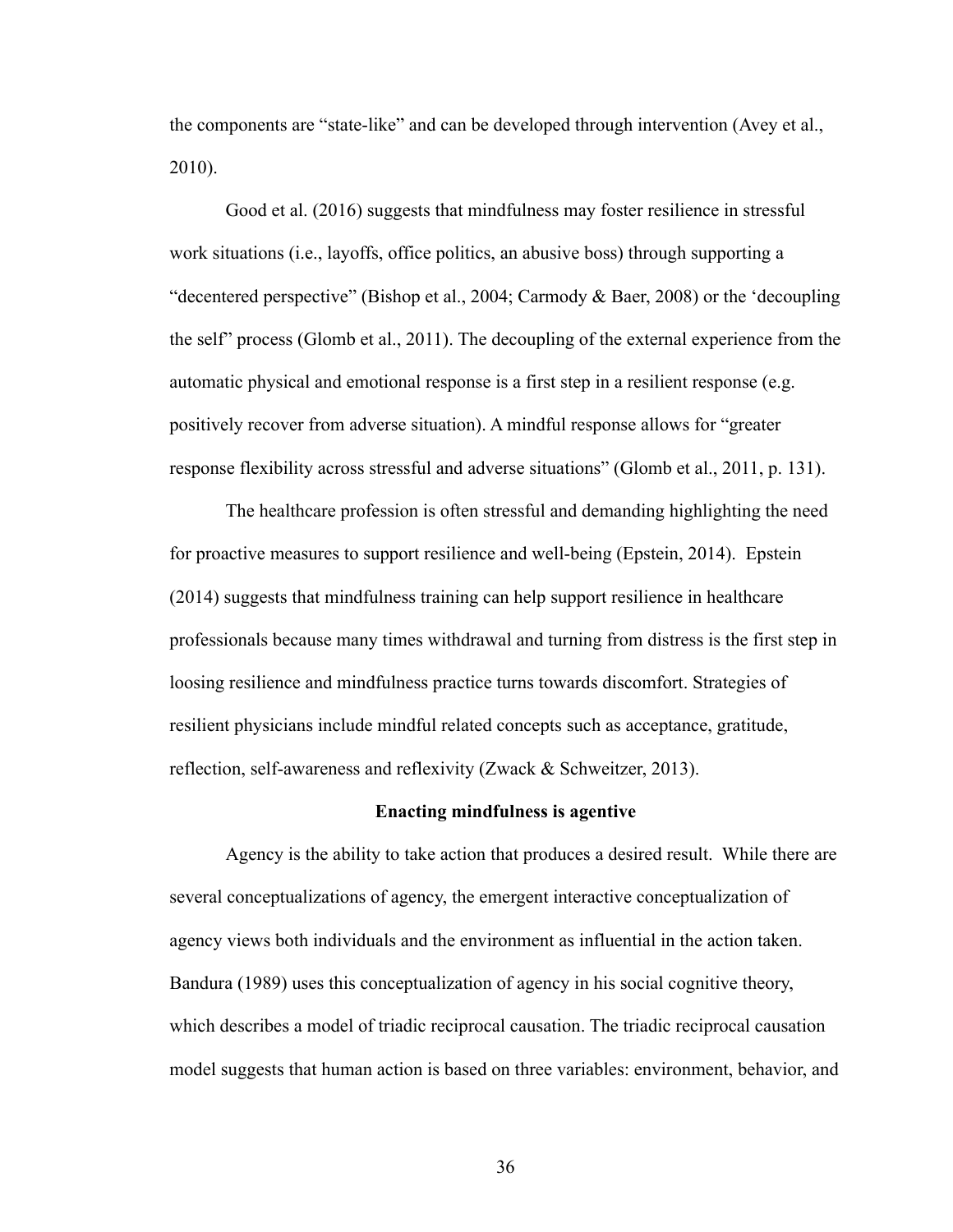person, where person encompasses cognitive factors and affect (Bandura, 1989). This view of agency includes self-generated influences, such as, self-efficacy, self-regulated motivation, and anticipated outcomes. It is useful when considering agency in organizations because it acknowledges relationship between the organization and agency. Lounsbury (2003) cites this interrelationship between agency and structure, in his call for organizational studies to move beyond a static, process-oriented analysis to include more of the complexities that are inherent in institutions.

Agency has been associated with well-being and human development (Welzel  $\&$ Inglehart, 2010) and a core component in the conceptualization of hope. Hope is a positive psychology construct that was first introduced by Snyder et al. (1991). They define hope as "a cognitive set that is based on a reciprocally derived sense of successful: (a) agency (goal-directed determination) and (b) pathways (planning of ways to meet goals)" (Snyder et al., 1991, p. 570). These have been referred to as willpower (agency) and way power (pathways) (Donaldson & Ko, 2010). To better frame hope for human resource development (HRD) research F. Luthans and Jensen (2002) added having a goal to Snyder's conceptualization of hope. This expanded conceptualization of hope is part of PsyCap, which measures hope, self-efficacy, resiliency, and optimism, as state-like variables which can be "developed within organizational members through workplace interventions and proactive management" (F. Luthans & Youssef, 2004, p. 152). Positive psychological capital is different from others sources of competitive advantage for organizations in that it can be renewed (F. Luthans & Youssef, 2004). Finally, mindfulness has been shown to increase hope, of which agency is foundational, which supports increased work engagement (Malinowski & Lim, 2015).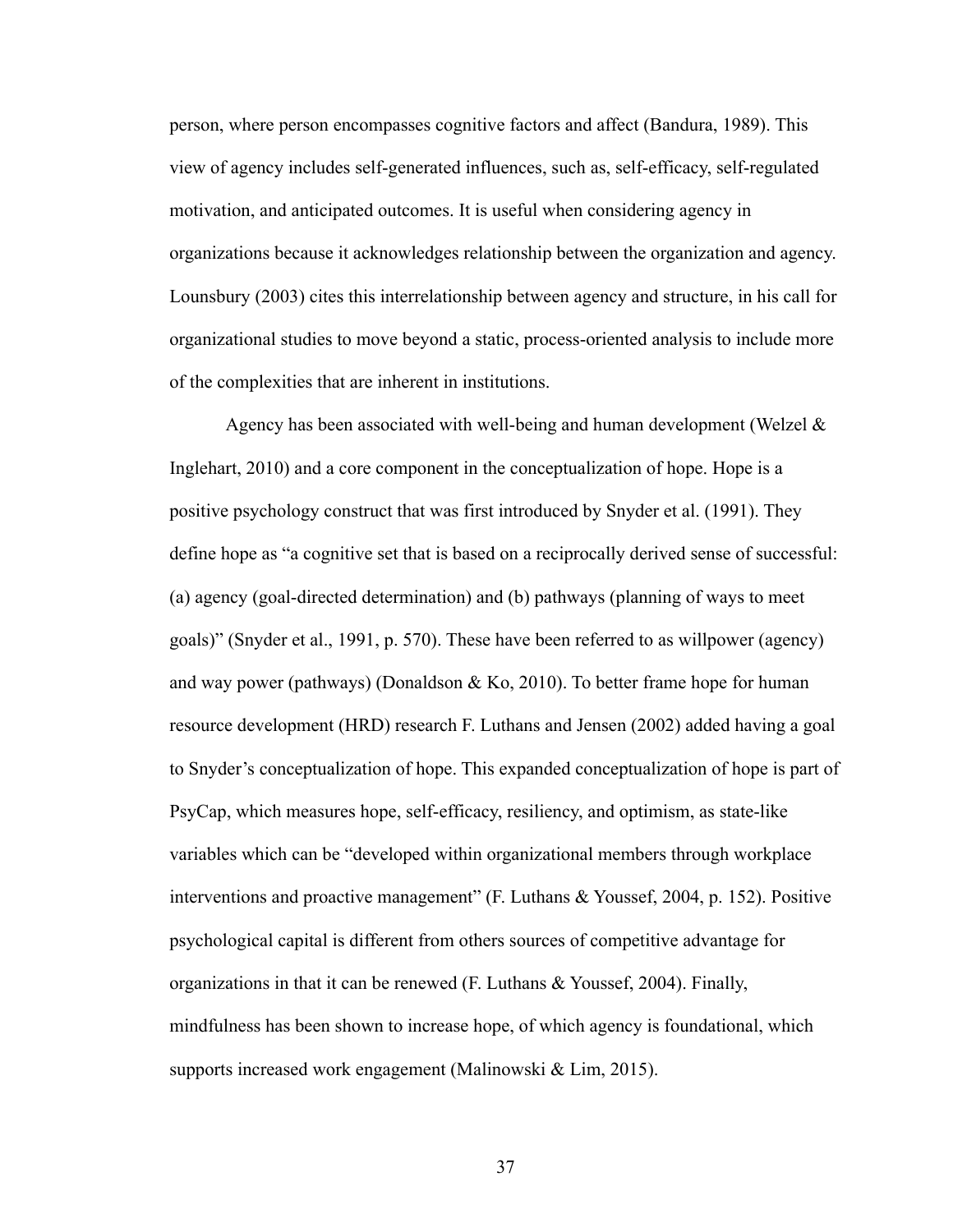Mindfulness builds agency by providing a sense a calm amid stress (Hjeltnes et al., 2015). In a qualitative study examining how an MBSR program helped university students with academic evaluation anxiety face their fear of failure, Hjeltnes et al. (2015) found that mindfulness provided the students with practical ways to feel calm, thus providing a growing sense of agency. In the workplace, mindfulness has been shown to generate agency through enabling a "renewed ability to cope with work demands and stress" (Hugh-Jones, Rose, Koutsopoulou, & Simms-Ellis, 2017, p. 7). Mindfulness creates the conditions for developing a personal sense of agency through providing tools that provide individuals with a sense of control (Allen, Bromley, Kuyken, & Sonnenberg, 2009).

A sense of control is often used by Langer in her writings on mindfulness. For example, "Mindful awareness of different options gives us greater control. This feeling of greater control, in turn, encourages us to be more mindful. Rather than being a chore, mindfulness engages us in a continuing momentum" (Langer, 1989, pp. 201-202). Siegel (2007) suggests that Langer's use of the term control signifies a feeling of agency, where the locus of control ties into feelings of agency which support well-being (Welzel  $\&$ Inglehart, 2010). Mindfulness within the eastern conceptualization supports agency through the response flexibility it enables, such that more options present themselves when we are mindful, thus providing a sense having a choice of how to respond to situations that we cannot necessarily change. Intention, then, becomes central to this sense of agency, as Siegel (2007) states "we become an agent of intention, not a controller of perspectives" (p. 248).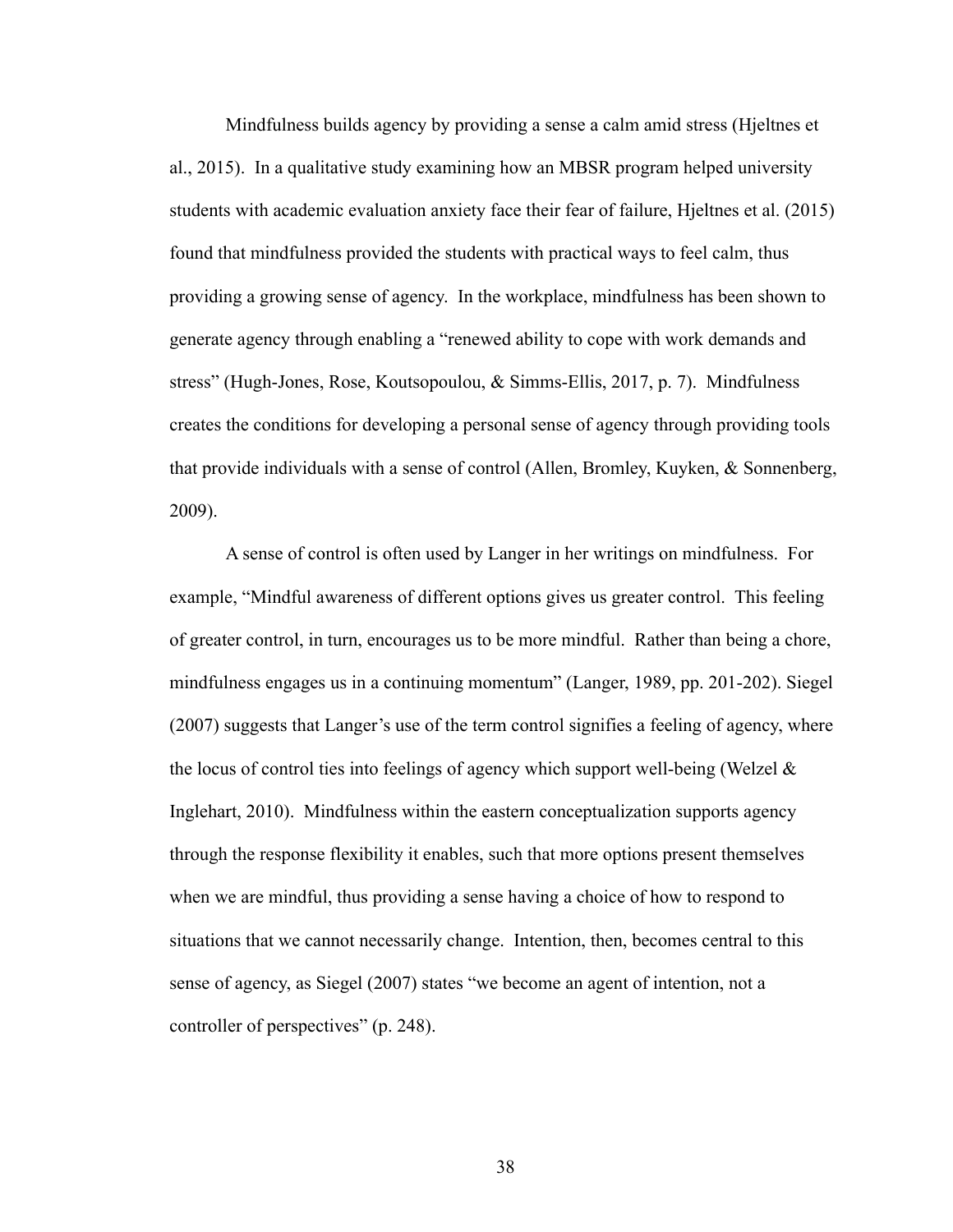Agency of the present is beneficial when navigating the ever-changing dynamics in organizational life because it supports a balanced and temporal framing of sensemaking (Guiette & Vandenbempt, 2016). Sensemaking in organizational studies is a framework for the process of how individuals negotiate and create understanding based on perception, cognition, action and memory (Weick, 1995). Sensemaking is an ongoing process of organizing that occurs by comprehending a situation explicitly and turning this understanding into action (Weick, Sutcliffe, & Obstfeld, 2005). Within sensemaking, action and thought necessary. However, there is need to balance the complexity of thought that is requires with less complexity of action (Colville, Brown, & Pye, 2012). Mindfulness enables making sense of this complexity in a reflexive way that Guiette and Vandenbempt (2016) term mindful coping. Mindful coping "interrupts automatic patterns of conditioned behaviour whereby practitioners become aware of their predominant detachment in making sense of complexity" (Guiette & Vandenbempt, 2016, p. 90). Sensemaking grounded in mindful coping is temporally located in the present moment, enabling the ability to reflexively make sense of the unfolding cues in the "here and now" (Guiette & Vandenbempt, 2016). It embodies the concepts of 'real-time reflexivity' (Weick, 2002), 'reflection-in-practice' (Schön, 1983), 'inquiry' (Dewey, 1910) which are associated with the quality of attention that Weick, Sutcliffe, and Obstfeld (1999) discussed in their conceptualization of collective mindfulness in organizations.

## **Working mindfully improves the quality of attention**

In their broadening view of mindfulness in organizations, Weick and Putnam (2006) suggest that the quality of attention is key for improved organizational functioning. This quality of attention, which is supported by meditation, can diminish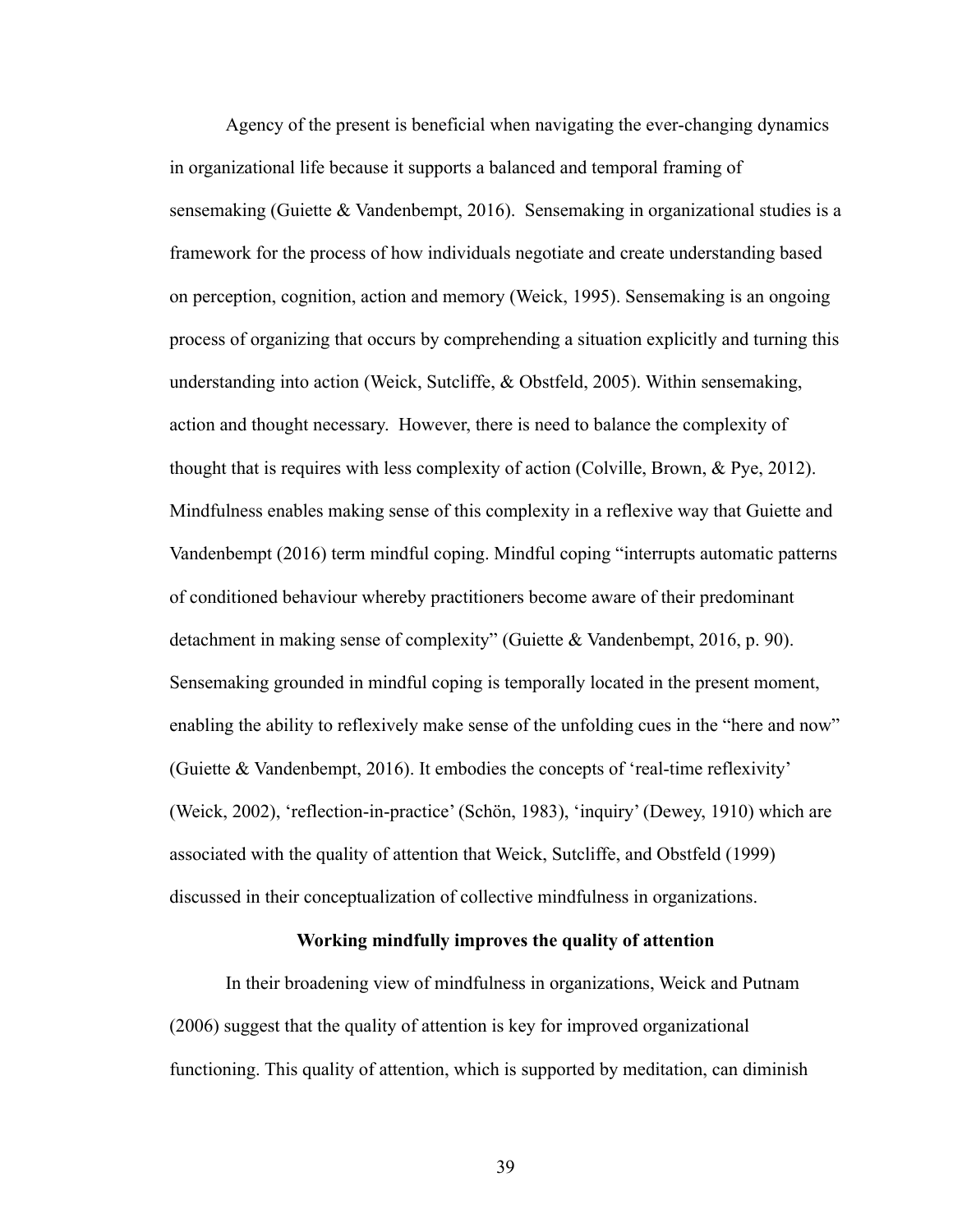dependence on concepts (Weick & Putnam, 2006) and increase focus on sources of distractions in a way that mitigates their negative impacts to work (Mrazek et al., 2013). The essence of Weick and Putnam's (2006) 'quality of attention' and 'quantity of attention' can be expanded to work in general by considering 'how' work is approached, not just 'what' work is being done. Good et al. (2016) suggests that one can 'work mindfully' when they can work with awareness in the present moment. More specifically, 'working mindfully' requires maintaining a sense of being while simultaneously doing.

Reid (2009) offers some insight into 'working mindfully' may be approached in the occupational therapy (OT) profession through her single case discussion which provides a framework for bringing mindfulness into the OT profession. She suggests that mindfulness can inform and enhance the OT's capabilities, specifically around managing change. A focus on being curious and open to novel situations, particularly around cultural differences is part of working mindfully in an OT setting. Openness supports the ability to be more sensitive to client's cultural and personal beliefs. Focusing on the immediate experiences with its nuances and then building from there with knowledge and skills of the OT profession can be considered 'working mindfully' within the context of the OT profession. Working mindfully will vary from profession to profession, however, the notion of mindful presence is foundational in all contexts. It combines the present moment focus with a broad attentional breadth discussed in Dane (2011), while maintaining the other aspects of mindfulness, including attitude and intention. This supports compassion, attunement, communication, and interpersonal relationships.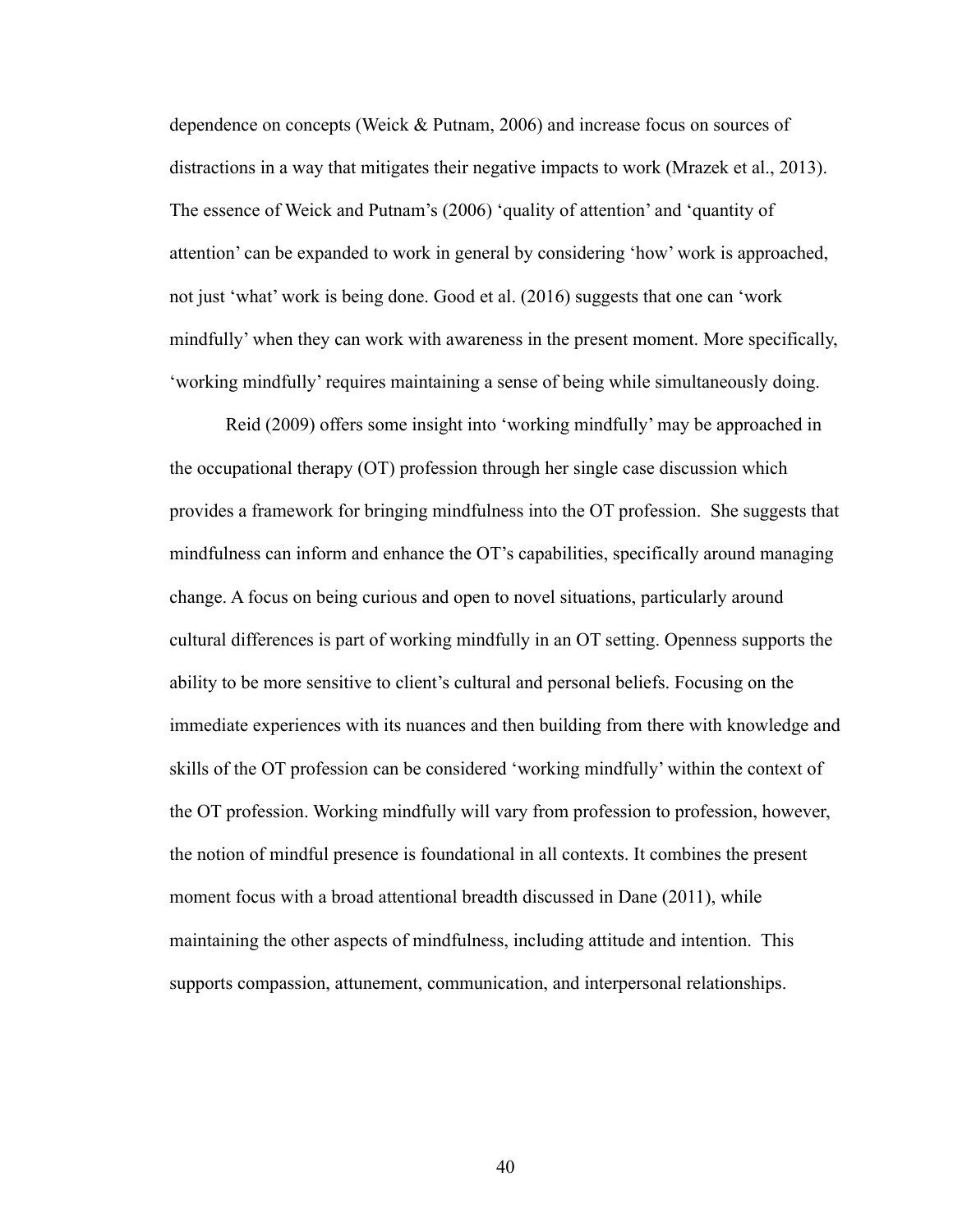#### **Mindfulness supports compassion**

Mindfulness training has been shown to improve compassion (Birnie, Speca,  $\&$ Carlson, 2010; Hjeltnes et al., 2015). Compassion, as manifest in caring relationships has been linked to resiliency of change (Wilson & Ferch, 2005). Similar to resilience, compassion is considered a character strength supported by meditation (Ireland, 2013). Mindfulness enables compassion through the process of empathy, where empathy is "the ability to see life from another's perspective" (Glomb et al., 2011, p. 132).

Boyatzis and McKee (2005) define compassion as "empathy and caring in action" and suggest that compassion has three components, (1) understanding and empathy for others' feelings, (2) caring for others, (3) willingness to act on those feelings of care and empathy. They assert that compassion in the workplace both favorably impacts the bottom line and enables sustainable effectiveness of leaders. Work-related benefits of compassion include increased interactional and information justice, reduction of antisocial behavior, improved organizational citizenship behaviors, and positive leadership behaviors (Glomb et al., 2011). Lilius et al. (2008) note that experiencing compassion at work generates positive emotion and affective organizational commitment.

There are several ways that compassion manifests in the workplace. Boyatzis and McKee (2005) suggest that cultivating compassion at work simply starts with listening. While Lilius et al. (2008) offer the follow forms of compassion at work: (1) giving emotional support, (2) giving time and providing flexibility, and (3) giving material goods. Dangers of compassion at work include, the potential to inhibit decisions oriented to maximizing profits (i.e. layoffs) (Good et al., 2016) and the potential to be viewed as weak or less competitive.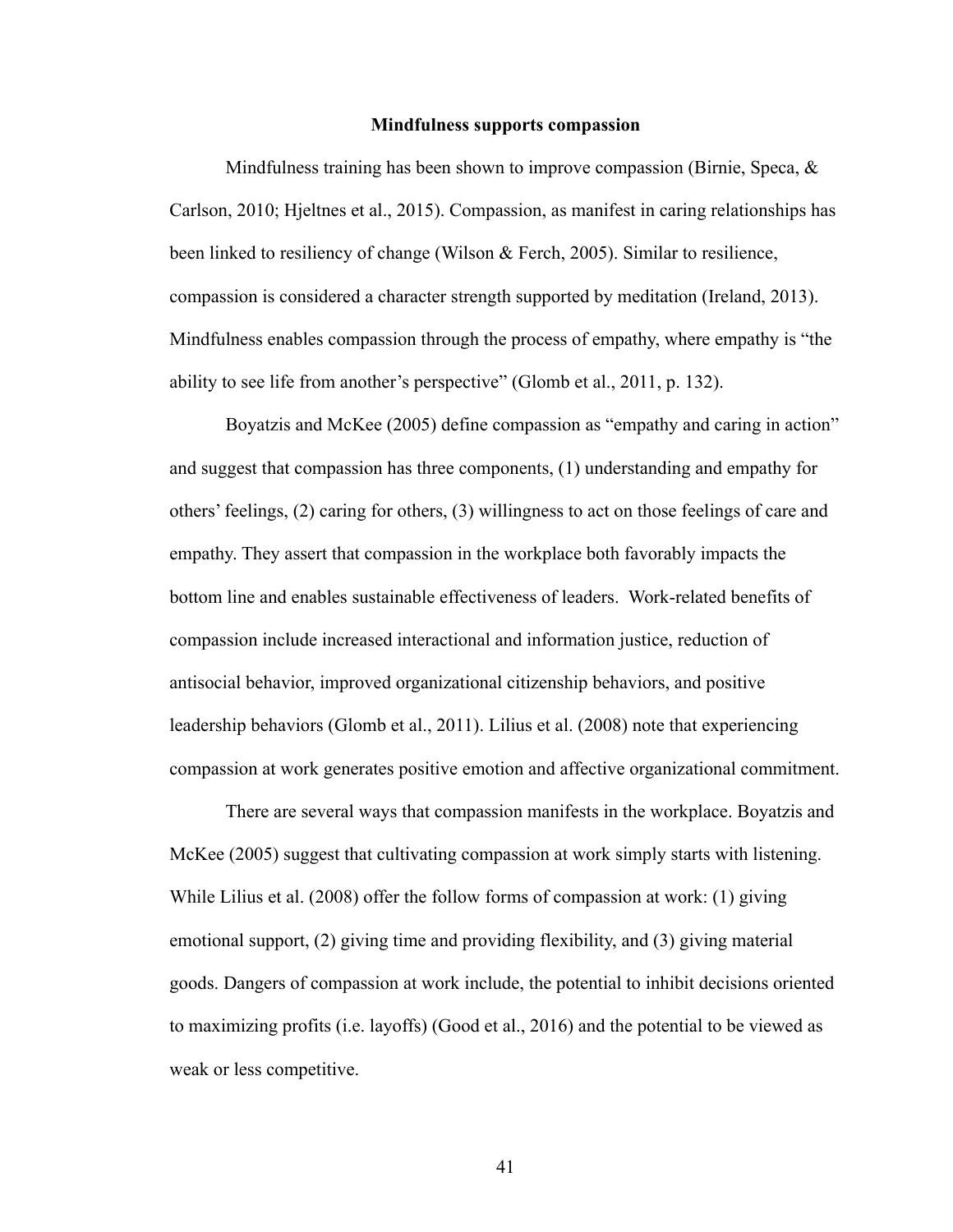#### **Mindfulness cultivates attunement**

Siegel (2007) suggests that mindful awareness is form of intrapersonal attunement and supports interpersonal attunement. Attunement is a concept used in interpersonal relationship studies to examine how one person focuses attention on the internal world of another person (Siegel, 2007). Sensitivity in the form of being able to accurately detect something, is one way to think about attunement. For example, meditation practitioners who focus on internal sensations (i.e. breath) tend to have enhanced sensitivity to internal stimuli (Teper  $\&$  Inzlicht, 2014). At the heart of this sensitivity is awareness. Thus, attunement is awareness. The acceptance facet of mindfulness acts to attenuates or regulate this heightened sensitivity to stimuli (Teper & Inzlicht, 2014). So, while mindful individuals may have heightened sensitivity to internal stimuli (i.e. emotions) they seem to be able to regulate their reactions (Teper & Inzlicht, 2014). From a work perspective, this ability to regulate reactions may affect how open individuals are to constructive criticism and feedback (Hyland, Lee, & Mills, 2015). Additionally, Dane (2011) notes that mindfulness enables individuals to be "attuned to a relatively large number of external and internal phenomena" (p. 1001) which is helpful in dynamic work settings which require individuals to have a wide attentional breadth. Furthermore, empathy or compassion enable individuals to be attuned to subtle communication queues from others (Goleman, 1998). We are social creatures and attunement enables a sense of "feeling felt" or connection with another person which fosters community. For example, attunement to the "emotional undercurrents of individuals and the group as a whole" (p. 59) enhances the emotional intelligence and functioning of the team (Goleman, Boyatzis, & McKee,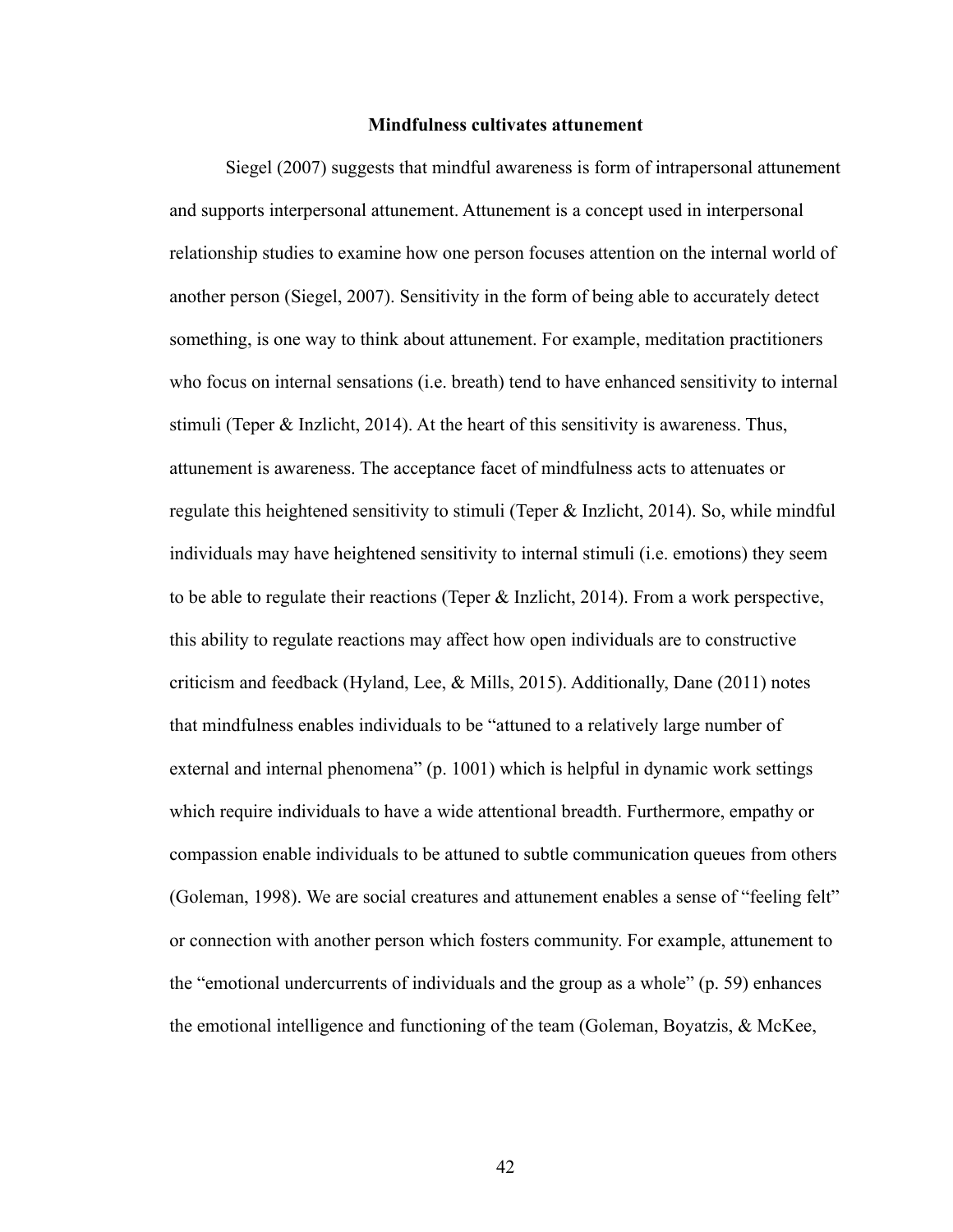2002). Siegel (2009) refers to this as attuned communication and suggests that it is found in healthy relationships worldwide.

#### **Mindfulness improves communication**

Goleman (1995) added communication skills to the construct of emotional intelligence, specifically around the understanding and expression of emotions. Glomb et al. (2011) suggests that mindfulness improves communication through enabling more flexible responses and regulating affect. This is supported in Huston, Garland, and Farb (2011) where they found evidence that mindfulness training reduced negative reactivity in communication. It is also supported Jones and Hansen (2015) who found evidence that mindful individuals can manage verbal information more effectively. They suggest that this is due to the connection of our awareness of thoughts to our stream of consciousness which includes words and images. They also found that mindfulness moderates the interpretation of verbal communication of others and minimizes dysfunctional communicative coping strategies, such as blaming others, avoidance, and expressions of anger and aggression.

Mindful communication has been shown to improve well-being and medical care provided through improved "ability to be attentive and listen deeply to patients' concerns, respond to patients more effectively, and develop adaptive reserve (Beckman et al., 2012, p. 815) or rather, mindful listening. Mindful listening means "being fully present to oneself and the person to whom one is listening" (Ozum, 2006, p. 1026). It requires selfawareness, and awareness of the other, which can also be described as attunement. A study investigating the relationship of mindfulness and self-compassion with psychological distress and communication found a trend showing that mindfulness of a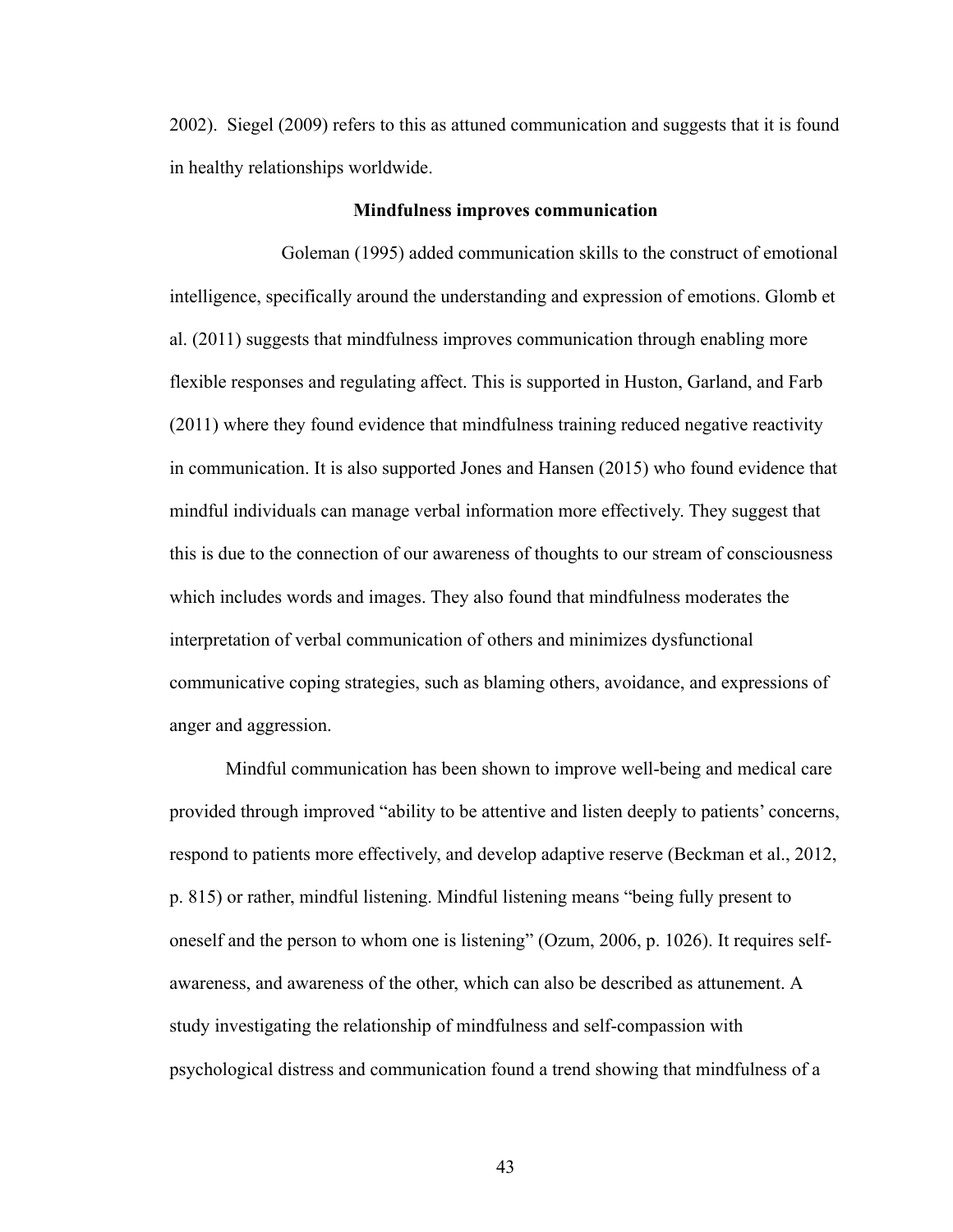partner related to more open communication of an individual (Schellekens et al., 2017). This ability to garner more open communication can be very useful in the workplace, where communication is necessary. Organizational learning relies on the making information that resides inside of individuals explicit (Nonaka, 1994).

# **Mindfulness in the workplace leads to improved working relationships and group performance**

Improved relationship functioning helps develop a positive spiral of learning, organizing, and performing in the workplace. Mindfulness may improve relation functioning through compassion, attunement, and mindful communication. Wachs and Cordova (2007) suggest that mindfulness improves relationships and communication by increasing both attunement and the capacity to communicate emotional information. Though the focus of Wachs and Cordova (2007) was on intimate relationships, there is evidence that mindfulness can support improved relationships and group performance in the workplace.

Using an experimental mixed method design, Cleirigh and Greaney (2015) examined the effects of mindfulness training on group task performance. Additionally, the researchers examined the differences in group cohesion. Participants were placed in one of two conditions, mindfulness and control. All participants were asked to complete a Mindfulness Attitudes Scale (MAS) questionnaire which was developed by the researchers to measure attitudes towards mindfulness and was used to control for participants with a negative attitude towards mindfulness. Participants were then asked to partake in an intervention. The participants in the mindfulness condition were given a brief mindfulness intervention lasting 10 minutes. It consisted of an introduction to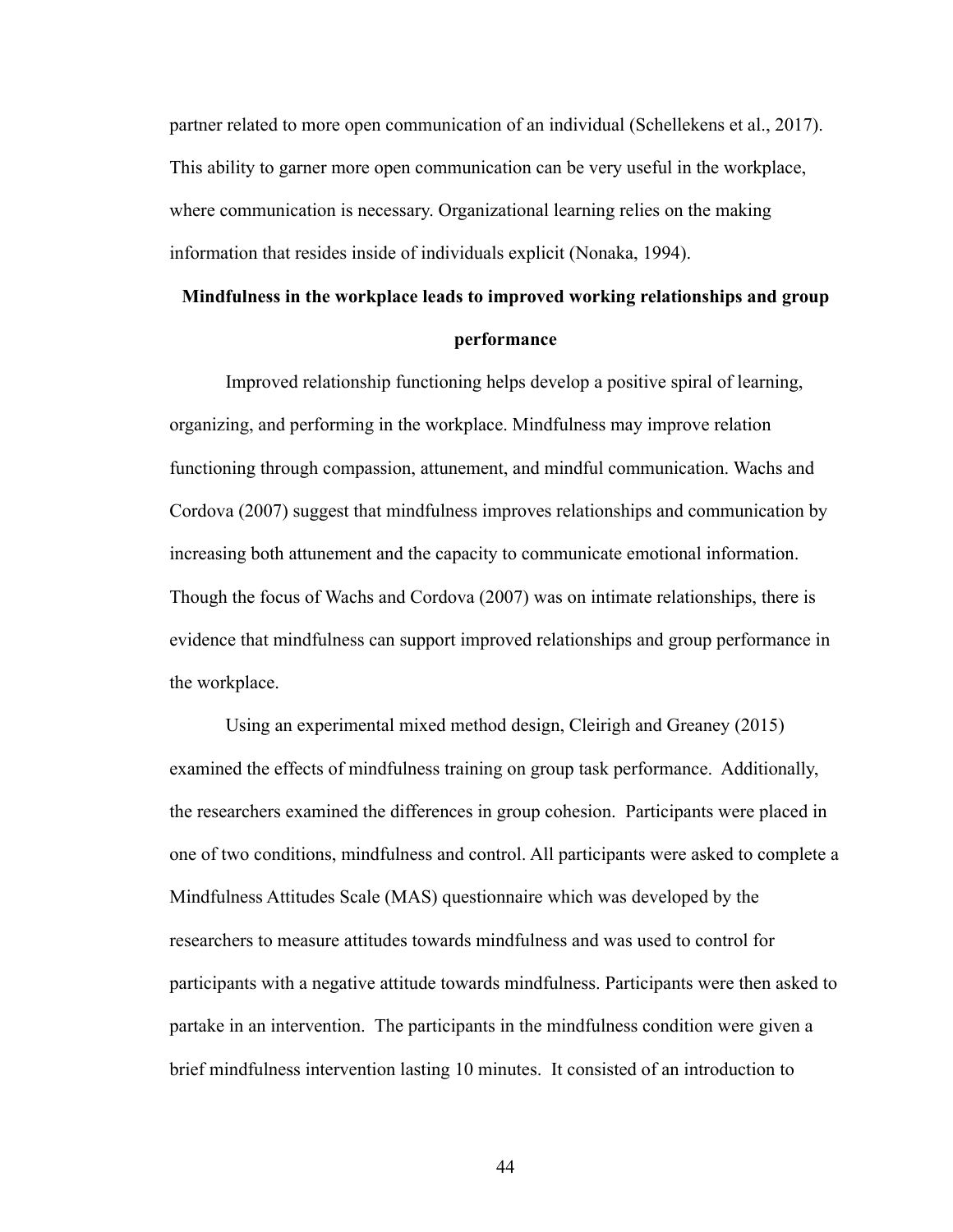mindfulness, a breath awareness exercise, and an emotional experience exercise. The participants in the control condition were given a neutral intervention which consisted of two educational recordings from a public radio station. State mindfulness of all the participants was then measured using the Toronto Mindfulness (TMS) (Lau et al., 2006). The TMS measures two-factors of mindfulness, "curiosity (the level of openness and curiosity to experience) and decentering (the awareness of thoughts without becoming entangled in them)" (Lau et al., 2006, p. 603). Participants were then split into groups of four. These smaller groups only contained members of the same condition. The groups were asked to complete a group winter survival task as described in Johnson and Johnson (2000). Group task performance was assessed through decisions of the group compared to expert solutions. After the group task the participants completed the TMS again to measure state mindfulness and group cohesion was measured. Results indicate that mindfulness has a positive effect on group performance. The mindfulness condition scored significantly higher in the group task. Additionally, the results indicate a possible relationship between group performance and group cohesion. An interesting addition to this study would be to video tape the group task to analyze the interactions of the participants to determine what behaviors influenced the final group task result. This type of data might lend itself to the creation of a mindfulness interaction analysis grounded in self-report mindfulness scales which would be beneficial in guiding qualitative studies that move beyond interview data to include observational measures.

In a multiple-baseline design study, Singh et al. (2002) measured the effect that a mindfulness training intervention given to a treatment team had on quality of care as measured by family friendliness. The intervention includes general mindfulness concepts,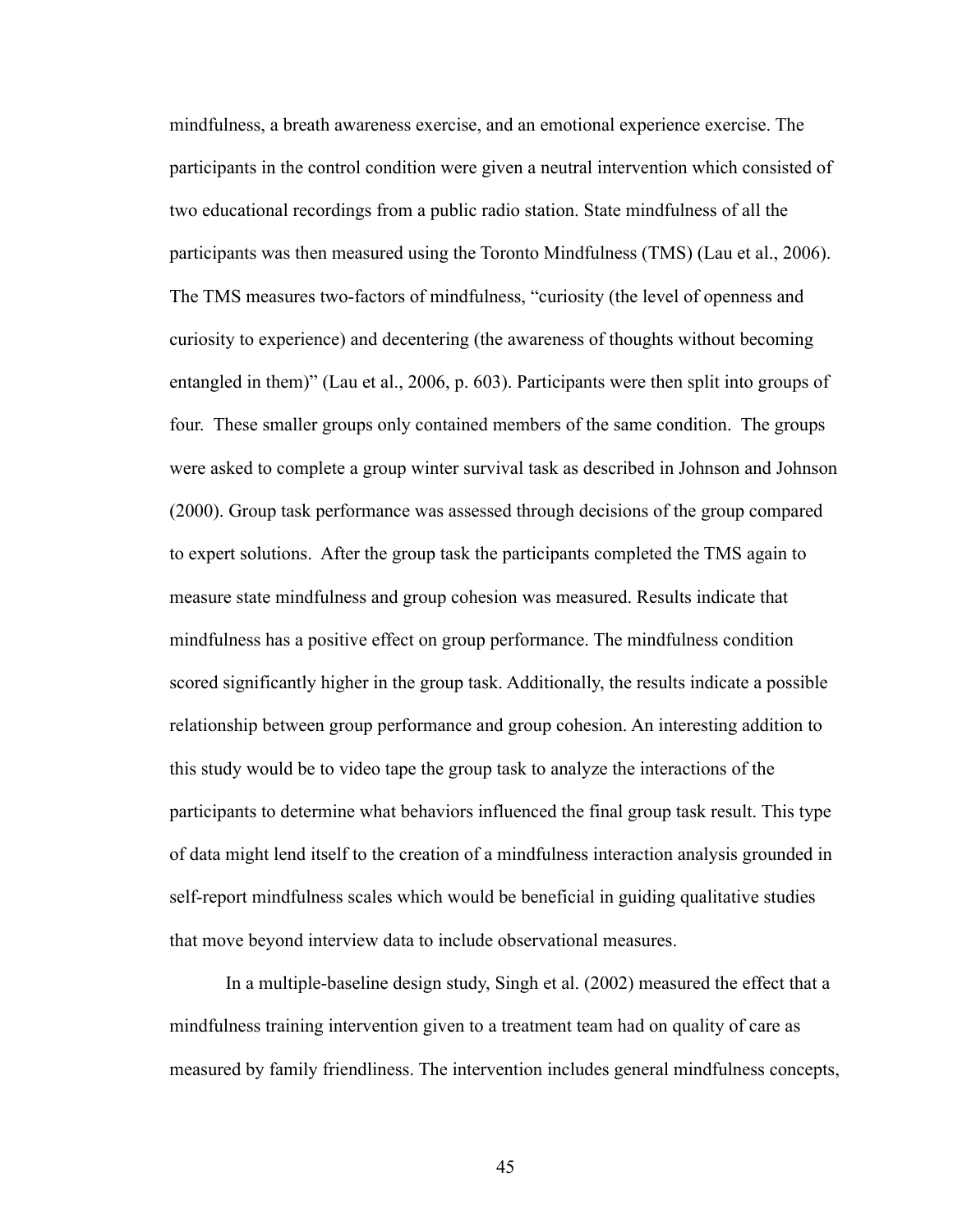meditation practice focused on present-moment awareness, and application of the seven characteristics of mindfulness (Kabat-Zinn, 1991) to specific aspects of the treatment team planning. A particularly interesting aspect of this study is that the initial intervention was planned to only be an overview of mindfulness concepts and practices as a general method of self-discovery and self-development useful in everyday life. Through the discussion in this portion of the intervention, the team requested basic training in mindfulness meditation and its application to treatment team functioning. This keen interest resulted in training that the team asked for, as opposed to being required. Thus, the locus of control was internal, not external, resulting in active engagement in the development of the intervention. Results showed a significant and sustainable increase in family friendliness measure of the team. The researchers state that while the mindfulness training was effective in this setting, it may not be so all the time, noting that effectiveness at a team level requires a culture that advocates, encourages, and reinforces it.

#### **Integration of mindfulness at the organizational level is rare**

While there is growing evidence that mindfulness has positive effects for the workplace, it is not ubiquitous. As Singh et al. (2002) point out, success of a mindfulness intervention in a group work setting may require a culture that advocates, encourages, and reinforces it. Many times, this requires high level management support.

Kings and Wardropper (2016) present a case study on mindfulness at a large financial organization. One of the authors, Emma Wardropper, is the human resource (HR) champion for mindfulness with the organization as was responsible for the initiation and integration of mindfulness into the culture and values at the organization. The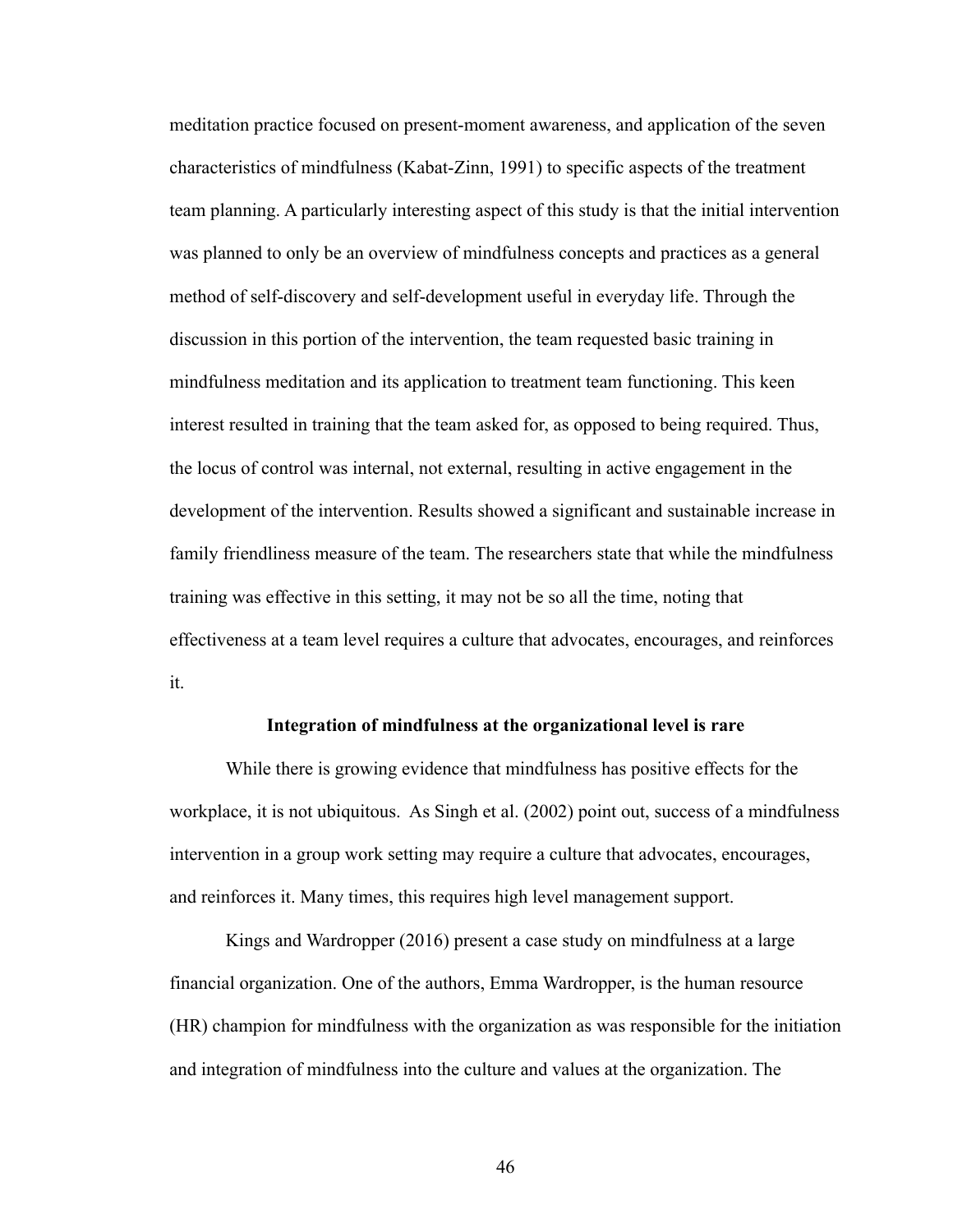organizational culture is one that is competitive and forward-thinking. Though it is a very demanding and busy environment, absentee levels due to sickness is lower than industry standards. Yet HR were seeing trends in the workforce around the need to more effectively cope with stress and meet performance requirements.

This prompted meetings with senior stakeholders to garner their support in establishing mindfulness program. Success at other well established large organizations helped in gaining the necessary executive support. The mindfulness program was introduced slowly, starting first with two-hour introduction workshops, the success of which lead to the offering of a pilot full 8-week MBSR based course that was adapted to reflect the values of the organization and maintain a consistent tone and language of the company.

Self-report measures for stress and mindfulness were administered before and after the 8-week course and showed significantly lower stress and higher mindfulness in participants of the 8-week course. Additionally, Qualitative data in the form of narrative feedback was gathered and analyzed. The analysis of the pilot course resulted in a compelling case to senior stakeholders to fund an ongoing offering of this adapted 8 week course. In addition to supporting on-going 8-week course offerings to employees, the organization added a physical space for employees to practice that has meditation cushions and stools, as well as large acoustic-style chairs equipped for guided meditation recordings. In addition, monthly follow-up sessions, a buddy system, and a dedicated mindfulness intranet website was supported by the organization to support employees maintaining a regular practice.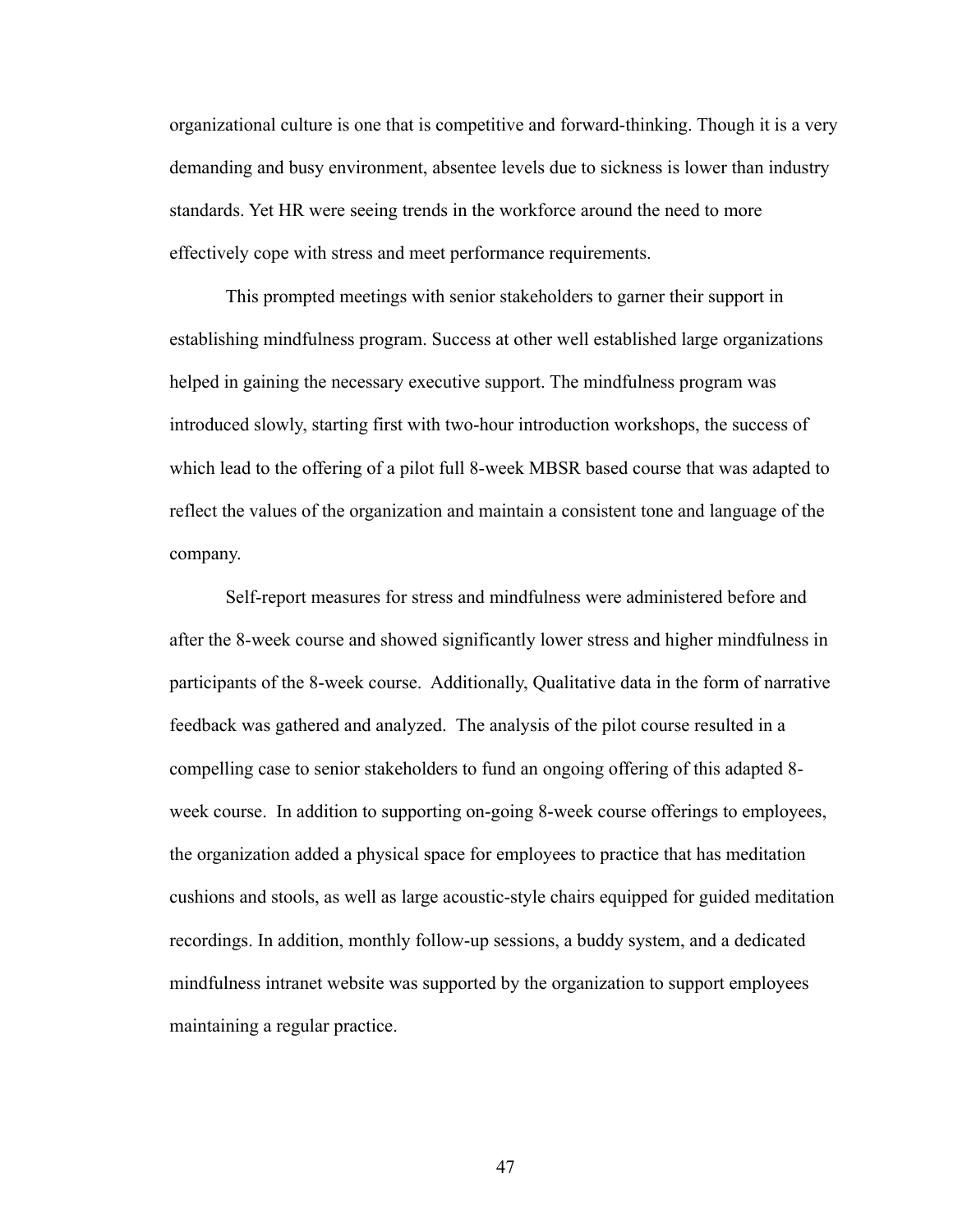Similarly, Nottingham and Peacock (2016) present a case study of a mindfulness training program that developed over an eight-year journey at a large international media organization. This program was also spearheaded by HR and had a goal of weaving mindfulness into the organizational culture through adding a mindfulness based program into the training and development curriculum. To do so, senior executive support was essential but the concept of mindfulness was out of their comfort zone so an experiential leadership program based on mindfulness was delivered first. The training enabled a shared experience that enhanced relationships through a sense of collective responsibility and promoted better communication between teams and clients. The success of this senior leadership training enabled the HR team to develop a six-week MBI; they call The Mindful Advantage. This training was implemented slowly, as an evolution not revolution. To provide a return on investment (ROI) for management participants fill out a questionnaire at the beginning of the six-week program and the end. Results showed significant positive changes using matched-pairs test. Qualitative data was collected from participants as well, and showed that participants found value in the course and that it enabled them to deal with pressure and stress more effectively as well as manage their time better.

Support of mindfulness in the workplace at this level requires senior level support. The key mechanisms that enable integration at the organizational level are: senior level support, demonstrated need, demonstrated return on investment, customization of material to align with culture of the organization, and time. Not all organizations are willing or able to support mindfulness at this level leaving it up to individuals to actively bring mindfulness into the workplace, or not.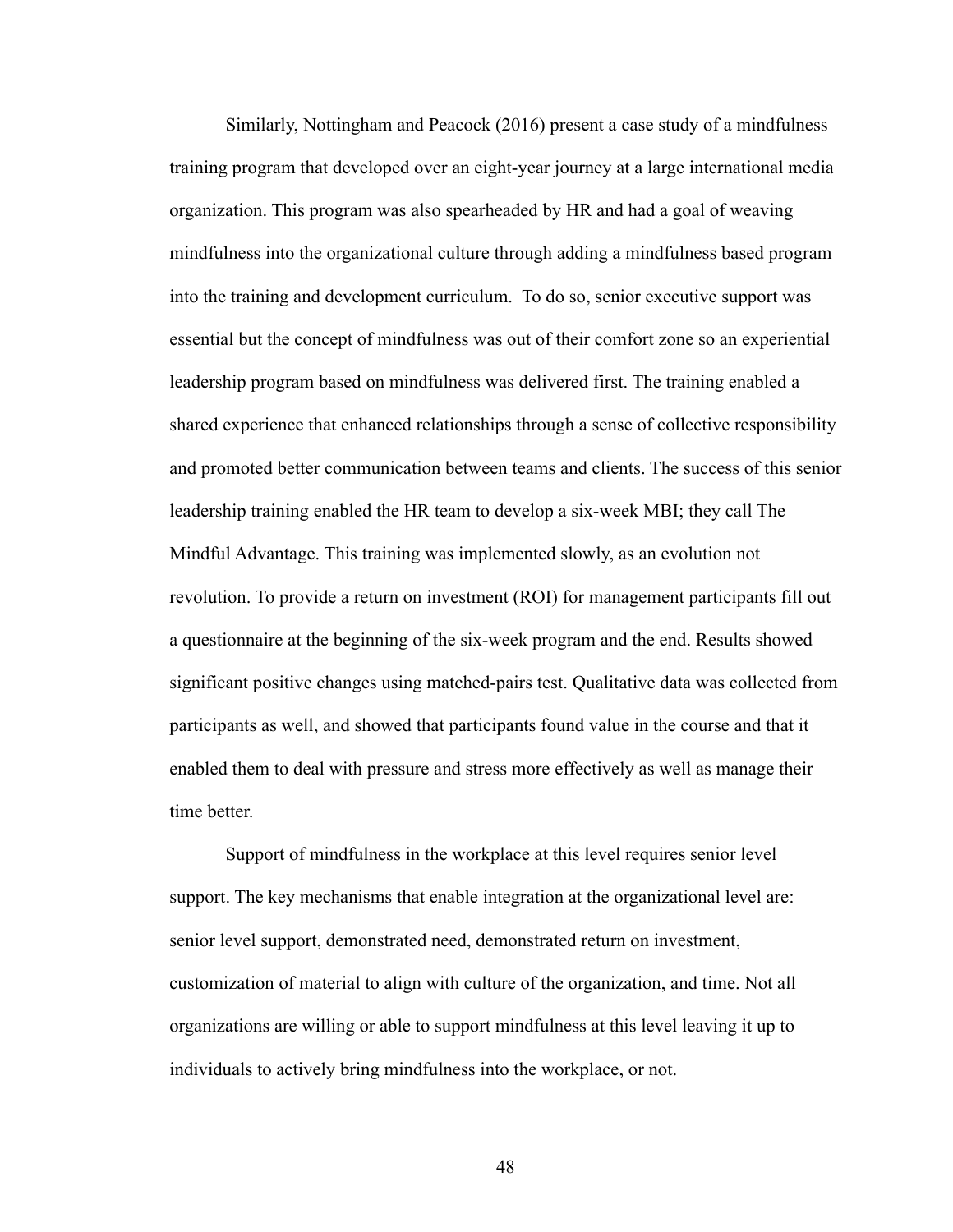#### **Potential obstacles to mindfulness in the workplace**

There are many potential obstacles that individuals may face when attempting to integrate mindfulness into work, that include time, work environment/organizational constraints, doing versus being, and identity. Work demands continue to grow. Time is an obvious obstacle to mindfulness. In today's environment, more and more individuals are putting in greater than forty hours of work each week (Saad, 2014) and technology enables work to be ever-present making it easy to get caught up in mindlessly moving from one thing to the next. The workplace itself may be structured in a way that makes mindfulness difficult. Though the study was not intervention based, Reb and Atkins (2015) provide evidence that organizational constraints and organizational support predicted employee mindfulness. This suggests that the organizational environment plays a role in both facilitating and hindering mindfulness in the workplace. Possible antecedents to employee mindfulness include organizational constraints (e.g. poor equipment, inadequate training, conflicting job demands), job autonomy (i.e. agency), supervisor support, task routineness. Good et al. (2016) note some challenges of studying mindfulness in the workplace that pertain to fundamental assumptions of management theory, that of doing/being dichotomy and identity and the self. Though they present these as challenges to management theory, they are also challenges that individuals may face.

The work environment is based on doing, it is goal driven and future-oriented, with a focus on results (Walsh, 1995), while mindfulness is based on being, and "involves" attending the present without striving" (Good et al., 2016, p. 132), as such, there is an orthogonal relationship between work and mindfulness (Good et al., 2016). Work is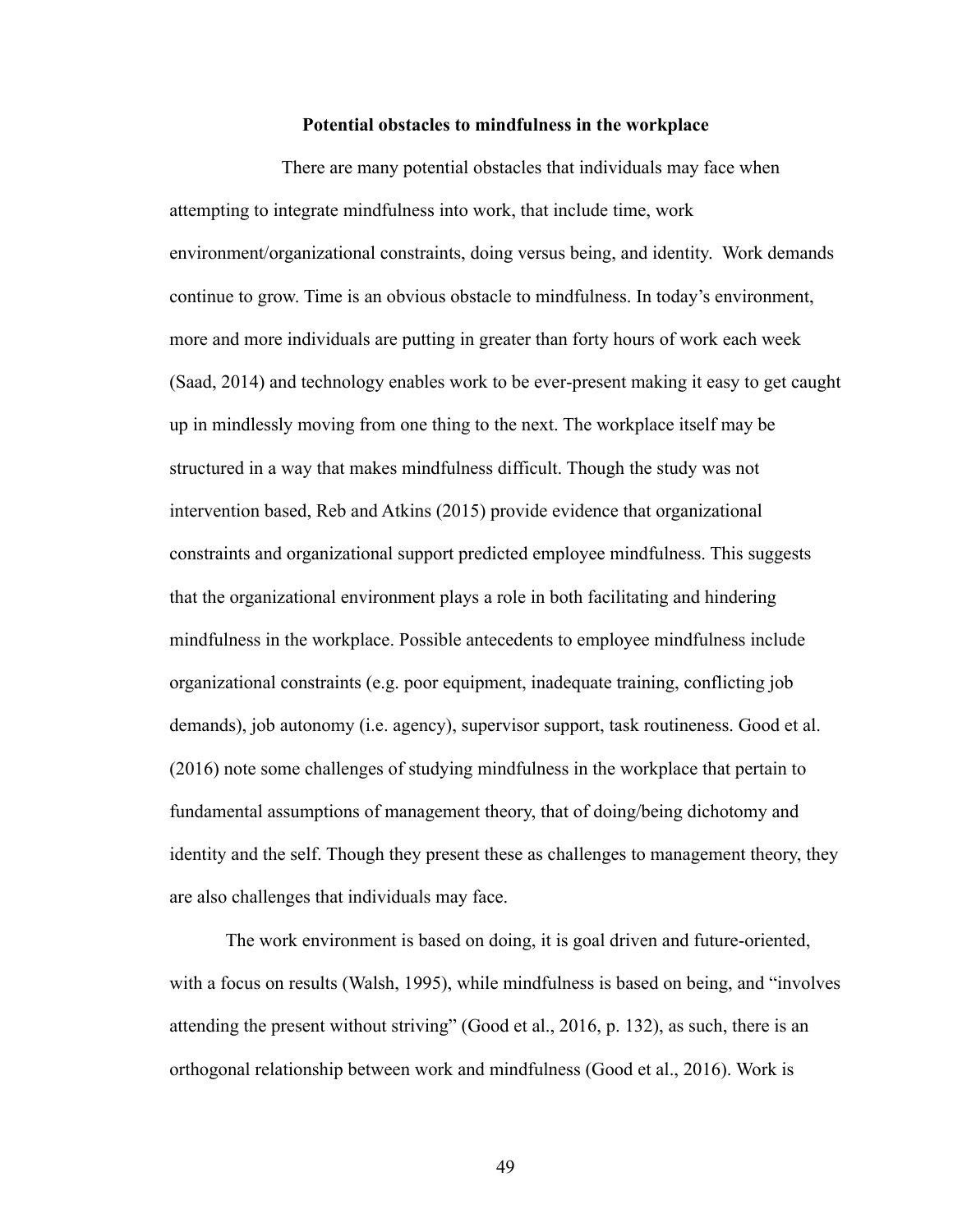oriented around doing in a highly cognitive mode, setting goals, interpreting complex environments, decision making, etc. (Walsh, 1995). While mindfulness is oriented about being. The differences in these modes may be viewed as opposing and incompatible (Good et al., 2016). For example, organizational life tends to require goal-oriented behavior supported by cognitive operations (Cyert & March, 1963), while mindfulness takes a non-striving stance supported by attending to the present. Thus, there is an inherent challenge in bringing mindfulness into the workplace.

Identity has a strong influence on attitudes and behaviors in the workplace and is an important construct in organizational science (Ashforth, Harrison, & Corley, 2008). For example, the motivation to perform well is a key factor affecting performance and related to identity (van Knippenberg, 2000). Many organizational theories that are grounded in identity use a narrative based approach, for example, sensemaking(Weick, 1995). Sensemaking suggests that identity shapes how individuals interpret events.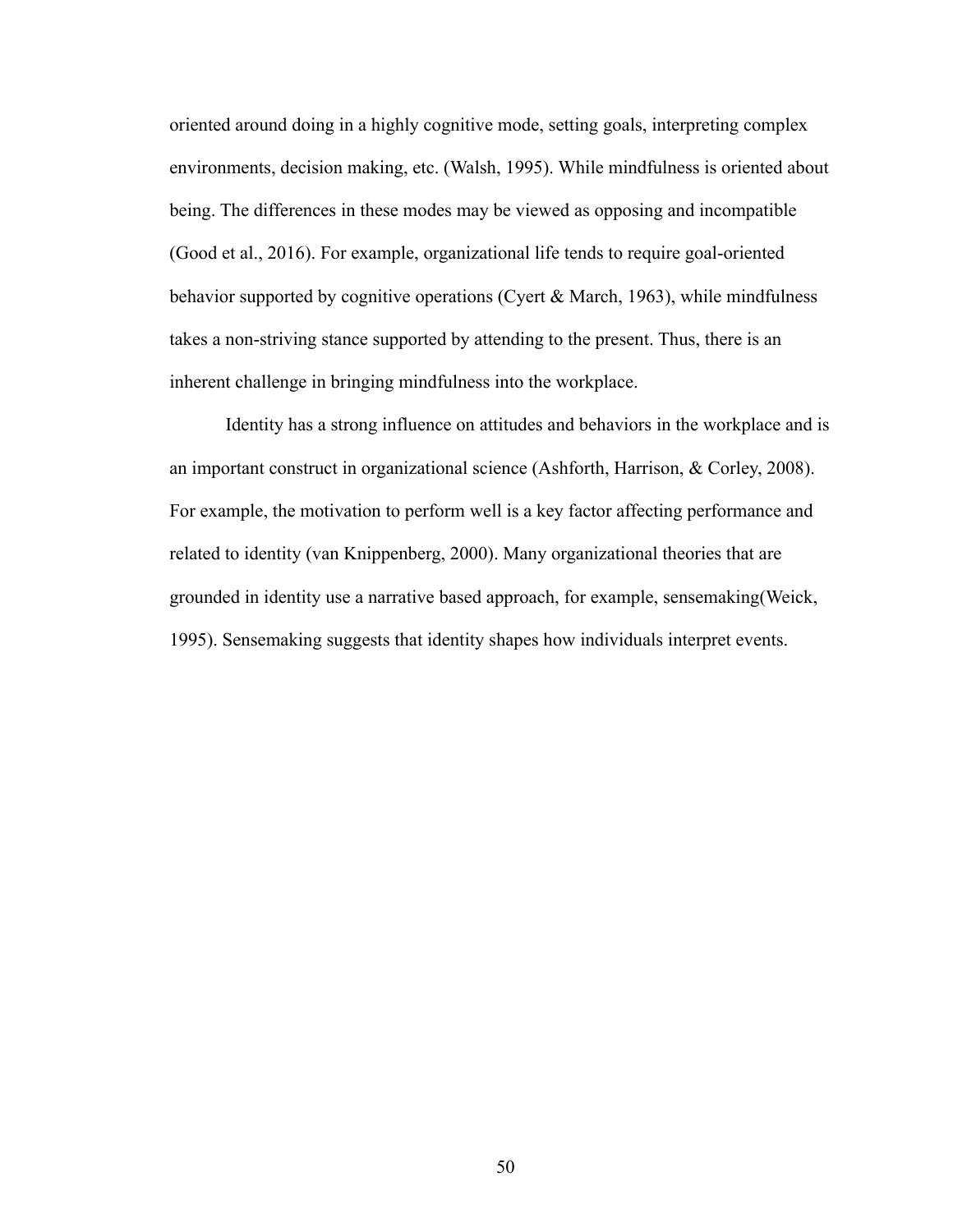#### **CHAPTER 3 METHODOLOGY**

This study explores qualitatively how individuals integrate mindfulness into the workplace using semi-structured interviews. A qualitative research approach was selected because the guiding research question was to investigate 'how' individuals integrate mindfulness into the workplace. The goal in exploring this question qualitatively was to gain a deeper and more nuanced understanding of how individuals who do not have the benefit of formal organizational support (e.g., Kings & Wardropper, 2016; Nottingham & Peacock, 2016) integrate mindfulness into work.

This study is grounded in the theoretical framework of social constructivism. The epistemology of social constructivism is that knowledge is subjective and formed through interactions with others through broad open ended questions (Creswell, 2013). The researcher acknowledges their involvement in the co-creation of knowledge. The questions in this study required the participant to bring topics to the forefront of their mind, causing reflection and conscious thought around their mindfulness practice and mindfulness in the workplace. This is understood and acknowledged by the researcher and not viewed as a limitation. In fact, bringing more awareness to an individual about mindfulness in the workplace encourages the very act, thus enabling sharing and reflection.

This study used semi-structured interviews as the method of data gathering. In the social sciences, qualitative interviewing is commonly used when information is needed that aligns with the conversational nature of humans (Brinkmann, 2013). Mindfulness is something that is done in the privacy of a person's head, and it is not something easily observed. While, it does manifest in behaviors, the act of observing a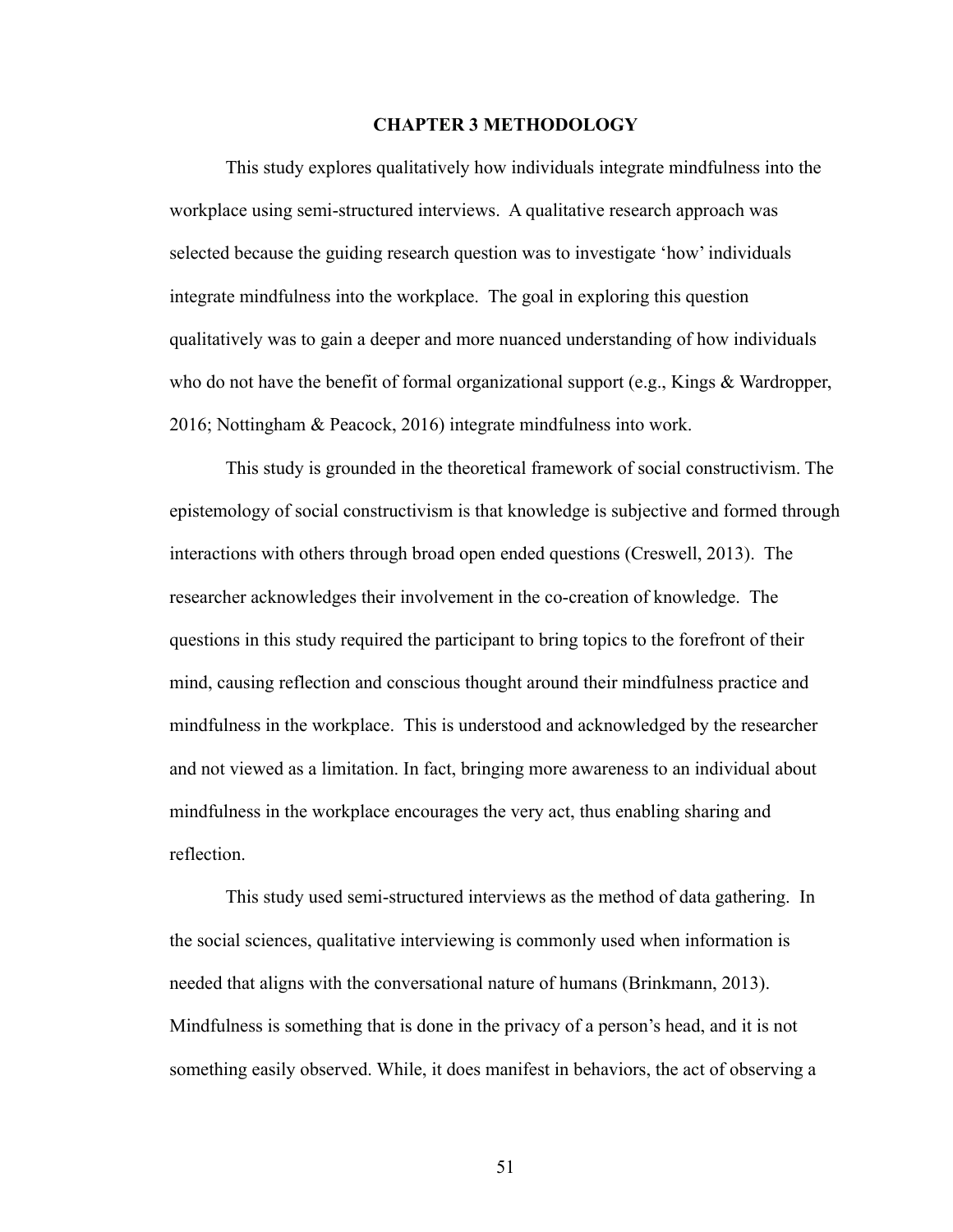behavior does not provide information about what was going on in the mind of the individual. Therefore, we must rely on conversations with people to get at the experiential data of mindfulness. Semi-structured interviews are purposeful. They are conducted to produce knowledge through the participant's descriptions of their 'life world' or experienced phenomenon (Brinkmann, 2013). A semi-structured approach allows the questions to be grounded in the research questions while leaving room to accommodate new topics emerging from the participant in the interview. Within this semi-structured approach the researcher acknowledges they are a co-constructor of the conversation and the knowledge created therein (Brinkmann, 2013).

Because participants were all working individuals, they were offered the choice of having the interviews take place face-to-face or over the telephone to minimize the impact on their time. While face-to-face interviews offer the richest data because the researcher and participant are present together, enabling additional information to be communicated in the form of facial expressions, body language, and gestures (Brinkmann, 2013), telephone interviews are a viable alternative (Shuy, 2002). I considered the trade-offs between the additional data that face-to-face interviews offer and the potential burden it would add to the participants in the form of time and logistics, and the ease of telephone interviews without the added value of non-verbal cues. Given the relatively innocuous nature of the questions and the fact that the participants were working individuals, and likely very busy, I decided it was more valuable to retain participants by offering a choice than the additional data that may be gained through faceto-face interviews only. I recorded context data for each interview that included the date and how the interview was conducted, face-to-face or telephone.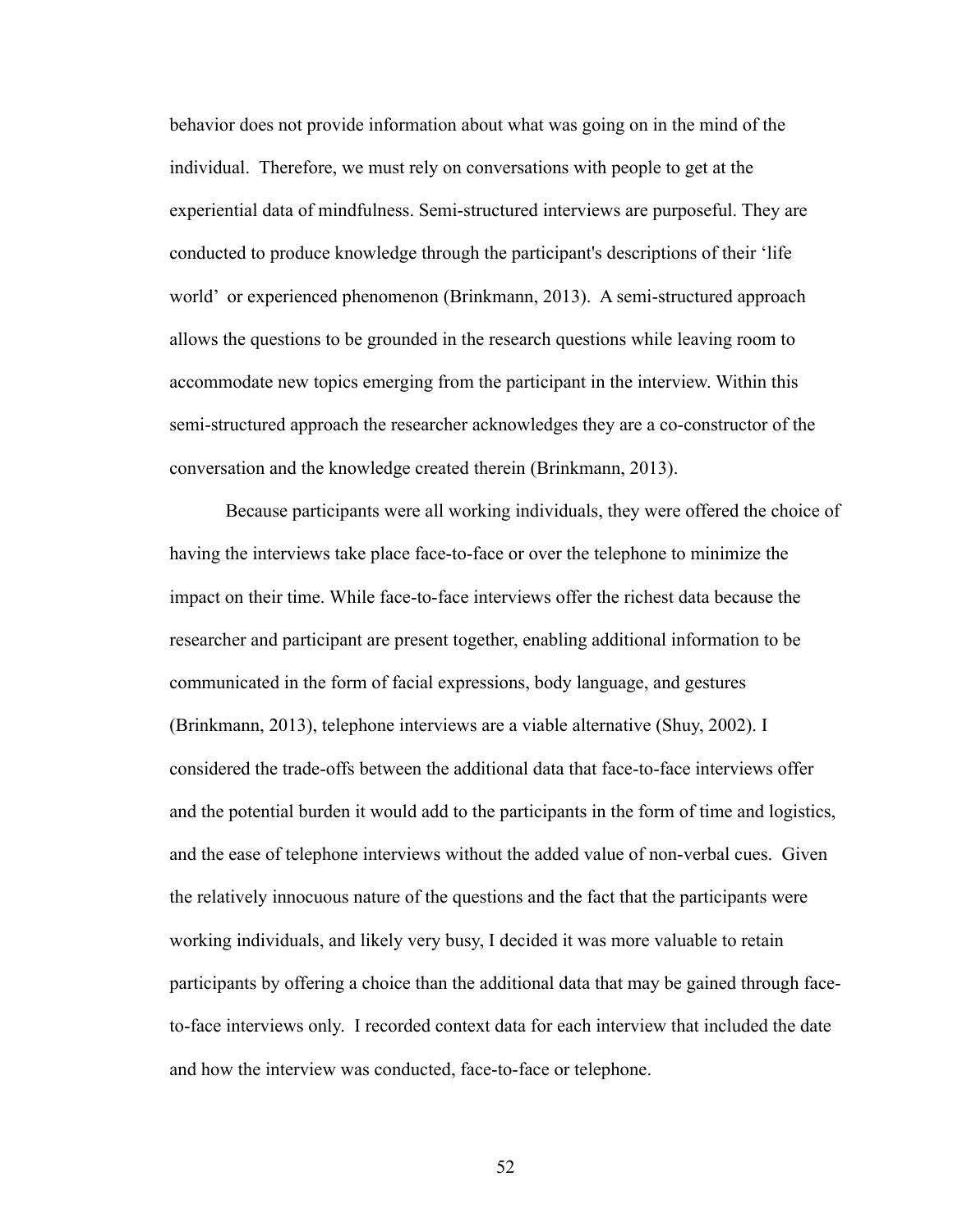#### **Participants**

The target populations for this study were working individuals who were either new to mindfulness (i.e., MBSR participant) or have been practicing mindfulness for more than a year. To be included in the study, participants had to be working either parttime or full-time and be at least 18 years of age with conversational English skills. I used purposive and snowball sampling to reach the target population. Ten individuals expressed interest in participating in the study. However, I dropped two individuals from the study due to lack of response when trying to schedule the interviews, leaving eight participants who completed the study.

The demographics collected in the initial questionnaire consisted of gender, employment status, age, meditation experience, and industry (see Table 3). Overall the distribution of demographics was balanced. The participants worked in a variety of industries. I requested further information during the first interview related to industry and determined that of the three individuals who selected education as their industry, one was a teacher in K-12, one was a grant coordinator in higher education, and one was in information technology (IT) in higher education. Additionally, the participant who indicated pharmaceutical industry in the questionnaire does IT work in this industry.

| Table 3: Demographics as reported in initial questionnaire |  |  |  |
|------------------------------------------------------------|--|--|--|
|                                                            |  |  |  |

| Demographic                  | Distribution       | Details                    |
|------------------------------|--------------------|----------------------------|
| Gender                       | Equal              | 4 - Male                   |
|                              |                    | 4 - Female                 |
| <b>Employment Status</b>     | Majority full time | 7 - Full time              |
|                              |                    | 1 - Part-time              |
| Age                          | Equal              | 4 - 50-64 age range        |
|                              |                    | 4 - 30-49 age range        |
| <b>Meditation Experience</b> | Equal              | 2 - Neophytes $(< 1$ year) |
|                              |                    | 2 - Beginners (1-5 years)  |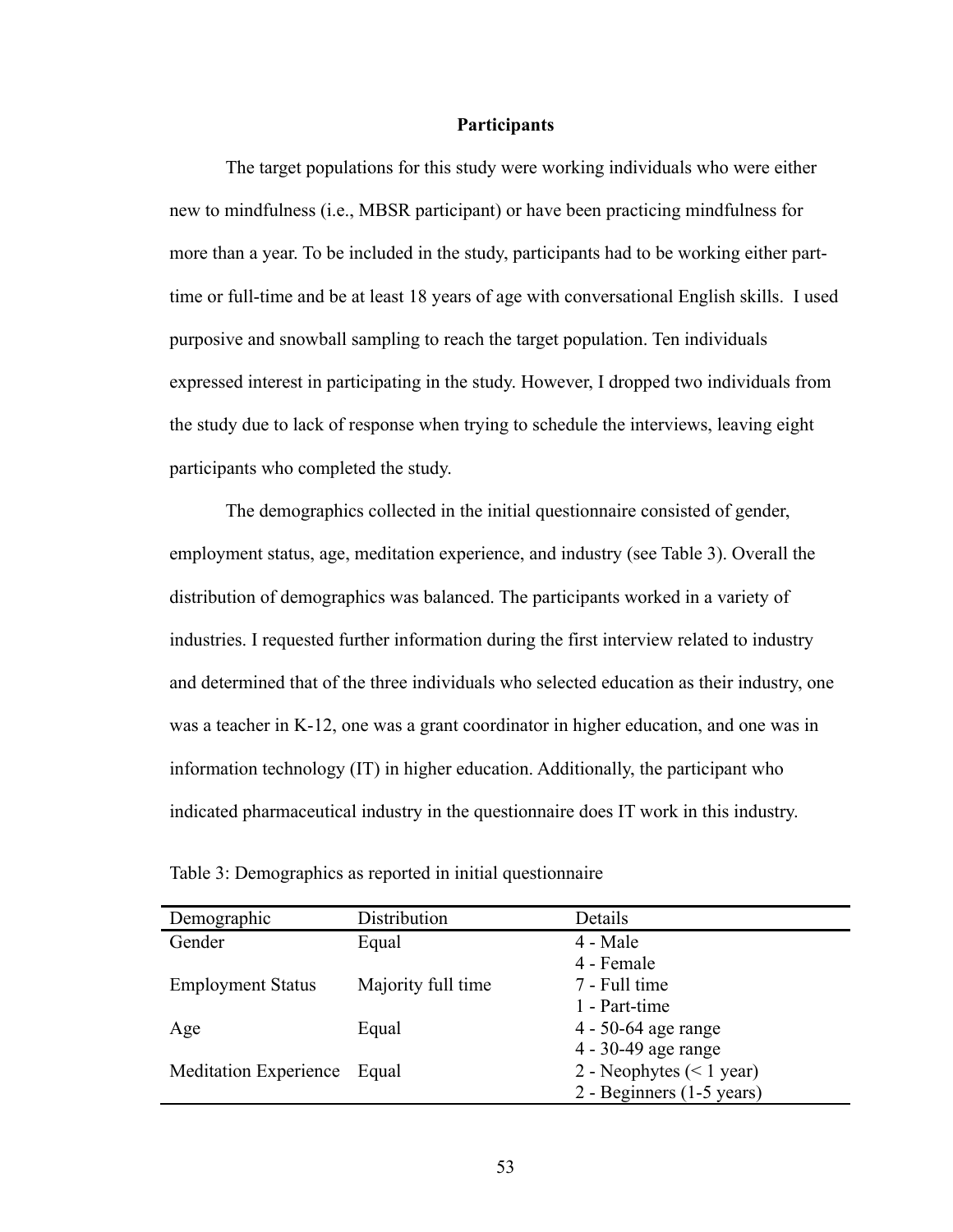| Demographic | Distribution                             | Details                                                                                                                                                                        |
|-------------|------------------------------------------|--------------------------------------------------------------------------------------------------------------------------------------------------------------------------------|
| Industry    | Variety<br>Majority in field of IT $(4)$ | 2 - Intermediate (5-10 years)<br>2 - Advanced $(10+)$ years)<br>2 - Information Technology<br>3 - Education<br>1 - Business consulting<br>1 - Healthcare<br>1 - Pharmaceutical |

#### **Data collection tools**

The initial demographic questionnaire and consent form was administered with Google forms. Interview guides were used to ensure key questions were asked as part of the semi-structured interviews. A digital audio recorder with universal serial bus (USB) connectivity was used to record the interviews and download them to a computer for transcription. Handwritten notes were captured during the interviews to highlight key ideas and help keep the flow of the interview moving. These notes allowed me to come back to specific topics that I wanted more clarity or deeper discussion on, without breaking the chain of thought of the participant. They were also referred to prior to the next interview with the participants. Transcriptions were done in Word and InqScribe. Ultimately all transcriptions were transferred into InqScribe with time stamps.

#### **Procedures**

I submitted this study to the Institutional Review Board (IRB) and was granted exempt status. The overall study design is shown in Figure 2. I recruited beginning practitioners through in-person announcements at three local MBSR classes and experienced practitioners via an electronic announcement. I administered consent forms electronically as part of the questionnaire link. This was to make it easier for participants who may not be local. In this study, one participant was not locally situated.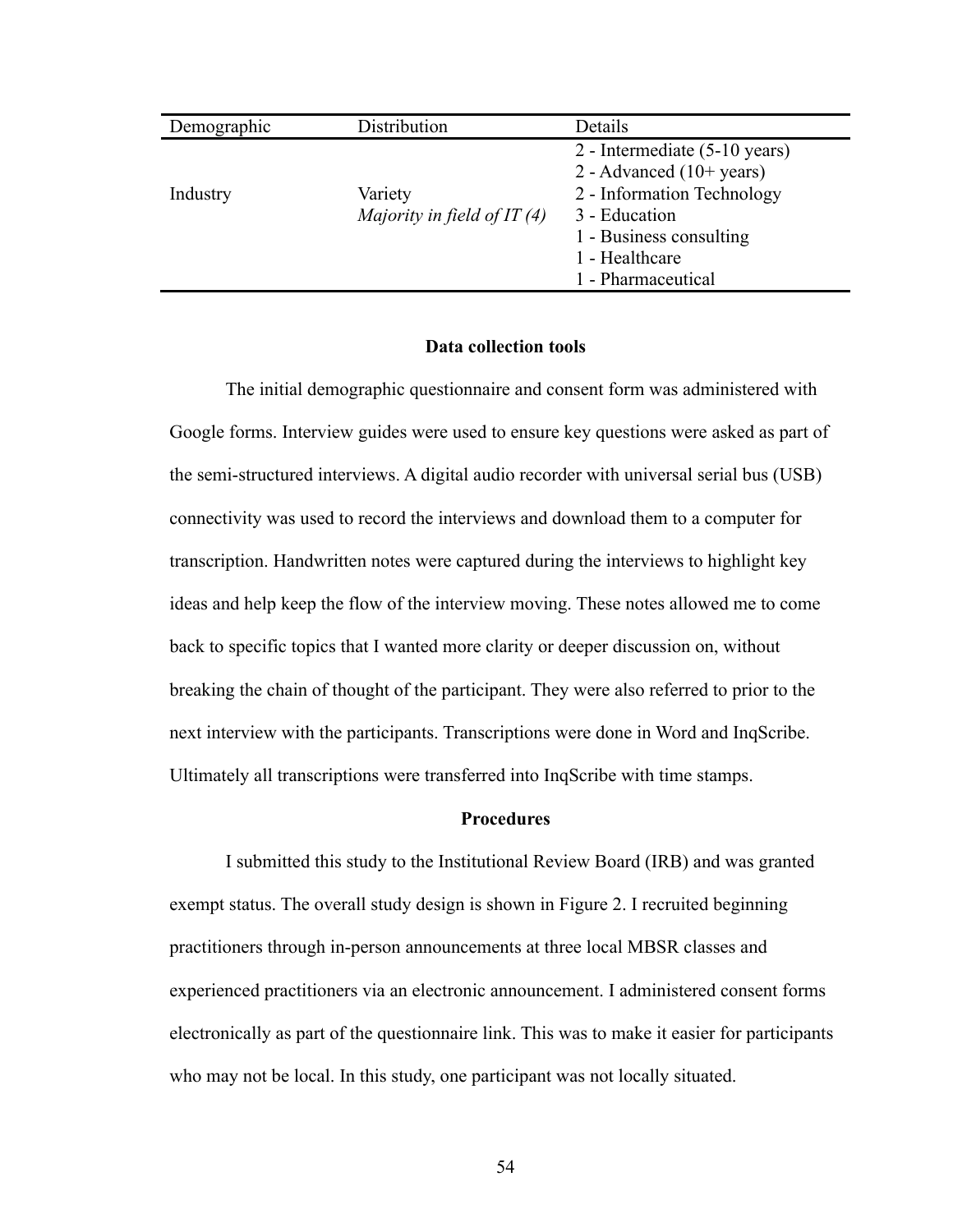

## Figure 2: Study Design

After recruitment, interested parties contacted me and I provided the link to the initial questionnaire and electronic consent form was sent. Once the questionnaire and consent form was filled in, I contacted the participant to set up the first interview. I scheduled subsequent interviews via e-mail.

Figure 3 shows the high-level interview objectives for both sets of participants. The differences in the objectives exist because it was thought that skill and understanding of mindfulness would differ between the two groups. Interview guides are provided in Appendix A.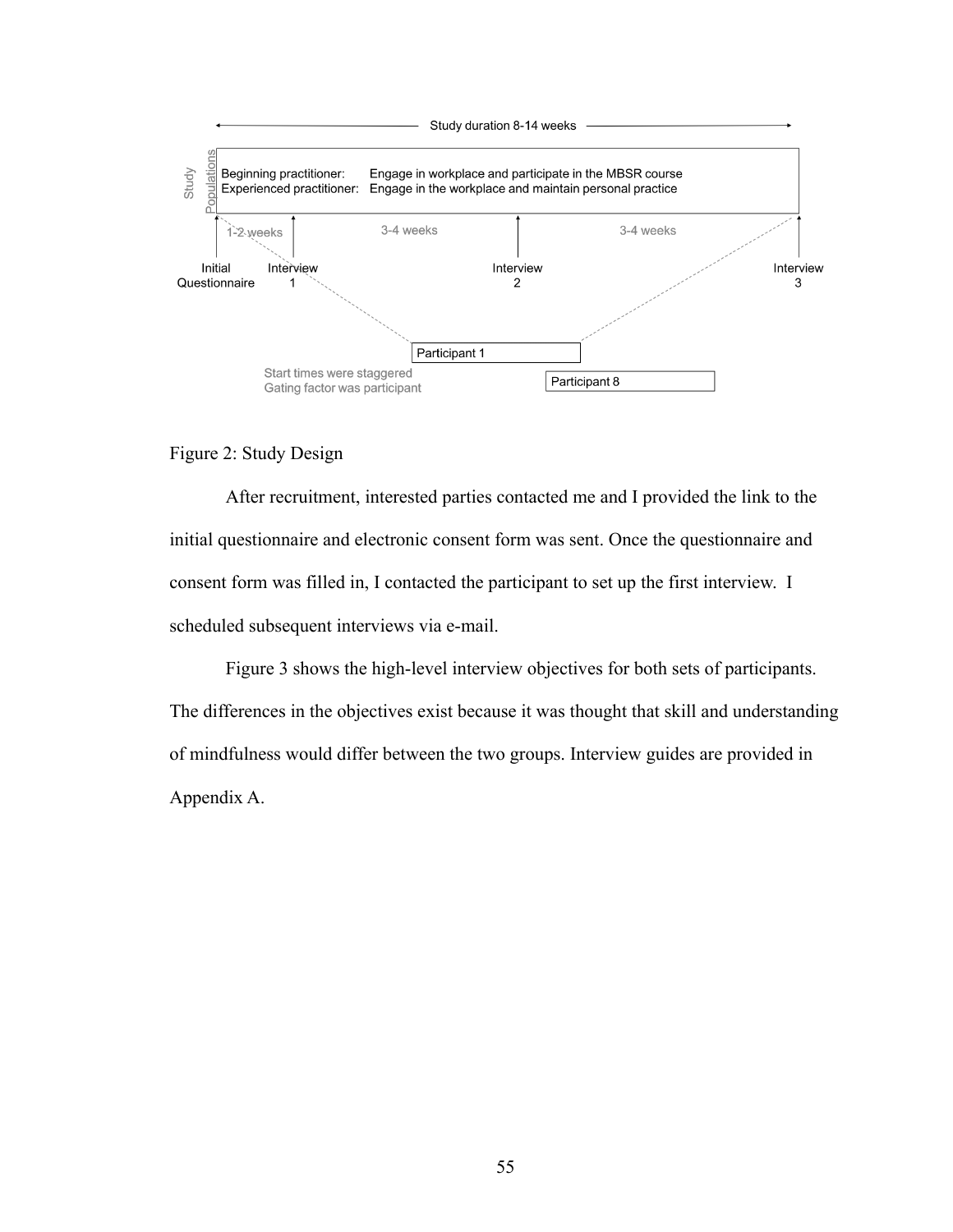

Figure 3: Interview Objectives

## **Data Analysis**

I used an intentional and systematic approach to investigate the data, which was iterative. The process of code development and the code definitions are described below. This approach of investigating the data intentionally and systematically provided an endemic process that shaped my analysis (Ravitch  $\&$  Carl, 2016). Inherent in this is my interpretation of the data as it relates to the existing literature and the first level descriptive based codes.

## **Research questions**

RQ1: How does mindfulness workplace practice help individuals to self-regulate a) attention or thoughts, b) emotions, and c) both attention or thoughts and emotions?

SQ1: What are the associated benefits?

RQ2: What are the barriers or challenges?

RQ3: How can mindfulness in the workplace be supported?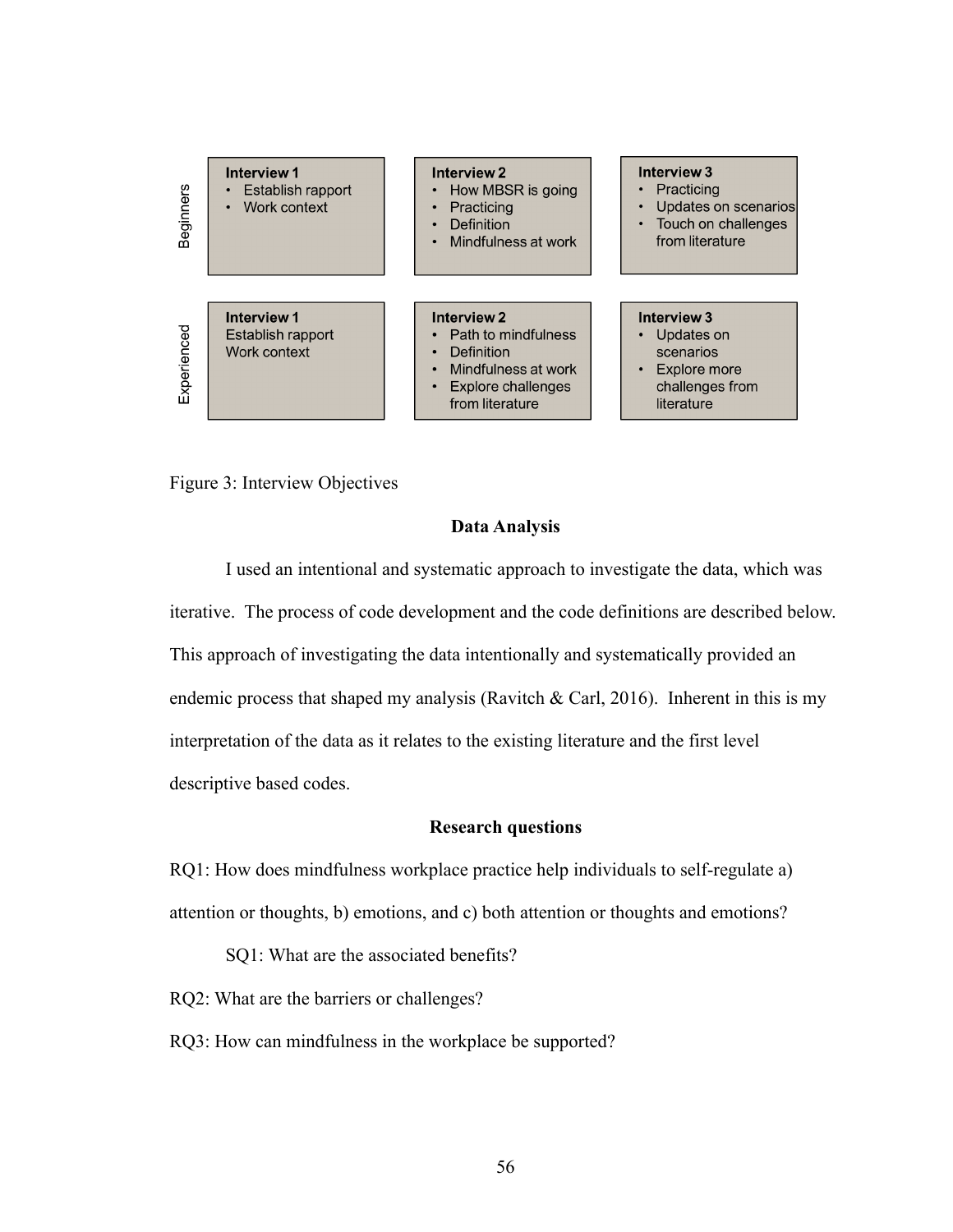#### **First level coding - data reduction**

The first step in the coding process was to reduce the data. I reduced the data by developing binary codes that were grounded in the primary research questions (RQ1, RQ2, RQ3), which resulted in the following codes: integration of mindfulness, barriers to mindfulness, support for mindfulness. I used binary values (i.e.,  $1 =$  present, 0 = not present). These codes are not mutually exclusive. In other words, a datum may have information present for each data reduction code. As is often the case with qualitative data many concepts may be included in a single chunk of data. Table 4 provides description of the codes.

Table 4: First level data reduction codes. Binary value:  $1 =$  present,  $0 =$  not present

| Code/Question              | Description                                                                                      |
|----------------------------|--------------------------------------------------------------------------------------------------|
| Integration of mindfulness | This contains information on how the<br>participant integrates mindfulness into the<br>workplace |
| Barriers to mindfulness    | This contains information on barriers to<br>mindfulness in the workplace                         |
| Support of mindfulness     | This contains information on how<br>mindfulness can be supported in the<br>workplace             |

Figure 4 provides example of the data I coded, showing that data has concepts in multiple codes. I included the first sample transcript in the integration of mindfulness because it contains information from the participant on how they integrate mindfulness in meetings, making a conscious effort to pay attention and not start planning or thinking about something else. It also revealed barriers to mindfulness because it describes a common occurrence in the workplace, especially when it comes to meetings—the ease at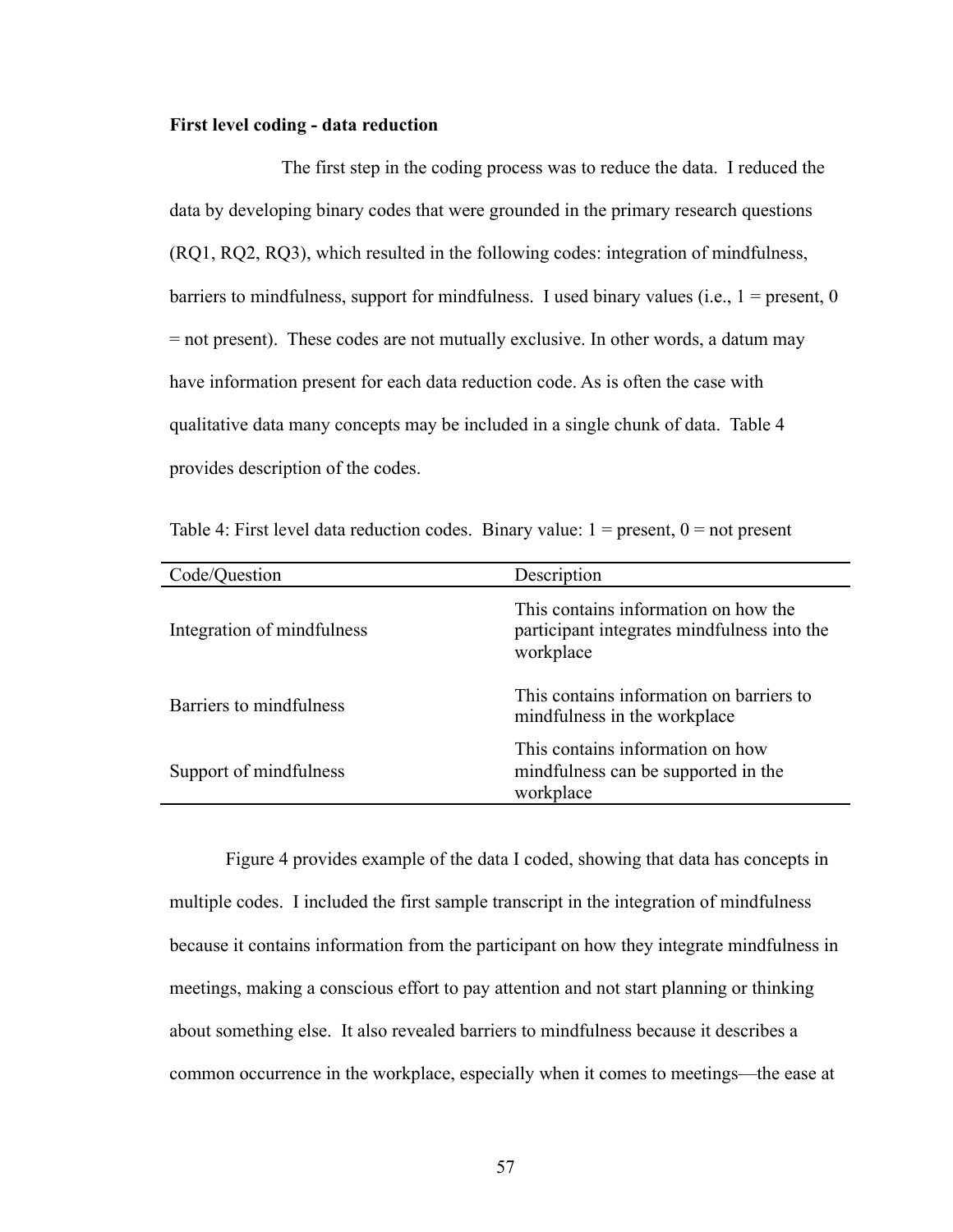which we slip into doing something else instead of being present for the meeting. I included the second sample transcript in the integration of mindfulness because it contains information about a mindfulness club that the participants started at their workplace, which provides a time and space for employees to meditate during the weekend. I also included it in the support of mindfulness, because it provides an example of what can be done to support mindfulness in the workplace (i.e. providing a space).

| <b>TRANSCRIPT</b>                                                                                                                                                                                                                                                                                                                                                                                                                                                                                                                                                                                            | ö<br>Integration<br>۔<br>E | 윤<br>৳<br>ā |
|--------------------------------------------------------------------------------------------------------------------------------------------------------------------------------------------------------------------------------------------------------------------------------------------------------------------------------------------------------------------------------------------------------------------------------------------------------------------------------------------------------------------------------------------------------------------------------------------------------------|----------------------------|-------------|
| Uh, you know at work where I really try to practice is, you know like, when you're in meetings and maybe it's not necessarily<br>pertinent to you; it's really easy to start looking at what all do you have in your day or planning and not really paying<br>attention to what's going on, so I'm trying to get out of that (pause) kind of activity where you're (pause) thinking about<br>what's coming up or, you know, what else you have to get done today instead of just paying attention to what's going on<br>right at the moment.                                                                 |                            |             |
| Yeah, so I think, um, one thing that I, it was awesome to hear from the mindfulness group is that one person expressed that<br>she feels really, ah, happy to see a club like that at work in the sense that We formed out of the Learning Center and to<br>have that sort of that acknowledgement, I guess, by the company that this is something that could be helpful and in a sense<br>having the permission to take a good breaks during the middle of the day. She felt almost kind of grateful, you know, that<br>there is this acknowledgement that this is something that's good for the employees. |                            |             |

Figure 4: Sample data from initial data reduction codes

#### **Open coding**

After the data was reduced, I did first level open coding to look for manifest content, or the direct visible and obvious components (Saldana, 2016). The unit of analysis was primarily the participants' responses and I chunked longer responses to allow for more fidelity (Saldana, 2016). The open coding exercise was an iterative exercise and yielded several descriptive codes that were subsequently used, in conjunction with the literature, to develop thematic codes. In addition to the first level open descriptive codes, binary codes were defined for: SQ1, perceived work-related benefits. Table 5 provides description of the binary codes for work-related benefits.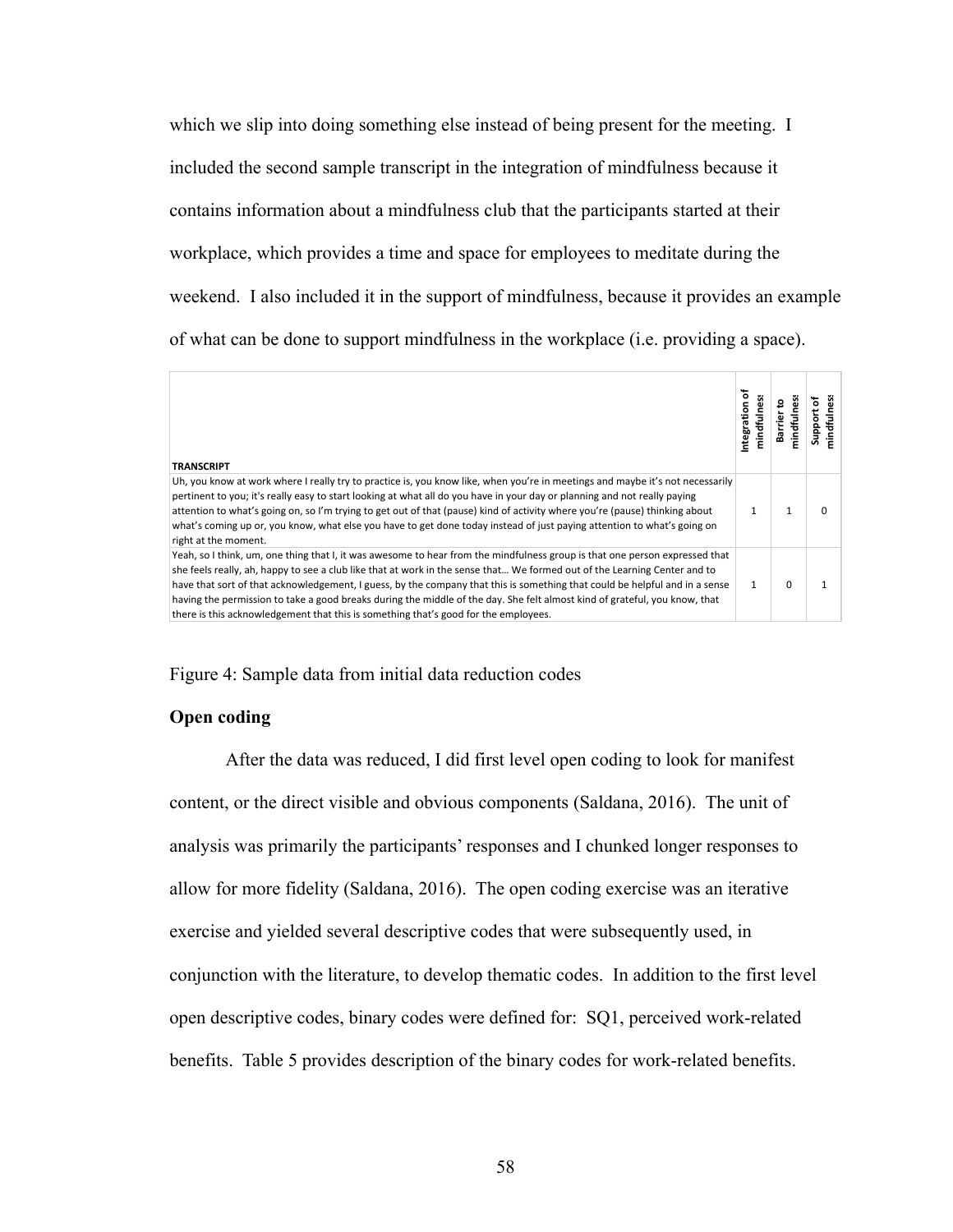| Code/Question      | Description                                                                               |
|--------------------|-------------------------------------------------------------------------------------------|
| Perceived benefits | This contains information on any<br>perceived benefits because of mindfulness<br>practice |

Table 5: Codes for SQ1 Binary value:  $1 =$  present,  $0 =$  not present

Figure 5 provides an example of the data I coded. Like the data reduction codes, these codes are not mutually exclusive either. In the sample transcript, barrier to mindfulness was present in the discussion of getting caught up in doing instead of being, and the perceived benefits was present in the discussion around seeing the benefit of mindfulness in the classroom by being more attuned to the student.

| <b>TRANSCRIPT</b>                                                                                                                                                                                                                                                                                                                                                                                                                                                                                                                                                                                                                                                                                                                                                                                                                                                                                                                                                                                                                                                                                                                                                                                                                                                                                                                                                    | mindfulness<br>ខ្<br>Barrier | Benefits<br>ᇃ<br>erceive |
|----------------------------------------------------------------------------------------------------------------------------------------------------------------------------------------------------------------------------------------------------------------------------------------------------------------------------------------------------------------------------------------------------------------------------------------------------------------------------------------------------------------------------------------------------------------------------------------------------------------------------------------------------------------------------------------------------------------------------------------------------------------------------------------------------------------------------------------------------------------------------------------------------------------------------------------------------------------------------------------------------------------------------------------------------------------------------------------------------------------------------------------------------------------------------------------------------------------------------------------------------------------------------------------------------------------------------------------------------------------------|------------------------------|--------------------------|
| I have already, to be honest, I really have already seen a difference in the classroom because I've found lately, at least, I<br>find myself more attuned to the student who is standing right in front of me, right then. Um, where I'm saying to myself,<br>this is the most important thing I need to be doing right now this minute. Not thinking about what, you know, what I<br>need to be working on next or something but just where are they at? What do I need to support them best? Um, its just<br>that, it's just that being attuned to being in the present. I really can't say that I did a very good job of that before. I, I ah,<br>they have been talking to us a lot in the class, and I love this part of and I don't know when in my life it became when<br>doing became more important than just being. Because I remember, I remember being, being so important at one point<br>in my life where, you know, you could just hang out. But at some point, I don't know when this really changed in my life,<br>but now it really have become all about what you are doing right this minute. And I really don't want to impose that on<br>my students. And, and, so I, that is something that I've noticed I'm bringing with me into the classroom. Sometimes its<br>ok for them just to be. We don't have to be doing every second of the day. | $\mathbf{1}$                 |                          |

Figure 5: Sample data for the binary codes for SQ1 and RQ2

## **Thematic codes**

Figure 6 provides the overall coding map and a discussion follows with the

definitions for each thematic code and example data. Thematic codes were developed

using data and the existing literature.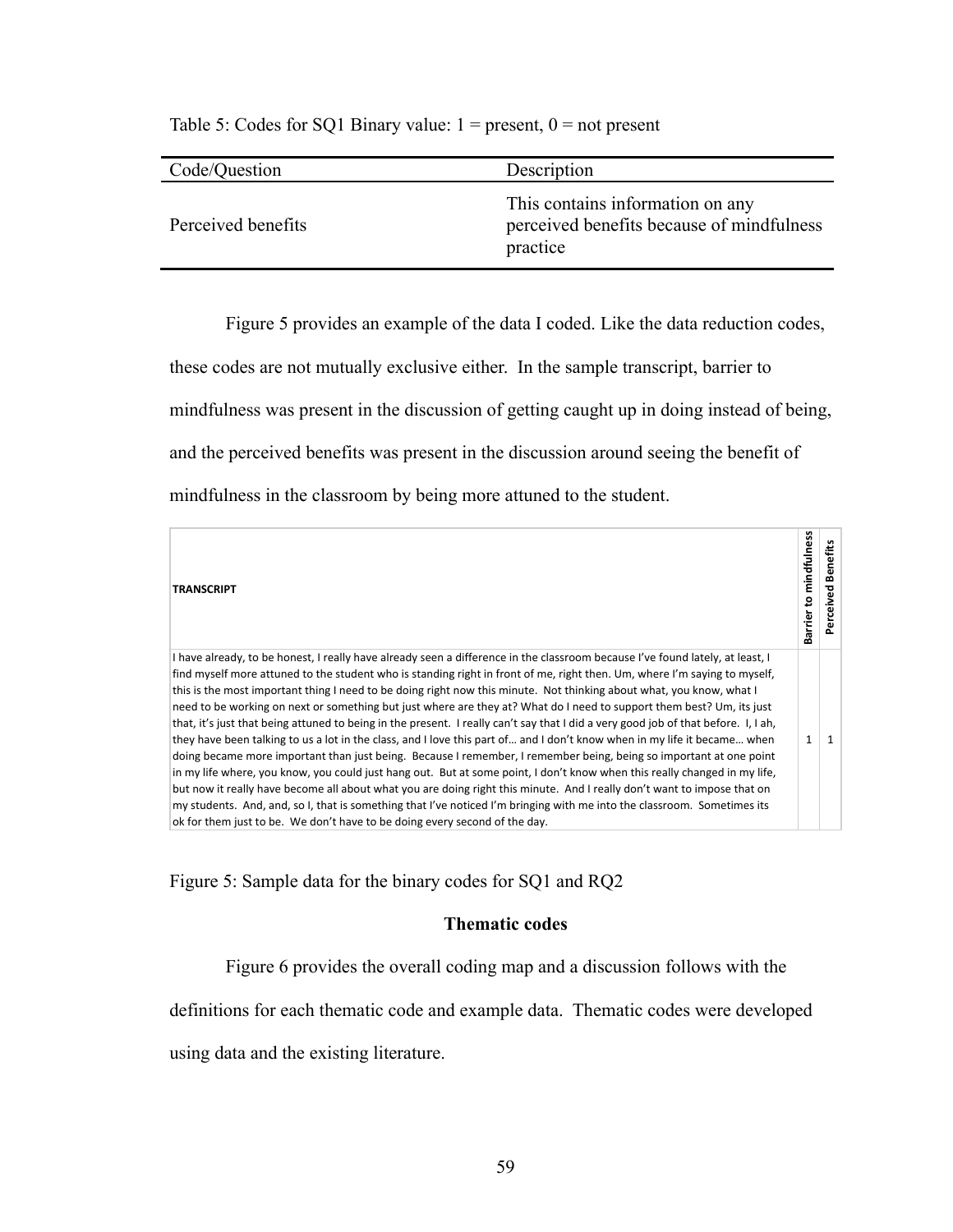

Figure 6: Coding map

I derived thematic codes through several iterations of reviewing the open codes and existing literature. The codes are not mutually exclusive and may have components that interact or are similar. This is the case in the literature as well. Figure 7 provides the coding scheme for the thematic codes.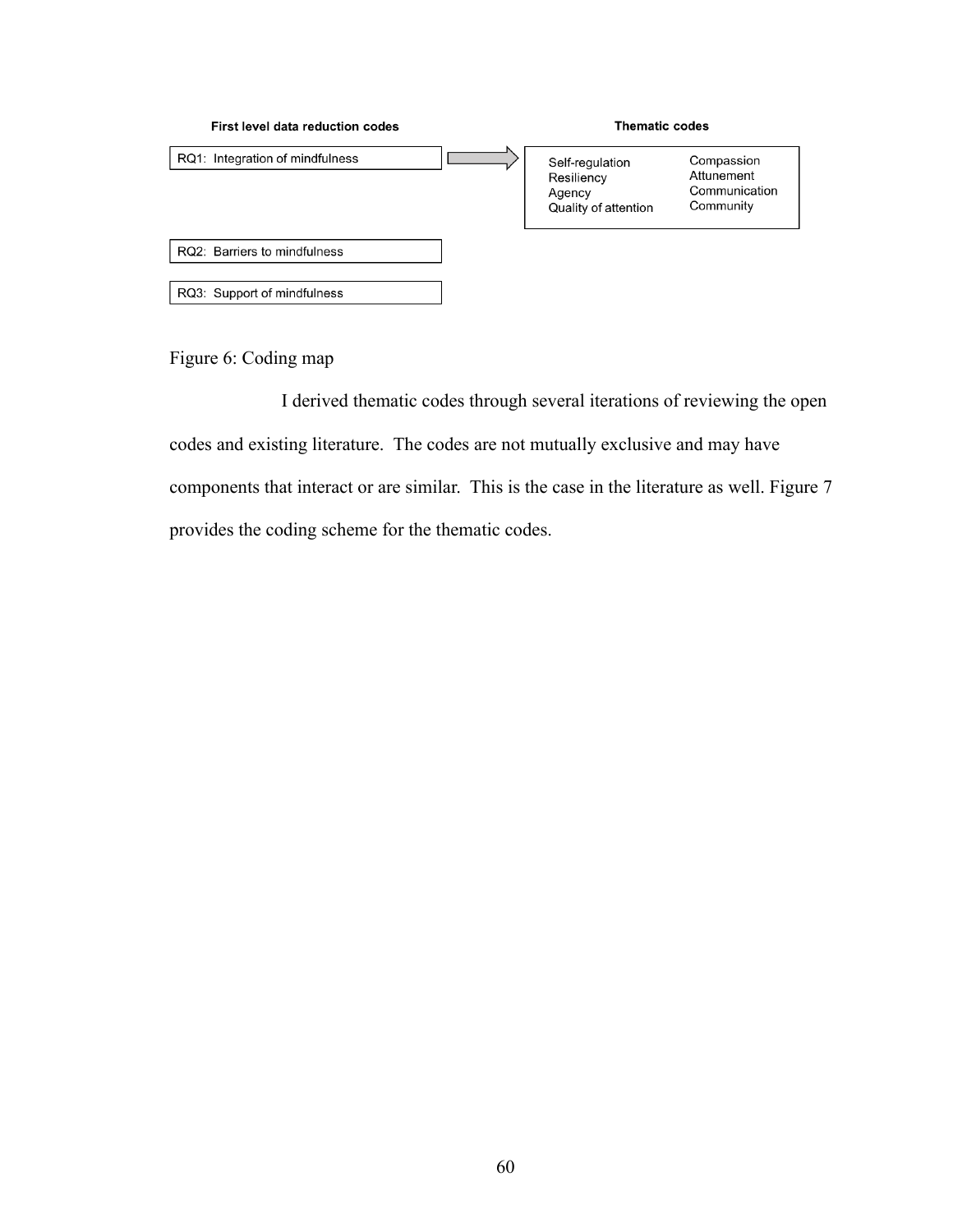| Code: ThematidDescription |                                                                                                                                                                                                                                                                                                                                                                  | Value 1                                                                                                                                                               | Value 0                                                                                                                                                                  | Value -1                                                                                                                                                                                                                                                              |
|---------------------------|------------------------------------------------------------------------------------------------------------------------------------------------------------------------------------------------------------------------------------------------------------------------------------------------------------------------------------------------------------------|-----------------------------------------------------------------------------------------------------------------------------------------------------------------------|--------------------------------------------------------------------------------------------------------------------------------------------------------------------------|-----------------------------------------------------------------------------------------------------------------------------------------------------------------------------------------------------------------------------------------------------------------------|
| Self-regulation           | Ability to modify one's behavior by<br>managing or altering habitual<br>responses. It shapes how we interact<br>with our emotions, thoughts,<br>attentional focus and habitual<br>responses.                                                                                                                                                                     | Self-regulation of attention or<br>thoughts is present.                                                                                                               | Self-regulation of emotion is<br>present.                                                                                                                                | Both self-regulation of<br>attention and emotion are<br>present                                                                                                                                                                                                       |
| Resiliency                | Abillity to positively bounce back or<br>rebound "from adversity, uncertainty,<br>conflict failure or even positive change,<br>progress and incresed responsibility".<br>The ability to decouple from the<br>automatic physical and emotional<br>response supports resilience. Practices<br>that support resiliency is acceptance,<br>gratitude, and reflection. | The process of decoupling from<br>an automatic physical or<br>emotional response is present                                                                           | A practices that support<br>resilency (acceptance,<br>gratitude, or reflection) is<br>present.                                                                           | Both the process of decoupling<br>and a practice that supports<br>resiliency (acceptance,<br>gratitude, or reflection) are<br>present.                                                                                                                                |
| Agency                    | Ability to take action that produces a<br>desired result. Emergent interactive<br>conceptualization views both<br>individuals and the environment are<br>influential in agency. Personal sense of A sense of control is present<br>agency can be developed through a<br>sense of control and having a sense of<br>having more choices in how to<br>respond.      |                                                                                                                                                                       | A sense of having more choices<br>is present                                                                                                                             | Both a sense of control and a<br>sense of having more choices is<br>present                                                                                                                                                                                           |
| Quality of<br>attention   | Quality of attention is related to 'how<br>work is being approached', not just<br>'what' work is being done. It is<br>connected to working mindfully, which<br>is when one is able to maintain a sense<br>of being while simultaneously doing.                                                                                                                   | A sense of 'being' is present                                                                                                                                         | A sense of 'doing' is present                                                                                                                                            | Both a sense of 'being' and<br>doing' is present                                                                                                                                                                                                                      |
| Compassion                | Compassion is empathy and caring in<br>action. It is manifest in the workplace<br>in many ways, such as, listening, giving<br>of emotional support, giving time and<br>providing flexiblity.                                                                                                                                                                     | Listening is present                                                                                                                                                  | Giving of emotional suport,<br>time, or providing flexibilty is<br>present                                                                                               | Both listening and giving of<br>emotional support, time,<br>flexibility is present                                                                                                                                                                                    |
| Attunement                | Attunement is awareness.<br>Intrapersonal attunement is awareness<br>of self while interpersonal attunement<br>is awareness of other.                                                                                                                                                                                                                            | Awareness of self is present                                                                                                                                          | Awarness of other is present                                                                                                                                             | Awarness of both self and<br>other is present                                                                                                                                                                                                                         |
| Community                 | Community of practice is a group of<br>individuals who share a concern or<br>passion for something they do, and<br>learn how to do it better as they<br>interact regularly.                                                                                                                                                                                      | Mindfulness community of<br>practice demonstrated<br>throught shared practice of<br>mindfulness is present.<br>Demonstrated through<br>individuals mediating together | Mindfulness community of<br>practice demonstrated through<br>collective intelligence is<br>present. Demonstrated<br>through reflective practices<br>between individuals. | Presence of a shared concern is<br>present. This can be<br>demonstrated very broadly as<br>shared humanity or as shared<br>understanding. This is not part<br>of a mindfulness community of<br>practice per se, it refers to<br>community in a much broader<br>sense. |

Figure 7: Coding scheme for the thematic codes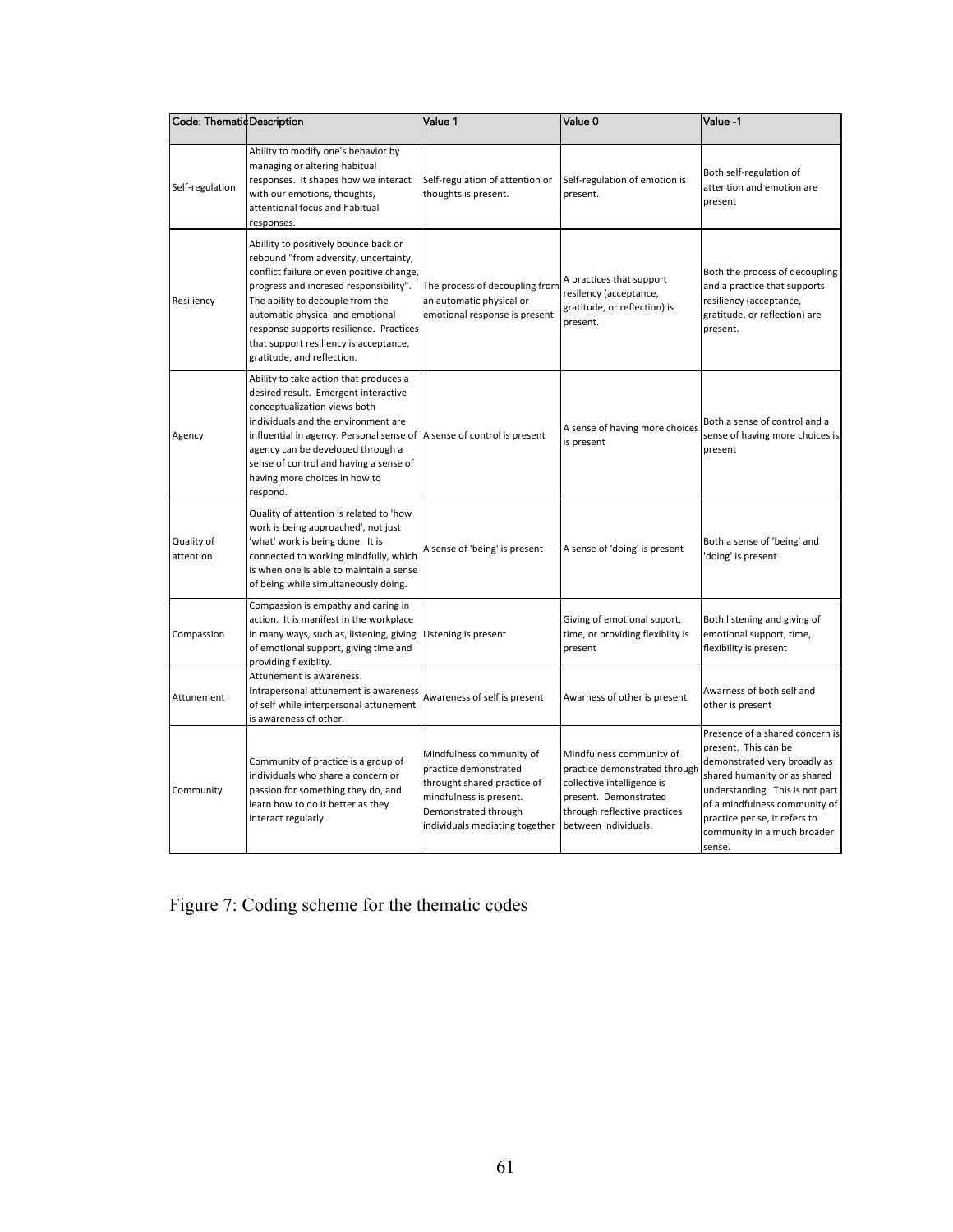### **Ethical Considerations**

Participation in this study was voluntary and the interviews were scheduled at a convenient time for the participants. Participants were given the choice of phone or in person interview. I conducted phone interviews in a private location. I assigned unique identifiers to each of the participants and de-identified data as soon as possible. I saved the key to identifiers in a password protected file on my computer which is backed up to an external hard drive. I replaced data in the transcripts that could potentially be traced back to a participant with aliases or generic terms.

#### **Trustworthiness and validity**

With text as data, multiple meanings are possible and interpretation occurs (Graneheim & Lundman, 2004). Validity of qualitative research is shaped by the lens of the researcher and participants (Ravitch & Carl, 2016). Having a shared understanding of mindfulness that is rooted in Kabat-Zinn's conceptualization was important for this study. As part of the interview process, I asked participants for their definition of mindfulness. This was done to gain understanding of the participants' view of mindfulness. It provided a shared understanding between participant and researcher, which assisted in the interpretation of data.

Efforts were made to increase credibility, transferability, and dependability through the research design. The researcher and a professional transcriptionist transcribed all audio records. I reviewed and edited transcriptions to ensure accuracy and descriptive validity. When interpreting the data, I used both emic and etic language. I provided both the summary of the findings and the full findings section to the participants for review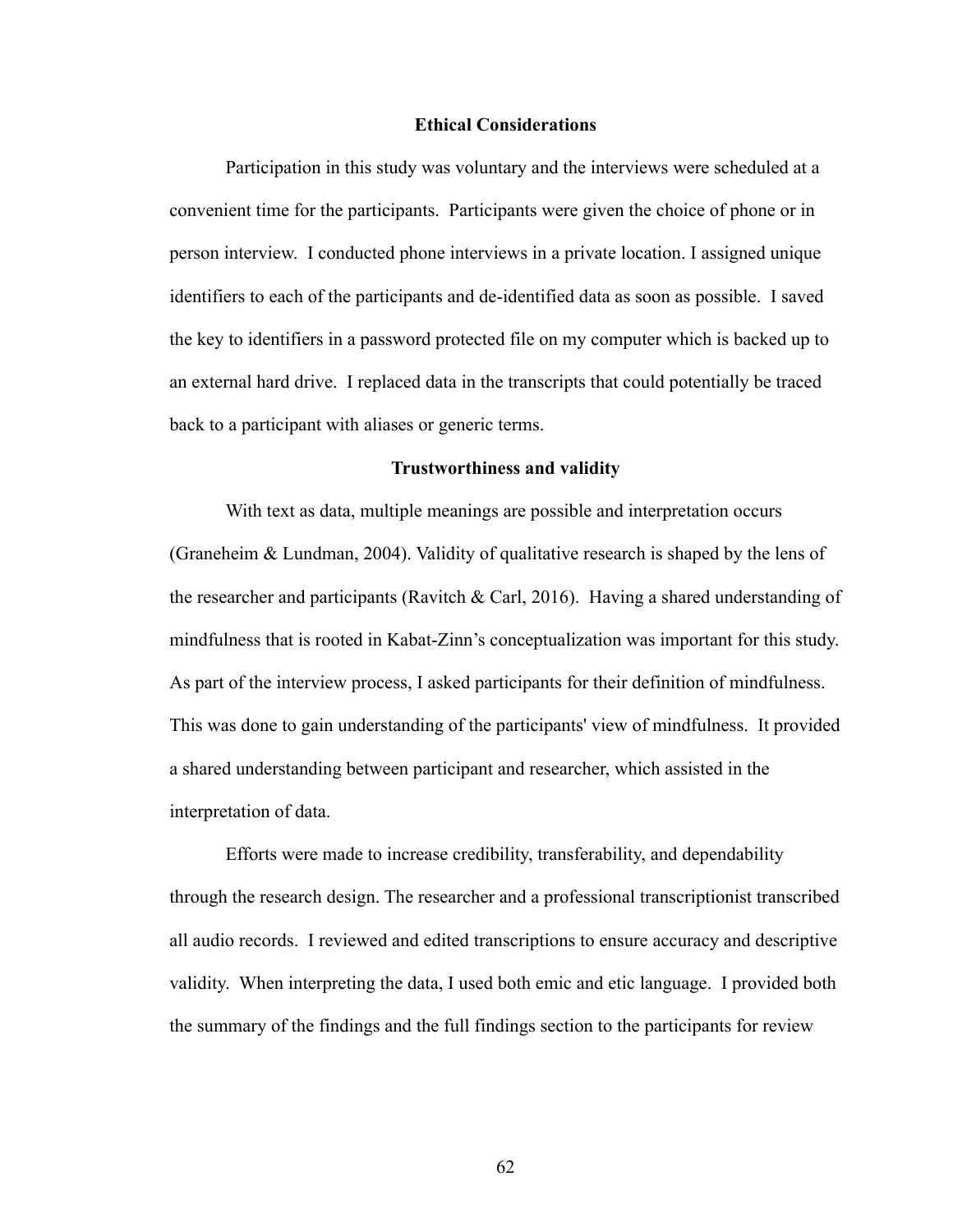and comment. To provide theoretical validity, I developed the conceptual framework iteratively as part of the coding process.

### **Potential Research Bias**

The researcher is the primary instrument in qualitative research (Creswell, 2013; Ravitch & Carl, 2016). As the researcher in this co-construction of knowledge it is important to understand my positionality and the role it plays in the research design and analysis. Part of my motivation for this study is the fact that I have personally experienced the benefits of mindfulness in both my personal and professional life in profound ways. I understand the challenges in keeping a consistent practice and have observed my own benefits mindfulness in the workplace, as well as the challenges one faces. Having a meditation practice was useful in this study because it allowed for a shared understanding and vocabulary with the participants and enabled deeper discussions. Though, it also presented the risk of misinterpreting what the participant was saying by assuming it mirrored my experience or understanding. To mitigate misinterpretation and bias, I asked participants follow on questions to check for understanding.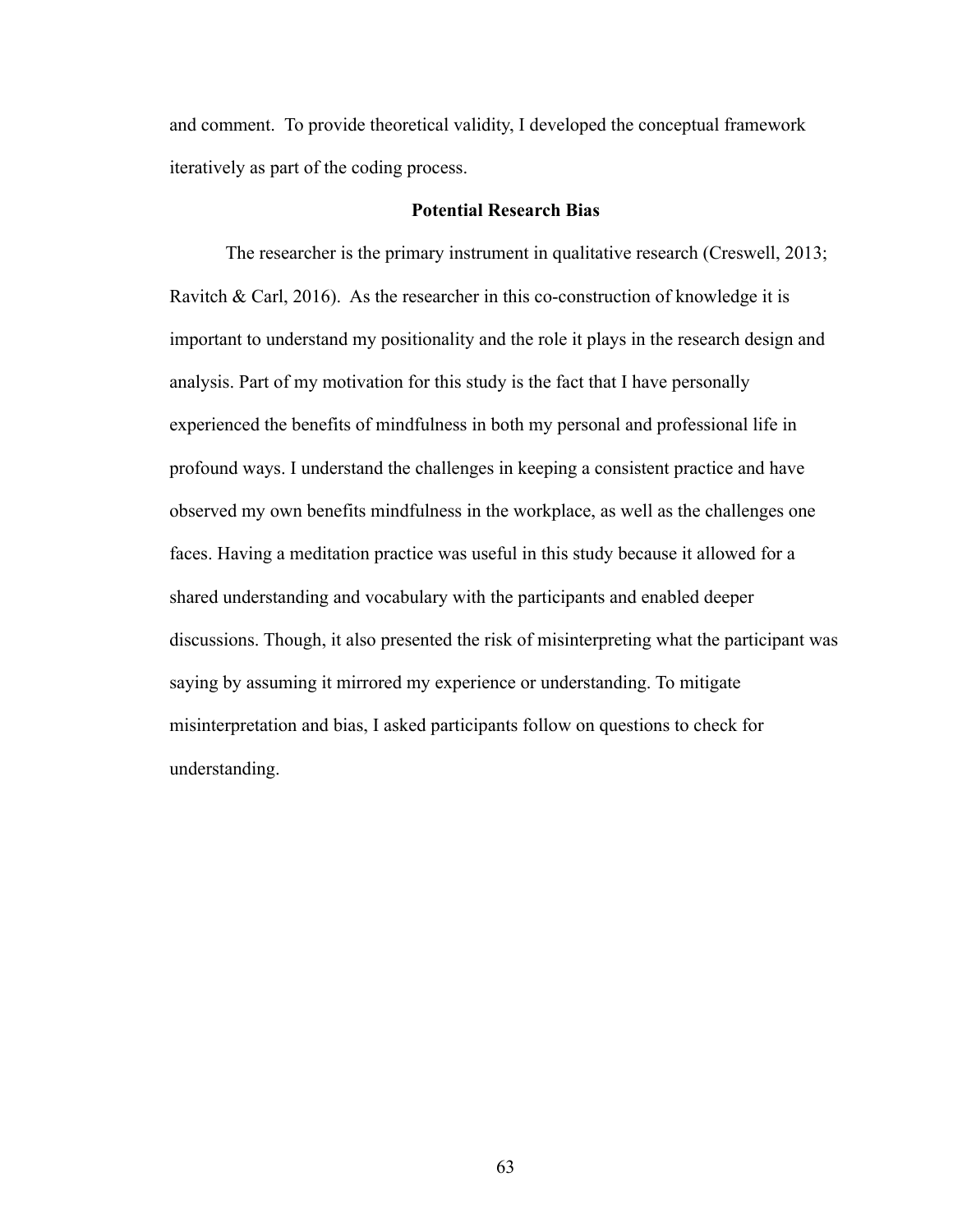### **CHAPTER 4 RESULTS**

### **Introduction**

To investigate how individuals integrate mindfulness into the workplace, I was guided by the following research questions.

RQ1: How does mindfulness workplace practice help individuals to self-regulate a) attention or thoughts, b) emotions, and c) both attention or thoughts and emotions?

SQ1: What are the associated benefits?

RQ2: What are the barriers or challenges?

RQ3: How can mindfulness in the workplace be supported?

Overall, I found that individuals integrate mindfulness into the workplace in a variety of ways in the face of common barriers. Here, I present my results, organized by my research questions in the sequence presented.

**How does mindfulness workplace practice help individuals to self-regulate a) attention or thoughts, b) emotions, and c) both attention or thoughts and emotions? Self-regulation of attention or thoughts**

The benefits of self-regulation of attention or thoughts in the workplace included improved focus, increased productivity, better time management, increased calmness and clarity, and increased ability to context switch. For the individual, this type of selfregulation enabled agency by offering choice and increased their quality of attention by helping them to focus. Lily indicated that she practices mindfulness in meetings to help her stay focused.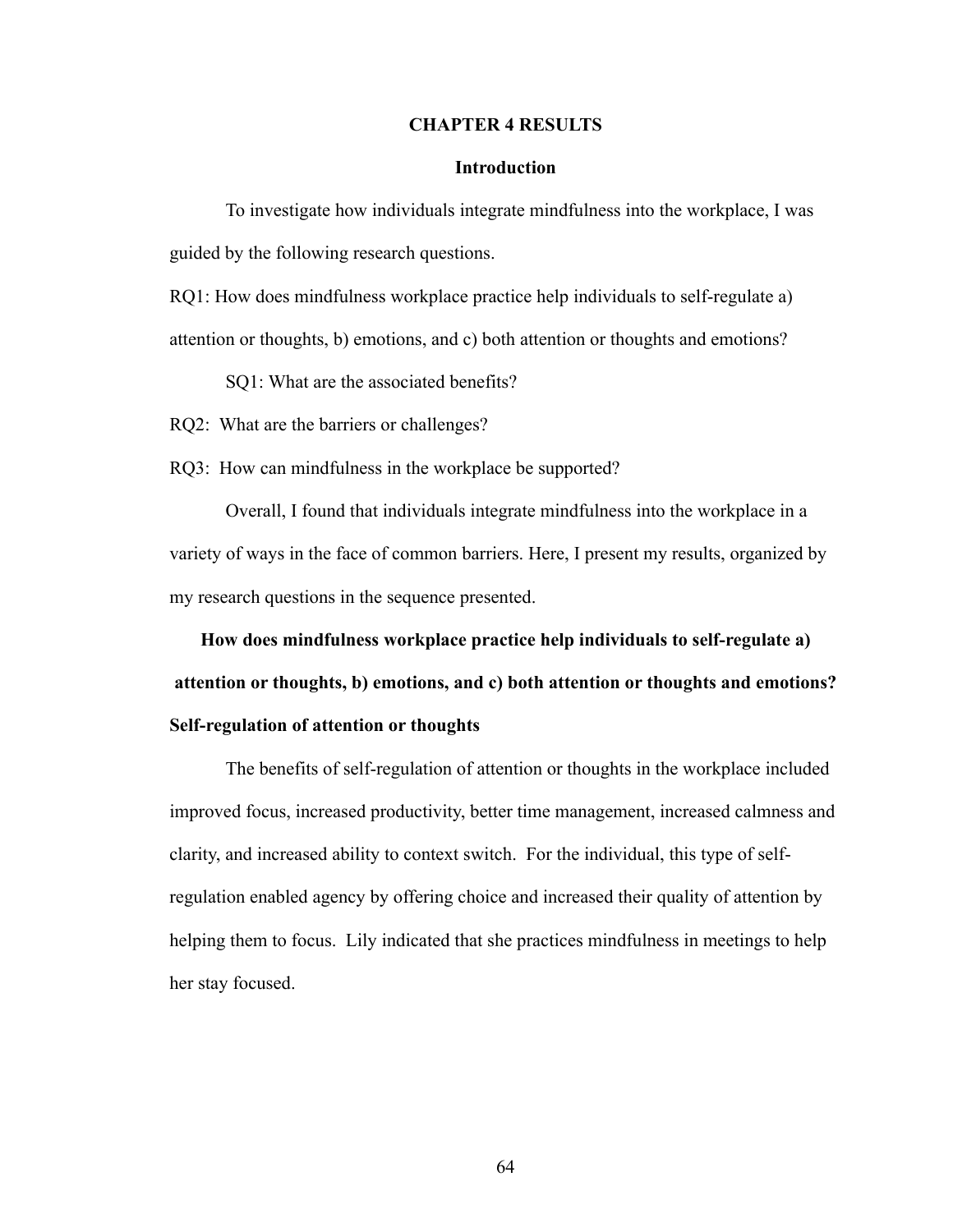"Uh, you know at work where I really try to practice is, you know like, when you're in meetings and maybe it's not necessarily pertinent to you; it's really easy to start looking at what all do you have in your day or planning and not really paying attention to what's going on, so I'm trying to get out of that (pause) kind of activity where you're (pause) thinking about what's coming up or, you know, what else you have to get done today instead of just paying attention to what's going on right at the moment." (Lily)

This example showed an intentional and purposeful approach of using mindfulness to engage more fully in meetings. Similarly, Jessica made a conscious decision to turn off her e-mail notification as part of her mindfulness practice. This one small change, enabled her to only check e-mail when she needed to check e-mail instead of being distracted every few minutes by an e-mail coming in. She indicated that this has helped her productivity and time management considerably.

Another example of self-regulation of attention or thoughts supporting productivity and time management was provided by Lily, where she indicates that mindfulness enabled her to focus on priorities which was especially helpful when her department was understaffed which his supported through self-regulation of attention.

"um, for me probably the most beneficial places I see it are right now, one is, I'm short staffed in my department and so I'm managing two people's jobs. Um. So, I'm trying to use it to help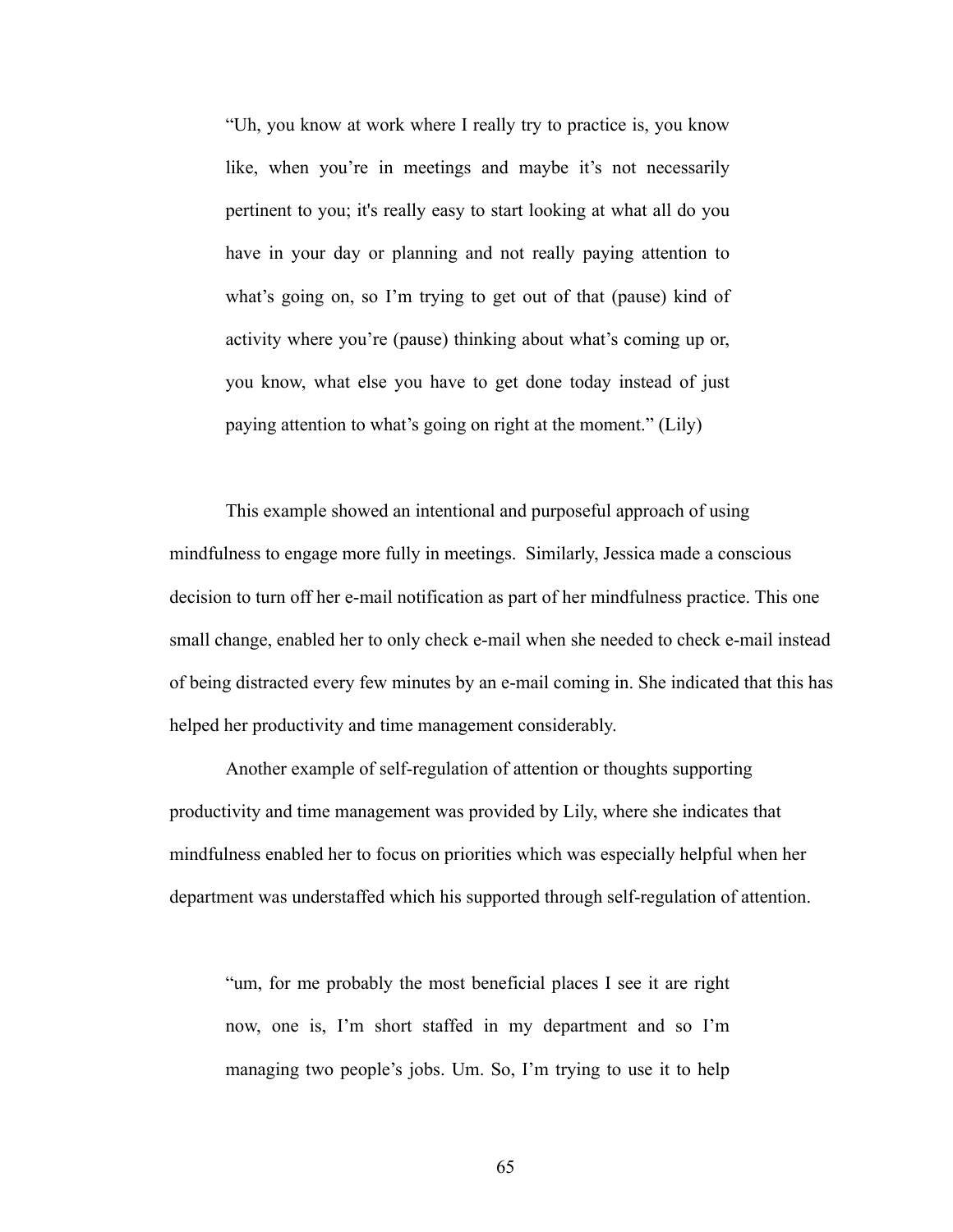me as I'm um, figuring out day to day what I can accomplish and what I'm ok with accomplishing. And just trying to be ok with that" (Lily)

This aspect of not getting worked up over the items she couldn't finish is selfregulatory as well because it is managing her thoughts and attention in a way that is accepting and releasing of expectations. This acceptance, eased the mind of worry and stress.

Self-regulation of thoughts and attention reduces the sensation of being frazzled. It quiets the mind and the 'swirl'. Swirl is the word Lisa used to describe the sensation of being frazzled and all over the place.

"It's when I have a lot of things to do, they all need to get done, and there's too many choices to pick from; or I end up doing taskavoidance and I create new tasks in order to give myself too many choices". (Lisa)

She uses the word swirl to describe it because it is a feeling sensation for her. Intrapersonal attunement developed through her mindfulness practice helps Lisa to both recognize when she is experiencing swirl, and focus on one thing to get out of it.

"Oh yes, it is definitely a feeling. The feeling is of… and that's why I call it a swirl because it's like everything is, like encircling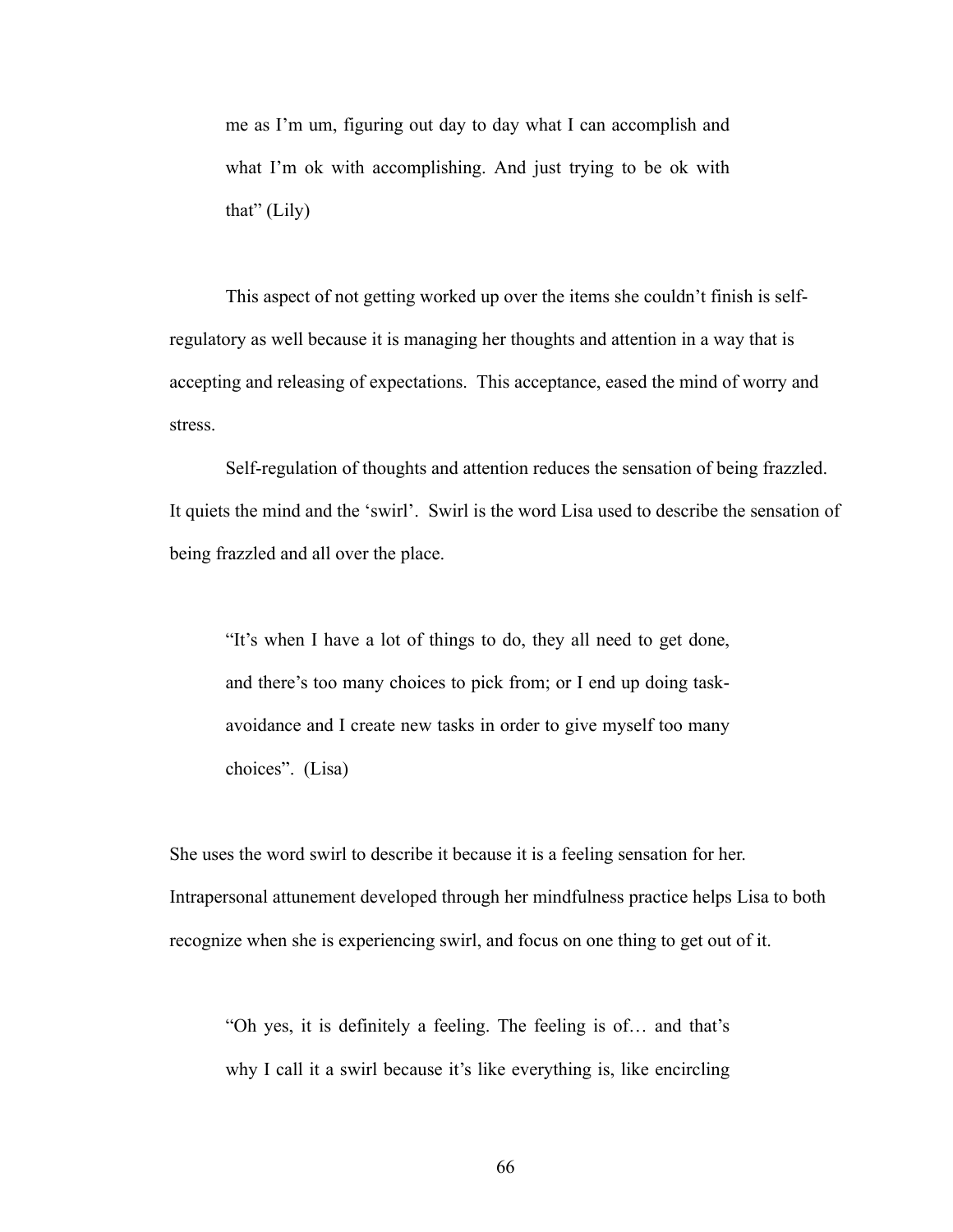me and I feel part… it's like a tornado! I'm just in it, everything else is in it with me and it's hard to grab hold of just one thing. When I do just take the one thing and focus on that then the tornado sort of just calms down and everything settles." (Lisa)

Using her mindfulness practice she can regulate her thoughts and focus her attention one thing, instead of bouncing from topic to topic. This helps Lisa with her productivity. This self-regulation of attentional focus helps to quiet her mind and offers space to consider one thing at a time.

As Richard indicated, quieting his mind supports productivity because in reduces unhelpful thoughts and brings calmness and clarity.

"My goal is just to get the voices to stop talking for a while. Be more productive, and frankly for me to have some calmness that goes with that clarity instead of having all those conversations that we have. Think about the conversations we really have; I wonder what they're thinking about me? I wonder if they're thinking I'm an idiot. Those are the kinds of voices you would really like to eliminate." (Richard)

Self-regulation of thoughts and attention was also shown to help with the common challenge of context switching in the workplace, which can be challenging. Take Jack, for example, who wears several hats in his manager role. One minute he may be sitting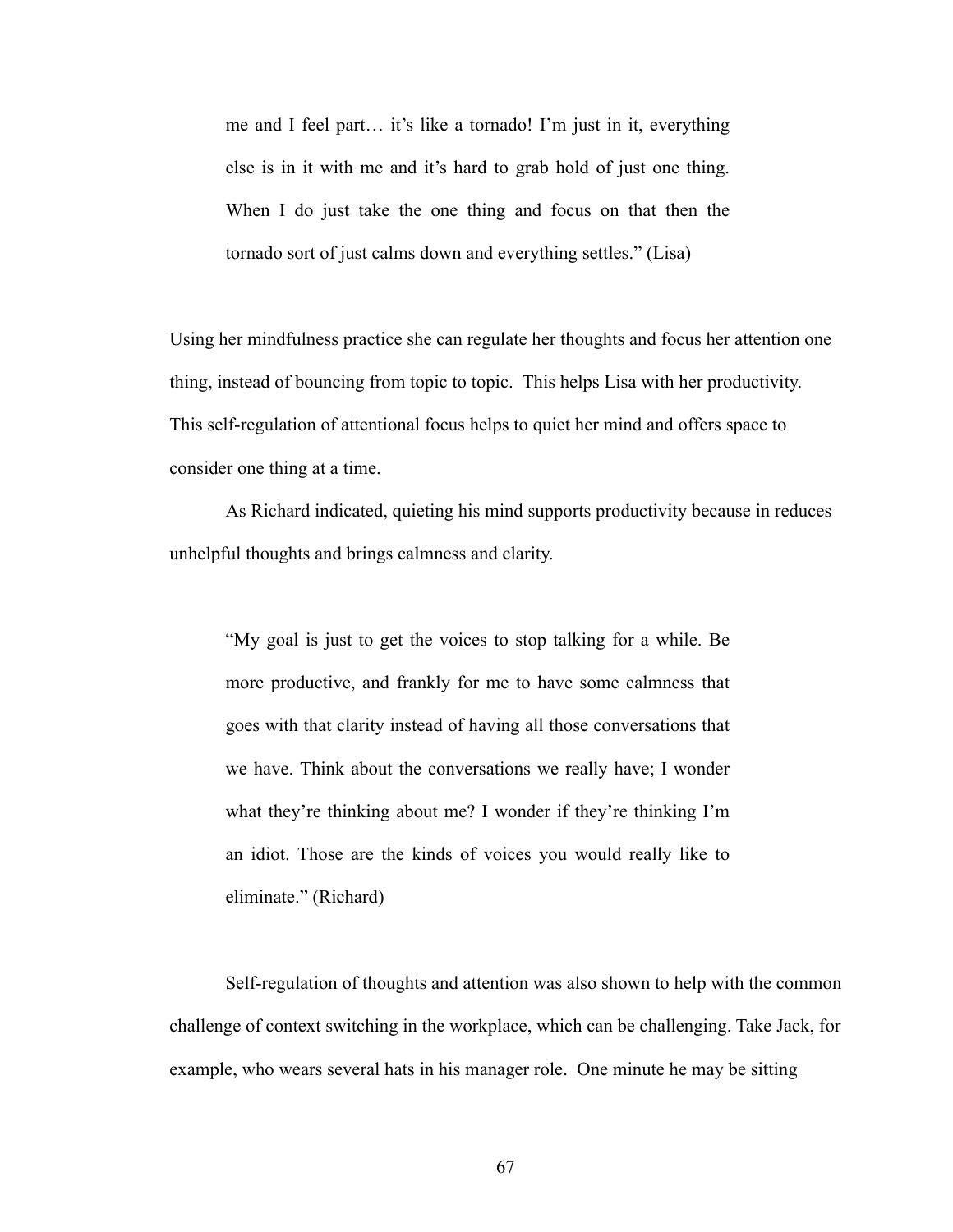down to solve a technical problem and the next minute he is trying to work with employees who aren't getting along. Mindfulness helps him to "to be able to let go of whatever it is you were doing… whatever hat you were wearing a second ago, put on a new and be effective in that new role" (Jack). The letting go element that Jack brings up is the self-regulation of thought and attention. This does not always happen instantly, another participant, Charlie, describes it as a process that involves "a release of what came before and an openness to what's coming next" (Charlie).

Lisa, a program manager, handles everything from finance, event coordination, IT, human resources, payroll, general office issues and more. Lisa starts her day with ten to fifteen minutes of breathing meditation exercises because this helps her start her day from a sense of centeredness. She then continues to check in with herself throughout the day to stay grounded and switch between the many hats that she wears in her job. I found a sense of agency present in these examples of self-regulation of thought and attention. In some cases, it was agency as a sense of control, like with Jessica's conscious decision to turn off e-mail notifications, which was an act of self-regulation of attention. In other cases, it was agency as a sense of having choice that was achieved through self-regulation of thoughts and personal attunement, that help to reduce the chatter and swirl sensation. I found that the benefits of self-regulation of thought and attention includes productivity, better time management, and improved ability to context switch, all of which provide value to the organization.

# **Self-regulation of emotions**

Self-regulation of emotions enabled participants to minimize their habitual reactions, thus enabling response flexibility (Siegel, 2007). The benefit of this is less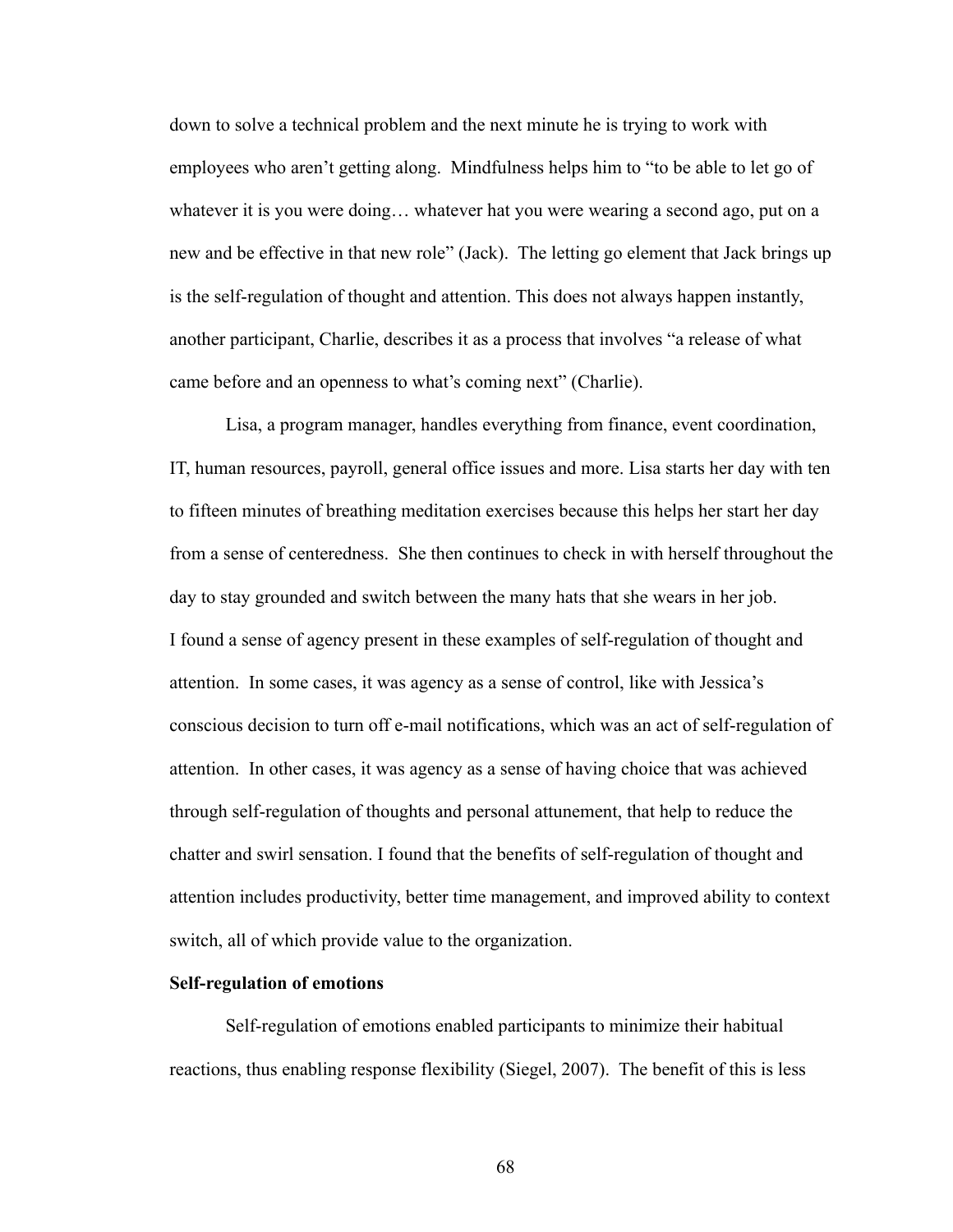reactivity, decreased stress, and an increase in agency. George describes the process of self-regulation of emotions by given an example of the three things that happen when we react to a stimulus. "Something comes in, an emotion is provoked, there's a feeling in the body," these things we don't have control over, "but we can control and create gaps in how we react" (George). Mindfulness opens the ability to extend that gap "so we are not at the mercy of our conditioned and reflexive response" (George). This attunement to one's self allows George to build resiliency by decoupling his response from the emotions felt while accepting that there is nothing he can do to prevent the emotions. This also builds agency by providing a sense of control and choice in how he reacts. The self-regulation of emotions is coupled with self-regulation of thoughts because many times an emotion will connect to a storyline of associated thoughts.

A "chimeric threat" was the term that George used to when talking about a threat that is not real, it is made up in our mind due to an external event, being called into your manager's office, for example. He shared that a chimeric threat can cause a fear based response with elevated heart rate and his mind races with thoughts that try to anticipate what his manager is thinking or that he is in trouble. Self-regulation of emotion enables him to pause and stop ruminating thoughts. This begins to touch on the self-regulation of attention or thoughts and emotions.

"And so again that idea of, you know, oh boy I'm in trouble, he must be thinking that I'm in trouble… taking a step back from that and saying wait a second, actually, I don't know… I have no data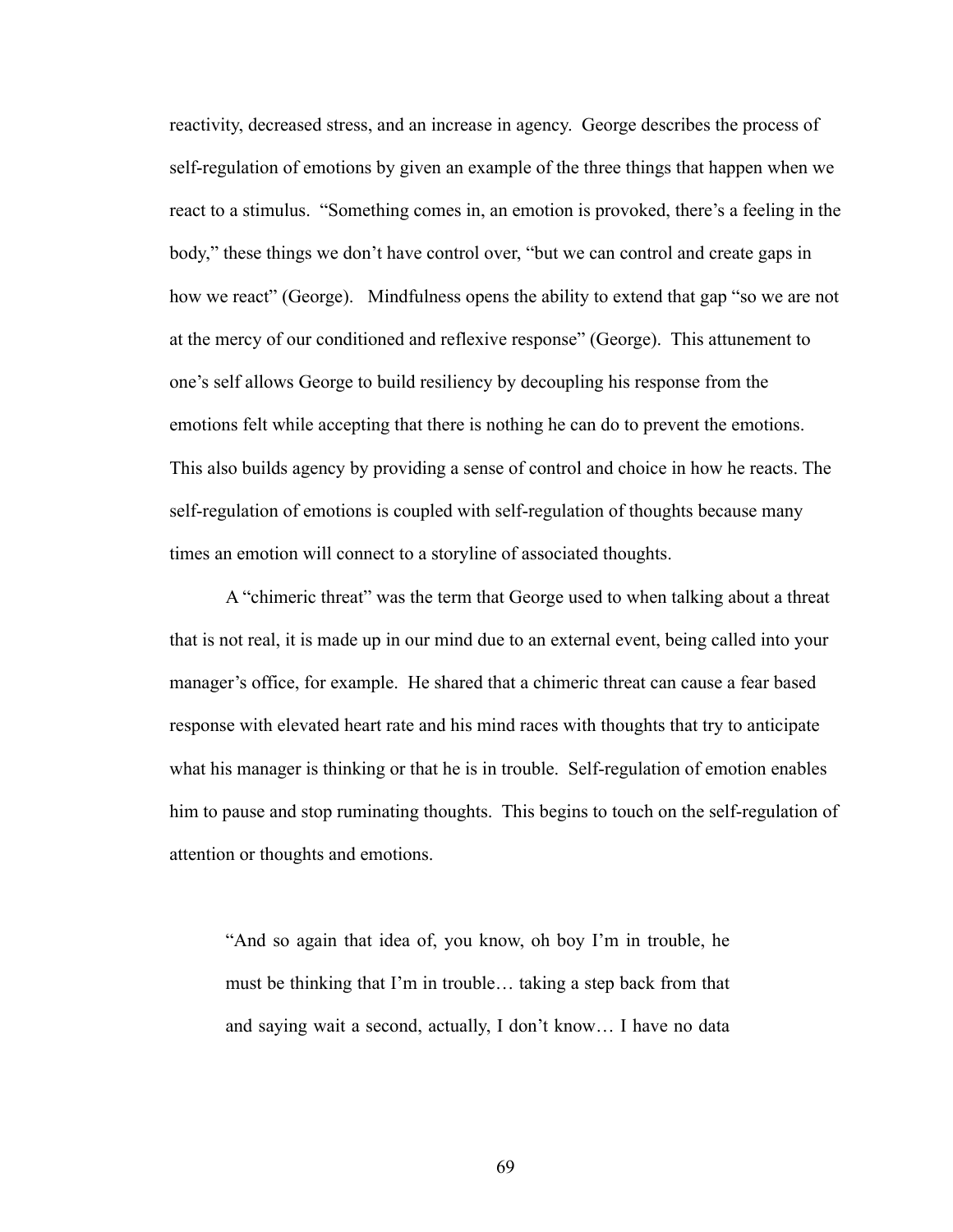right now, and while that's uncomfortable it's way better than making assumptions." (George)

#### **Self-regulation of attention or thoughts and emotions**

As detailed in the literature review, self-regulation of attention or thoughts and emotions benefits offers the individual benefits of resiliency, agency, quality of attention, compassion and inter-personal attunement. The workplace benefits include: better working relationships, improved teamwork, and increased information sharing. Mindfulness offers the opportunity to understand the mind by recognizing the storylines and the automatic, reflexive reactions, based in emotions, that accompany them. The combination of self-regulation of emotions with self-regulation of attention or thoughts creates internal attunement generates agency. Charlie describes this as a development of transparency or translucency to the thoughts that enables less attachment and personalization and develops stability, clarity, and strength of mind.

"It's like recalling um uh, what that mind is like, sort of a mind that is more spacious and clear, and so on. so you're, you kind of, you know, these storylines that pop up during the day that are very convincing and then when you sit those storylines develop sort of a transparency or translucency and so if you have some drama or struggle that's going on and you start seeing through it then it's like oh ok, that's actually not the big deal that I thought it was. And ah, then so You can kind of work with it a little more skillfully, um,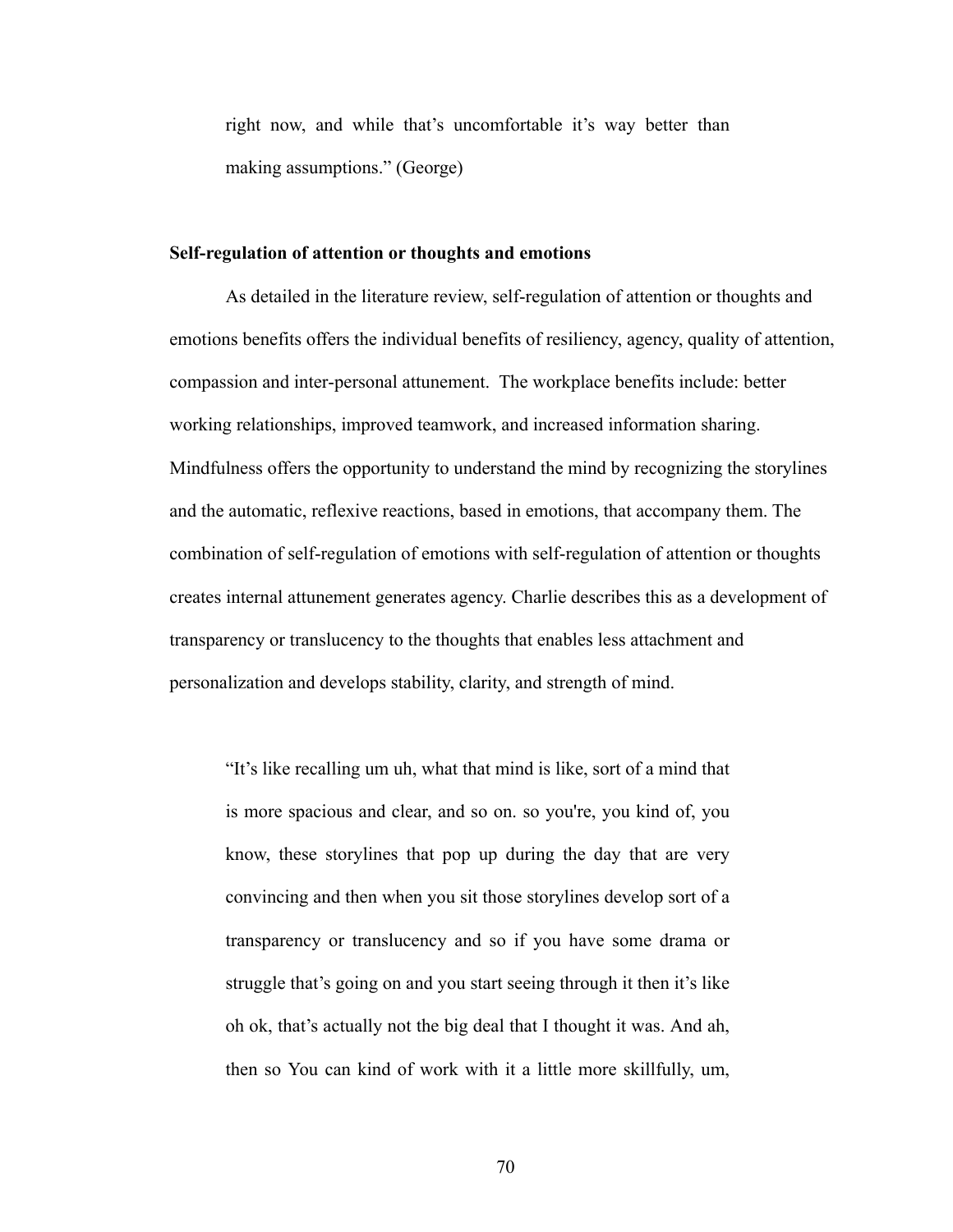instead of seeing something come up as a threat or a personal affront; or any number of stories that can come up during the day. And that's what I think um sitting has helped with; it's helped develop some stability, and clarity and strength of mind." (Charlie)

The combined self-regulation of emotions and attention or thoughts leads to more productive interactions and better working relationships. This was highlighted by Richard, who indicated that he is seeing a difference at work with his mindfulness practice when it comes to interactions with collaborators and other stake holders in his consulting business.

"I actually now begin to parse out the emotions; I'm cognizant of those emotions and I'm like man, I'm feeling really irritated with that guy; why is that, as opposed to 'god I'm gonna… once we leave this room he's out of this proposal; he'll never see the sight…' which is the way we historically have done stuff, I assume. We… maybe it's just me, but if you're not on board with my deal you're not in my deal. And so, I've been a bit enlightened by that I suppose." (Richard)

Richard's mindfulness practice has made him more attuned to his emotions and is now able to investigate those emotional reactions and understand them better. This ability to decouple from his emotions supports resiliency and builds agency by giving him a choice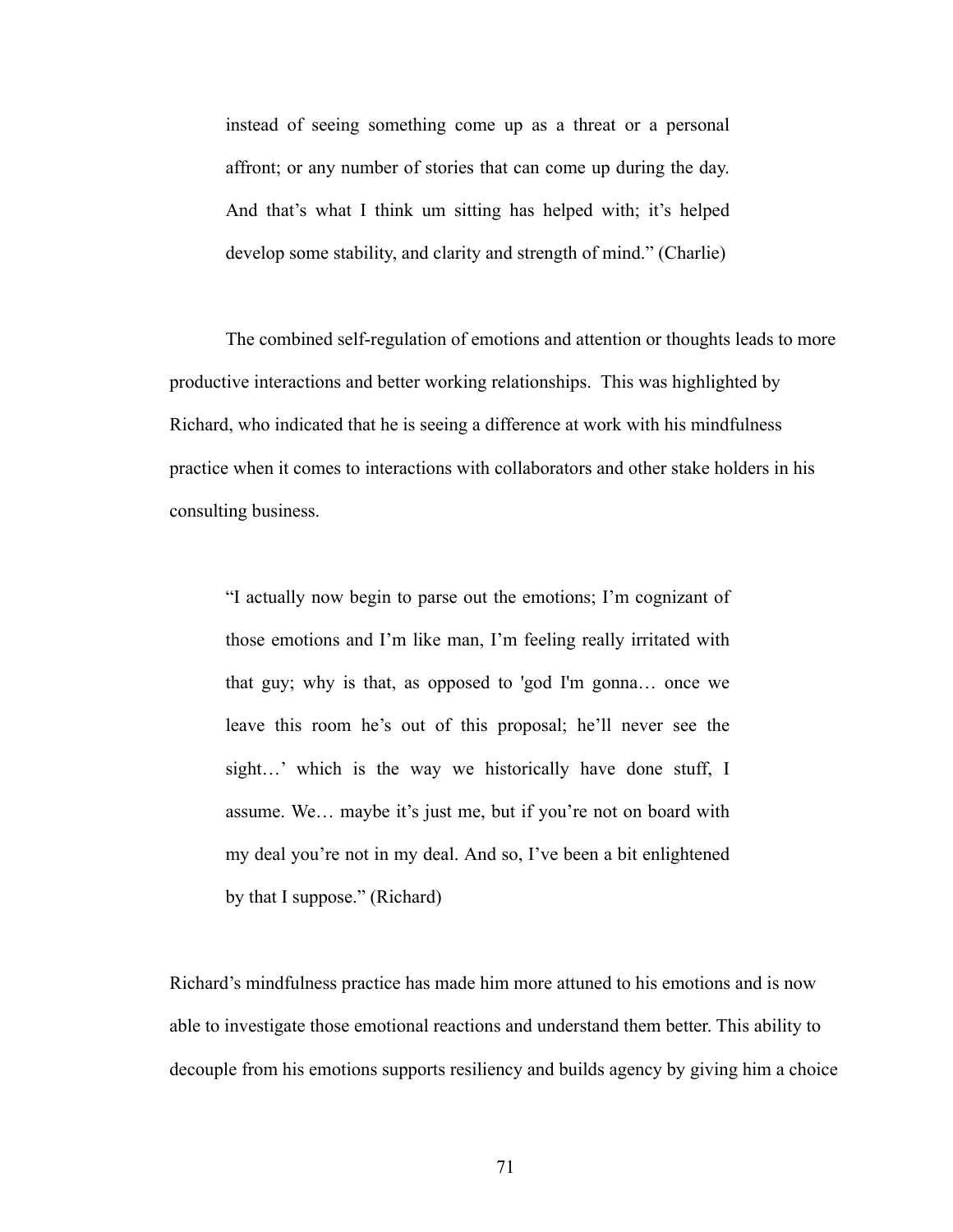in his response as opposed to reacting out of habit or conditioned response. This is described in Richard's words below.

"I'm geared up to do some pretty heavy-duty impact work that's going to be pretty public and I've actually been contemplating… kind of keeping a perspective on how it's different this time than it's been in the past. Because the stuff that I do contract work-wise gets me in front of a lot of people who are often very mean. This is the thing about policy research; what you find is people have dogs in the game; if you conclude that this program was or was not effective there are people that come out after you. I'm kind of disassociating and saying I wonder how I'll respond now as opposed to…(trails off) Wouldn't it be cool if somebody came after you and goes, 'Not only does your data suck but I hate your mother too,' you know those kind of things. Wouldn't it be kinda cool to just go, 'Hah, and here's some other stuff', as opposed to internalizing that and feeling it and the blood goes into your ears and you can feel… Yeah or you literally realize you can't hear anybody because… You know that's true; it's a narrowing of focus; it's that fight or flight thing kicking in… but it really is; it totally narrows your capacity to think broadly because all you're trying to do is figure out how to get out of there or hit back." (Richard)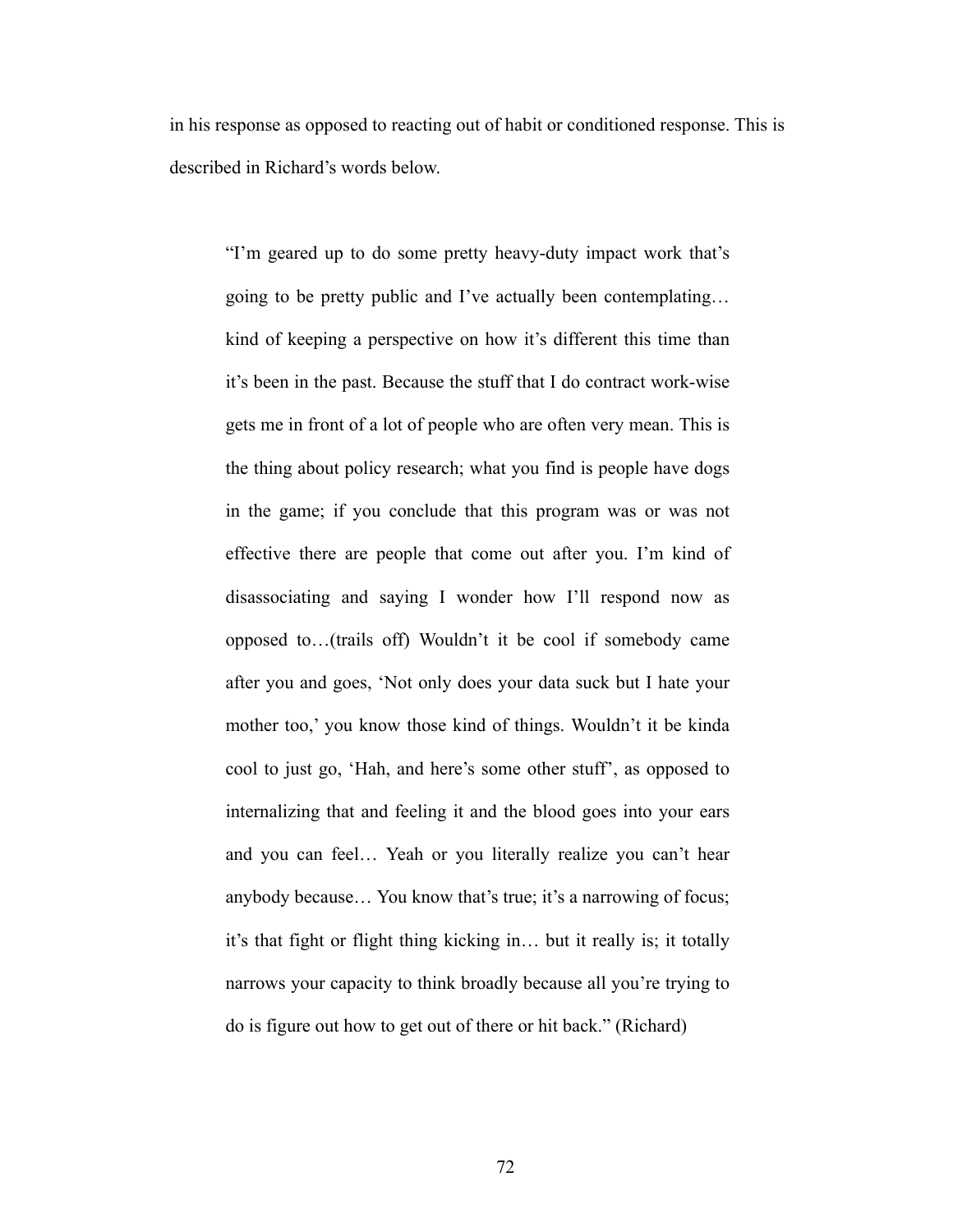Self-regulation of attention or thoughts and emotions improves working relationships by supporting intra-personal and inter-personal attunement and compassion. Jessica shared an example of a situation where her practice of mindful communication with a co-worker, who she previously had been impatient with, turned into a very positive interaction that strengthened their team and generated a sense of gratitude for Jessica.

"Yeah! I was thinking about you actually the other day, something happened around that example I gave you, you know, like the coworker that I felt that she was being, I don't know, I guess longwinded is the term – but she's also kind of hovering, you know, um, and partially I don't take it um, ah, how shall I put it; I sometimes get annoyed that she does that to me; but I was mentioning to you that I try to use mindful communication and there was this one particular, ah, conversation that we had where she really… you know, it should have taken five minutes but it ended up taking half an hour... (laugh) Um, But she actually ended up giving some very useful information although it took a half an hour there were certain moments, I was, of course getting agitated. I was at moments getting to just want to kind of, you know, find some reason to leave (laugh). But I was kind of glad that I stayed because, in the end I actually got some really useful information and, um, she introduced me to a colleague who maybe help an issue I was encountering, and, a, so I really, you know, felt grateful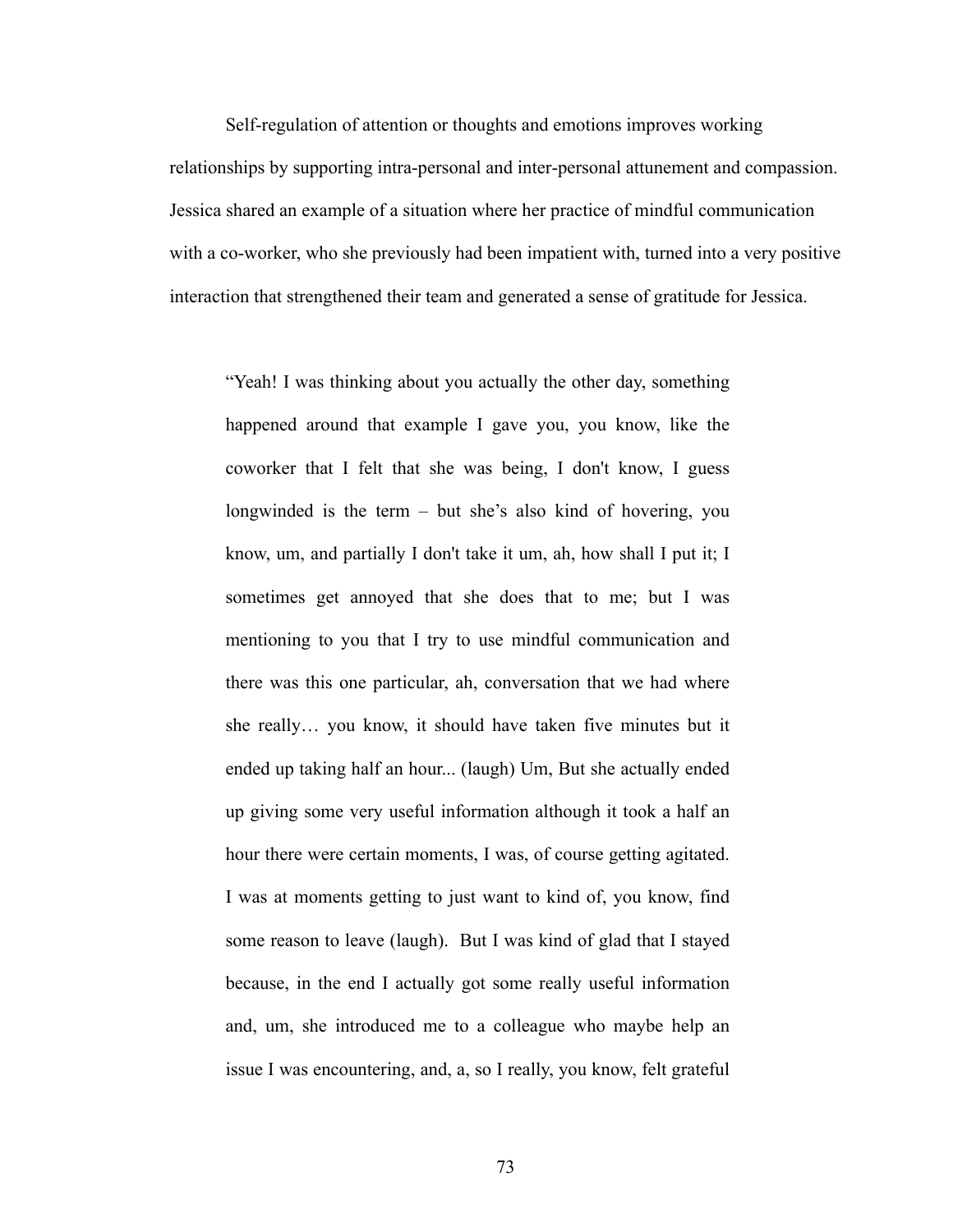and expressed my thanks. And her reply which was really touching for me, she said oh, you know, I'm just watching out for, my, our team – BST is our team's – I'm just watching out for my BST little sis." (Jessica)

Self-regulation of emotion and thoughts were present for Jessica in this interaction because she had to regulate her feelings of impatience with her colleague, as well as, regulate her thoughts around the interaction taking too long. This self-regulation allowed Jessica to be attuned to her co-worker. Jessica's example of her mindful communication practice with a co-worker is grounded in compassion. Listening and giving time are two ways that compassion is manifest at work (Lilius, Worline, Dutton, Kanov, & Maitlis, 2011). In Jessica's example, this resulted in a strengthening of her work relationship with her colleague and generated sharing of valuable information. This outcome resulted in a sense of gratitude in Jessica which builds resiliency.

#### **Mindful self-regulation**

A common thread with the self-regulation results above is that mindfulness supported the self-regulation process. More specifically, the self-regulation found in this study was supported by facets of mindfulness that are not generally measured studies on mindfulness in the workplace (i.e. non-judging, non-striving, acceptance, and letting go). This suggests that mindfulness based-self regulation construct may add to the literature in this field.

Mindful self-regulation fosters working mindfully, which is a quality of attention that enables "being while doing." One participant, Lisa, describes it as how your chose to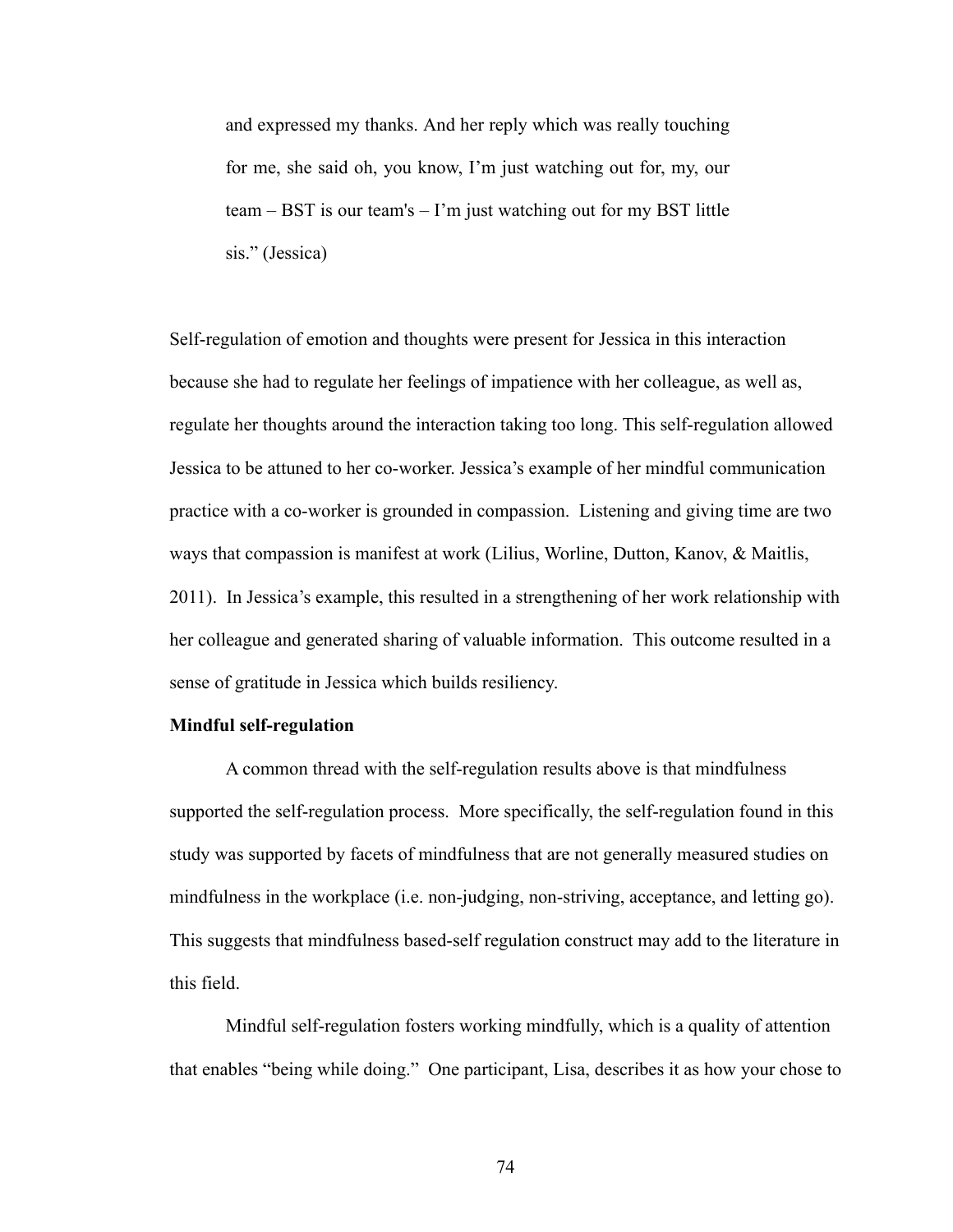perform your work, you can perform them in a frantic mode, or you can do them in a calm and relaxed mode, or anywhere in between. For her, when she takes time during the day to do a guided meditation or some breathing exercises, she can approach work in a calm and relaxed mode.

One participant, Jack, suggests that being able to switch contexts easily is a form of working mindfully or doing while being. He relates this specifically to his role a manager, he has to wear several hats, which requires him to be able to stop what he is doing in one moment and step into something else. Doing this requires "letting go" of what you were just working on and "accepting" the next thing that comes in. This is a form of mindful self-regulation, because self-regulation of thought is supported by the "letting go" and "acceptance" facets of mindfulness.

Working mindfully requires a "checking in" with yourself in the present moment. It can mean noticing physical sensations that are based in emotion, fear for example, or feeling protective of a co-worker in a meeting, and instead of jumping to protect or defend, you can pause and consider what response is best. This is done through intrapersonal attunement, which is a heightened sensitivity to internal stimuli combined with an ability to regulate reactions. The acceptance facet of mindfulness supports mindful self-regulation.

Working mindfully can be difficult to do, with all the day-to-day expectations of what needs to get done within a certain time frame. For example, the stress of preparing for an important client meeting can cause mindfulness to be put on the back burner. A self-regulation grounded in the "non-striving" facet of mindfulness approach might enable an approach that allows for intense periods of focus combined with breaks to step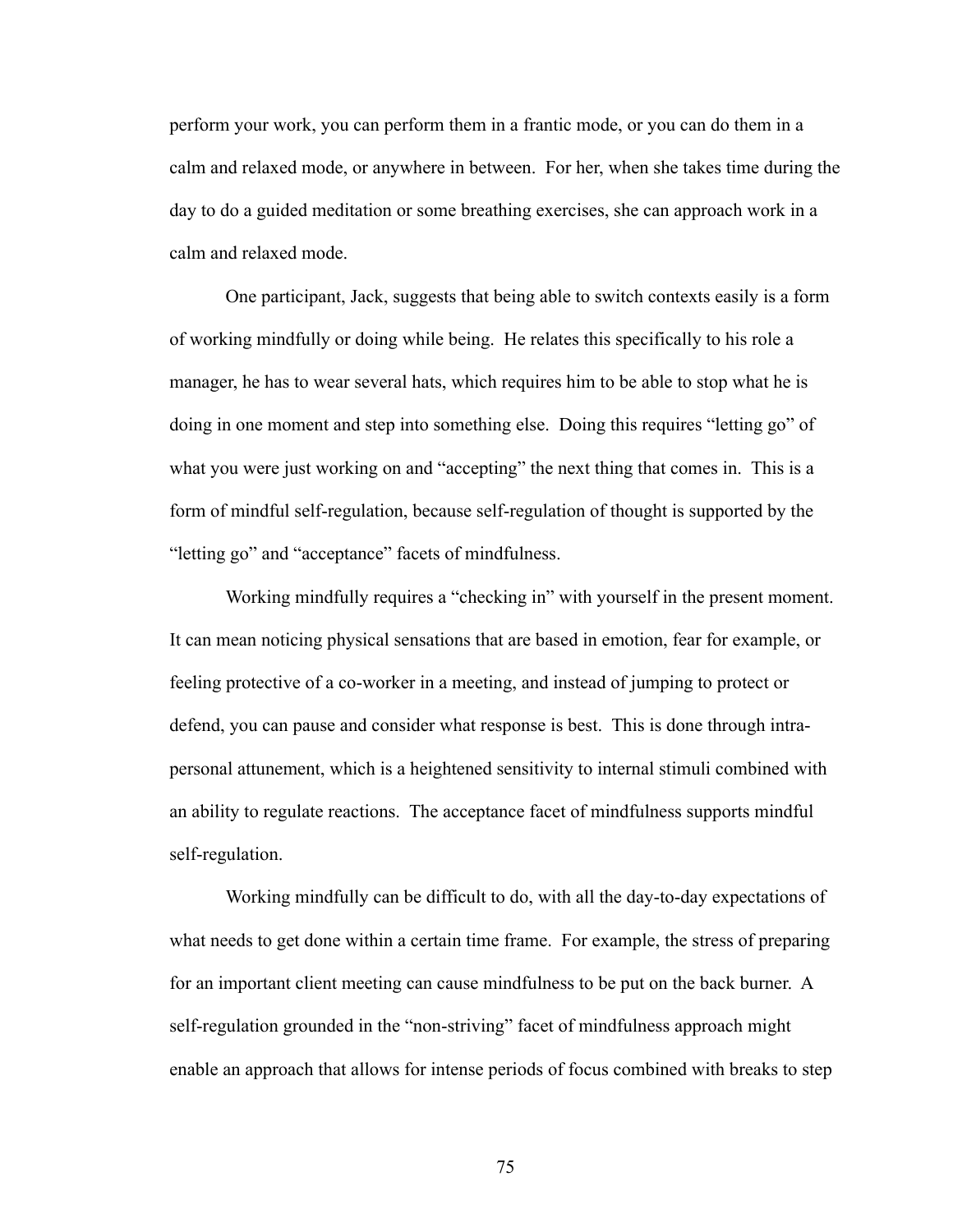away and just be. The grounding in the "non-striving" facet of mindfulness enables an approach that is calm and centered as opposed to stressed out and fearful of not performing.

## **What are the benefits of mindful self-regulation?**

I found that mindful self-regulation supports several positive behaviors and capabilities that are beneficial in the workplace. Mindful self-regulation supports intrapersonal attunement which heightens self-awareness of internal stimuli (e.g. emotions, thoughts) while minimizing reactions. This creates a space for the individual to have more choice in how they respond which is agentive. The self-awareness gained through mindful self-regulation increases the quality of attention that is available and fosters working mindfully. Inter-personal attunement, which is heightened awareness of another person, is also supported by mindful self-regulation. Inter-personal attunement builds compassion, which when manifest in the workplace increases listening and giving of time and flexibility. Mindful self-regulation also supports resiliency by allowing a decoupling of self through the non-judging, non-striving, accepting, and letting facets of mindfulness. Resiliency supports well-being and enables one to thrive. These positive behaviors and capabilities supported the following work-related benefits: focus, productivity, time management, calmness and clarity, ability to context switch, less reactivity, better working relationships, improved teamwork, and increased information sharing.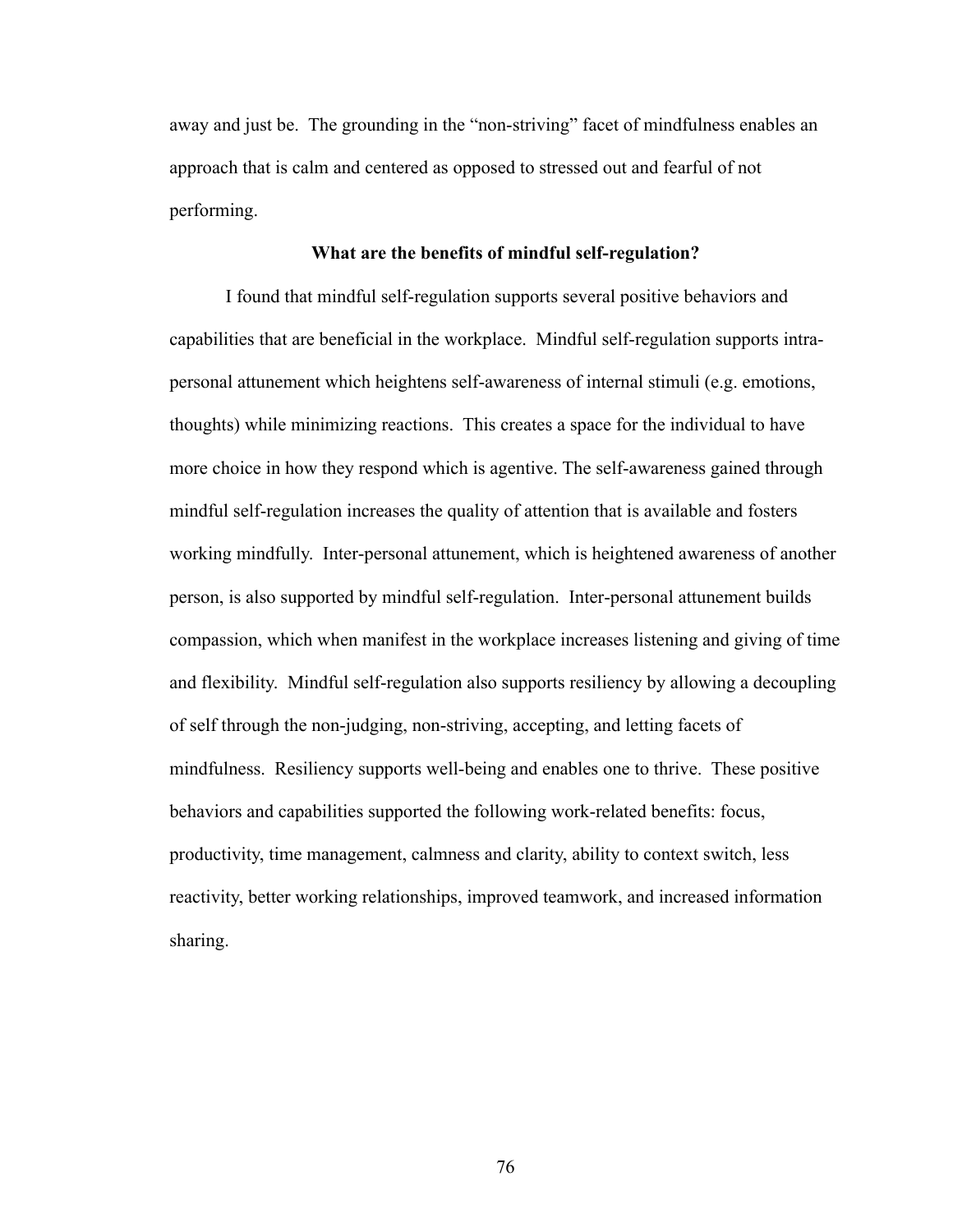### **What are the barriers or challenges?**

**Time**

I found that time is a common barrier to mindfulness in the workplace. Big life changes or travel can change the amount of time that a person has for the formal practice. The formal practice of meditation supports individuals' ability for self-regulation, which is at the heart of bringing mindfulness to work. When the formal practice drops off, we can fall back into reactionary responses.

"Unfortunately he and I just had an altercation about week ago where, kind of, his expectations changed so it makes it difficult. Um, so if.. and it put me, maybe it caught me off guard because I hadn't done as religious mindfulness practice with all the travel and with the things that have just been overall chaotic. Um, cause I know when I was practicing more religiously or more consistently, um, I felt more prepared for that."

# **Identity**

The notion of not having enough time can mix in with our identity and cause tension around using our time to meditate or to "do" something. Richard points out that one of the barriers he sees with mindfulness in the workplace, particularly in America, is that 'doing' equates with success. This makes developing a formal sitting meditation practice challenging because it can feel unproductive, or a waste of time, because he could be doing something from his long list of tasks.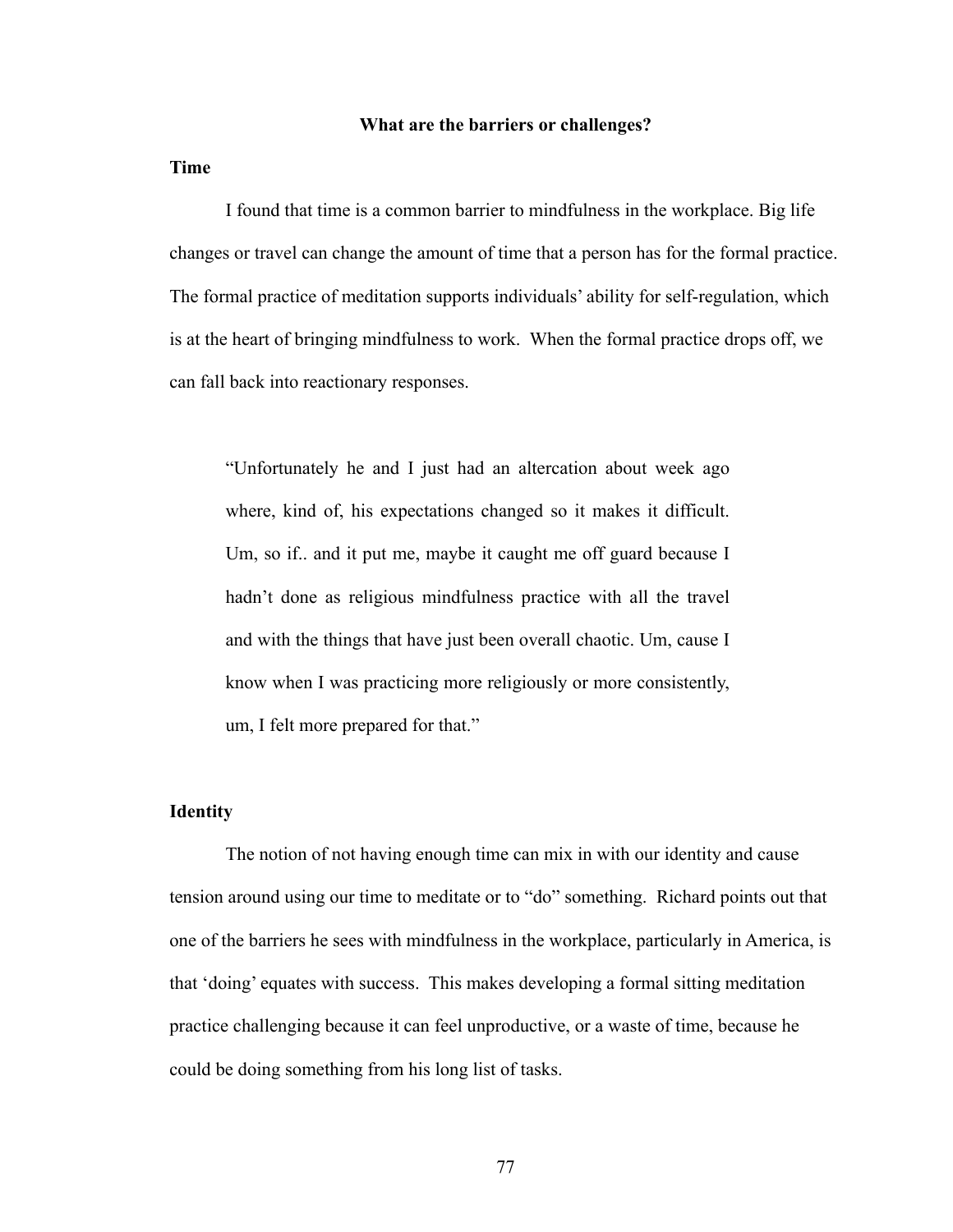"One of the that I've been coping with is that I'm a do-er. Here's a barrier for you, um, I and I think most Americans are trained this way. You literally, um, are you literally are trained that if you are not doing you are… Failing, literally." (Richard)

### **Systemic pressure**

Another barrier brought up by Charlie is the pressure that is placed on people to get them to perform. Charlie indicates that is a systemic thing in work environments of applying pressure to get more out of them. He also described it as aggression in the workplace around deadlines and performance.

"Well, I think that goes back to a very key, systemic thing that I think we have going on in our work environments which is the application of pressure to people, and that goes back to managing expectations. Um, you know, uh, there are different, uh, levers that management will try and apply to people who are working, to try to get them to perform better" (Charlie)

## **How can mindfulness in the workplace be supported?**

Mindfulness can be supported in the workplace by providing a place and the permission to practice. The environment in the workplace can shift when individuals take time out to center and ground themselves. Lisa has space for her mindfulness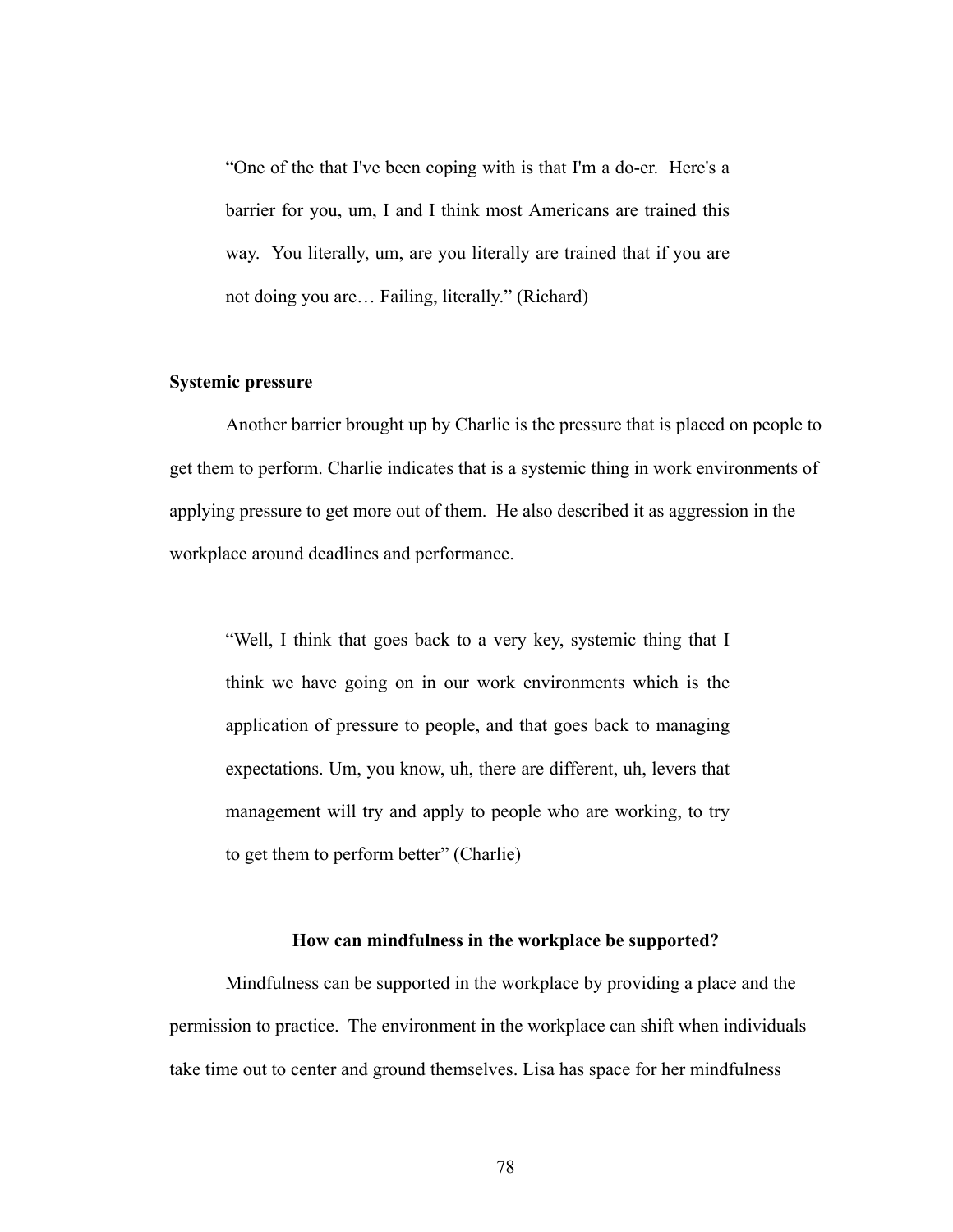practice. She starts her day with ten to fifteen minutes of breathing meditation exercises, which help her start her day from a sense of centeredness. She then continues to check in with herself throughout the day to stay grounded. This practice strengthens her selfregulation throughout the day.

Providing employees with a space and permission to take time out and formally practice mindfulness in a group setting is also helpful. Jessica's company provides a space for the lunch time meditation club she started. The number of people that participate in these sits varies from week to week. On average, there are 3-6 people. Jessica attributes time as big barrier for individuals. She indicates that having the company support this effort is beneficial because it acknowledges that the company see that it is beneficial to the employees and in a sense, gives them "permission" to take a break in this way.

These lunchtime meditation groups provide structure, inspiration, and motivation to have a regular practice during the work day. For example, due to a couple of big life changes, Jack's formal practice had tapered off. Recently he was told about colleagues trying to organize a lunchtime meditation group. This was like an epiphany for Jack, because it was a simple way to get back to more formal practice.

"And so, that, you know things would slowly fall off and for a while I was able to keep the meditation going but then that kind of sloughed off too and so for a while… It's just, like I said, you know, once or twice a month I'd try to find some time to do it but it really kind of sloughed off. It wasn't until someone brought it,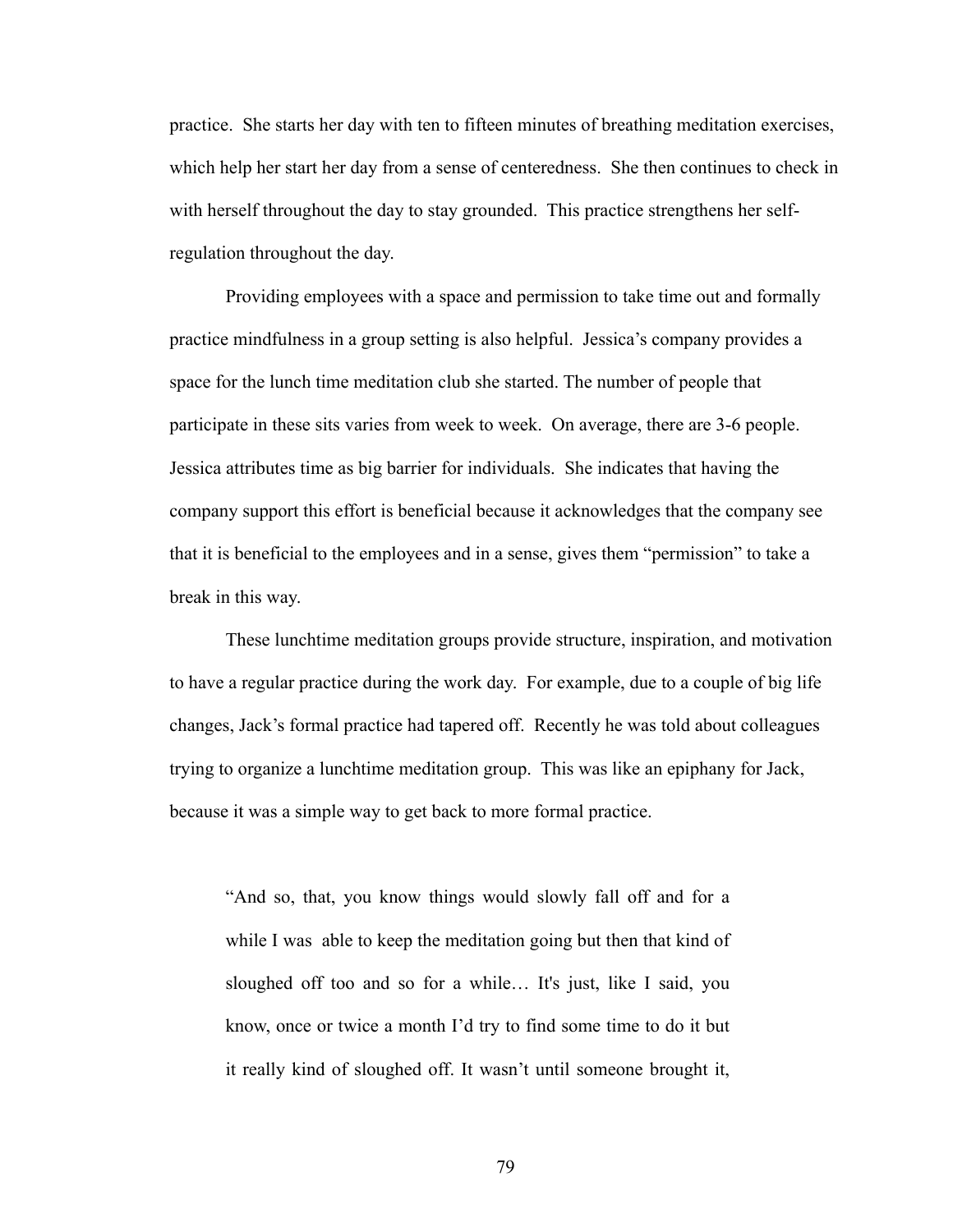brought this, the lunchtime meditation here it sort of got me thinking about it again; it got me thinking… I mean, I guess I had gotten to a point where I thought it's just not possible with the workload I have and the stress I have. I can't stop and do it; there's not a time over the course of the day or I don't have the energy or willpower or whatever the word is to sit and do it. And so I started to give it up for the moment and then the lunchtime meditation was real helpful because it sort of reintroduced it and brought that energy back in, so it got me thinking again. But it seems so goofy, or silly, to think wow, just doing it at lunch; anyone could have thought of that, right? I didn't think of it at all. It was like the greatest idea I'd heard in weeks… So that was, so I guess so really I'd kind of given it up at least for the moment and this sort of brought it back into my line of sight again. (Jack)

Community provides a shared understanding and can inspire practice. Community develops a shared understanding and common language and encourages discussion and dialogue which fosters reflection bringing more awareness around bringing mindfulness into the workplace. Community can also normalize the challenges of mindfulness resulting in less negative feelings about not practicing as regularly as one would like.

# **Developing a grassroots community for mindfulness in the workplace**

An interesting finding of this study was the initiation of and participation in grassroots efforts in the workplace. I found participants engaging in grassroots efforts of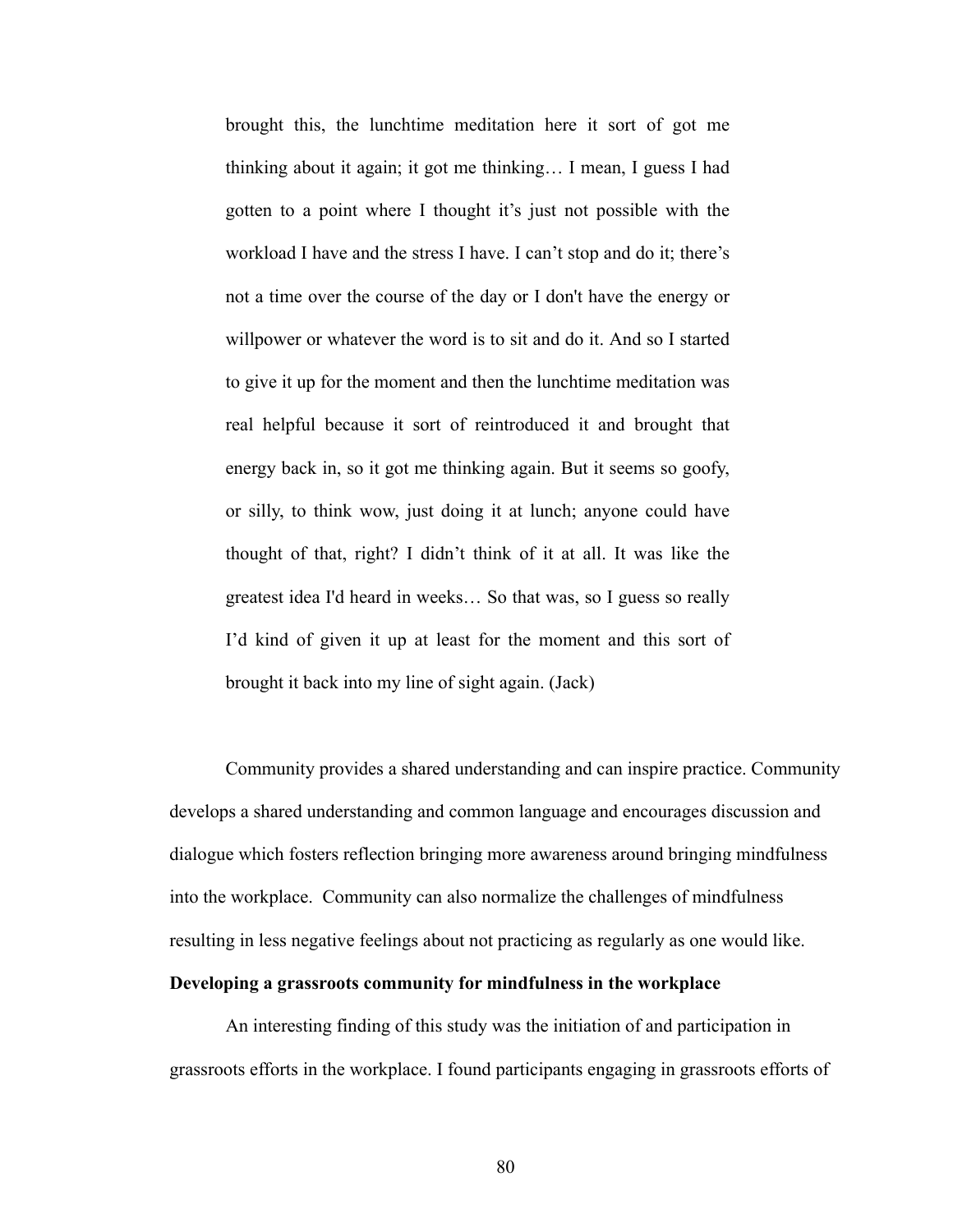lunch time group meditation practice. The benefit of this to the workplace are individuals who are more centered and better able to enact the mindfulness practices mentioned above with all the associated benefits and practicing in a group at work has the potential to shift the work environment, even if it is only a few people.

"I think there's a social aspect to it where you create a… where if you have... well, and I guess there's different levels, but if you have people who are meditating together in the workplace then that creates a certain kind of culture that I think can be really positive because, I mean, if you have a group of people who are meditating it means you have a group of people who believe that this is important and useful so that gives a language and shared experience that's unique to a group that didn't have it. Um and then... and so I think, so that's directly social if you're doing it with people, but then I also think that if you are… I think just even indirectly, if you have a group of people in the social setting or in the workplace who are meditating, where, and even if most people don't do it but you have a few people who do, I almost feel it's like a little ray of light that gets shone on the workplace and it opens up a little bit of space." (Jack)

The benefit of the lunch time meditation is that is gives the individual some time to step away from the stress and drama of the workplace and practice being an observer instead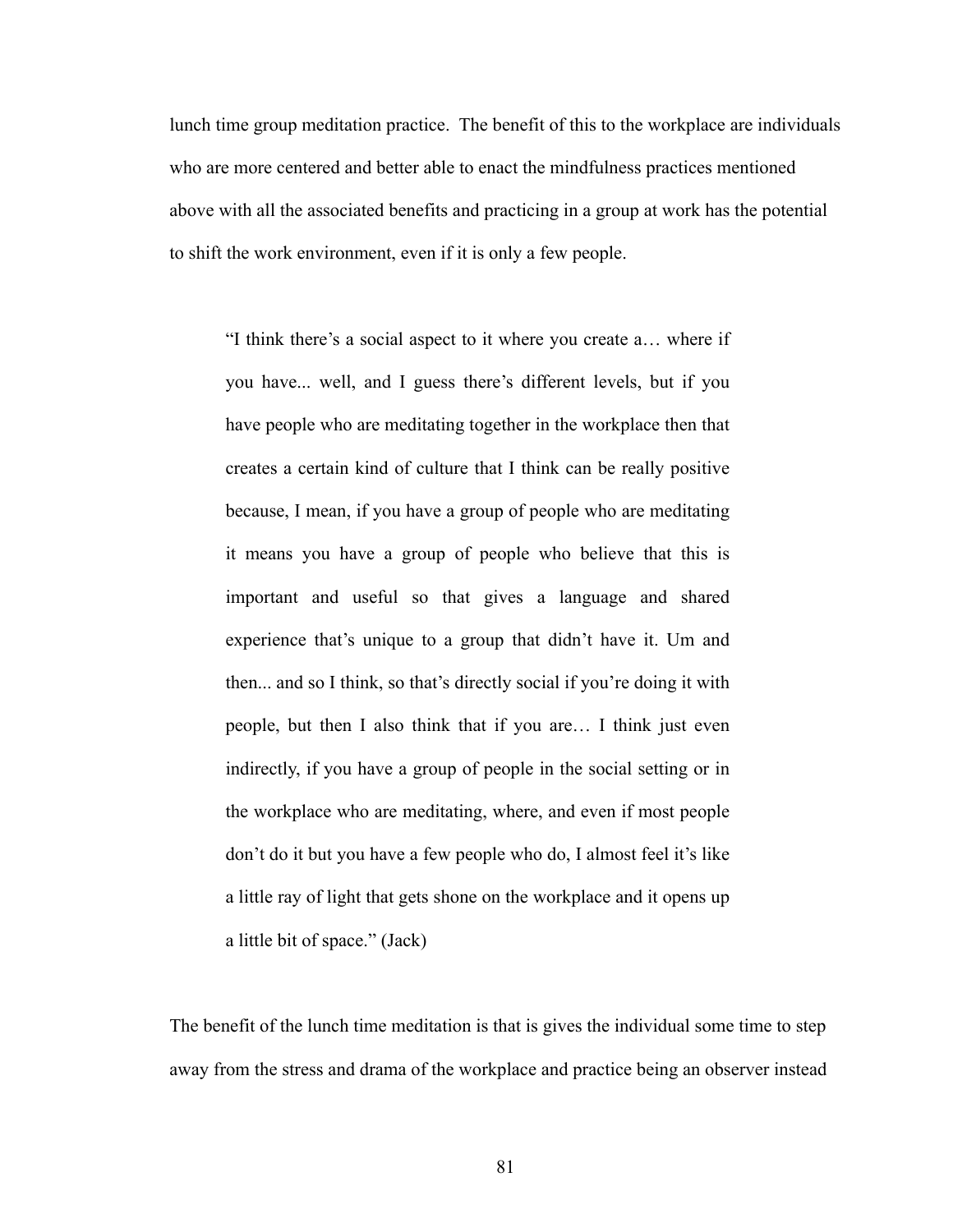of a consumer. This is a subtle shift that enables a sense of calmness that provides a sense of agency.

"Well and so that's another, That's another thing too is that I don't know... well, it's not that I don't know, I can tell you that there's not any direct physical responses or reactions to the meditation that, where, you know, all of a sudden everything's better or there's a significant change. And that is, Honestly I do think that's part of the reason I slowed down too is that for the effort it took to do it it seemed like the reward was so subtle, you know, that maybe it wasn't worth it. Um, So that's sort of the macro level; the more subtle level means something happened. There's… I mean doing it at lunchtime here again – I know I keep coming back to that – but it was really kind of an epiphany for me, but it's being in the middle of all the stress and all the drama at work and then stopping and meditating, it really showed the value of it. And so, just, um, But again it's still pretty subtle; it's not like all of a sudden I have all this new energy, but there is…but I am able to shift during the course of the day and stop and literally breathe and I now I'm talking around it a lot. So what benefit to I get from it, I guess it's that subtle shift of um being calm, focusing on just being an observer and not just being a almost like a consumer of the things always shooting at the time; taking a step back and just observing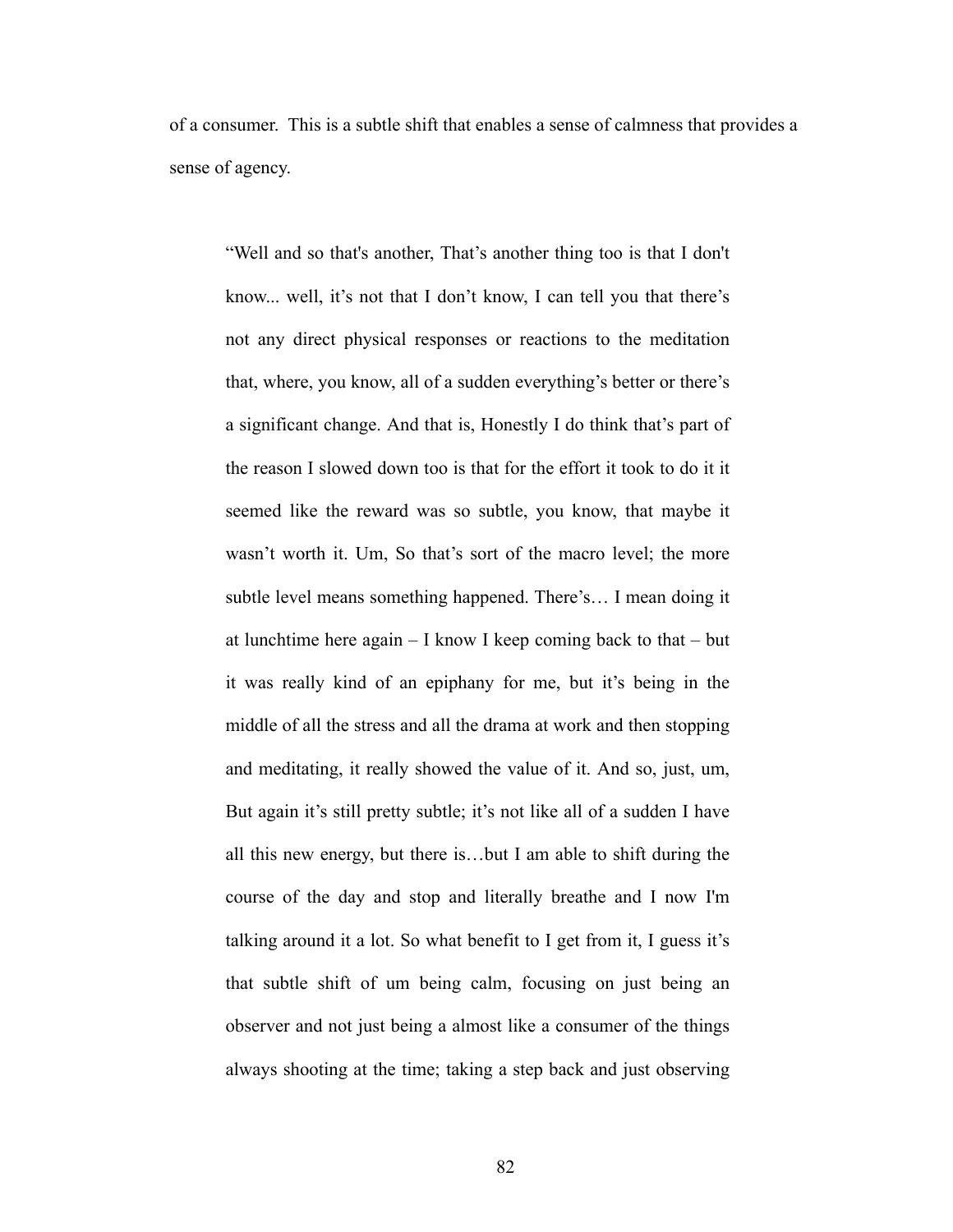everything that's going on instead of being sort of a victim of these things being shot at me." (Jack)

## **Mindful Leadership**

Several of the participants stated that having mindful leaders would help support mindfulness in the workplace. The main reason is because they would embody the practice and set an example for the employees.

"Well I think for sure, for sure, for sure one thing, is and really the only thing, is that if there were more practitioners in the workplace. Um, really the only way to actually lead effectively is by example in my opinion. There's that; I think having just having more mindfulness at all levels but certainly leaders or managers at all levels that are exhibiting the behaviors that they would like to see in the people that work for them." (George)

As social creatures, we take cues from our environment by modeling behavior. Leaders affect the environment of the workplace and have the ability to shift employees state of being through their actions and behaviors. As George points out, modeling mindful behaviors would lead to more mindful behaviors of the employees. Mindful leadership, thus, is an important mechanism for building mindfulness in the workplace. In closing, mindfulness can be supported in the workplace by enabling more practice to occur, this can be in the form of allowing time and space, development of a community, and mindful leaders.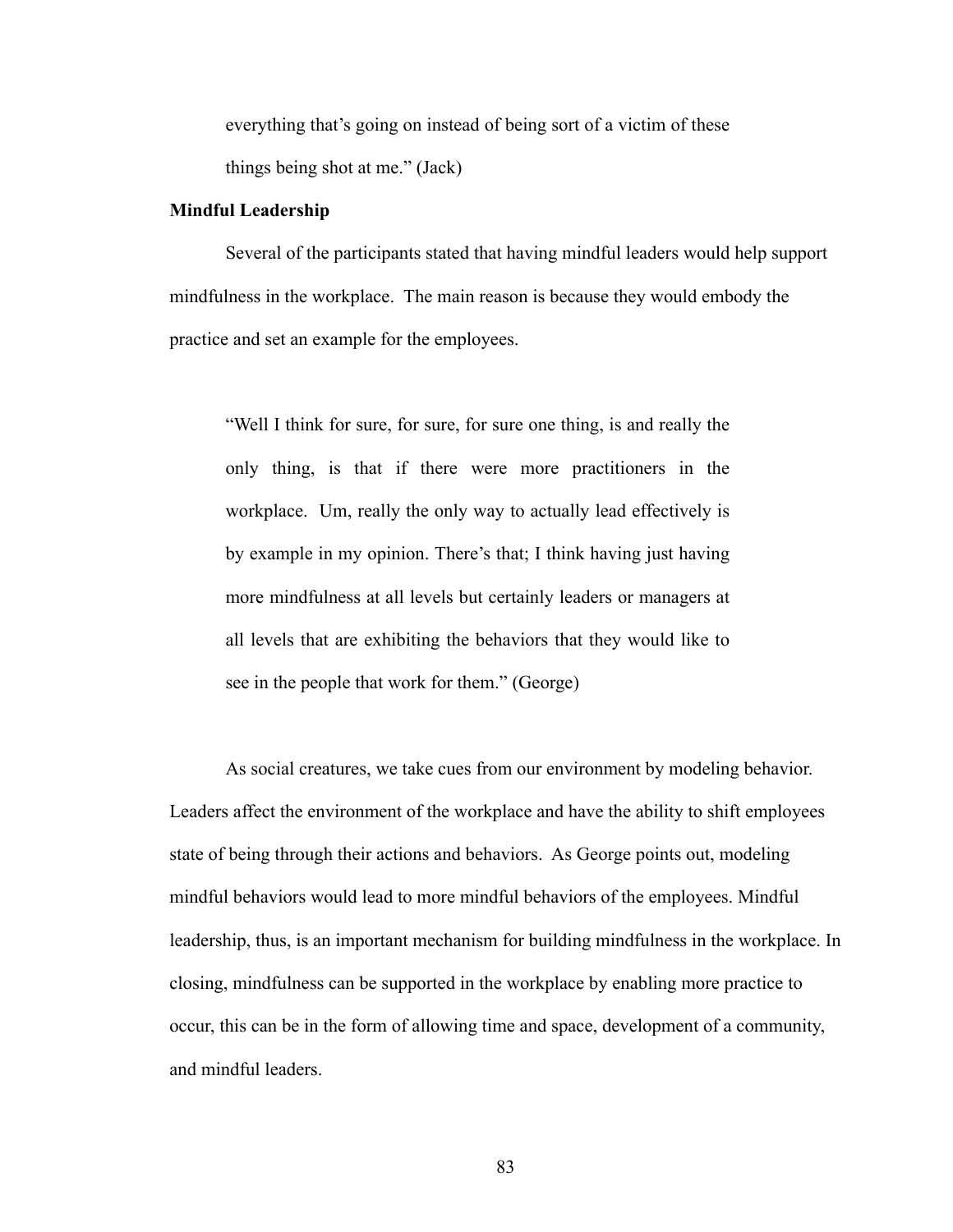### **CHAPTER 5 DISCUSSION**

Research on mindfulness in the workplace is nascent. Early studies have linked mindfulness to well-being and performance (Dane & Brummel, 2013; Reb & Atkins, 2015; Reb, Narayanan, & Ho, 2015; Shao & Skarlicki, 2009; Shonin, Gordon, Dunn, Singh, & Griffiths, 2014). A commonly cited benefit of mindfulness is self-regulation (Glomb, Duffy, Bono, & Yang, 2011) which supports attentional focus. Studies show mindfulness to support task performance ((Mrazek, Franklin, Phillips, Baird, & Schooler, 2013), decision making (Hafenbrack, Kinias, & Barsade, 2014), and problem solving (Hjeltnes, Binder, Moltu, & Dundas, 2015) through self-regulation. This can be through self-regulation of attention and thoughts, or self-regulation of emotion. Furthermore, self-regulation is suggested to support workplace resiliency (Rothstein, McLarnon, & King, 2016), which mindfulness has also been shown to support ((Epstein, 2014; Good et al., 2016). Mindfulness has also been linked to agency (Hjeltnes et al., 2015), compassion (Birnie, Speca, & Carlson, 2010; Hjeltnes et al., 2015; Nottingham & Peacock, 2016), quality of attention (Weick & Putnam, 2006), and communication (Beckman et al., 2012; Huston, Garland, & Farb, 2011; Jones & Hansen, 2015). Finally, mindfulness has been connected to attunement (Dane, 2011; Hyland, Lee, & Mills, 2015), and group performance (Cleirigh & Greaney, 2015; Singh et al., 2002).

# **Mindful self-regulation foundational for working mindfully**

My findings echoed many of the connections already cited in the literature. It also revealed mindful self-regulation as a main mechanism for integrating mindfulness into the workplace. I defined the term mindful self-regulation as self-regulation that is grounded in key mindfulness facets: non-judging, non-striving, acceptance and letting,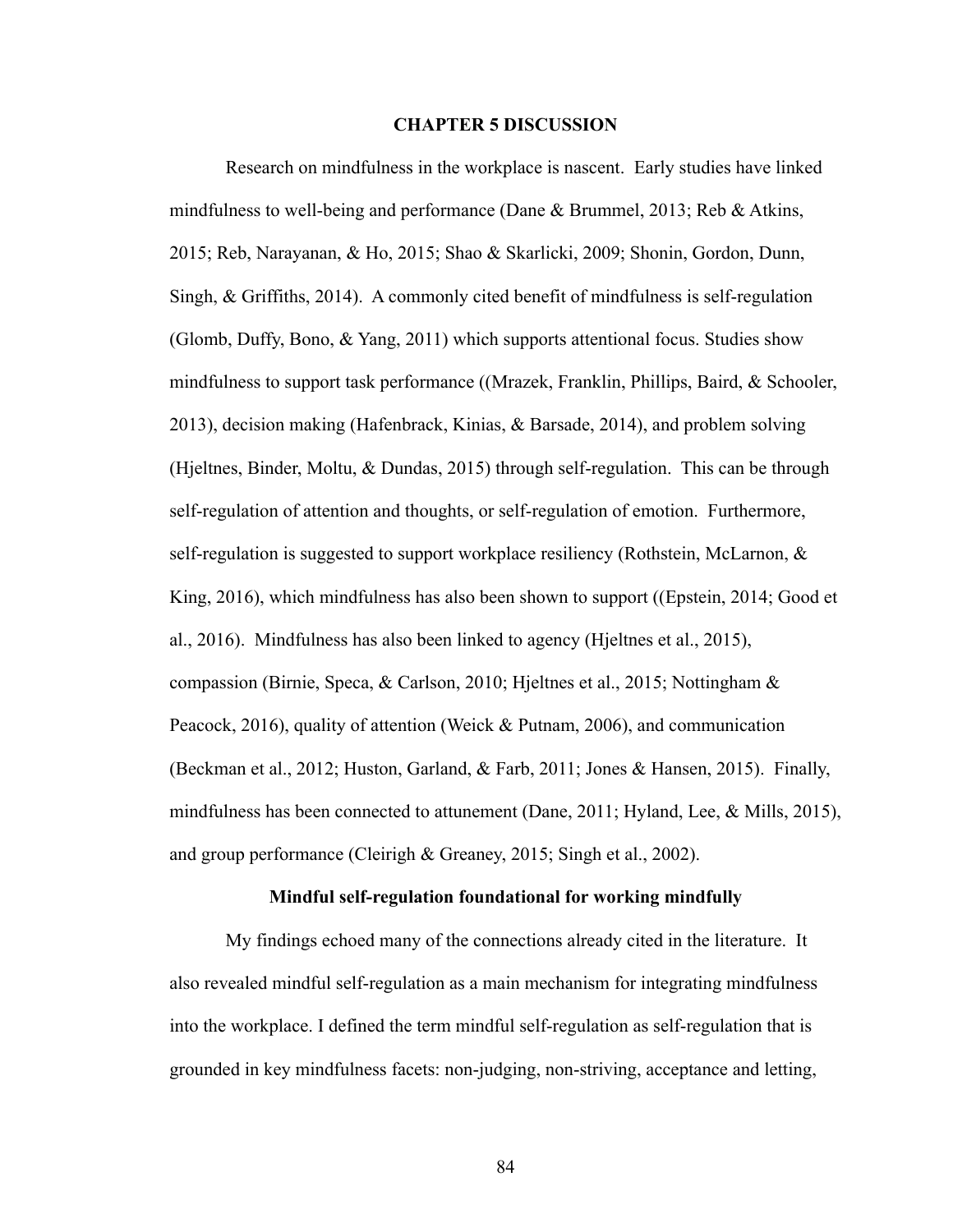and can be enacting through regulation of attention or focus, regulation or emotions, or regulation of both attention or thoughts, and emotions. Mindful self-regulation supports the following positive organization behaviors and concepts: agency, resiliency, quality of attention, compassion, and attunement. The work-related benefits of mindful selfregulation include: improved focus, increased productivity, better time management, increased ability to switch contexts, improved communication, better working relationships, better teaming, and increased information sharing in their employees – see figure 8. Furthermore, Good et al. (2016) suggest that management theory may need to adjust its view of doing and being in the workplace to accommodate "being while doing" which they described as working mindfully. This study found that mindful self-regulation supports working mindfully.



Mindful self-regulation is self-regulation grounded in the following facets of mindfulness: non-judging, non-striving, acceptance, and letting go.

Figure 8: Mindful self-regulation, the positive organization behavior/concepts it supports, and the resulting work-related benefits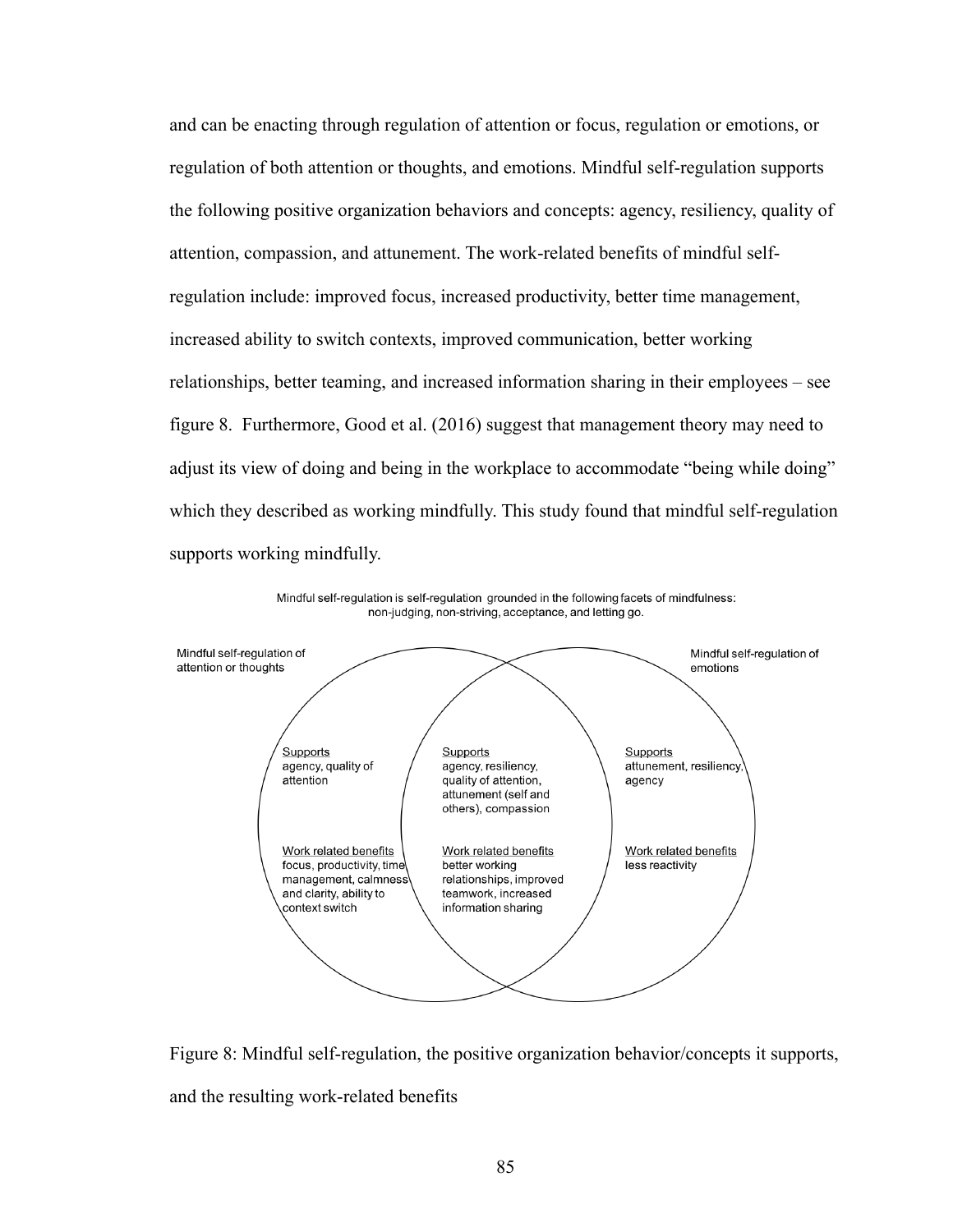Literature on mindful leadership is emerging (c.f., Ehrlich, 2017; Hougaard, Carter, & Coutts, 2016; Sethi, 2009), though much of this literature is not empirical. For example, Hougaard et al. (2016) suggest that in today's 'information overload' work environment leaders need to slow down to be successful, indicating that it is an attention economy requiring sharp focus and open awareness to be effective, and mindfulness is a path to have both. Sethi (2009) suggests that mindfulness is a key leadership competency because of the three key skills it enables: focus, awareness, and living in the moment. He suggests these skills enable authentic team behavior allowing them to look at the reality of a situation and "develop sharper strategies and deliver more coordinated and precise execution (Sethi, 2009, p. 8). Ehrlich (2017) offers a framework supporting mindfulness in leaders and organizations. He notes that mindfulness is an "inside out" approach that gives you clues about your reactions and impact. This approach is complimentary to the "outside-in" approaches of practice, feedback, and modeling. Ehrlich suggests that training employees in mindfulness in not enough, training in mindful leadership is required to enable mindful organizations. Reb, Narayanan, and Chaturvedi (2014) demonstrated the influence of leadership on key organizational measures by examining the influence of leaders' mindfulness on employee well-being and performance through two correlational studies, conducted in Singapore, involving supervisors and their subordinates. They found that leader mindfulness as measured by MAAS was significantly related to both employee well-being and performance.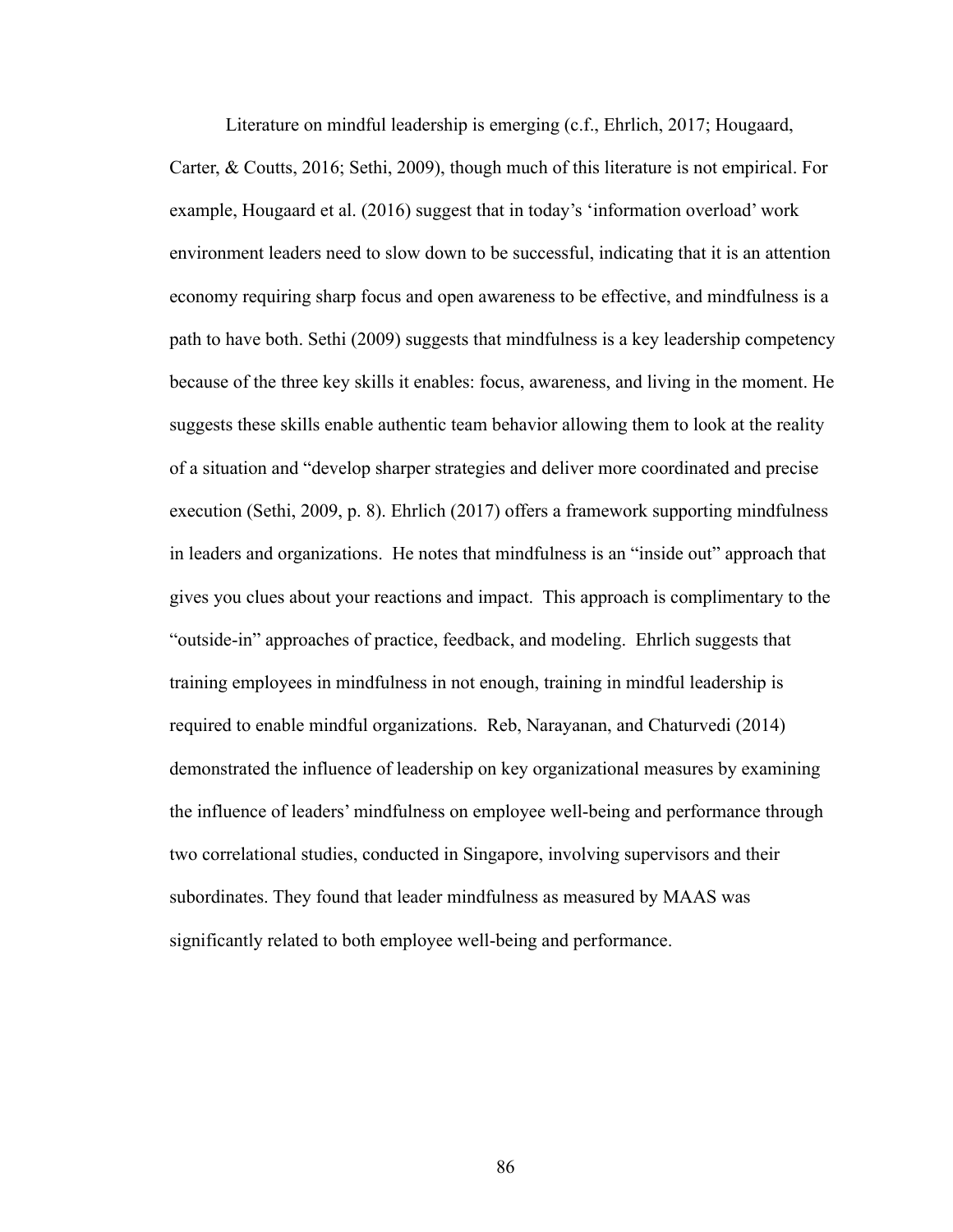### **Conclusion**

This study investigated how individuals integrate mindfulness into the workplace, the primary guiding question was how does mindfulness workplace practice help individuals to self-regulate a) attention or thoughts, b) emotions, and c) both attention or thoughts and emotions, and what are the associated benefits. This study found selfregulation grounded in key mindfulness facets (i.e. non-judging, non-striving, acceptance, letting go) to be foundational in the integration of mindfulness in the workplace, and defined this as mindful self-regulation. Mindful self-regulation was found to support several positive organizational behaviors including: agency, resiliency, quality of attention, compassion, and attunement that related to the following work-related benefits: improved focus, increased productivity, better time management, increased ability to switch contexts, improved communication, better working relationships, better teaming, and increased information sharing in their employees. An element that is not present in the existing literature is the development of community as a mechanism for integrating mindfulness into the workplace. This study found several participants engaging in grassroots efforts of lunch time formal mindfulness practice.

Additionally, this study explored some of the barriers to mindfulness as well as the support of mindfulness. The big barriers to mindfulness in the workplace are time, distractions, the work culture of 'doing,' and systemic pressure to perform. Having a space to take some time out during the workday to formally practice mindfulness supports overcoming the time barrier, and the formal practice heightens self-regulation informed by mindfulness. The development of community to support mindfulness in the workplace is another way to overcome some of the barrier. Community offers support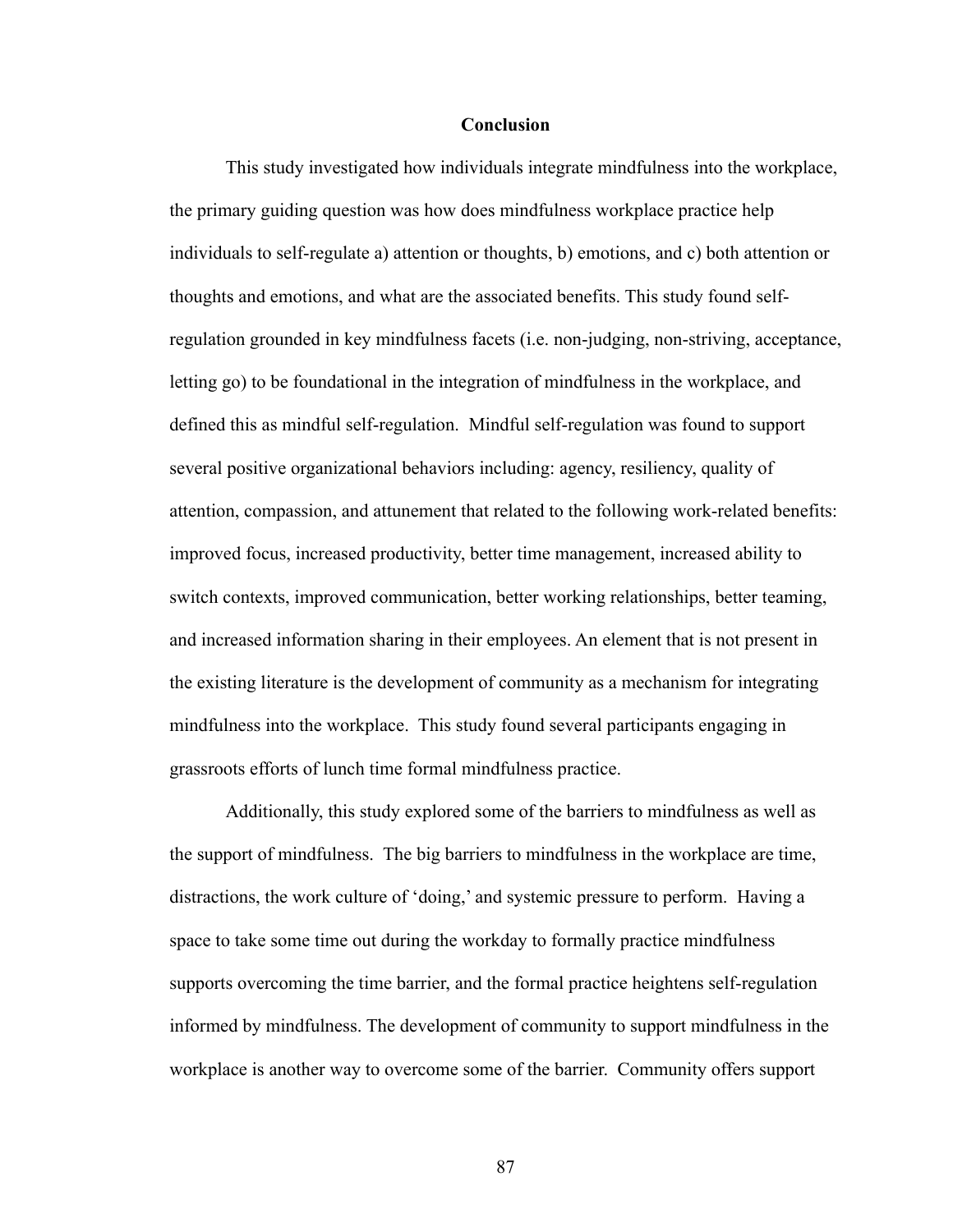through shared understanding and a common language, which encourages a deepening of practice. When individuals take time during the workday to practice formally, they can 'reset' and approach work from a more mindful state. Workplace meditation groups support this integration of formal practice during the workday by offering structure and inspiration. Finally, mindful leadership was identified and something that would support mindfulness in the workplace. This is a new topic in the literature and one that would benefit from further empirical exploration.

## **Limitations**

As with any qualitative study, the findings in this study are not generalizable or predictive. The sample size was limited to 8 participants and while there was a good demographic balance, it was heavily weighted with people working in IT and over 30 years of age. It is not clear how the data may be affected with younger generation practitioners. Because data were limited to interviews, the lack of process data observations in the workplace—or data collected from other members in the same workplace is a limitation; such data could reveal nuanced and subtle factors that participants themselves may not recognize. Future research should address this gap.

Another theoretical lens, either guiding the research methods or the analysis could reveal other issues, opportunities, and points of view with regard to workplace mindfulness. For instance, future studies could investigate the impact of mindful leadership programs on organizational change efforts. This could be done through a longitudinal mixed methods approach that includes on-going measurement of mindful self-regulation, key behaviors and attitudes necessary for change to occur, and measures of success for the initiative. The impact of mindfulness on organizational learning could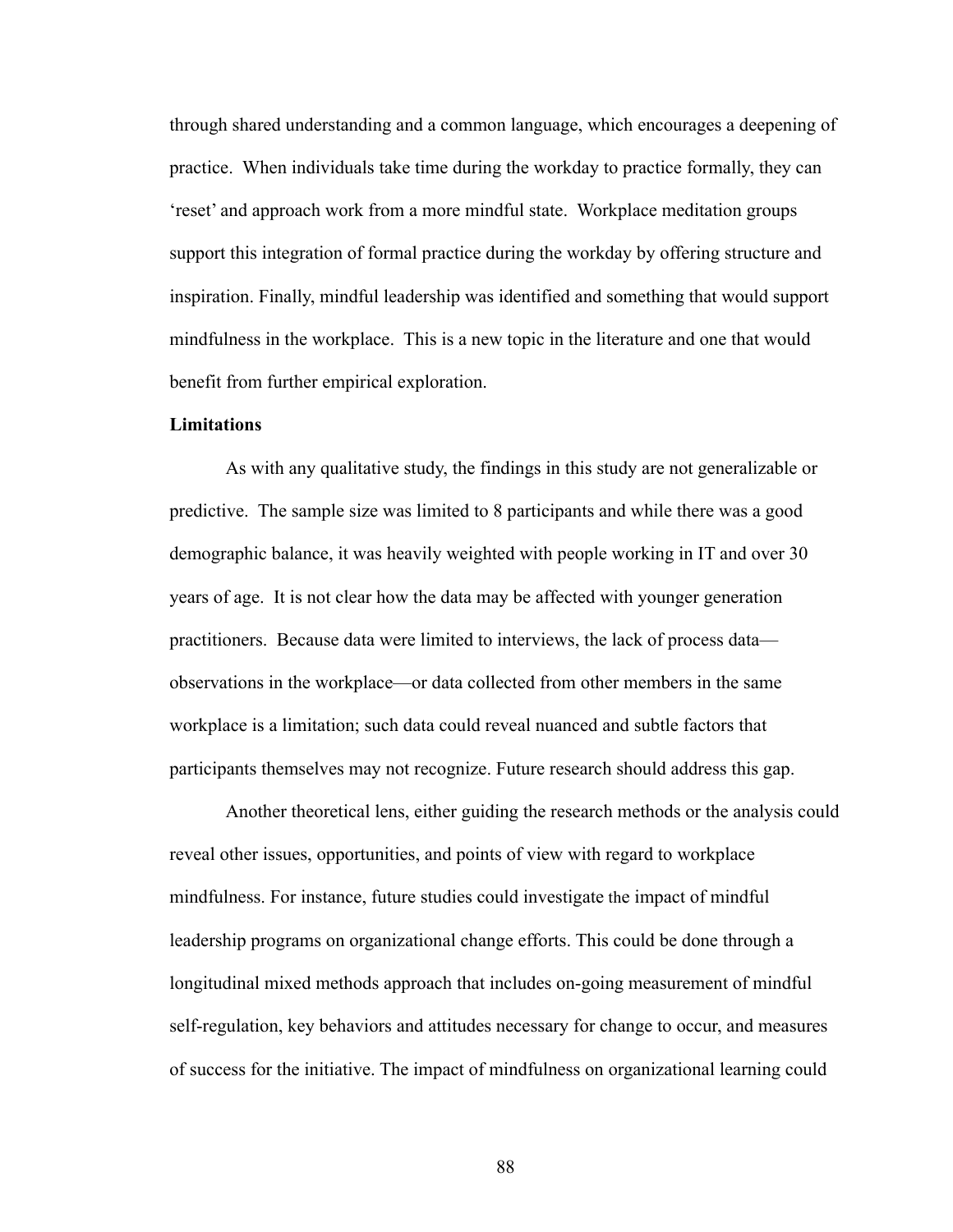be examined through mindful self-regulation measures combined with relevant measures for organizational learning, such as, openness to sharing knowledge, willingness to take on new challenges, and how perceived failure is handled.

Finally, as a practitioner of mindfulness, I may have drawn interpretations and noticed features of participants' talk that those without such practice might not have noticed. Likewise, my own experiences may have drawn my attention toward and away from certain aspects. Just as I have advocated for communities of practice in mindfulness, having a community of researchers focused collectively could enhance this work.

# **Implications**

This study adds to the literature by introducing the concept of mindful selfregulation. While this concept was inherent in previous work, my study pulls it out explicitly and connects it with positive organizational behaviors. This connection provides a framework that can enable a broader perspective of mindfulness in the workplace. Many of the quantitative studies use measures of mindfulness related to attentional focus (e.g. MAAS).

Further development of a construct for mindful self-regulation could expand the research of mindfulness in the workplace. Additionally, the conceptual framework and codes that were developed can offer an approach to studying mindfulness in the workplace that incorporates a multifaceted view of mindfulness with several positive organizational behaviors or attributes, which can help frame future research. Finally, this study also provides some practical suggestions for bringing more mindfulness to the workplace that doesn't require a lot of investment. For example, there is value in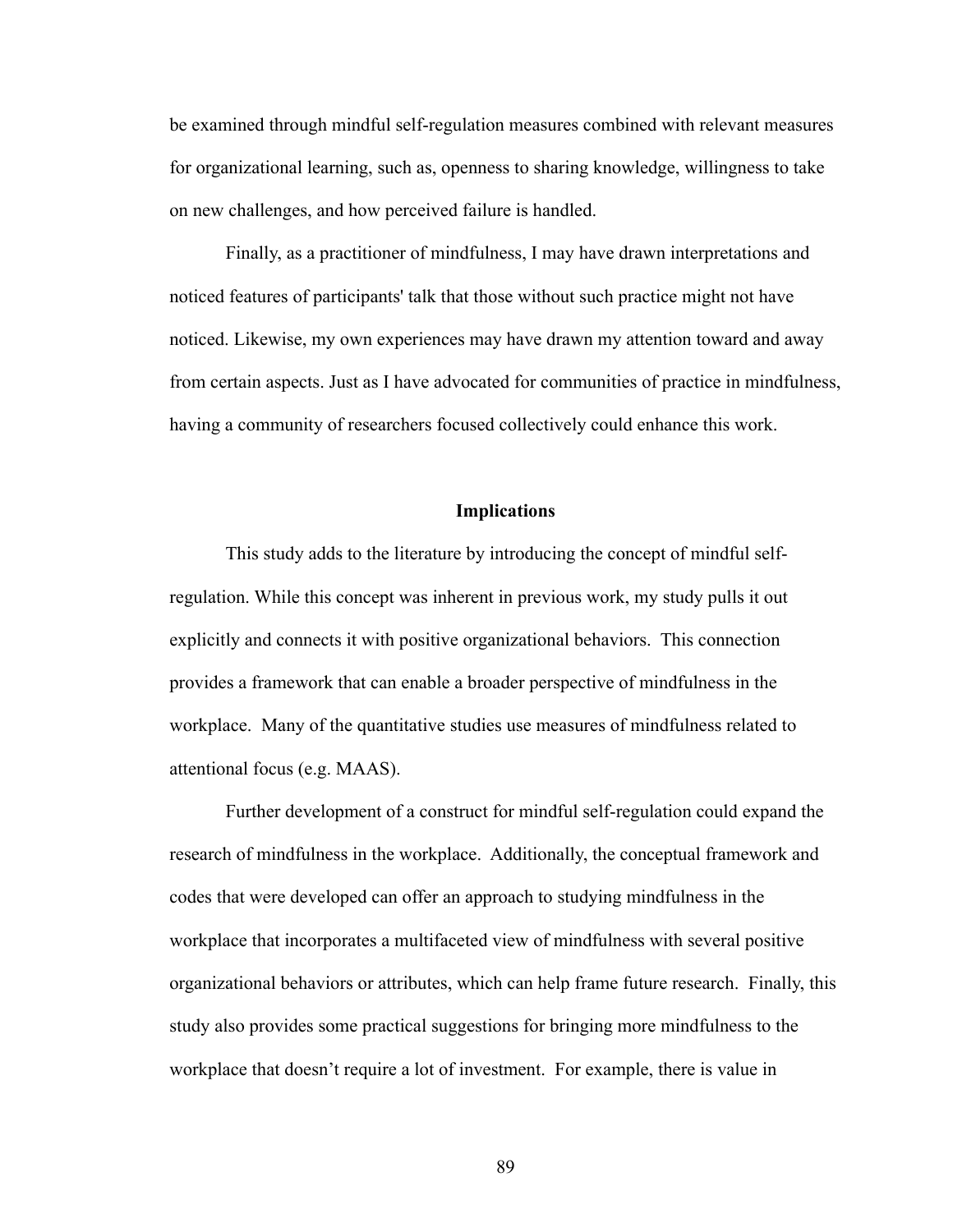supporting employees' grassroots efforts to engage in formal mindfulness practices over lunch by providing a space and permission to promote it. From a practitioner perspective, there seems to be a need to support the development of a community of practice for mindfulness in the workplace.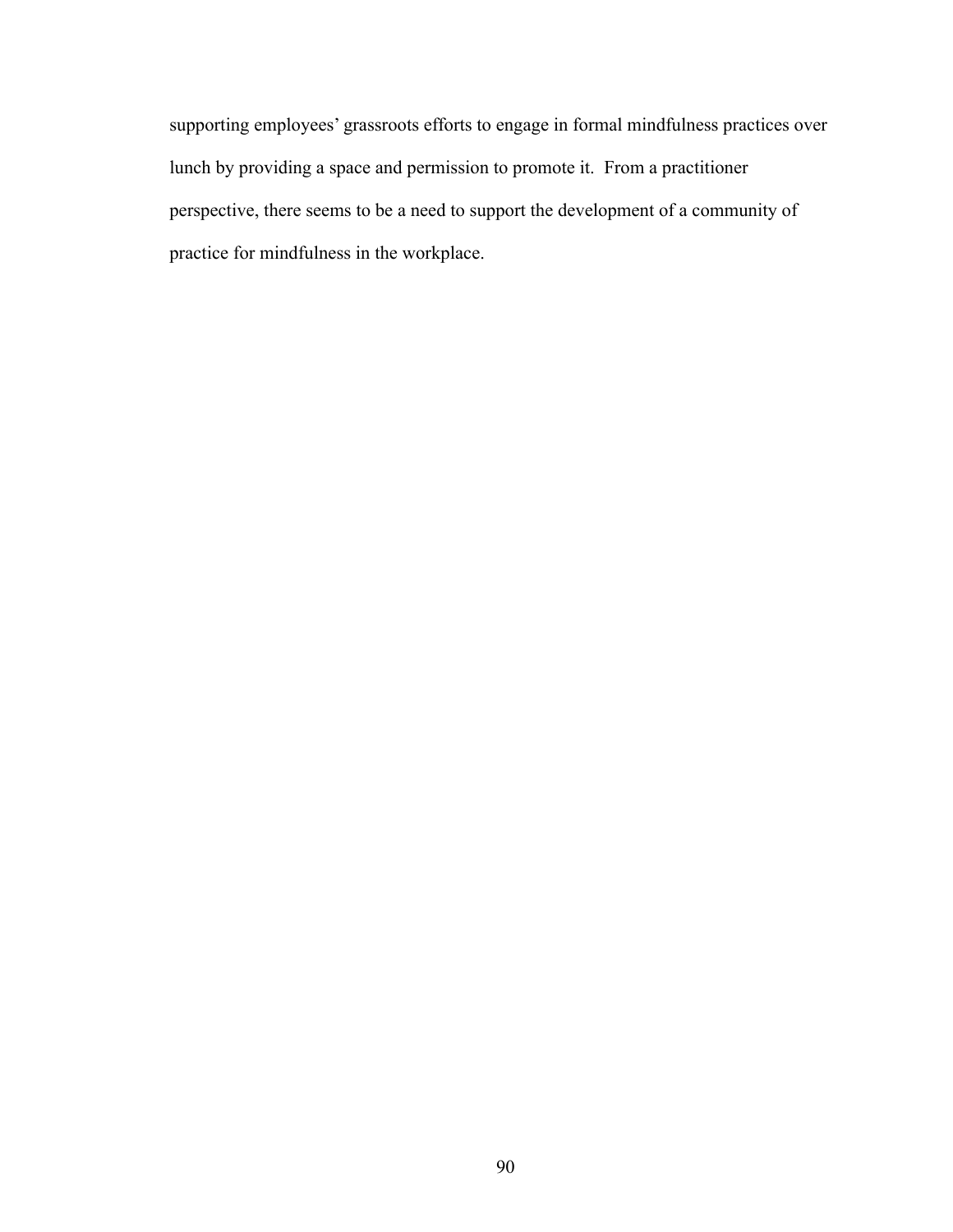# **APPENDIX A - INTERVIEW GUIDES**

Integrating Mindfulness into the Workplace – Interview Guide

Research Questions

This study is aimed at understanding 1) the individual process of integrating

mindfulness concepts and practices into their workplace, 2) the perceived benefits to the

individual, 3) the perceived benefits to the organization where they work, and 4) the

barriers encountered when attempting to integrate mindfulness concepts. Thus the

guiding research questions to this inquiry are:

- 1. How do individuals integrate mindfulness concepts and practices at work?
- 2. What are the individual's perceived benefits of mindfulness in the workplace?
- 3. From their perspective, how does this impact their organization?
- 4. What barriers do individuals encounter when attempting to integrate mindfulness concepts and practices at work?

Introduction common to all interviews:

- Remind participant of study goals, confidentiality, and their right to remove themselves from the study at any time
- Communicate that recording of the interview will occur and when it has started
- Communicate the objective of the interview. Approach common to all interviews:
- 1. Ask question
- 2. Negotiate meaning if necessary
	- o Participant may to work through their interpretation of the question
- 3. Request for concrete description
	- o Only needed if the participant provides a generalized answer
- 4. Provide interpretation of the description is necessary for shared understanding
	- o Researcher to summarize quickly their understanding of description
- 5. Coda
	- o Concluding remark indicating that follow-on questions or next question can be asked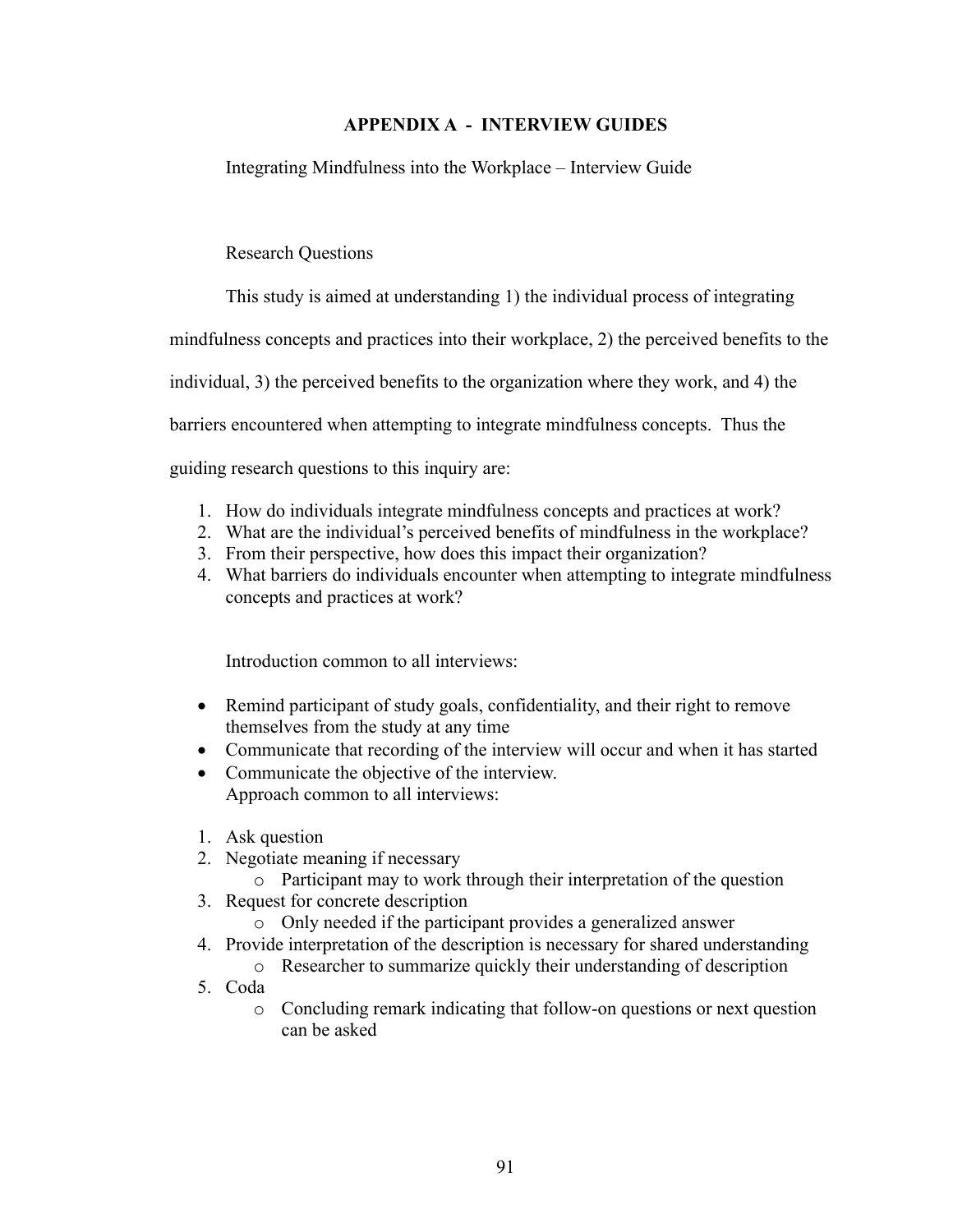Interview 1 (30 min)

- Objective
	- o Establish rapport, gather work context information, ask about stress at work
- Approach
	- o Semi-structured Interview
- Interview Guide
	- o This interview is to help establish the context of your work environment and the stress you encounter in the workplace
	- o First I'd like you to describe your work environment (office, customer service, knowledge worker, etc.)
		- § *For example, I work at large multinational business to business company in the tech sector. My days involve a lot of meetings and interacting with co-workers.*
	- o What are your most common areas of stress at work?
	- o How do you currently manage your work stress?
	- o Would you say that you handle work stress skillfully? Why? Why not? *Beginning practitioner*
	- o With what you currently know about MBSR, where do you anticipate the most benefit/application in your workplace? *Experienced practitioner*
	- o Do you integrate mindfulness into your workplace? If so how? If not, why?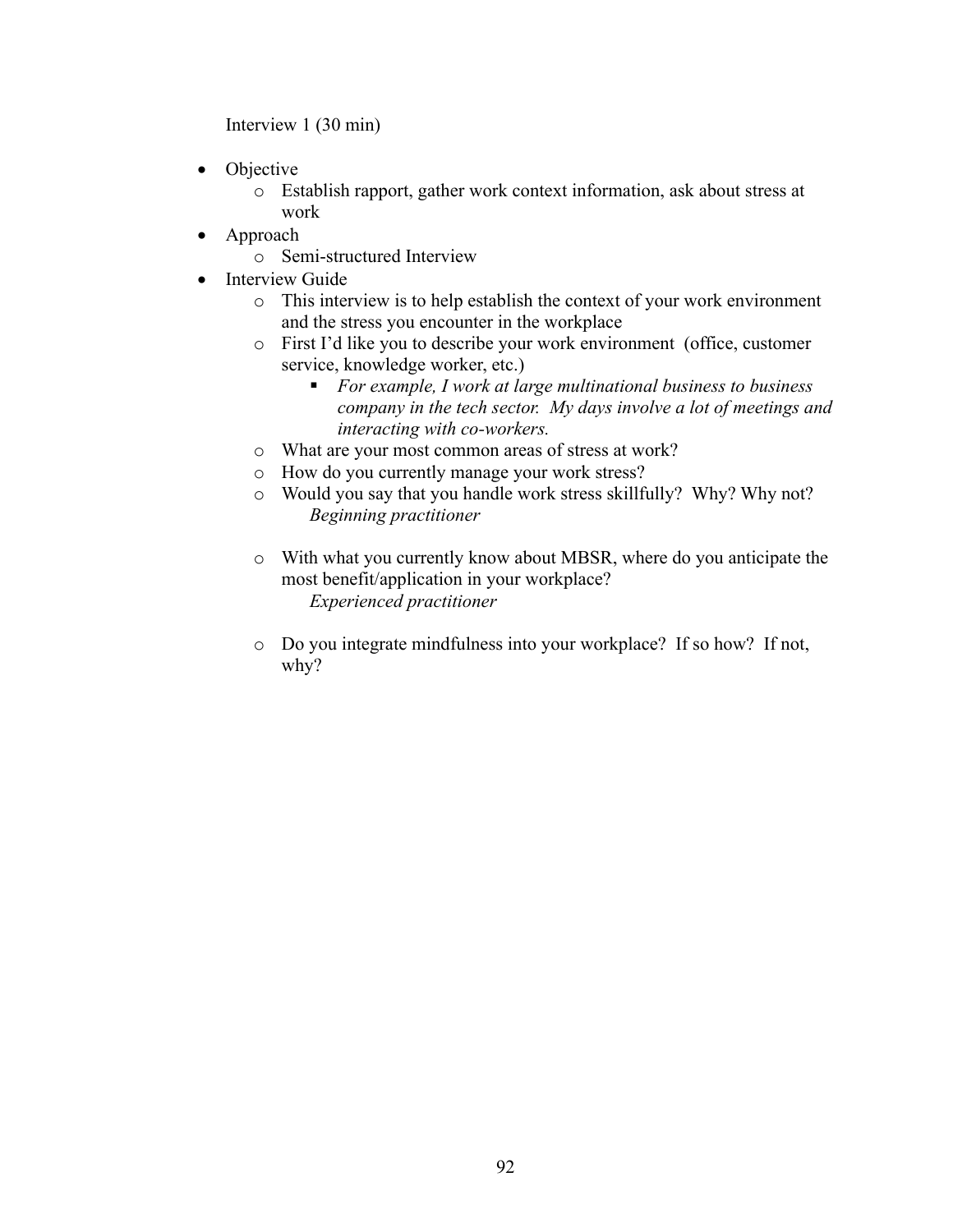Interview 2: Midpoint of program

# *Beginning practitioner*

- Objective:
	- o Understand how the program going. Understand if they are actively trying to integrate mindfulness at work. If so, understand how and the specific situations.
- Approach:
	- o Semi-structured interview
- Interview Guide questions may be modified to build on previous interviews
	- o How is the MBSR program going for you thus far?
	- o Have you found work to be less stressful?
	- o Are any of the concepts or practices from the MBSR course applicable to dealing with stress in your work environment? Please describe.
	- o Have you incorporated any of the concepts/practices to your work environment? Please describe.
	- o What barriers have you found to incorporating concepts/practices to your work environment?

*Experienced practitioner*

- Objective:
	- o Get specific examples of integration of mindfulness in workplace
- Approach:
	- o Semi-structured interview
- Interview Guide:
	- o What brought you to your meditation practice?
	- o Did you notice a change in your work satisfaction when you started your meditation practice (if applicable)?
	- o Please describe a situation at work where you have actively integrated your meditation practice? Is this current?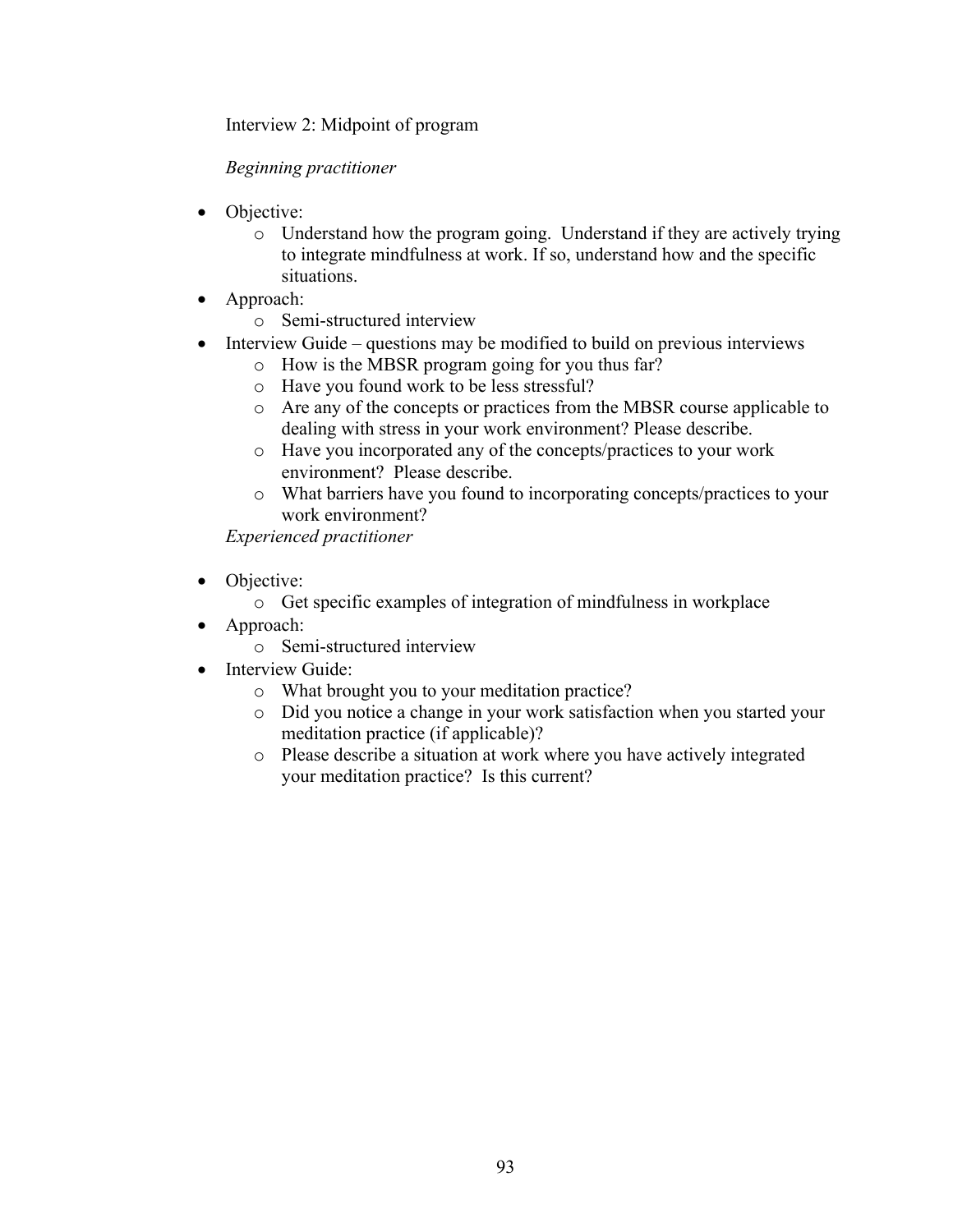Interview 3: End of the program.

# *Beginning practitioner*

- Objective:
	- o Understand if continuing to integrate. Investigate scenarios from midpoint interview and what has transpired.
- Approach
	- o Semi-structured
- Interview Guide
	- o Last time you talked about XXX, how is that going?
	- o Have you found MBSR course to benefit you at work? If so, how?
	- o Has your overall stress at work changed? In what way?
	- o After completing the MBSR course and reflecting on it in the workplace setting through participating in this study, How would you describe mindfulness in the workplace?

*Experienced practitioner*

- Objective:
	- o Understand what barriers exist to integrating mindfulness into workplace for them. Understand what benefits they perceive. Understand their definition of mindfulness in the workplace.
- Approach
	- o Semi-structured
- Interview Guide
	- o If applicable ask about previous situations and how they have progressed
	- o What barriers do you face when trying to integrate mindfulness into the workplace?
	- o What benefits do you associate with integrating mindfulness into the workplace?
	- o How would you describe mindfulness in the workplace?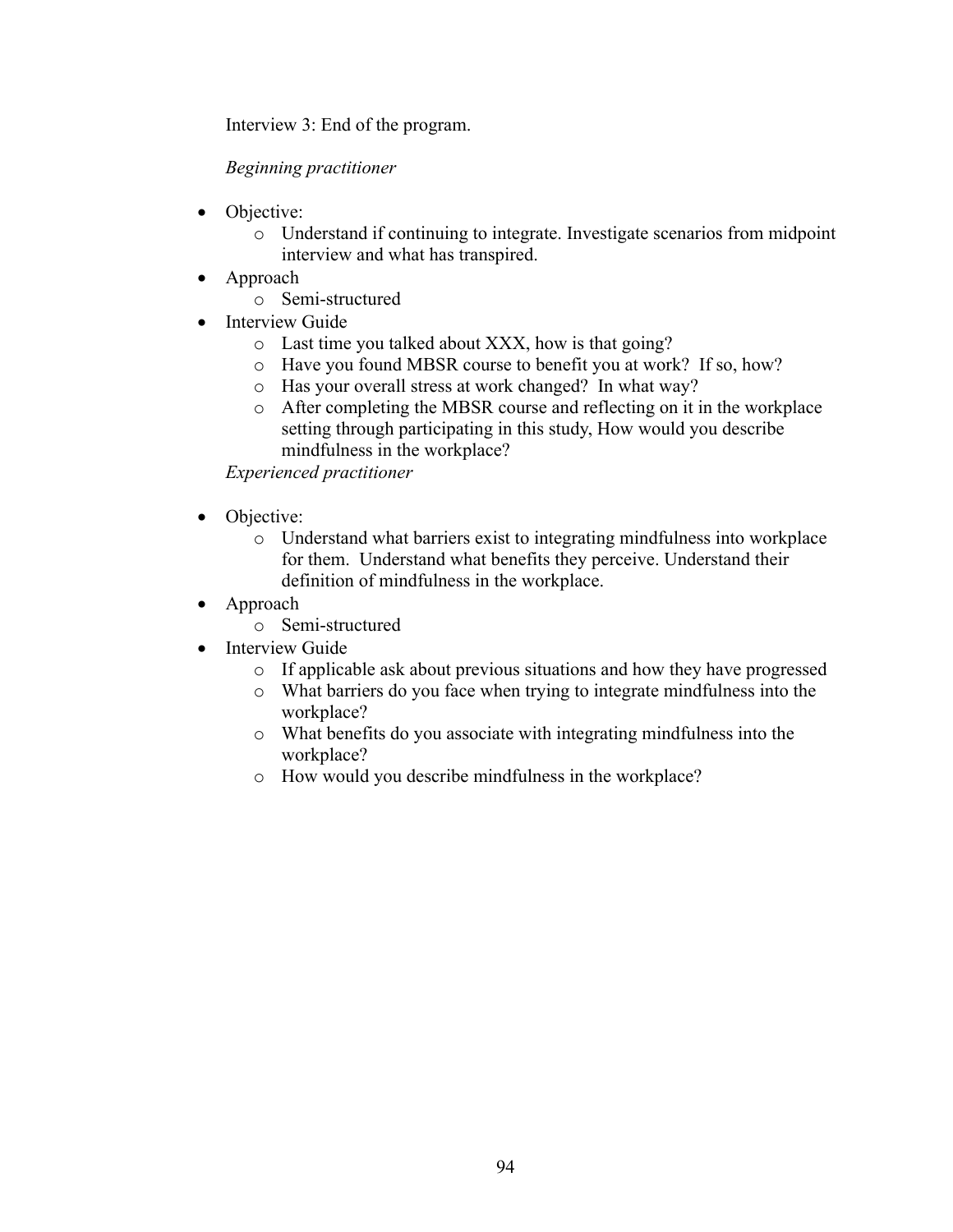### **REFERENCES**

- Allen, M., Bromley, A., Kuyken, W., & Sonnenberg, S. J. (2009). Participants' experiences of mindfulness-based cognitive therapy: "It changed me in just about every way possible". Behavioural and cognitive psychotherapy, 37(4), 413-430.
- Ashforth, B. E., Harrison, S. H., & Corley, K. G. (2008). Identification in organizations: an examination of four fundamental questions, 325.
- Avey, J. B., Luthans, F., Smith, R. M., & Palmer, N. F. (2010). Impact of positive psychological capital on employee well-being over time. Journal of Occupational Health Psychology, 15(1), 17-28.
- Baer, R. A., Smith, G. T., Hopkins, J., Krietemeyer, J., & Toney, L. (2006). Using selfreport assessment methods to explore facets of mindfulness. Assessment, 13(1), 27-45.
- Bandura, A. (1989). Human agency in social cognitive theory. American Psychologist, 44(9), 1175-1184. doi:10.1037/0003-066X.44.9.1175
- Bargh, J. A., & Chartrand, T. L. (1999). The unbearable automaticity of being. American Psychologist, 54(7), 462-479. doi:10.1037/0003-066X.54.7.462
- Beckman, H. B., Wendland, M., Mooney, C., Krasner, M. S., Suchman, A. L., Quill, T. E., & Epstein, R. M. (2012). The impact of a program in mindful communication on primary care physicians. Academic Medicine, 87(6), 815-819.
- Birnie, K., Speca, M., & Carlson, L. E. (2010). Exploring self-compassion and empathy in the context of mindfulness-based stress reduction (MBSR). Stress & Health: Journal of the International Society for the Investigation of Stress, 26(5), 359-371.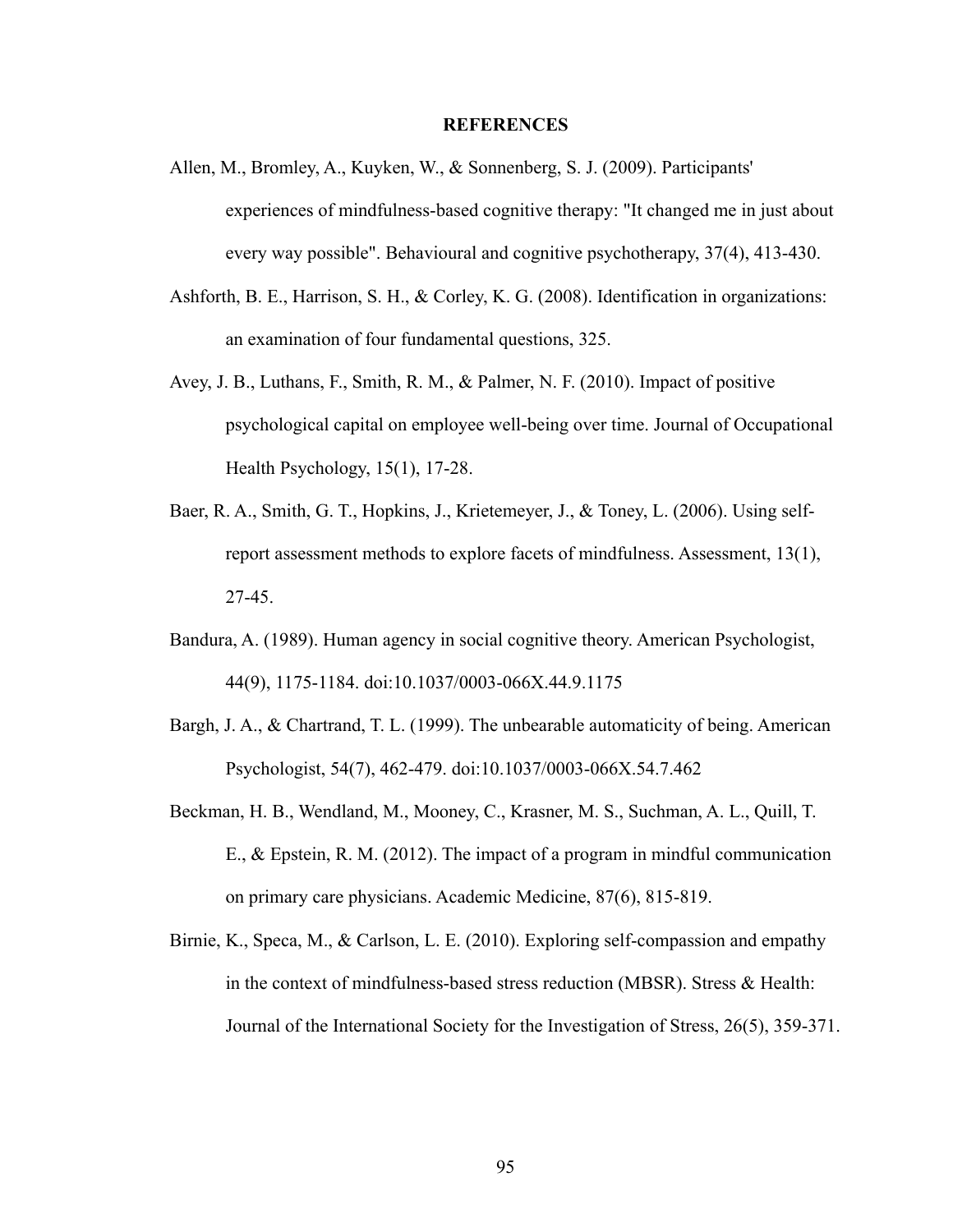- Bishop, S. R., Lau, M., Shapiro, S., Carlson, L., Anderson, N. D., Carmody, J., ... Devins, G. (2004). Mindfulness: A proposed operational definition. Clinical Psychology: Science and Practice, 11(3), 230-241.
- Bodhi, B. (2011). What does mindfulness really mean? A canonical perspective. Contemporary Buddhism, 12(1), 19-39. doi:10.1080/14639947.2011.564813
- Boyatzis, R. E., & McKee, A. (2005). Resonant leadership: Renewing yourself and connecting with others through mindfulness, hope, and compassion. Boston :: Harvard Business School Press.
- Brinkmann, S. (2013). Qualitative interviewing. Oxford :: Oxford University Press.
- Brown, K. W., Creswell, J. D., & Ryan, R. M. (2015). The evolution of mindful science. In K. W. Brown, J. D. Creswell, & R. M. Ryan (Eds.), Handbook of mindfulness : theory, research, and practice. New York :: The Guilford Press.
- Brown, K. W., & Ryan, R. M. (2003). The benefits of being present: Mindfulness and its role in psychological well-being. Journal of Personality and Social Psychology, 84(4), 822-848. doi:10.1037/0022-3514.84.4.822
- Brown, K. W., Ryan, R. M., & Creswell, J. D. (2007). Mindfulness: Theoretical foundations and evidence for its salutary effects. Psychological Inquiry, 18(4), 211-237. doi:10.1080/10478400701598298
- Bruine de Bruin, W., Parker, A. M., & Fischhoff, B. (2007). Individual differences in adult decision-making competence. Journal of Personality and Social Psychology, 92(5), 938-956. doi:10.1037/0022-3514.92.5.938
- Carmody, J., & Baer, R. A. (2008). Relationships between mindfulness practice and levels of mindfulness, medical and psychological symptoms and well-being in a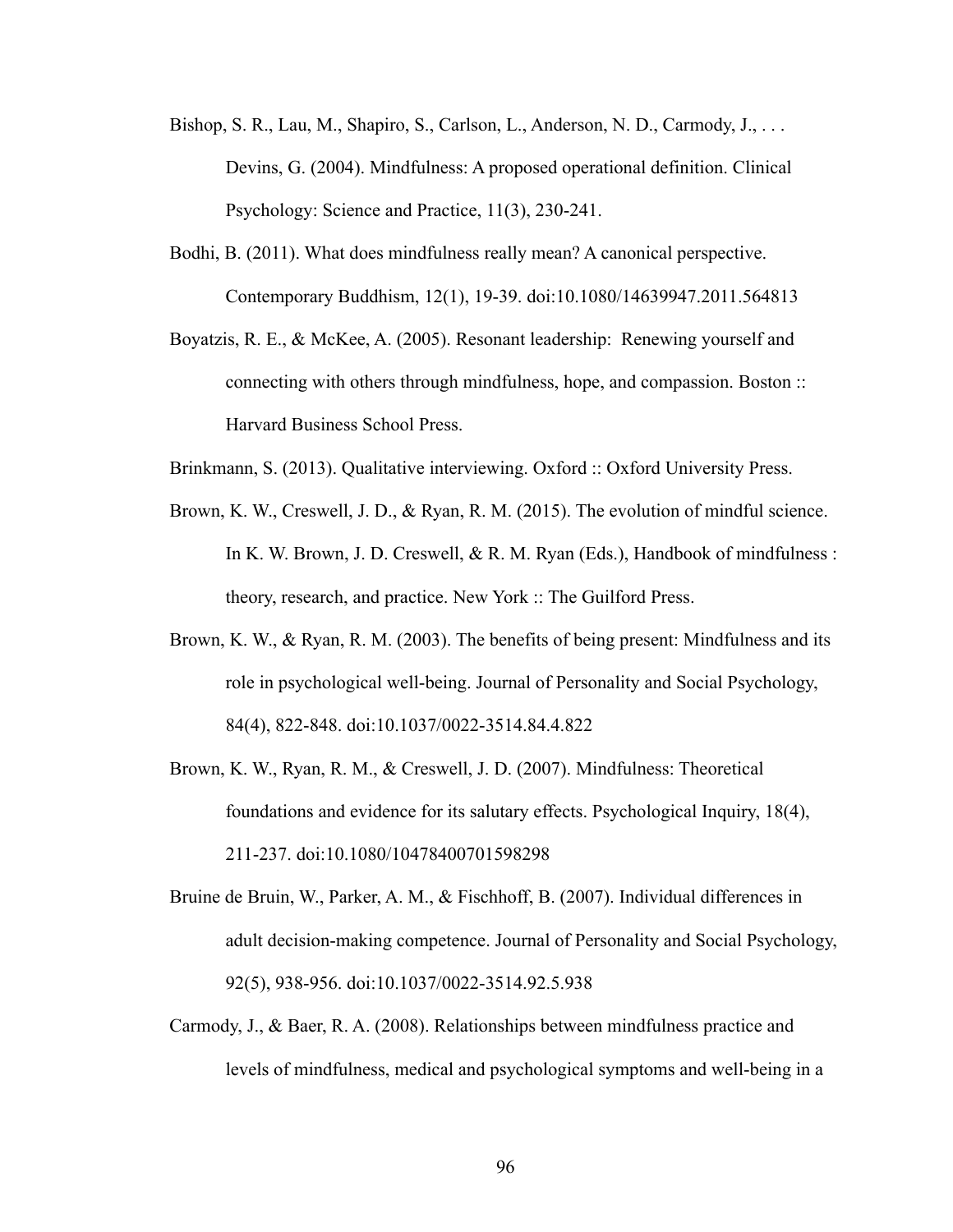mindfulness-based stress reduction program. Journal of Behavioral Medicine, 31(1), 23-33.

- Carson, S. H., & Langer, E. J. (2006). Mindfulness and self-acceptance. Journal of Rational-Emotive and Cognitive-Behavior Therapy, 24(1), 29-43.
- Choi, E., & Leroy, H. (2015). Methods of mindfulness: How mindfulness is studied in the workplace. In J. Reb & P. W. B. Atkins (Eds.), Mindfulness in organizations: Foundations, research, and applications (pp. 67-99): Cambridge University Press.
- Cleirigh, D. O., & Greaney, J. (2015). Mindfulness and group performance: An exploratory investigation into the effects of brief mindfulness intervention on group task performance. Mindfulness, 6(3), 601-609.
- Colligan, T., & Higgins, E. (2006). Workplace stress: etiology and consequences. Journal of Workplace Behavioral Health, 21(2), 89-97.
- Colville, I., Brown, A. D., & Pye, A. (2012). Simplexity: Sensemaking, organizing and storytelling for our time. Human Relations, 65(1), 5-15.
- Creswell, J. W. (2013). Qualitative inquiry and research design : choosing among five approaches (3rd ed. ed.). Los Angeles :: SAGE Publications.
- Cropanzano, R., & Wright, T. A. (1999). A 5-year study of change in the relationship between well-being and job performance. Consulting Psychology Journal: Practice and Research, 51(4), 252-265.
- Culbertson, S. S., Fullagar, C. J., & Mills, M. J. (2010). Feeling good and doing great: The relationship between psychological capital and well-being. Journal of Occupational Health Psychology, 15(4), 421-433. doi:10.1037/a0020720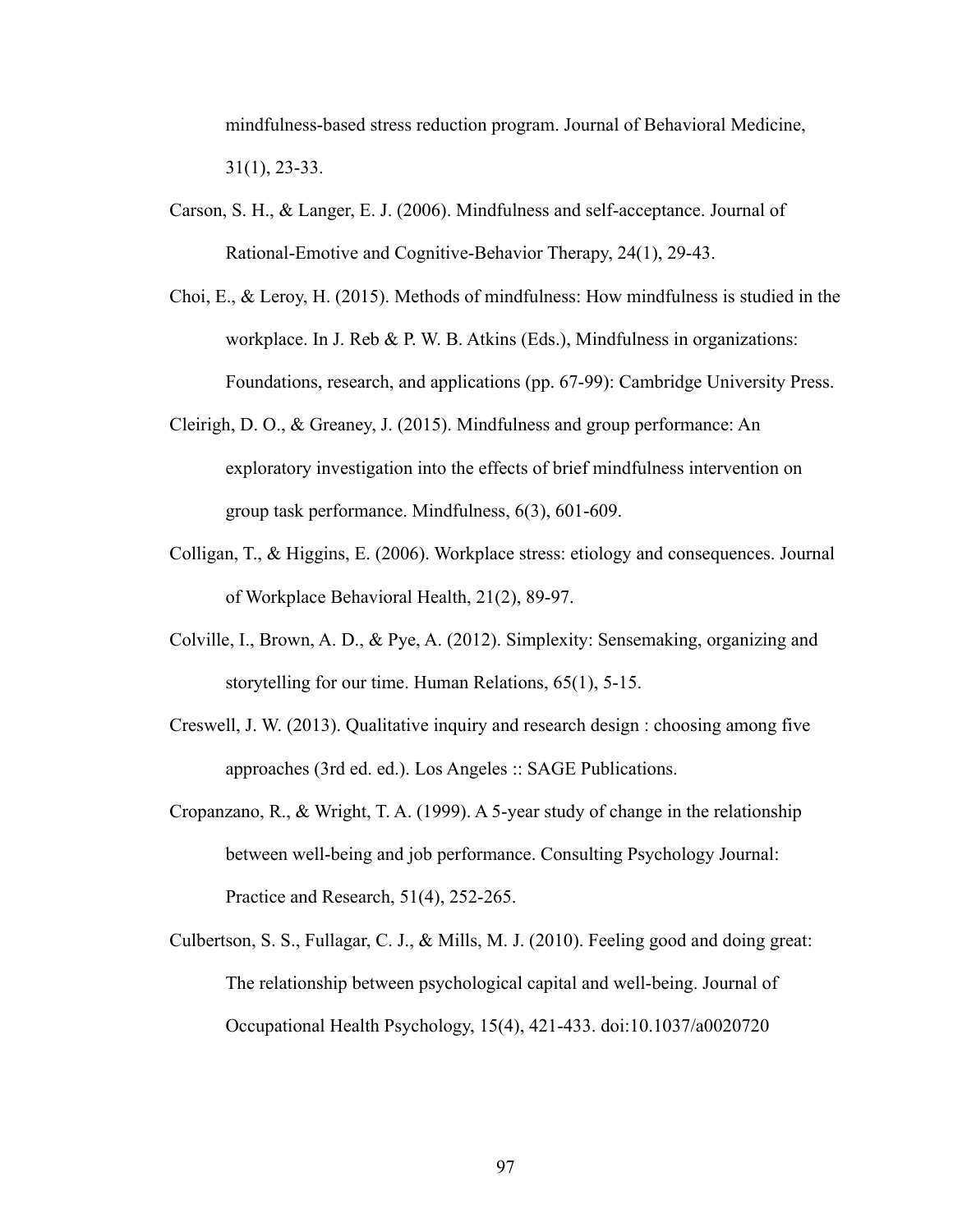- Cyert, R. M., & March, J. G. (1963). A behavioral theory of the firm. Englewood Cliffs, NJ: Prentice-Hall.
- Dane, E. (2011). Paying attention to mindfulness and Its effects on task performance in the workplace. Journal of Management, 37(4), 997-1018.
- Dane, E., & Brummel, B. J. (2013). Examining workplace mindfulness and its relations to job performance and turnover intention. Human Relations, 67(1), 105-128.
- Dane, E., & Brummel, B. J. (2014). Examining workplace mindfulness and its relations to job performance and turnover intention. Human Relations, 67(1), 105-128. doi:10.1177/0018726713487753
- Danna, K. (1999). Health and well-being in the workplace: a review and synthesis of the literature. Journal of Management, 25(3), 357-384.
- Davidson, R. J., Kabat-Zinn, J., Schumacher, J., Rosenkranz, M., Muller, D., Santorelli, S. F., . . . Sheridan, J. F. (2003). Alterations in brain and immune function produced by mindfulness meditation. Psychosomatic medicine, 65(4), 564-570.
- Davis, J. H., & Thompson, E. (2015). Developing attention and decreasing affective bias. In K. W. Brown, J. D. Creswell, & R. M. Ryan (Eds.), Handbook of mindfulness : theory, research, and practice (pp. 42-61). New York :: The Guilford Press.
- DeNeve, K. M., & Cooper, H. (1998). The happy personality: A meta-analysis of 137 personality traits and subjective well-being. Psychological Bulletin, 124(2), 197- 229. doi:10.1037/0033-2909.124.2.197
- Dewey, J. (1910). How we think. Boston, Mass. :: D.C. Heath & Co.
- Diener, E. (1984). Subjective well-being. Psychological Bulletin, 95(3), 542-575. doi:10.1037/0033-2909.95.3.542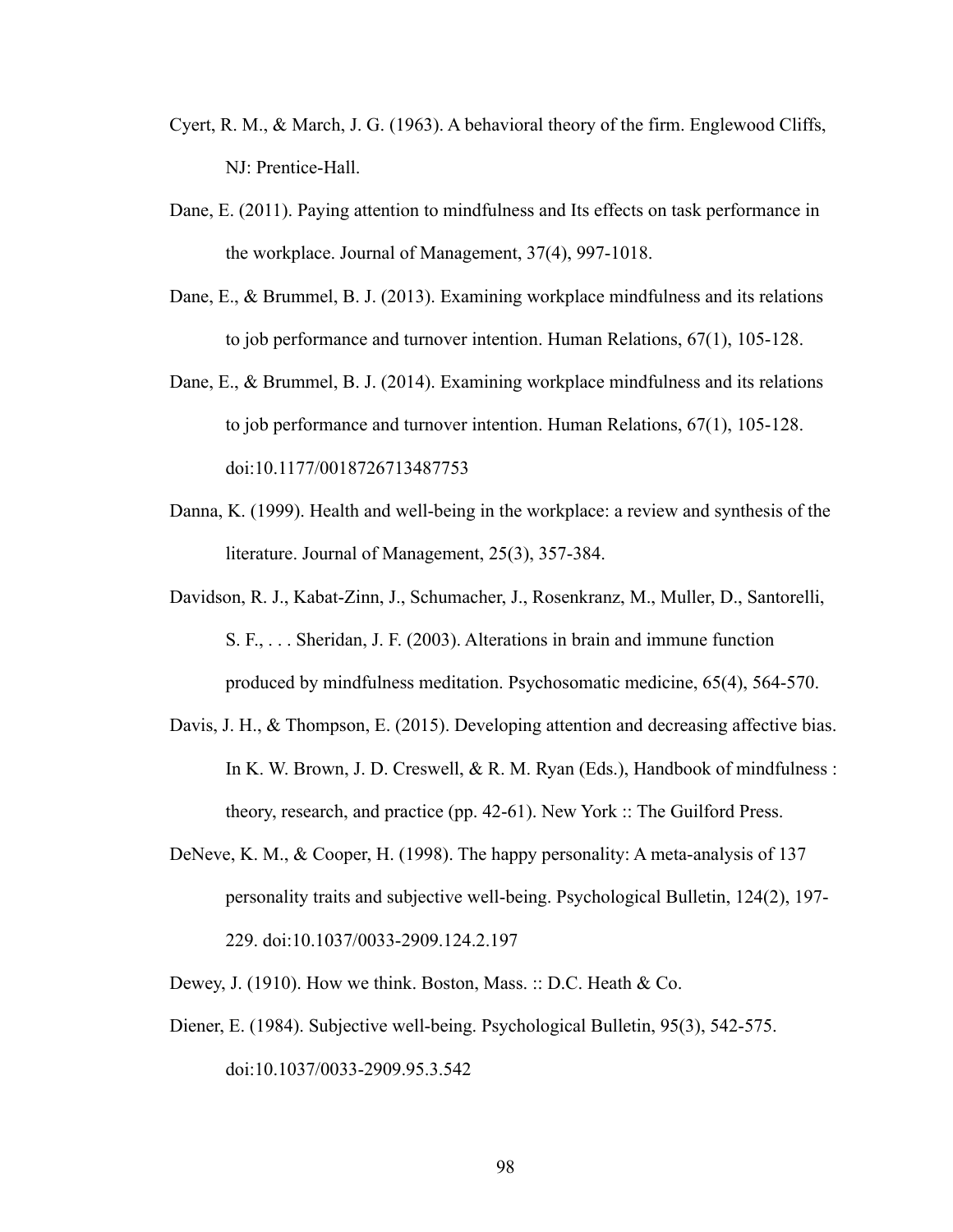- Donaldson, S. I., & Ko, I. (2010). Positive organizational psychology, behavior, and scholarship: A review of the emerging literature and evidence base. The Journal of Positive Psychology, 5(3), 177-191.
- Eccles, R. G., & Pyburn, P. J. (1992). Creating a comprehensive system to measure performance. Management accounting., LXXIV(4), 41.

Ehrlich, J. (2017). Mindful leadership. Organizational Dynamics, 46(4).

- Epstein, R. M. (2014). What will it take for physicians to practice mindfully?: Promoting quality of care, quality of caring, resilience, and well-being The Wiley Blackwell Handbook of Mindfulness (pp. 584-607): John Wiley & Sons, Ltd : Chichester, UK.
- Feldman, G., Greeson, J., & Senville, J. (2010). Differential effects of mindful breathing, progressive muscle relaxation, and loving-kindness meditation on decentering and negative reactions to repetitive thoughts. Behaviour Research and Therapy, 48(10), 1002-1011.
- Fiol, C. M., & O'Connor, E. J. (2003). Waking up! Mindfulness in the face of bandwagons. Academy of Management Review, 28(1), 54-70. doi:10.5465/AMR.2003.8925227
- Gagne, M., & Deci, E. L. (2005). Self-determination theory and work motivation. Journal of Organizational Behavior, 26(4), 331-362.
- Gethin, R. (2015). Buddhist conceptualizations of mindfulness. In K. W. Brown, J. D. Creswell, & R. M. Ryan (Eds.), Handbook of mindfulness : theory, research, and practice (pp. 9-41). New York :: The Guilford Press.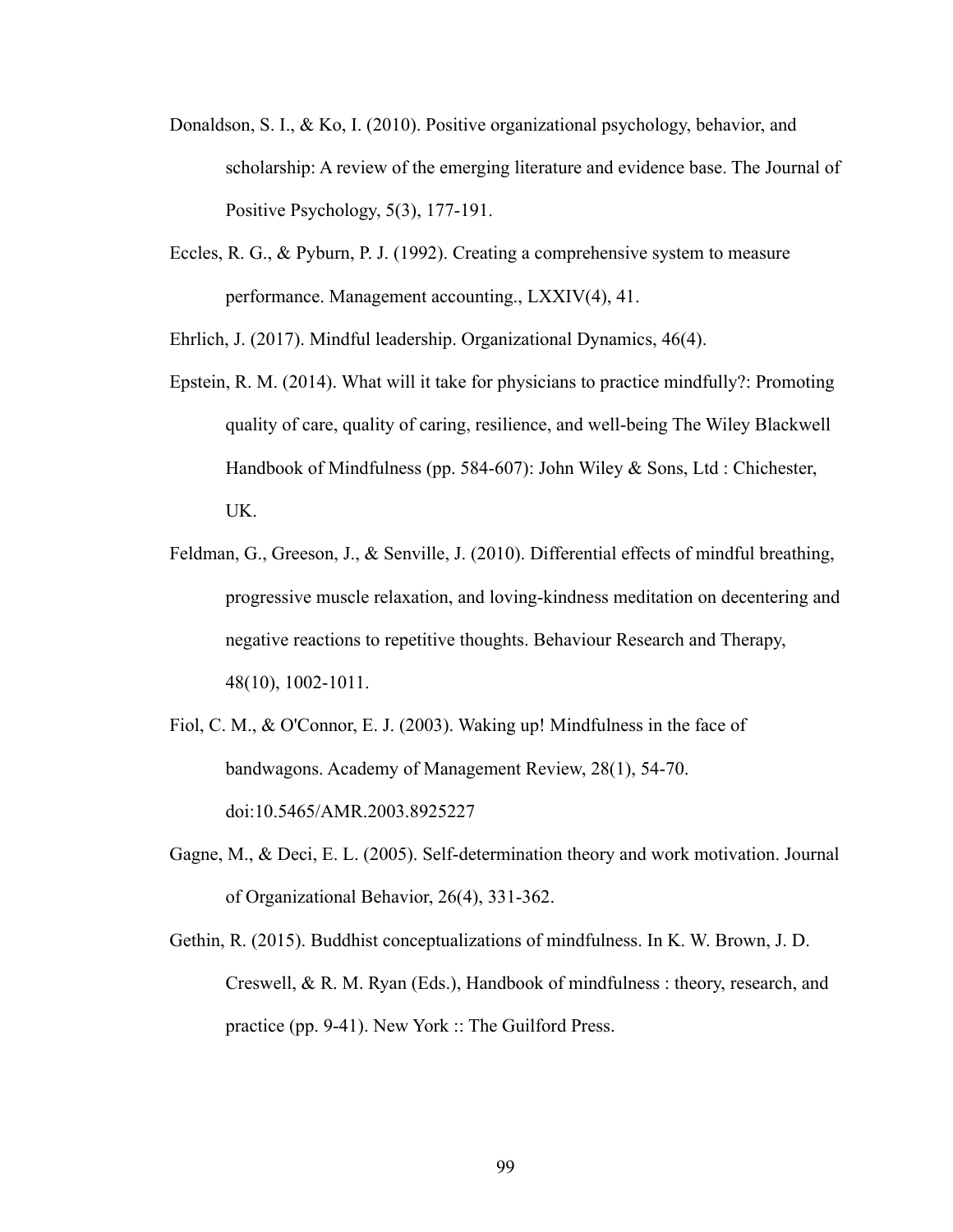- Giluk, T. L., Stewart, G. L., & University of Iowa. College of Business, A. (2010). Mindfulness-based stress reduction facilitating work outcomes through experienced affect and high-quality relationships. University of Iowa, [Iowa City, Iowa] :. Retrieved from http://ir.uiowa.edu/etd/674 WorldCat.org database.
- Glomb, T. M., Duffy, M. K., Bono, J. E., & Yang, T. (2011). Mindfulness at work Research in Personnel and Human Resources Management ; 30 (pp. 115-157): Howard House, Wagon Lane, Bingley, GBR, BD16 1WA: Emerald Group Publishing Ltd., 2011.
- Goleman, D. (1995). Emotional intelligence. New York :: Bantam Books.
- Goleman, D. (1998). What Makes a Leader? Harvard Business Review, 76(6).
- Goleman, D., Boyatzis, R., & McKee, A. (2002). The emotional reality of teams. NPR Journal of Organizational Excellence, 21(2), 55-65.
- Good, D. J., Lyddy, C. J., Glomb, T. M., Duffy, M. K., Bono, J. E., Brown, K. W., . . . Lazar, S. W. (2016). Contemplating mindfulness at work: an integrative review. Journal of Management, 42(1), 114-142.
- Graneheim, U. H., & Lundman, B. (2004). Qualitative content analysis in nursing research: concepts, procedures and measures to achieve trustworthiness. Nurse Education Today, 24(2), 105-112. doi:https://doi.org/10.1016/j.nedt.2003.10.001
- Greeson, J. M. (2009). Mindfulness research update: 2008. Complementary Health Practice Review, 14(1), 10-18.
- Guiette, A., & Vandenbempt, K. (2016). Learning in times of dynamic complexity through balancing phenomenal qualities of sensemaking. Management Learning, 47(1), 83-99.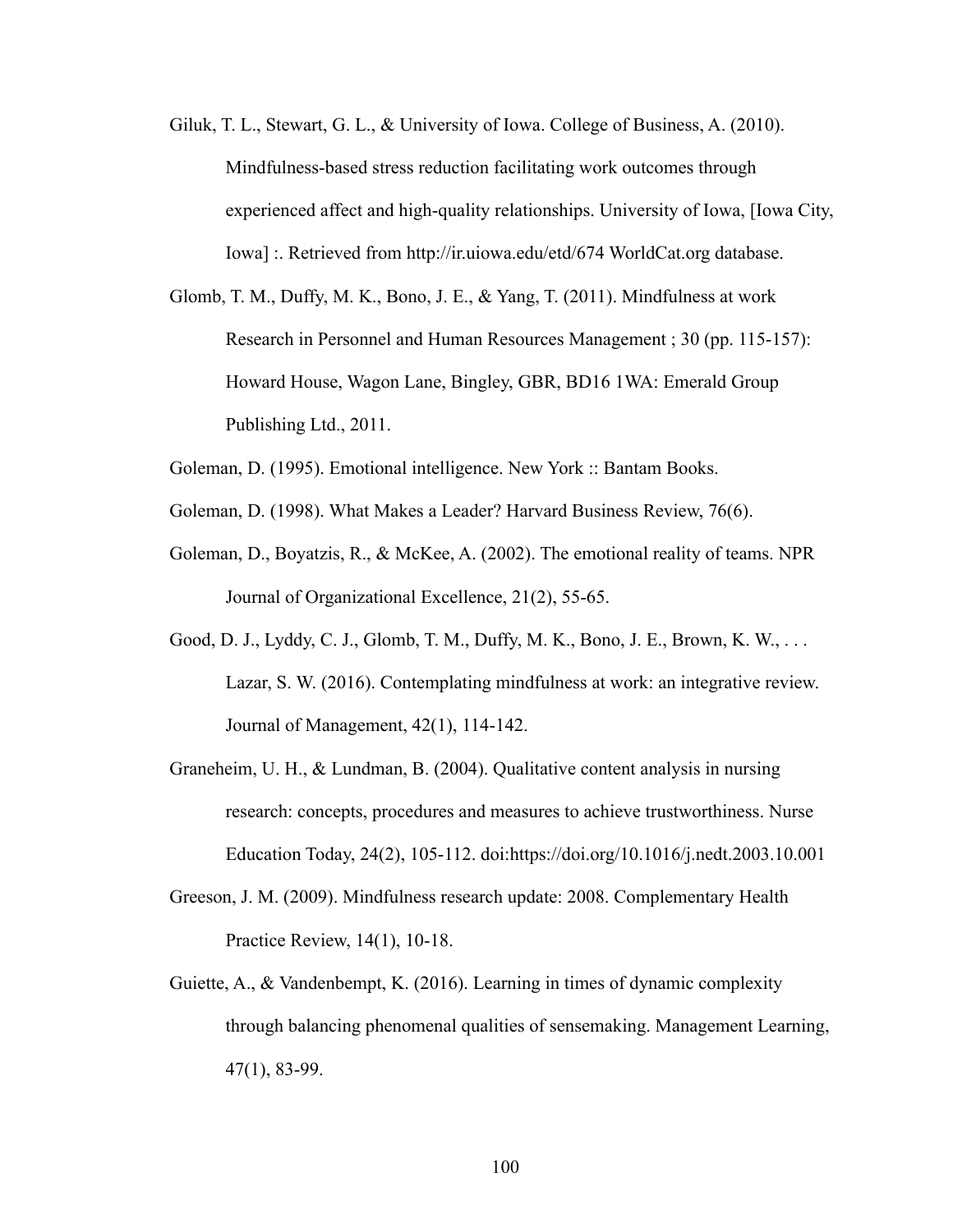- Hafenbrack, A. C., Kinias, Z., & Barsade, S. G. (2014). Debiasing the mind through meditation: Mindfulness and the sunk-cost bias. Psychological Science (Sage Publications Inc.), 25(2), 369-376. doi:10.1177/0956797613503853
- Hafenbrack, A. C., Kinias, Z., & Barsade, S. G. (2014). Debiasing the mind through meditation: mindfulness and the sunk-cost bias. Psychological science, 25(2), 369-376.
- Hansen, M. T., & Haas, M. R. (2001). Competing for attention in knowledge markets: Electronic document dissemination in a management consulting company. Administrative Science Quarterly, 46(1), 1-28.
- Hart, R., Ivtzan, I., & Hart, D. (2013). Mind the gap in mindfulness research: A comparative account of the leading schools of thought. Review of General Psychology, 17(4), 453-466. doi:10.1037/a0035212
- Harter, J. K., Schmidt, F. L., & Keyes, C. L. M. Well-being in the workplace and its relationship to business outcomes: A review of the Gallup studies Flourishing: Positive psychology and the life well-lived. (pp. 205-224): American Psychological Association : Washington.
- Heifetz, R., Grashow, A., & Linsky, M. (2009). Leadership in a (permanent) crisis. Harvard Business Review, 87(7/8), 62-69.
- Hjeltnes, A., Binder, P.-E., Moltu, C., & Dundas, I. (2015). Facing the fear of failure: An explorative qualitative study of client experiences in a mindfulness-based stress reduction program for university students with academic evaluation anxiety. International Journal of Qualitative Studies on Health & Well-Being, 10.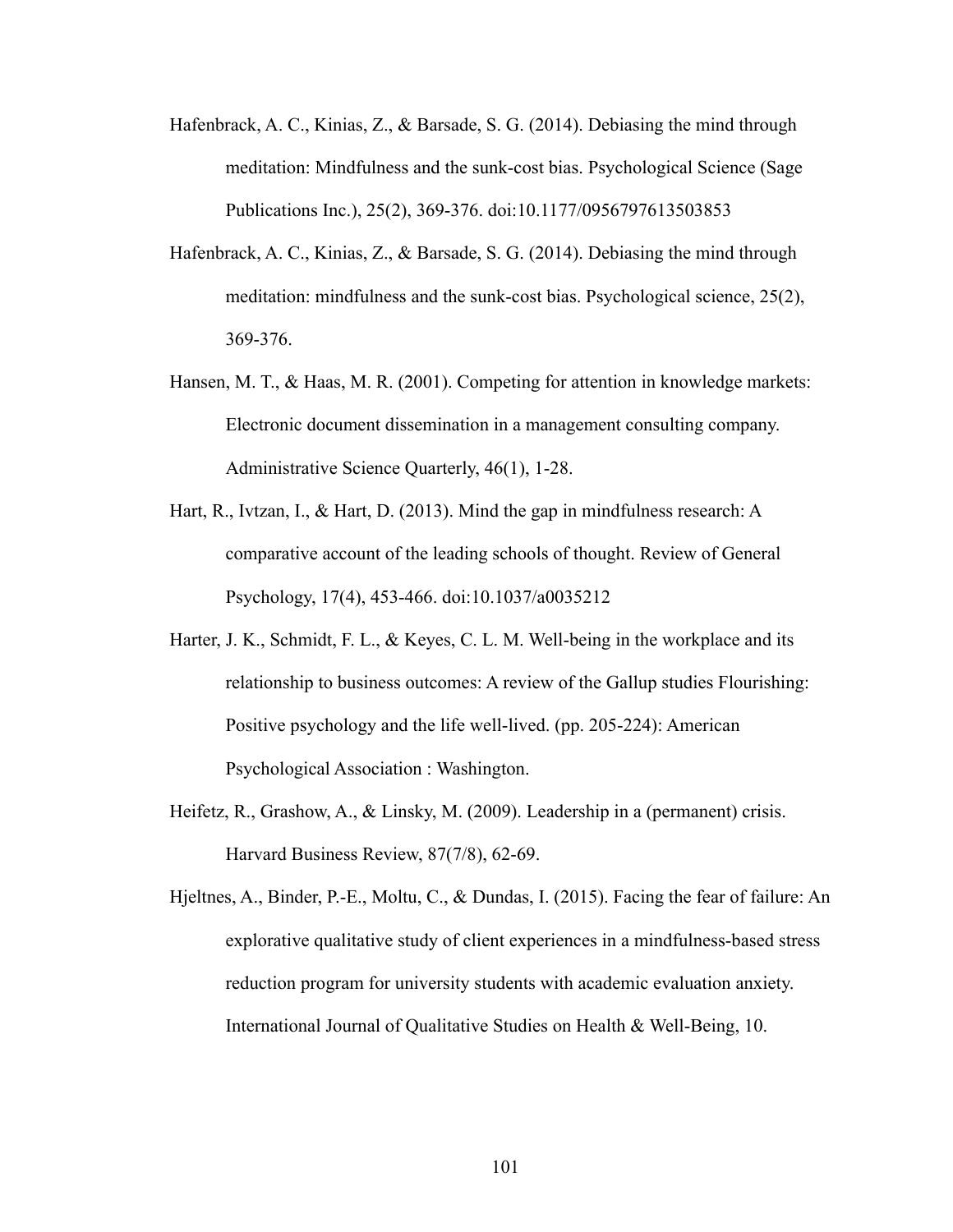- Hougaard, R., Carter, J., & Coutts, G. (2016). Mindful leadership: Achieving results by managing the mind. Leader to Leader, 2016(79), 49-56.
- Hugh-Jones, S., Rose, S., Koutsopoulou, G. Z., & Simms-Ellis, R. (2017). How is stress reduced by a workplace mindfulness intervention? A qualitative study conceptualising experiences of change. Mindfulness. doi:10.1007/s12671-017- 0790-2
- Huston, D. C., Garland, E. L., & Farb, N. A. S. (2011). Mechanisms of mindfulness in communication training. Journal of Applied Communication Research, 39(4), 406-421. doi:10.1080/00909882.2011.608696
- Hyland, P. K., Lee, R. A., & Mills, M. J. (2015). Mindfulness at work: a new approach to improving individual and organizational performance. Industrial & Organizational Psychology, 8(4), 576-602. doi:10.1017/iop.2015.41
- Ie, A., Ngnoumen, C. T., & Langer, E. J. (Eds.). (2014). The Wiley Blackwell handbook of mindfulness. Volume I. Chichester, West Sussex, United Kingdom :: John Wiley & Sons.
- Ireland, M. J. (2013). Meditation and psychological health: Modeling theoretically derived predictors, processes, and outcomes. Mindfulness, 4(4), 362-374. doi:10.1007/s12671-012-0136-z
- Jackson, D., Firtko, A., & Edenborough, M. (2007). Personal resilience as a strategy for surviving and thriving in the face of workplace adversity: a literature review. Journal of Advanced Nursing, 60(1), 1-9. doi:10.1111/j.1365-2648.2007.04412.x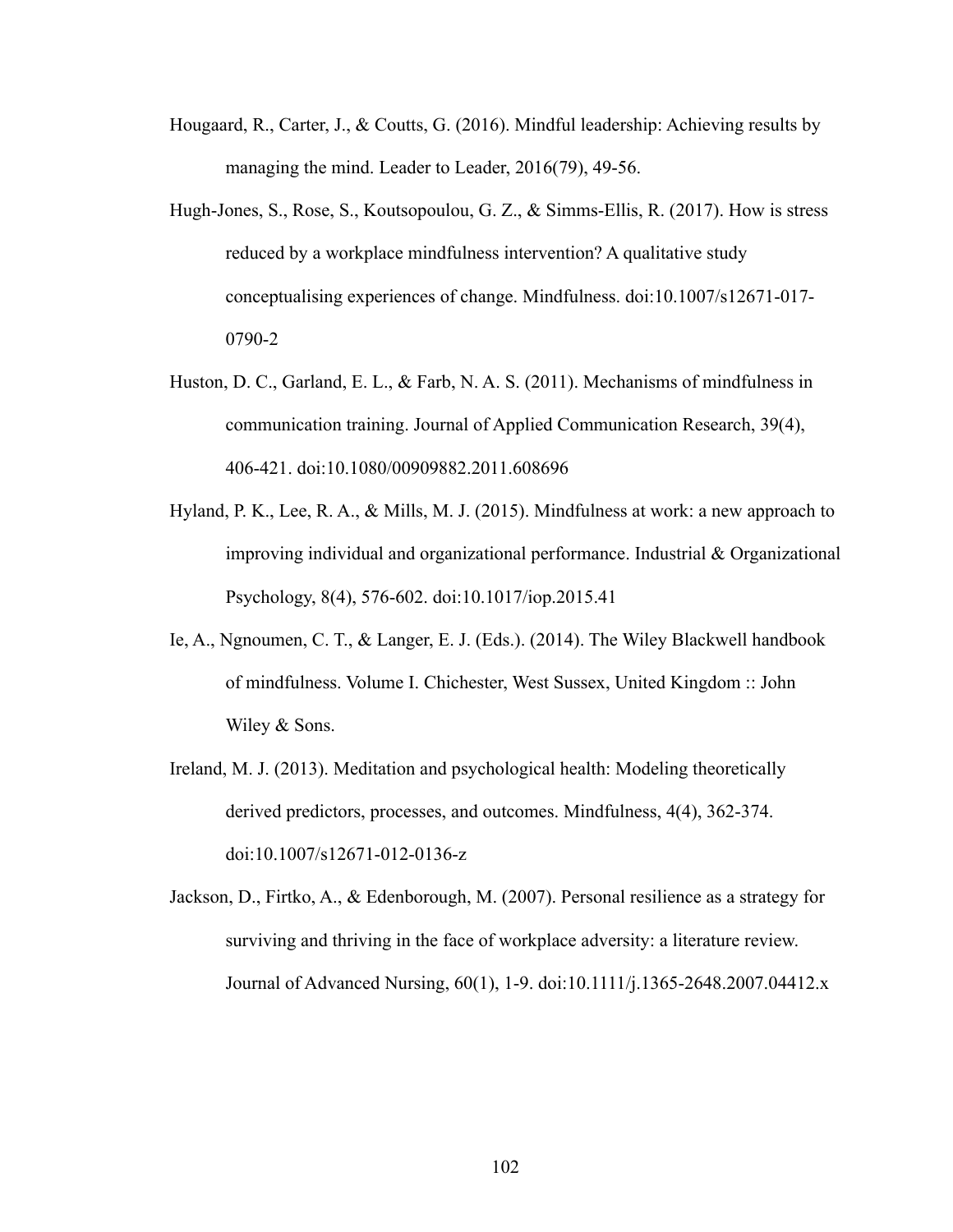- Jaeggi, S. M., Buschkuehl, M., Jonides, J., & Perrig, W. J. (2008). Improving fluid intelligence with training on working memory. PROCEEDINGS- NATIONAL ACADEMY OF SCIENCES USA, 105(19), 6829-6833.
- Jha, A., Morrison, A., Dainer-Best, J., Parker, S., Rostrup, N., & Stanley, E. (2015). Minds "at attention": Mindfulness training curbs attentional lapses in military cohorts. PLoS ONE, 10(2), 1-19. doi:10.1371/journal.pone.0116889
- Jha, A. P., Stanley, E. A., Kiyonaga, A., Wong, L., & Gelfand, L. (2010). Examining the protective effects of mindfulness training on working memory capacity and affective experience. Emotion, 10(1), 54-64. doi:10.1037/a0018438
- Johnson, D. W., & Johnson, F. P. (2000). Joining together : group theory and group skills (7th ed. ed.). Boston :: Allyn and Bacon.
- Jones, S. M., & Hansen, W. (2015). The impact of mindfulness on supportive communication skills: Three exploratory studies. Mindfulness, 6(5), 1115-1128. doi:10.1007/s12671-014-0362-7
- Kabat-Zinn, J. (1982). An outpatient program in behavioral medicine for chronic pain patients based on the practice of mindfulness meditation: theoretical considerations and preliminary results. . General Hospital Psychiatry, 4(1), 33-47.
- Kabat-Zinn, J. (1991). Full catastrophe living : using the wisdom of your body and mind to face stress, pain, and illness. New York, N.Y. :: Pub. by Dell Pub., a division of Bantam Doubleday Dell Pub. Group.
- Kabat-Zinn, J. (1994). Wherever you go, there you are : mindfulness meditation in everyday life (1st ed. ed.). New York :: Hyperion.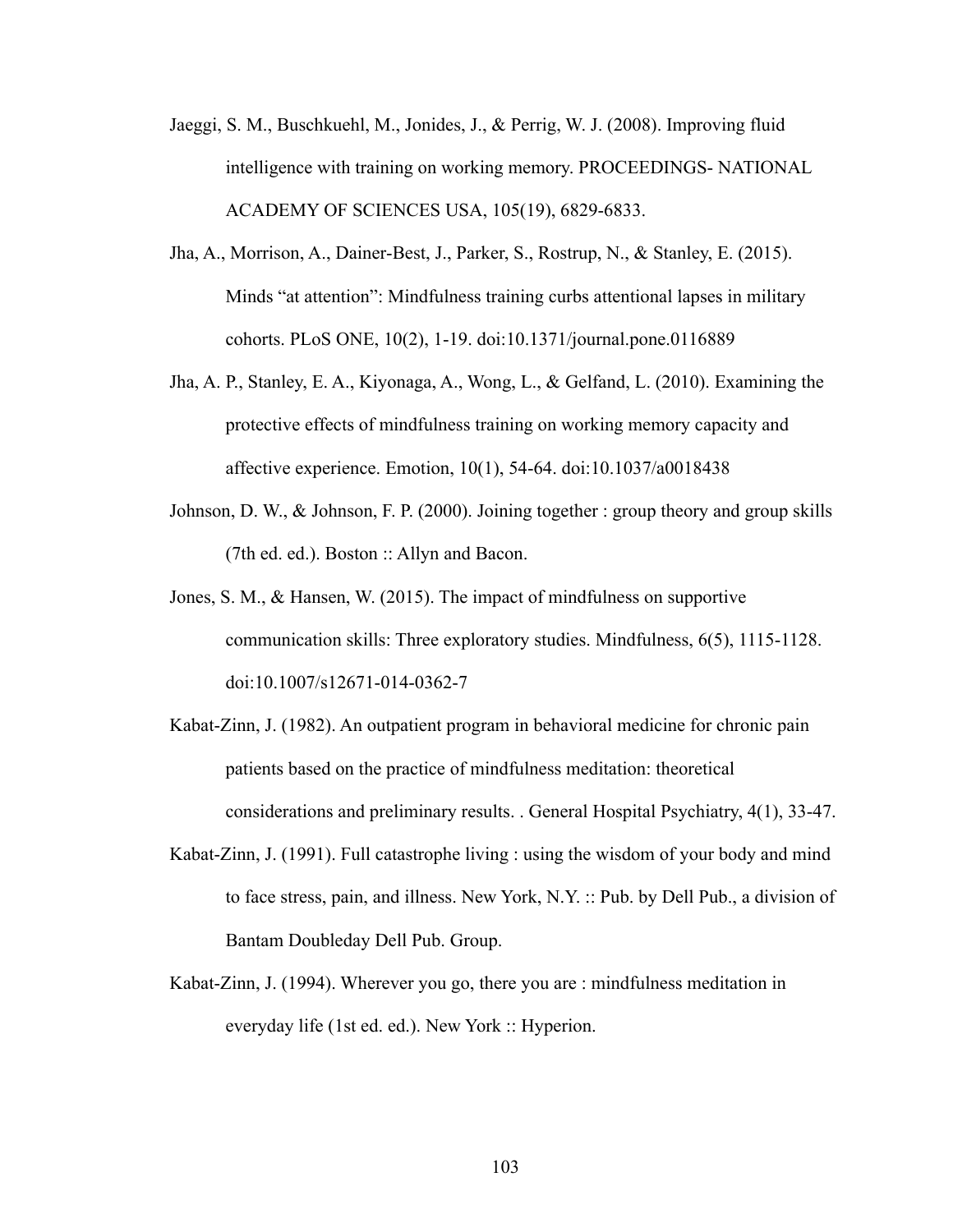- Kabat-Zinn, J., Lipworth, L., Burney, R., Sellers, W., & Brew, M. (1984). Reproducibility and four year follow-up of a training program in mindfulness meditation for the self-regulation of chronic pain. Pain, 18 Suppl 1, S303.
- Kaplan, R. S., & Norton, D. P. (1992). The balanced scorecard--measures that drive performance. Harvard Business Review, 70(1), 71-79.
- Keng, S.-L., Smoski, M. J., & Robins, C. J. (2011). Effects of mindfulness on psychological health: A review of empirical studies. Clinical Psychology Review, 31(6), 1041-1056.
- King, D. D., Newman, A., & Luthans, F. (2016). Not if, but when we need resilience in the workplace. Journal of Organizational Behavior, 37(5), 782-786. doi:10.1002/job.2063
- Kings, R., & Wardropper, E. (2016). Creating a mindful culture within financial services: Capital One. In M. Chapman-Clarke (Ed.), Mindfulness in the workplace: An evidence-based approach to improving wellbeing and maximizing performance (pp. 94-112). Great Britain and United States: Kogan Page Limited.
- Klingberg, T. (2010). Training and plasticity of working memory. Trends in Cognitive Sciences, 14(7), 317-324.
- Langer, E. J. (1989). Mindfulness. Reading, Mass. :: Addison-Wesley Pub. Co.
- Langer, E. J. (1997). The power of mindful learning: Addison-Wesley.
- Langer, E. J., & Moldoveanu, M. (2000). The construct of mindfulness. JOSI Journal of Social Issues, 56(1), 1-9.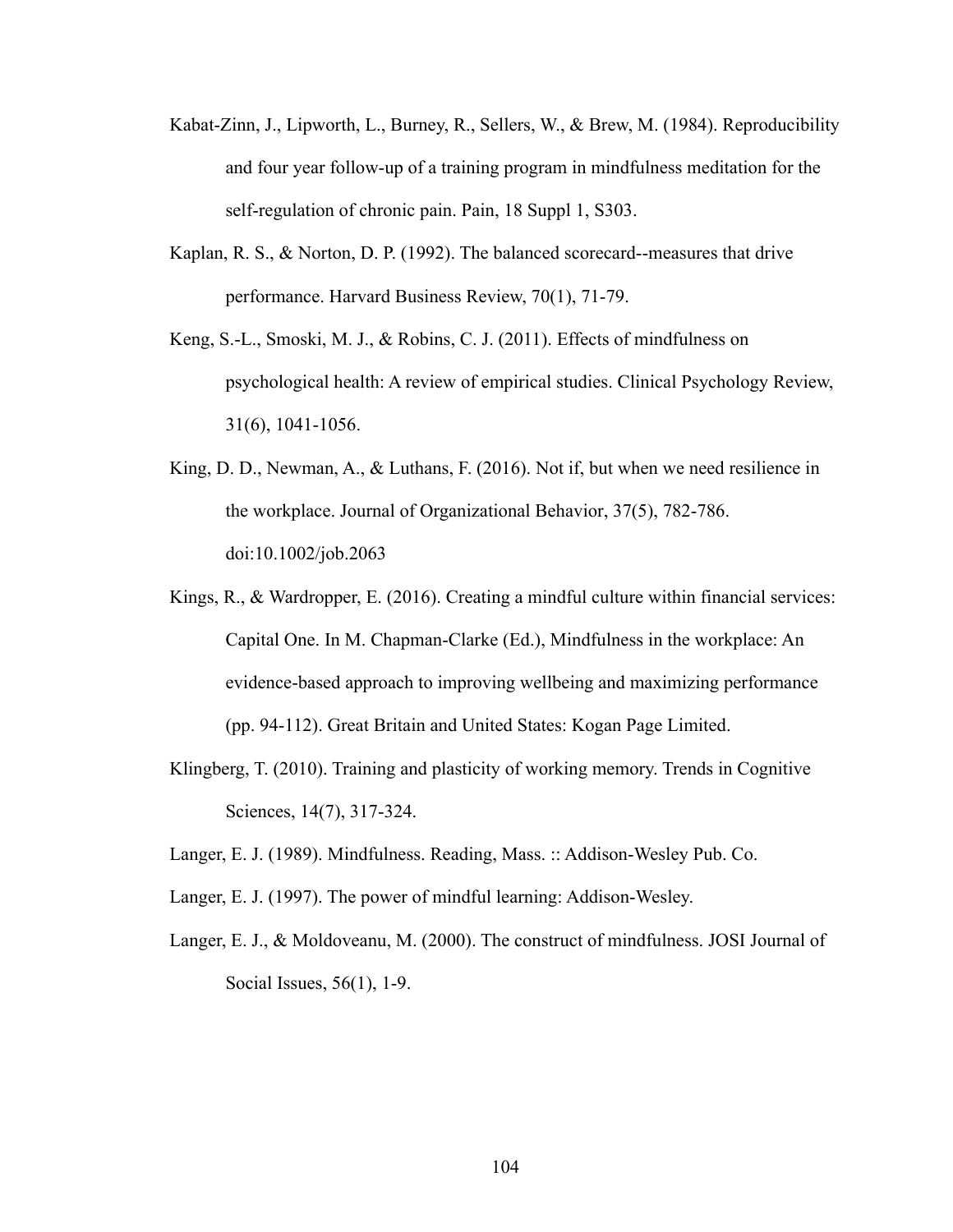- LaPorte, T. R., & Consolini, P. M. (1991). Working in practice but not in theory: Theoretical challenges of "High-Reliability Organizations". Journal of Public Adminstration Research and Theory: J-PART, 1(1), 19-48.
- Lau, M. A., Bishop, S. R., Segal, Z. V., Buis, T., Anderson, N. D., Carlson, L., . . . Devins, G. (2006). The toronto mindfulness scale: Development and validation. Journal of clinical psychology, 62(12), 1445-1467. doi:10.1002/jclp.20326
- Levinthal, D., & Rerup, C. (2006). Crossing an Apparent Chasm: Bridging Mindful and Less-Mindful Perspectives on Organizational Learning. Organization Science, 17(4), 502-513.
- Lilius, J., Worline, M., Dutton, J., Kanov, J., & Maitlis, S. (2011). Understanding compassion capability. Human Relations, 64(7), 873-899.
- Lilius, J. M., Worline, M. C., Maitlis, S., Kanov, J., Dutton, J. E., & Frost, P. (2008). The contours and consequences of compassion at work. Journal of Organizational Behavior, 29(2), 193-218.
- Lounsbury, M. (2003). The problem of order revisted: Towards a more critical institutional perspective. In R. Westwood  $\& S$ . Clegg (Eds.), Debating organization: Point - counterpoint in organizational studies (pp. 210-219): Blackwell Publishing Ltd.
- Luthans, B. C., Luthans, K. W., & Jensen, S. M. (2012). The impact of business school students' psychological capital on academic performance. Journal of Education for Business, 87(5), 253-259. doi:10.1080/08832323.2011.609844
- Luthans, F. (2002). The need for and meaning of positive organizational behavior. Journal of Organizational Behavior, 23(6), 695-706.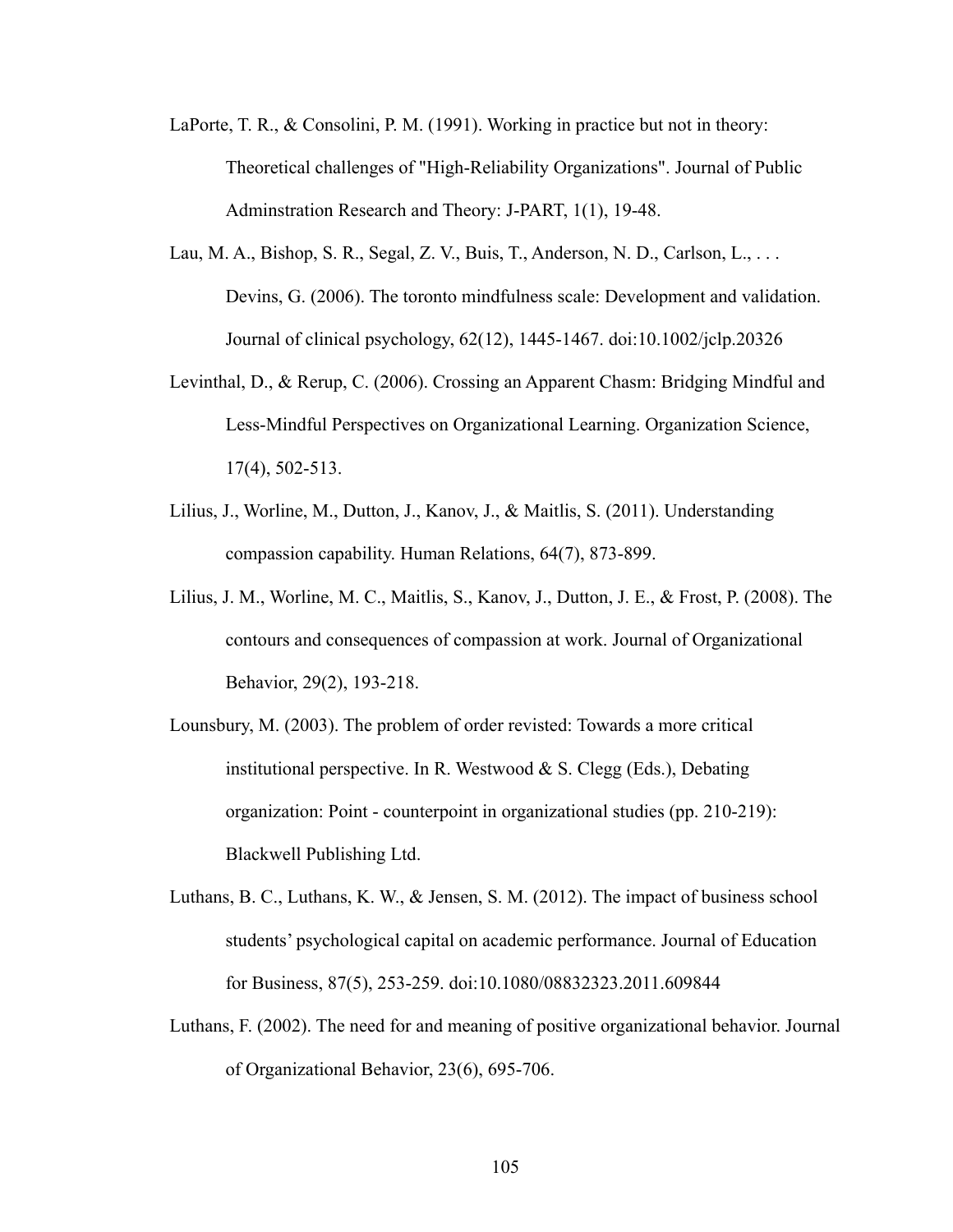- Luthans, F., & Jensen, S. M. (2002). Hope: A new positive strength for human resource development. Resource Development Review, 1(3), 304-322.
- Luthans, F., & Youssef, C. M. (2004). Human, social, and now positive psychological capital management: Investing in people for competitive advantage. Organizational Dynamics, 33(2), 143-160.
- Luthans, F., Youssef, C. M., & Avolio, B. J. (2007). Psychological capital : developing the human competitive edge. Oxford ;: Oxford University Press.
- Lutz, A., Slagter, H. A., Dunne, J. D., & Davidson, R. J. (2008). Attention regulation and monitoring in meditation. Trends in Cognitive Sciences, 12(4), 163-169.
- Malinowski, P., & Lim, H. J. (2015). Mindfulness at work: Positive affect, hope, and optimism mediate the relationship between dispositional mindfulness, work engagement, and well-being. Mindfulness, 6(6), 1250-1262.

Motowidlo, S. J. (2003). Job performance. Handbook of psychology.

- Motowidlo, S. J., & van Scotter, J. R. (1994). Evidence that task performance should be distinguished from contextual performance. Journal of Applied Psychology, 79(4), 475-480.
- Mrazek, M. D., Franklin, M. S., Phillips, D. T., Baird, B., & Schooler, J. W. (2013). Mindfulness training improves working memory capacity and GRE performance while reducing mind wandering. Psychological Science (Sage Publications Inc.), 24(5), 776-781. doi:10.1177/0956797612459659
- Mrazek, M. D., Franklin, M. S., Phillips, D. T., Baird, B., & Schooler, J. W. (2013). Mindfulness training improves working memory capacity and GRE performance while reducing mind wandering. Psychological science, 24(5), 776-781.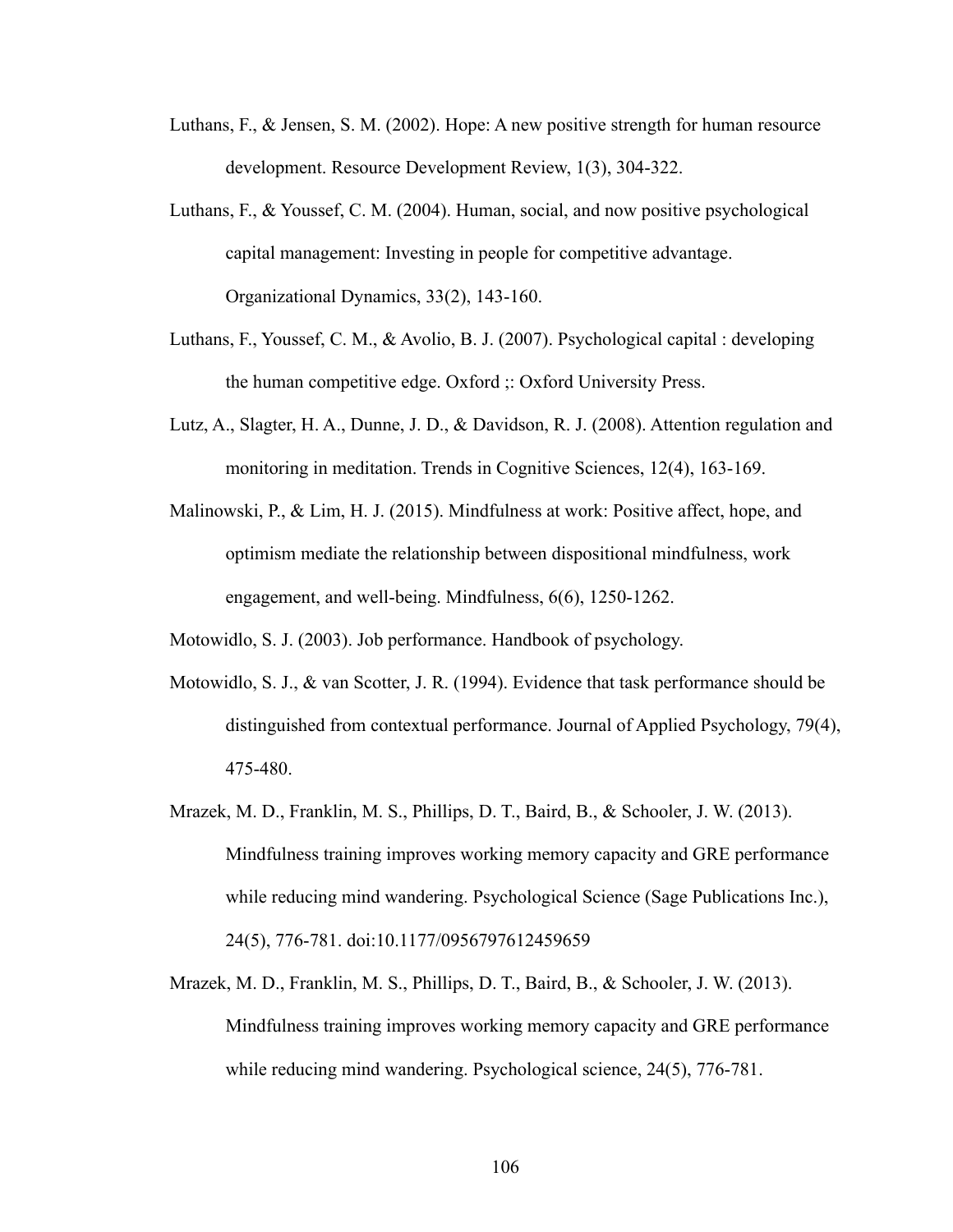- Neely, A., Gregory, M., & Platts, K. (1995). Performance measurement system design: A literature review and research agenda. International Journal of Operations & Production Management, 15(4), 80-116. doi:doi:10.1108/01443579510083622
- Nonaka, I. (1994). A dynamic theory of organizational knowledge creation. Organization Science, 5(1), 14-37.
- Nottingham, L., & Peacock, S. (2016). Mindfulness in the media world: SMG. In M. Chapman-Clarke (Ed.), Mindfulness in the workplace: An evidence-based approach to improving wellbeing and maximizing performance (pp. 77-93). Great Britain and United States: Kogan Page Limited.
- Ostafin, B. D., & Kassman, K. T. (2012). Stepping out of history: Mindfulness improves insight problem solving. Consciousness and Cognition, 21(2), 1031-1036.
- Ozum, U. (2006). Transparency, communication and mindfulness. Journal of Management Development, 25(10), 1024-1028.
- Quick, J. C., Camara, W. J., Hurrell, J. J., Jr., Johnson, J. V., Piotrkowski, C. S., Sauter, S. L., & Spielberger, C. D. (1997). Introduction and historical overview. Journal of Occupational Health Psychology, 2(1), 3-6. doi:10.1037/1076-8998.2.1.3
- Ravitch, S. M., & Carl, N. M. (2016). Qualitative research : bridging the conceptual, theoretical, and methodological. Los Angeles :: SAGE.
- Reb, J., & Atkins, P. W. B. (2015). Mindfulness in organizations : foundations, research, and applications. Cambridge ;: Cambridge University Press.
- Reb, J., Narayanan, J., & Chaturvedi, S. (2014). Leading mindfully: Two studies on the influence of supervisor trait mindfulness on employee well-being and performance. Mindfulness, 5(1), 36-45.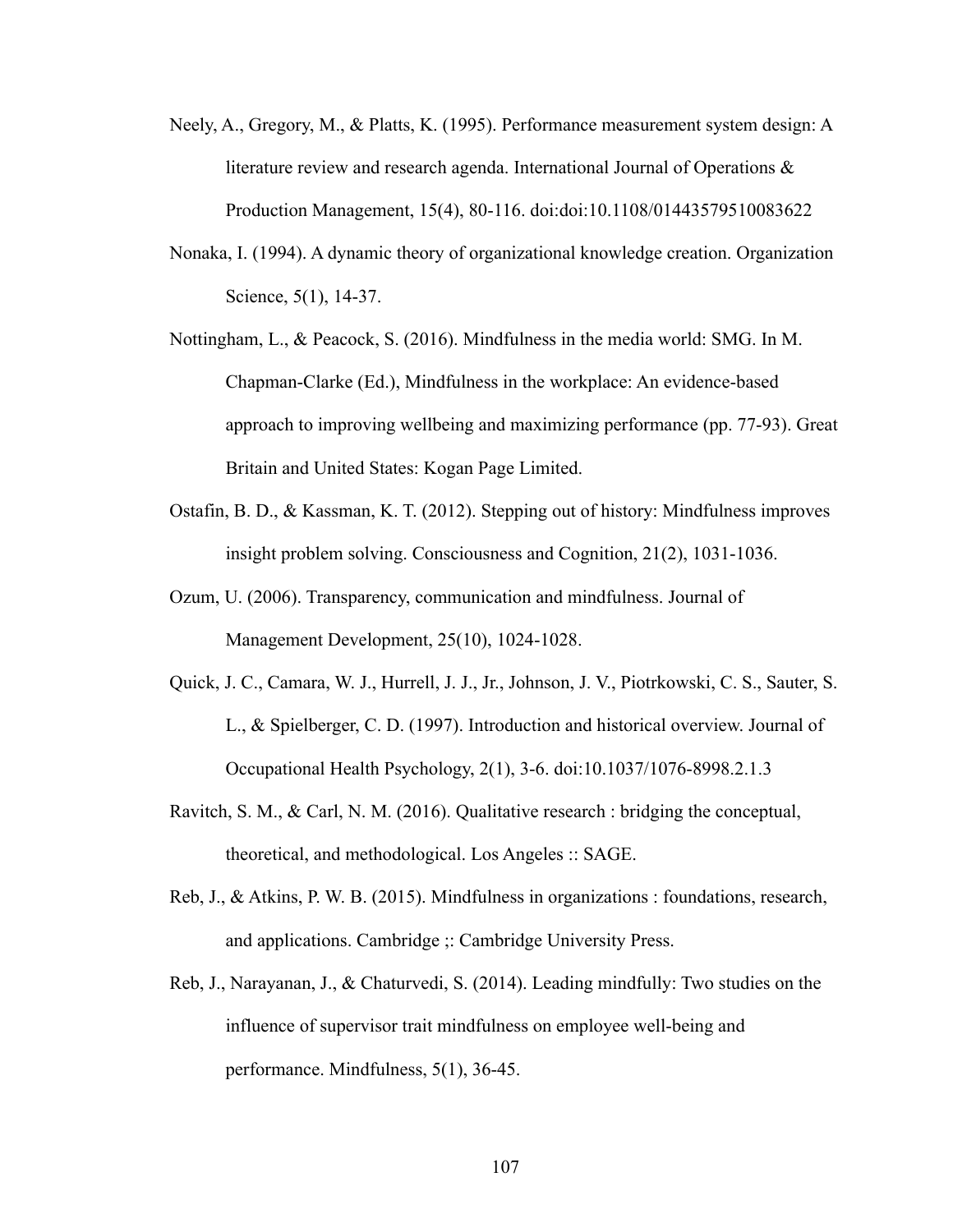- Reb, J., Narayanan, J., & Ho, Z. W. (2015). Mindfulness at work: antecedents and consequences of employee awareness and absent-mindedness. Mindfulness, 6(1), 111-122.
- Reid, D. (2009). Capturing presence moments: the art of mindful practice in occupational therapy. Canadian journal of occupational therapy. Revue canadienne d'ergothérapie, 76(3), 180-188.
- Robertson, I. T., Cooper, C. L., Sarkar, M., & Curran, T. (2015). Resilience training in the workplace from 2003 to 2014: A systematic review. Journal of Occupational and Organizational Psychology, 88(3), 533-562.
- Roche, M., Haar, J. M., & Luthans, F. (2014). The role of mindfulness and psychological capital on the well-being of leaders. Journal of Occupational Health Psychology, 19(4), 476-489. doi:10.1037/a0037183
- Rosenberg, M. (1986). Conceiving the self (Reprint ed. ed.). Malabar, Fla. :: R.E. Krieger.
- Rothstein, M. G., McLarnon, M. J. W., & King, G. (2016). The role of self-regulation in workplace resiliency. Industrial & Organizational Psychology, 9(2).
- Ryan, R. M., & Deci, E. L. (2000). Self-determination theory and the facilitation of intrinsic motivation, social development, and well-being. American Psychologist, 55(1), 68-78. doi:10.1037/0003-066X.55.1.68
- Ryan, R. M., & Deci, E. L. (2001). On happiness and human potentials: A review of research on hedonic and eudaimonic well-being. Annual Review of Psychology, 52(1), 141.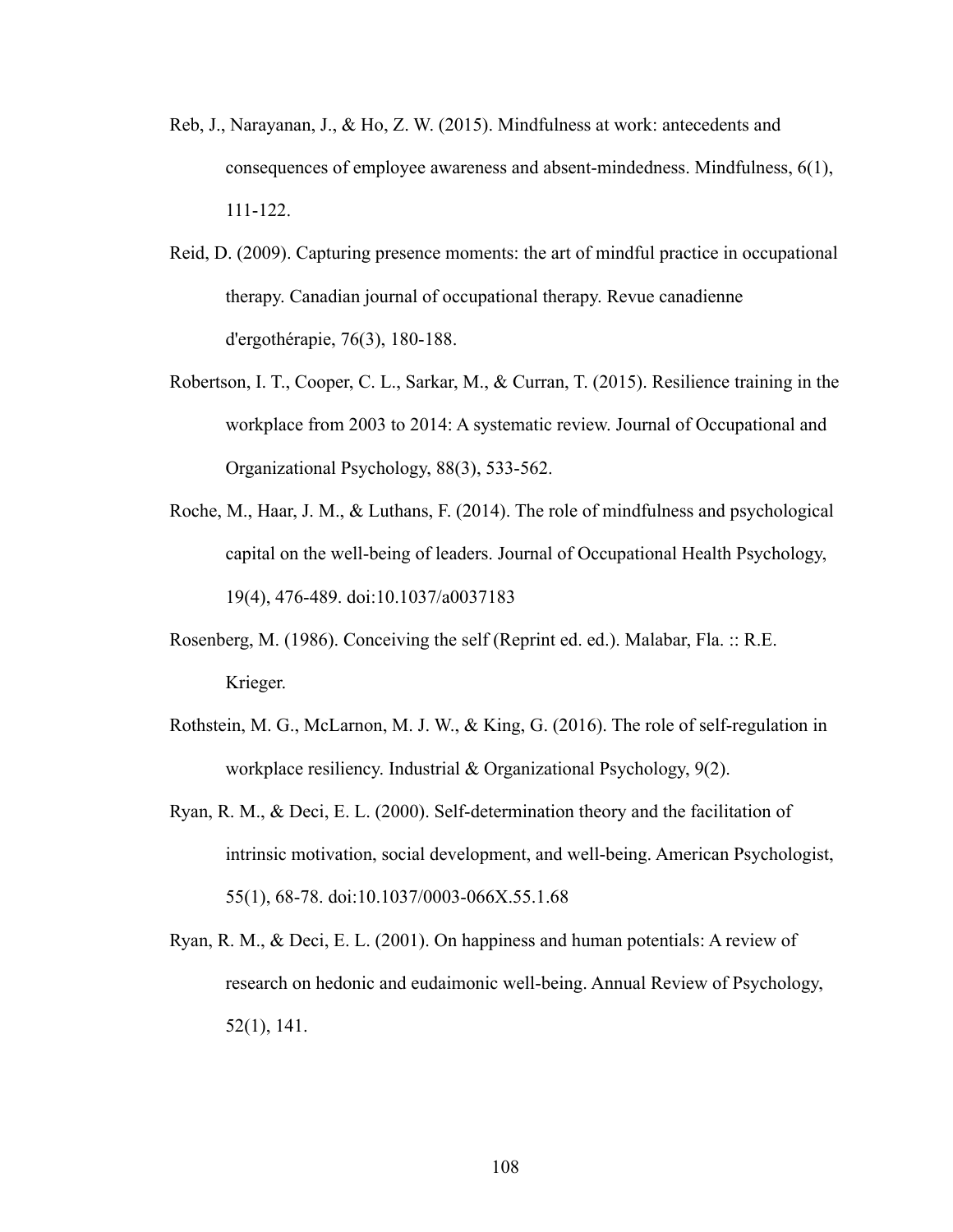- Ryff, C. D. (1989). Happiness is everything, or is it? Explorations on the meaning of psychological well-being. Journal of Personality and Social Psychology, 57(6), 1069-1081. doi:10.1037/0022-3514.57.6.1069
- Ryff, C. D., & Keyes, C. L. M. (1995). The structure of psychological well-being revisited. Journal of Personality and Social Psychology, 69(4), 719-727. doi:10.1037/0022-3514.69.4.719
- Saad, L. (2014). The "40-Hour" workweek is actually longer -- by seven hours. Full-time U.S. workers, on average, report working 47 hours weekly. Retrieved from http://www.gallup.com/poll/175286/hour-workweek-actually-longer-sevenhours.aspx
- Safran, J. D., & Segal, Z. V. (1990). Interpersonal process in cognitive therapy. New York: Basic Books, Inc.
- Saldana, J. (2016). The coding manual for qualitative researchers (3rd ed.). Los Angeles: SAGE.
- Sarter, N. B., & Woods, D. D. (1991). Situation awareness: A critical but ill-defined phenomenon. The International Journal of Aviation Psychology, 1(1), 45-57. doi:10.1207/s15327108ijap0101\_4
- Schellekens, M. P. J., Karremans, J. C., van der Drift, M. A., Molema, J., van den Hurk, D. G. M., Prins, J. B., & Speckens, A. E. M. (2017). Are mindfulness and selfcompassion related to psychological distress and communication in couples facing lung cancer? A dyadic approach. Mindfulness, 8(2), 325-336. doi:10.1007/s12671-016-0602-0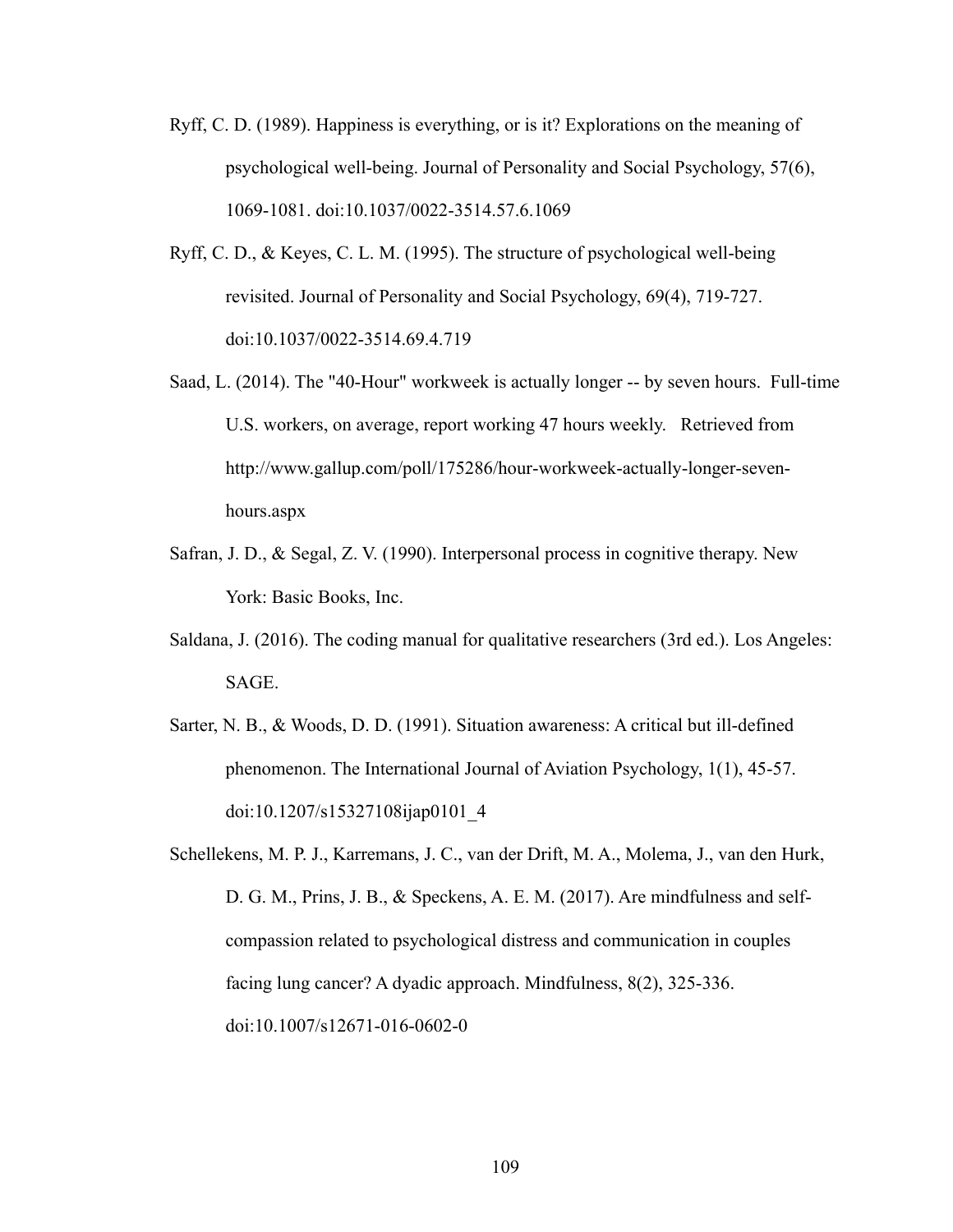- Schön, D. A. (1983). The reflective practitioner: How professionals think in action. New York :: Basic Books.
- Schooler, J. W., Ohlsson, S., & Brooks, K. (1993). Thoughts beyond words: When language overshadows insight. Journal of Experimental Psychology: General, 122(2), 166-183. doi:10.1037/0096-3445.122.2.166
- Schooler, J. W., Smallwood, J., Christoff, K., Handy, T. C., Reichle, E. D., & Sayette, M. A. (2011). Meta-awareness, perceptual decoupling and the wandering mind. Trends in Cognitive Sciences, 15(7), 319-326.
- Senge, P. M. (1990). The fifth discipline : the art and practice of the learning organization (1st ed. ed.). New York :: Doubleday/Currency.
- Sethi, D. (2009). Mindful leadership. Leader to Leader, 2009(51), 7-11.
- Shao, R., & Skarlicki, D. P. (2009). The role of mindfulness in predicting individual performance. Canadian Journal of Behavioural Science/Revue canadienne des sciences du comportement, 41(4), 195-201.
- Shapiro, S. L., Carlson, L. E., Astin, J. A., & Freedman, B. (2006). Mechanisms of mindfulness. Journal of clinical psychology, 62(3), 373-386.
- Shapiro, S. L., & Jazaieri, H. (2015). Mindfulness-based stress reduction for healthy stressed adults. In K. W. Brown, J. D. Creswell, & R. M. Ryan (Eds.), Handbook of mindfulness : theory, research, and practice (pp. 269-282). New York :: The Guilford Press.
- Shapiro, S. L., Jazaieri, H., & Goldin, P. R. (2012). Mindfulness-based stress reduction effects on moral reasoning and decision making. Journal of Positive Psychology, 7(6), 504-515.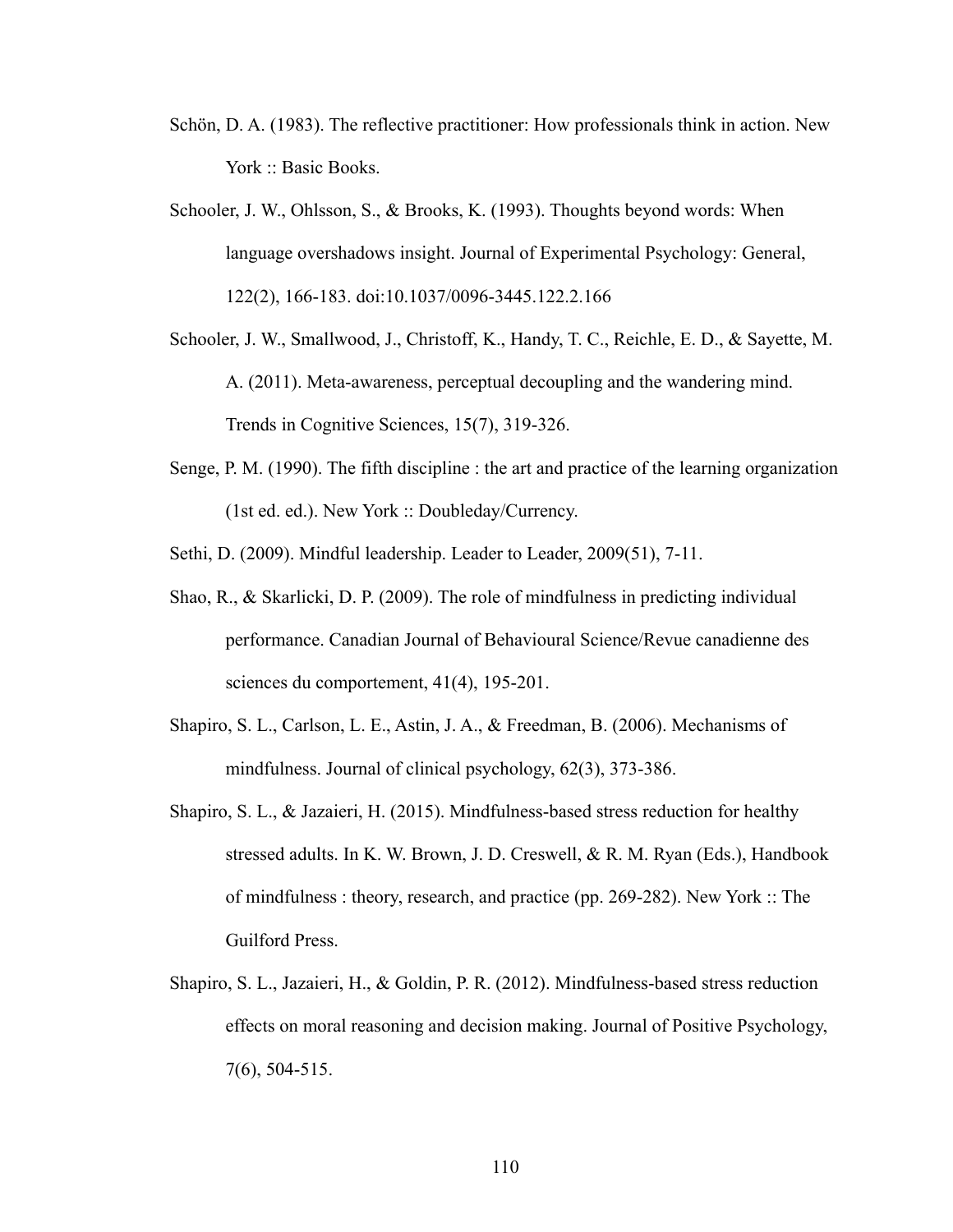- Shonin, E., Gordon, W., Dunn, T., Singh, N., & Griffiths, M. (2014). Meditation Awareness Training (MAT) for work-related wellbeing and job performance: A randomised controlled trial. International Journal of Mental Health & Addiction, 12(6).
- Shuy, R. W. (2002). In-person versus telephone interviewing. In J. F. Gubrium & J. Holstein, A. (Eds.), Handbook of interview research: Context and method (pp. 537-555). Thousand Oaks: Sage Publications.
- Siegel, D. J. (2007). The mindful brain: Reflection and attunement in the cultivation of well-being. New York: W.W. Norton.
- Siegel, D. J. (2009). Mindful awareness, mindsight, and neural integration. The Humanistic Psychologist, 37(2), 137-158. doi:10.1080/08873260902892220
- Singh, N. N., Wechsler, H. A., Curtis, W. J., Sabaawi, M., Myers, R. E., & Singh, S. D. (2002). Effects of role-play and mindfulness training on enhancing the family friendliness of the admissions treatment team process. Journal of Emotional and Behavioral Disorders, 10(2), 90-98.
- Slagter, H. A., Davidson, R. J., & Lutz, A. (2011). Mental training as a tool in the neuroscientific study of brain and cognitive plasticity. Frontiers in Human Neuroscience, 5.
- Snyder, C. R., Harris, C., Anderson, J. R., Holleran, S. A., Irving, L. M., Sigmon, S. T., . . . Harney, P. (1991). The will and the ways: Development and validation of an individual-differences measure of hope. Journal of Personality and Social Psychology, 60(4), 570-585. doi:10.1037/0022-3514.60.4.570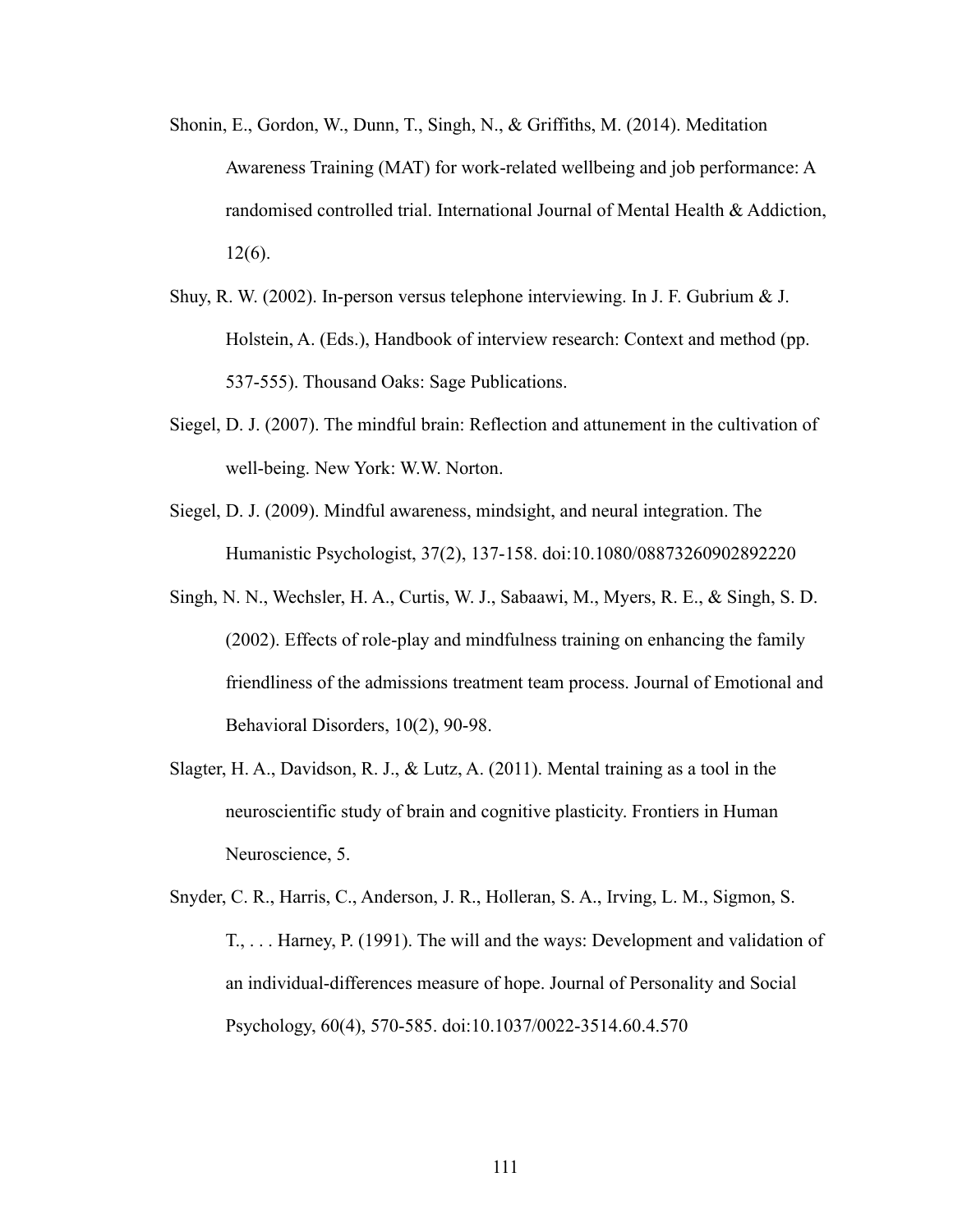- Tan, C.-M. (2012). Search inside yourself : the unexpected path to achieving success, happiness (and world peace). New York :: HarperOne.
- Teper, R., & Inzlicht, M. (2014). Mindful acceptance dampens neuroaffective reactions to external and rewarding performance feedback. Emotion, 14(1), 105-114. doi:10.1037/a0034296
- Toor, S.-u.-R., & Ofori, G. (2010). Positive psychological capital as a source of sustainable competitive advantage for organizations. Journal of Construction Engineering & Management, 136(3), 341-352. doi:10.1061/(ASCE)CO.1943- 7862.0000135
- Vago, D. R., & Silbersweig, D. A. (2012). Self-awareness, self-regulation, and selftranscendence (S-ART): A framework for understanding the neurobiological mechanisms of mindfulness. Frontiers in Human Neuroscience, 6. doi:10.3389/fnhum.2012.00296
- Van Gordon, W., Shonin, E., Sumich, A., Sundin, E. C., & Griffiths, M. D. (2014). Meditation awareness training (MAT) for psychological well-being in a subclinical sample of university students: A controlled pilot study. Mindfulness, 5(4), 381-391.
- van Knippenberg, D. (2000). Work motivation and performance : a social identity perspective. Applied Psychology.
- Vich, M. (2015). The emerging role of mindfulness research in the workplace and its challenges. Central European Business Review, 4(3), 35-47.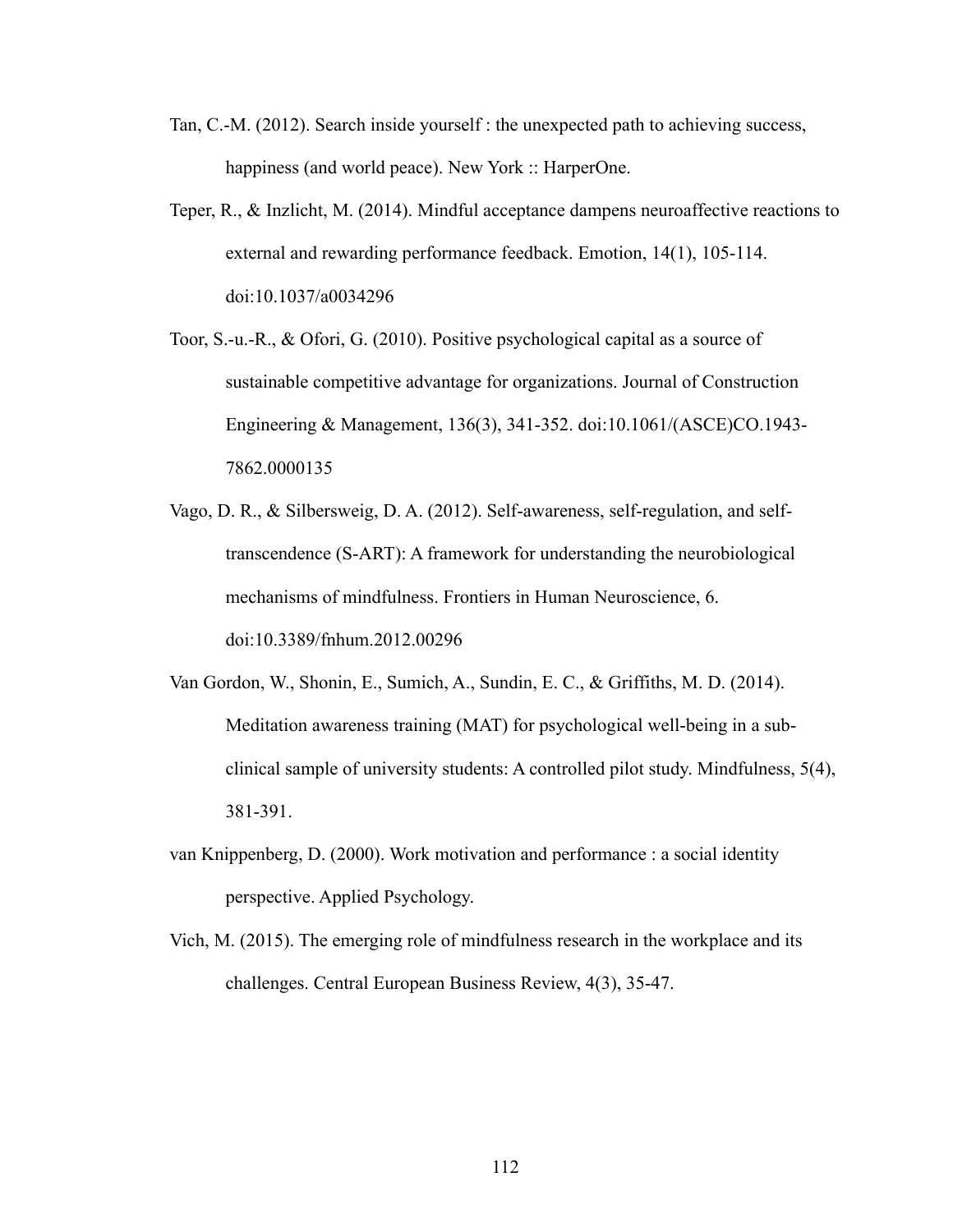- Wachs, K., & Cordova, J. V. (2007). Mindful relating: Exploring mindfulness and emotion repertoires in intimate relationships. Journal of marital and family therapy, 33(4), 464-481.
- Wallace, B. A., & Tsong-kha-pa, B.-b.-g.-p. (2005). Balancing the mind : a Tibetan Buddhist approach to refining attention. Ithaca, NY :: Snow Lion Publications.
- Walsh, J. P. (1995). Managerial and organizational cognition: Notes from a trip down memory lane. Organization Science, 6(3), 280-321.
- Waterman, A. S. (1993). Two conceptions of happiness: Contrasts of personal expressiveness (eudaimonia) and hedonic enjoyment. Journal of Personality and Social Psychology, 64(4), 678-691. doi:10.1037/0022-3514.64.4.678
- Weick, K. E. (1995). Sensemaking in organizations. Thousand Oaks :: Sage Publications.
- Weick, K. E. (2002). Essai: Real-time reflexivity: Prods to reflection. Organization Studies, 23(6), 893-898.
- Weick, K. E., & Putnam, T. (2006). Organizing for mindfulness : Eastern wisdom and western knowledge. Journal of Management Inquiry, 15(3), 275-287.
- Weick, K. E., & Sutcliffe, K. M. (2001). Managing the unexpected: Assuring high performance in an age of complexity (1st ed. ed.). San Francisco :: Jossey-Bass.
- Weick, K. E., & Sutcliffe, K. M. (2006). Mindfulness and the quality of organizational attention. Organization Science, 17(4), 514-524.
- Weick, K. E., Sutcliffe, K. M., & Obstfeld, D. (1999). Organizing for high reliability: processes of collective mindfulness. Research in organizational behavior : an annual series of analytical essays and critical reviews.